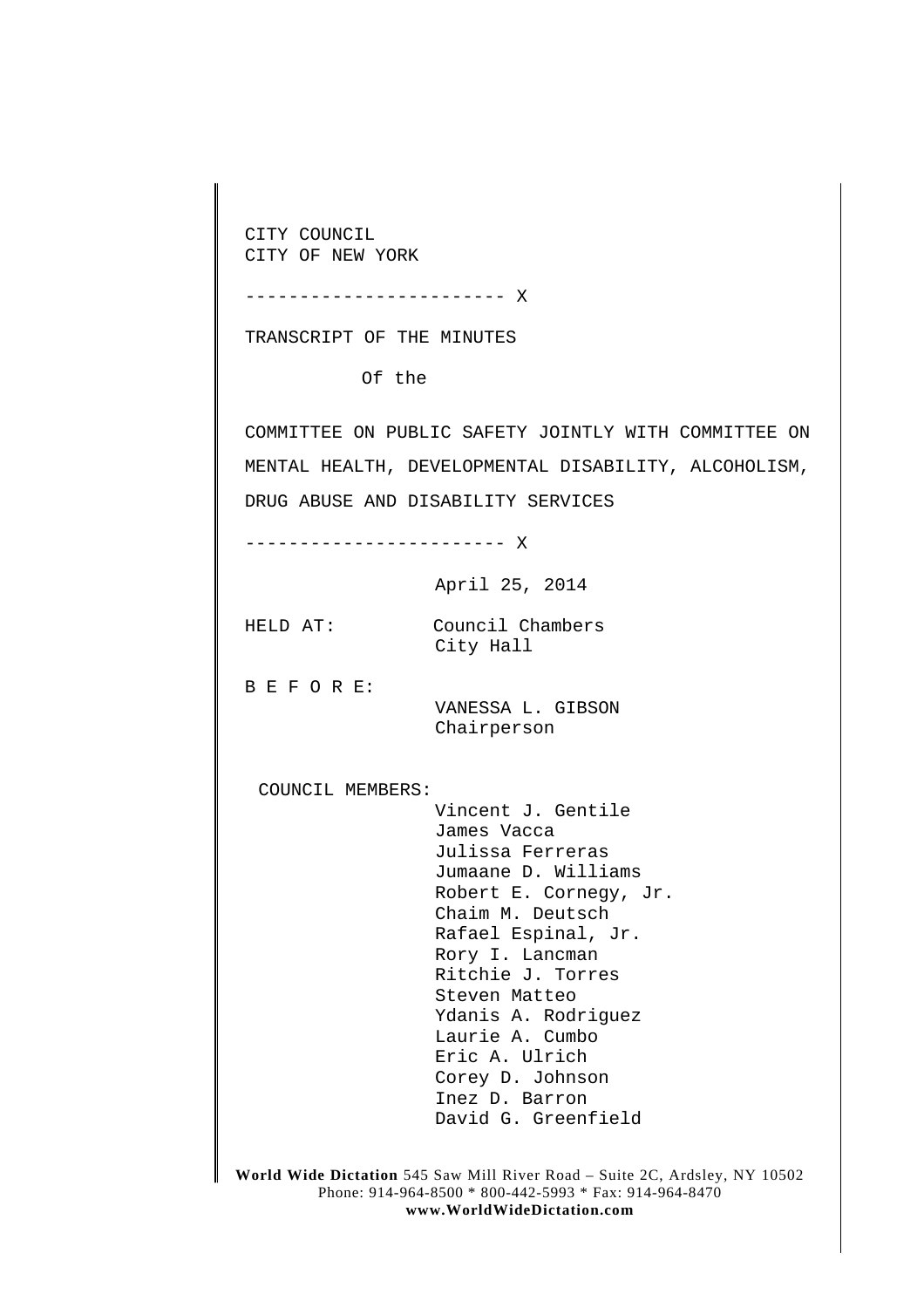MENTAL HEALTH, DEVELOPMENTAL DISABILITY, ALCOHOLISM, DRUG ABUSE & DISABILITY SERVICES: Andrew Cohen, chair Elizabeth Crowley Rubin Wills Johnson Peter F. Vallone, Jr.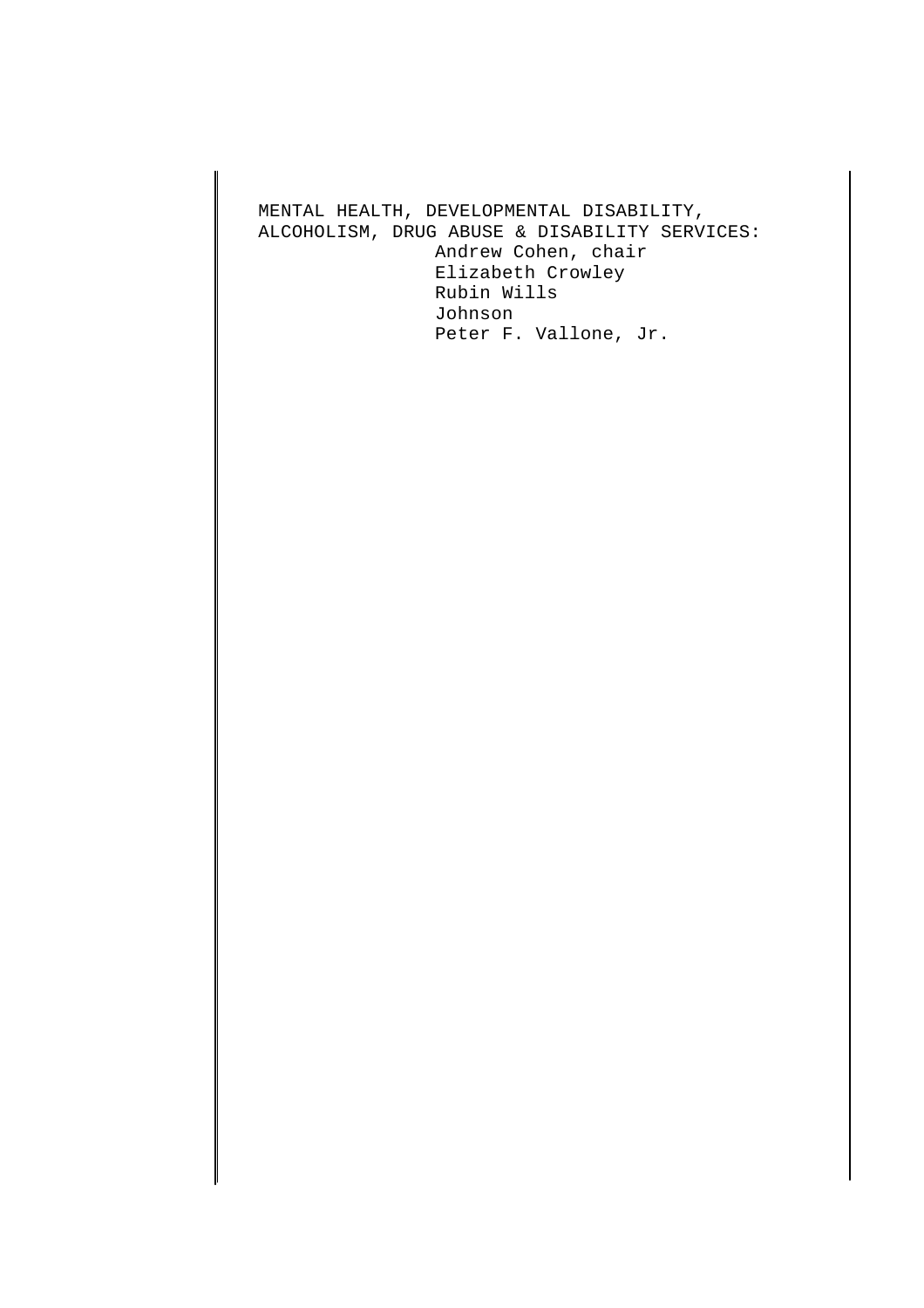## A P P E A R A N C E S

Chief Jeremiah Quinlan Commanding Officer of the Special Investigations New York City Police Department

Vanessa Fontaine Mother of (deceased) Ovante Oquento

David Perecman Attorney for Vanessa Fontaine

Christopher Zimmerman Lieutenant and Commanding Officer NYPD Missing Persons Squad New York City Police Department

Lauren T. Watkins President Independent State Clothing and Wearable Tech Company

Kim Mack Rosenberg President National Autism Association and The Elisabeth Birth Center for Autism and Advocacy

Pat Barrientos QSAC - Quality Services for the Autism Community

Susan Williams and Christine Austin Director of Adult Services Program (Long Island) The School for Language and Communication Development

Jesse Mohica Father of Autistic 15 year old son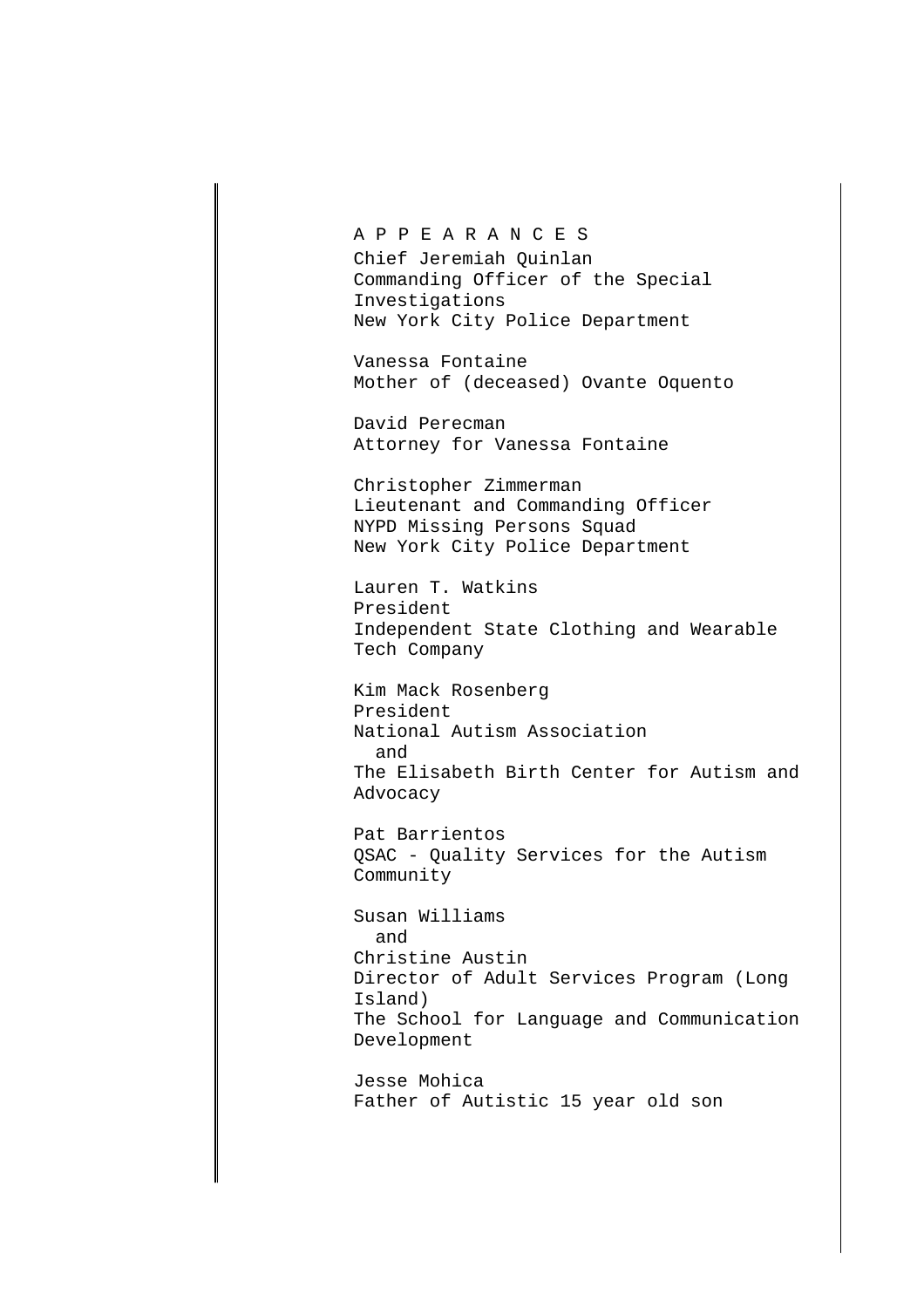| $\mathbf{1}$ | COMMITTEE ON MENTAL HEALTH, DEVELOPMENTAL DISABILITY, ALCOHOLISM, DRUG ABUSE AND DISABILITY SERVICES |  |
|--------------|------------------------------------------------------------------------------------------------------|--|
| 2            | [gavel]                                                                                              |  |
| 3            | ANDREW COHEN: [laughs] excellent uh                                                                  |  |
| 4            | Good afternoon, uh, I am Council member Andrew Cohen,                                                |  |
| 5            | chair of the Council's Committee on Mental Health and                                                |  |
| 6            | Developmental Disabilities Alcoholism Drug Abuse and                                                 |  |
| 7            | Disability Services. I am pleased to be joined today                                                 |  |
| 8            | by Council Member Gibson, Chair of the Public Safety                                                 |  |
|              | Committee. Uh, we are here today to discuss Autism a                                                 |  |
| 9            | topic, a choice that was inspired by the tragic loss                                                 |  |
| 10           | of Andre Ovante Oquendo. As I am sure in this room                                                   |  |
| 11           | alrAs I am sure in this room already knows Ovante                                                    |  |
| 12           | Oquendo was an autistic non-verbal young man who                                                     |  |
| 13           | disappeared here from his school in October 2013.                                                    |  |
| 14           | Sadly, after a city-wide search effort his remains                                                   |  |
| 15           | were found in January. This terrible loss has caused                                                 |  |
| 16           | us to look for new ways to protect young people who                                                  |  |
| 17           | had been diagnosed with Autism. Council Member                                                       |  |
| 18           | Wills, who will be here shortly, uh, has introduced                                                  |  |
| 19           | four pieces of legislation to help design locate                                                     |  |
| 20           | young people with Autism, who have gone who have gone                                                |  |
| 21           | missinguh, I will let him tell you a bit more about                                                  |  |
| 22           | each bill. I would like to mention, however, that                                                    |  |
| 23           | one in every 68 children will be diagnosed with                                                      |  |
| 24           | Autism and roughly half of them will go missing in                                                   |  |
| 25           |                                                                                                      |  |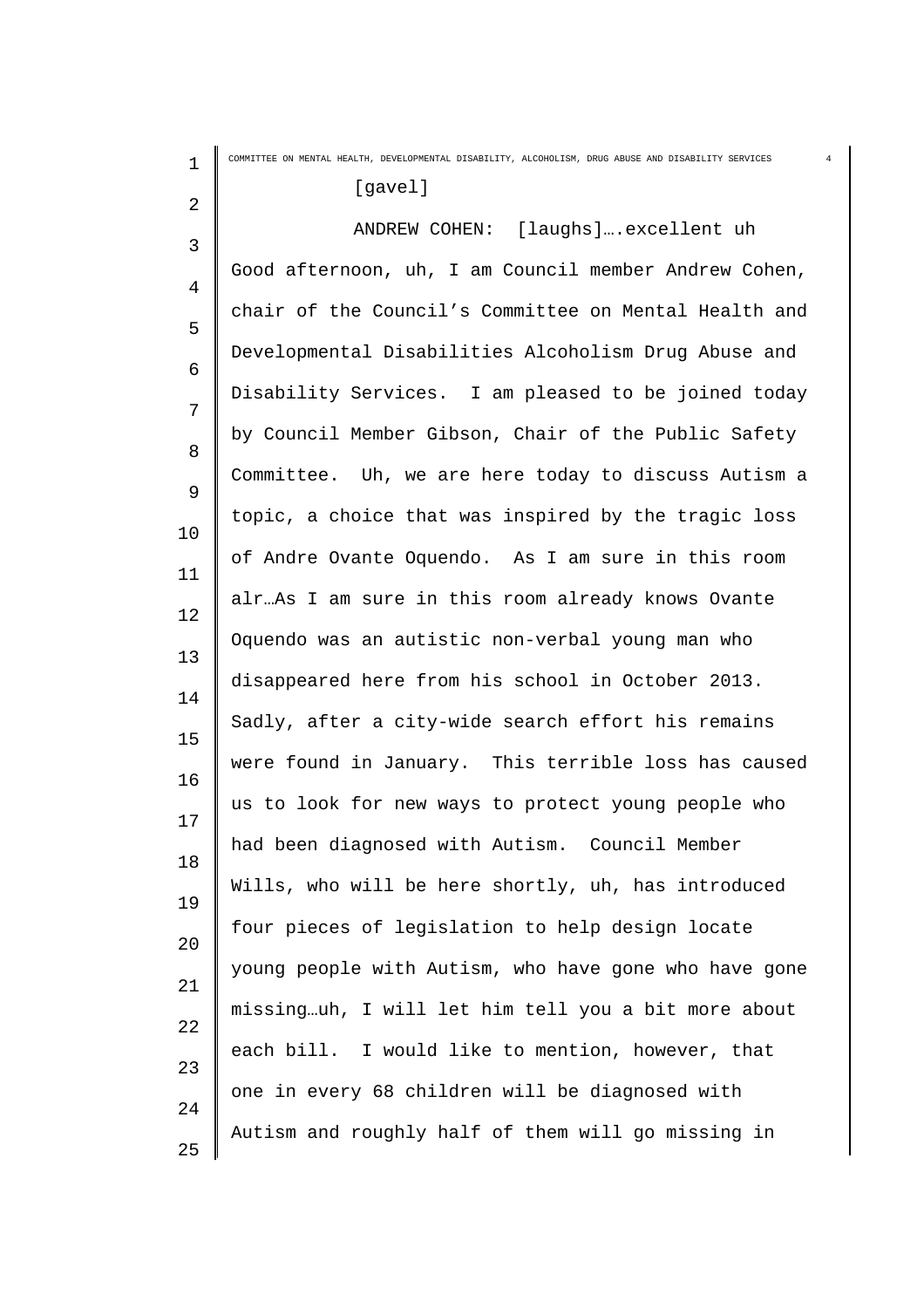| $\mathbf 1$    | COMMITTEE ON MENTAL HEALTH, DEVELOPMENTAL DISABILITY, ALCOHOLISM, DRUG ABUSE AND DISABILITY SERVICES<br>5 |
|----------------|-----------------------------------------------------------------------------------------------------------|
| $\overline{a}$ | some point in their lives. Uh, at this point I would                                                      |
| 3              | like to acknowledge Council Member Gibson and Council                                                     |
| 4              | Member Chiam Deutsch is here and uh and, uh, I am                                                         |
| 5              | going to give the microphone Council Member Gibson,                                                       |
| 6              | who is gonna make[INAUDIBLE]. Thank you.                                                                  |
| 7              | COUNCIL MEMBER VANESSA GIBSON:<br>Thank you                                                               |
| 8              | very much Chairman Cohen and good afternoon ladies                                                        |
| 9              | and gentlemen, it is a pleasure to be here. I am                                                          |
| 10             | Council Woman Vanessa Gibson. I proudly chair the                                                         |
| 11             | committee on Public Safety and I am certainly honored                                                     |
| 12             | to be here with my colleagues to discuss this very                                                        |
| 13             | important and critical issue and the package of                                                           |
| 14             | legislation that is primarily sponsored by our                                                            |
| 15             | colleague Council Member Ruben Wills. Uh,                                                                 |
| 16             | unfortunately, we are here today because of recent                                                        |
| 17             | events that have opened our eyes to the sad reality                                                       |
| 18             | that at as a City, we must do more to protect our                                                         |
| 19             | loved ones with special medical needs. We have all                                                        |
| 20             | been touched by the horrific tragedy of Ovante                                                            |
| 21             | Oquendo, and earlier today we were joined with his                                                        |
| 22             | mother at a press conference with many other                                                              |
| 23             | advocates and just a week ago similar fears of                                                            |
| 24             | another tragedy unfolded in Brooklyn when Daniel                                                          |
| 25             | Gaba, another young boy with Autism, went missing                                                         |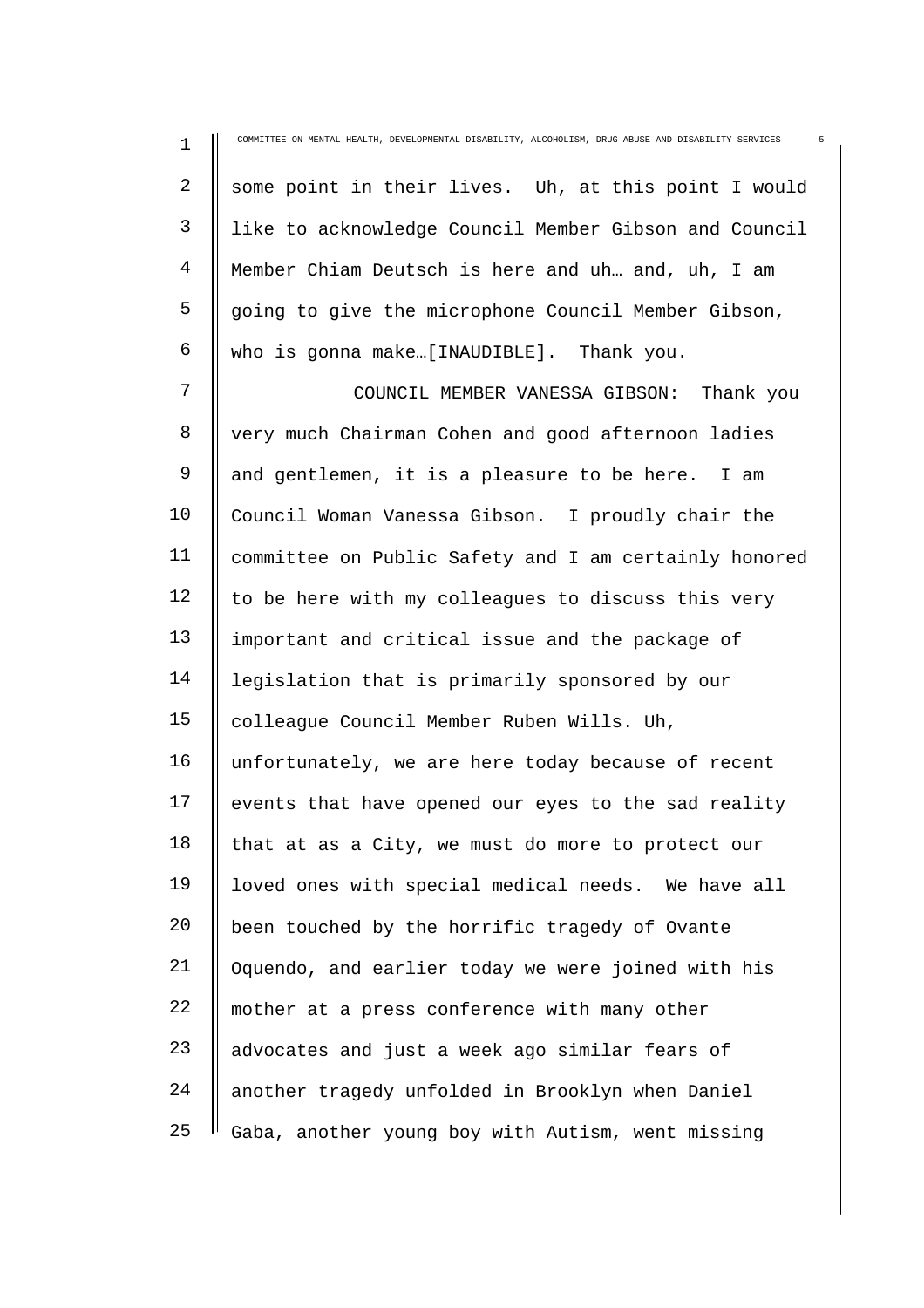| $\mathbf 1$  | COMMITTEE ON MENTAL HEALTH, DEVELOPMENTAL DISABILITY, ALCOHOLISM, DRUG ABUSE AND DISABILITY SERVICES<br>6 |
|--------------|-----------------------------------------------------------------------------------------------------------|
| 2            | from his Dyker Heights home in Brooklyn.<br>Um                                                            |
| $\mathsf{3}$ | fortunately, in that situation, after nine hours of                                                       |
| 4            | searching, Daniel was located and returned to his                                                         |
| 5            | family, but as we know this could have ended much                                                         |
| 6            | differently. The power of the internet and                                                                |
| 7            | technology and social media needs to be harnessed by                                                      |
| 8            | our City and by families with loved ones who are                                                          |
| 9            | living with mental illnesses and special needs. Just                                                      |
| 10           | yesterday we learned how powerful the internet and                                                        |
| 11           | technology could be in the search efforts when May                                                        |
| 12           | Goldberg, a 59 year old woman living with severe                                                          |
| 13           | dementia and alzheimer's went missing from her                                                            |
| 14           | apartment on Manhattan's Upper West Side. Ms.                                                             |
| 15           | Goldberg's son filed a Missing Person's Report with                                                       |
| 16           | the NYPD which led to the issuance of a Silver Alert.                                                     |
| 17           | Ms. Goldberg's son then took to the internet, where                                                       |
| 18           | he started a thread on a social networking site                                                           |
| 19           | called "Reddit". He asked users from the New York                                                         |
| 20           | City area to be on the lookout for his mother and                                                         |
| 21           | just hours later she was noticed on the street by a                                                       |
| 22           | fellow user of that website. So this truly is a                                                           |
| 23           | great example of how technology could be used to                                                          |
| 24           | further assist our law enforcement in its efforts to                                                      |
| 25           | locate missing persons with special medical needs.                                                        |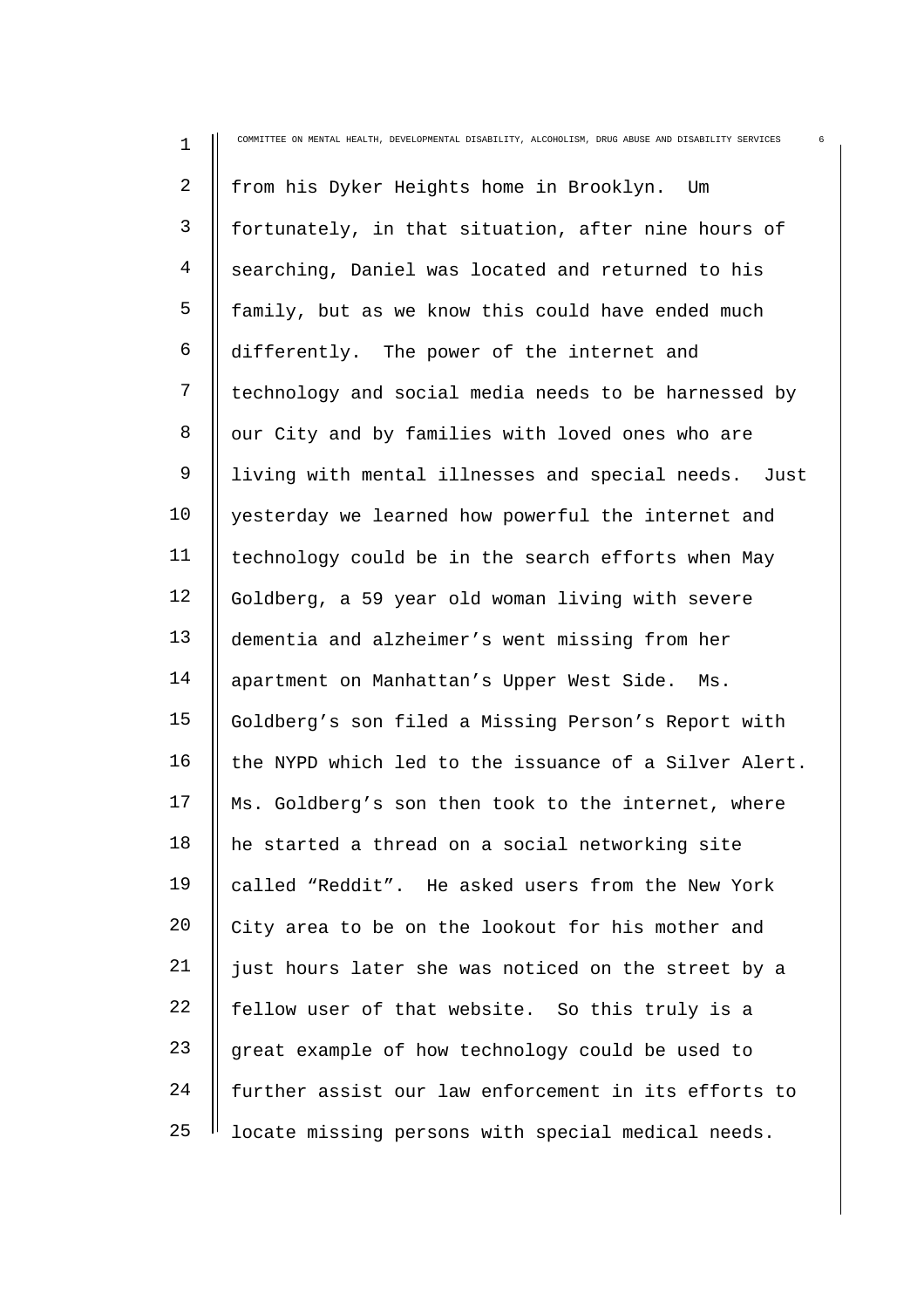| 1              | COMMITTEE ON MENTAL HEALTH, DEVELOPMENTAL DISABILITY, ALCOHOLISM, DRUG ABUSE AND DISABILITY SERVICES |
|----------------|------------------------------------------------------------------------------------------------------|
| $\overline{a}$ | Uh, today this afternoon I look forward to hearing                                                   |
| 3              | testimony on Intro 284, which would expand the City's                                                |
| 4              | Silver Alert Program to include all missing persons                                                  |
| 5              | with developmental disabilities and not just our                                                     |
| 6              | seniors. In addition, Intro 286, which comes out of                                                  |
| 7              | the Public Safety Committee would require the New                                                    |
| 8              | York Police Department to create a voluntary special                                                 |
| 9              | medical needs registry that would allow our families                                                 |
| 10             | to volvoluntarily list their loved ones with the New                                                 |
| 11             | York Police Department and be equipped with a GPS                                                    |
| 12             | Tracking Device. It it is, of course, of great                                                       |
| 13             | importance that we also leverage critical                                                            |
| 14             | partnerships with the State and Federal Government                                                   |
| 15             | and that is why we will also be discussing two                                                       |
| 16             | important resolutions today that would assist the                                                    |
| 17             | City in its efforts to speed up the time in which we                                                 |
| 18             | are able to locate vulnerable missing persons, um,                                                   |
| 19             | and with that I would just again, thank all of our                                                   |
| 20             | advocacy groups that do this work on an everyday                                                     |
| 21             | basis, their commitment and investment and look                                                      |
| 22             | forward to continue partnerships as we continue to                                                   |
| 23             | provide as much as we can in terms of resources and                                                  |
| 24             | programs so that we can prevent horrific tragedies                                                   |
| 25             | like Ovante Oquendo. Um and now I will turn the                                                      |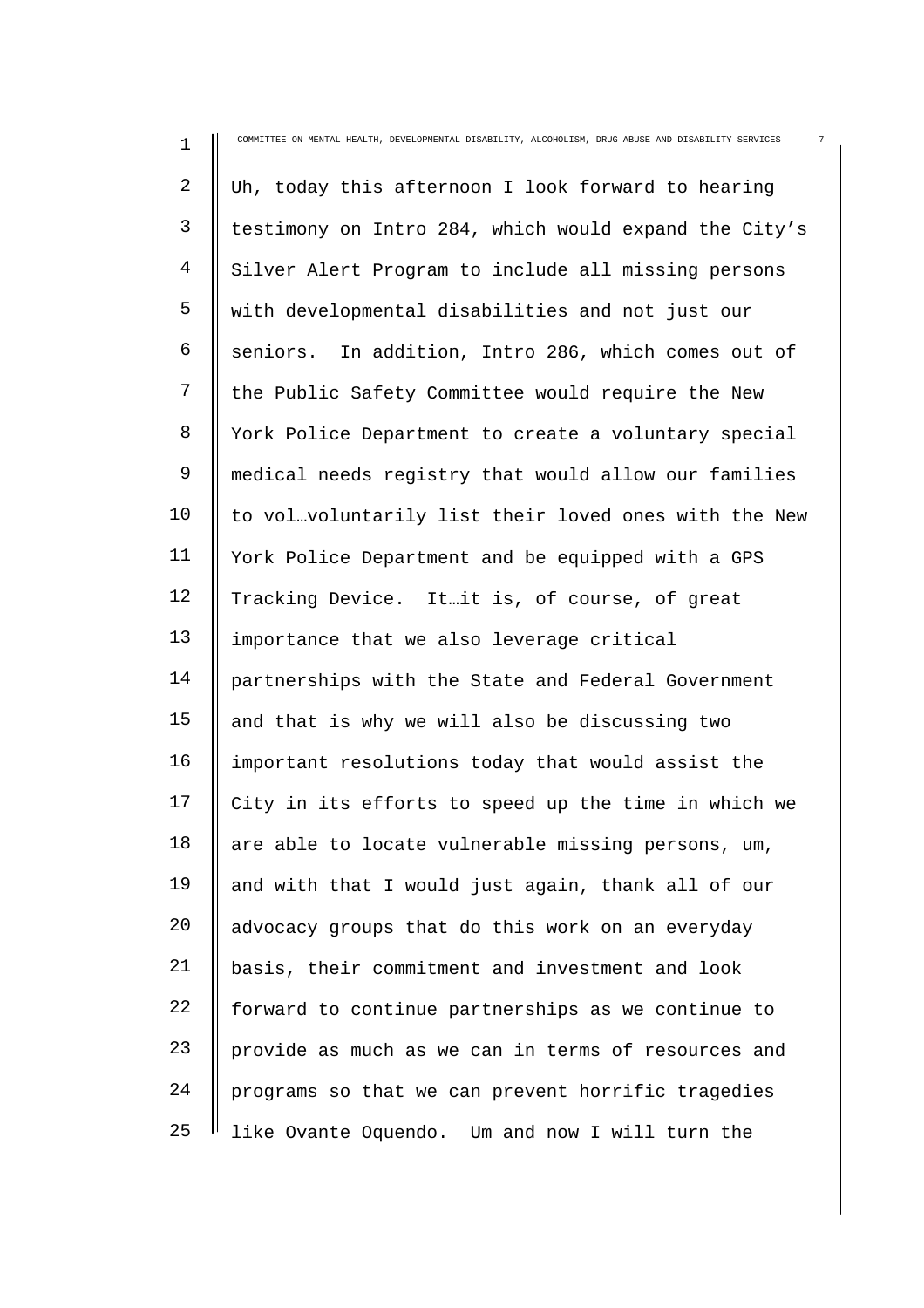| $\mathbf 1$    | 8<br>COMMITTEE ON MENTAL HEALTH, DEVELOPMENTAL DISABILITY, ALCOHOLISM, DRUG ABUSE AND DISABILITY SERVICES |
|----------------|-----------------------------------------------------------------------------------------------------------|
| $\overline{a}$ | floor back over to my colleague, our chairman of the                                                      |
| 3              | Committee, um as we will be discussing this important                                                     |
| 4              | legislation this afternoon. Thank you.                                                                    |
| 5              | ANDREW COHEN: Thank you Councilwoman                                                                      |
| 6              | Gibson. Uh, I'd like to acknowledge that we have                                                          |
| 7              | been joined by Council Member Espinal and I'd like to                                                     |
| 8              | call the first paneluh, Deputy Chief Jeremiah                                                             |
| 9              | Quinlan, uh, Lieutenant Christopher Zimmerman and                                                         |
| 10             | Benjamin Krakow. [VOICES] ok [VOICES] [PAUSE]                                                             |
| 11             | [RUSTLING PAPERS]                                                                                         |
| 12             | DEPUTY CHIEF JEREMIAH QUINLAN: We're                                                                      |
| 13             | good? Ok. Good afternoon Chair Gibbs, Chair Cohen                                                         |
| 14             | and members of the Council. I'm Deputy Chief                                                              |
| 15             | Jeremiah Quinlan, Commanding Officer of the Special                                                       |
| 16             | Investigations of the New York City Police                                                                |
| 17             | Department. I am joined today Mr. Mr. Benjamin                                                            |
| 18             | Krakower, Director of Watch Command for the Office of                                                     |
| 19             | Emergency Management. On behalf of Police                                                                 |
| 20             | Commissioner William J. Bratton, I am pleased to be                                                       |
| 21             | here to offer the Administration's comments on the                                                        |
| 22             | bills before you today. Intro 284 would expand the                                                        |
| 23             | concept of Silver Alert currently contained in the                                                        |
| 24             | Administrative Code and administered by the NYPD with                                                     |
| 25             | the help of OEM to include, within its scope, a                                                           |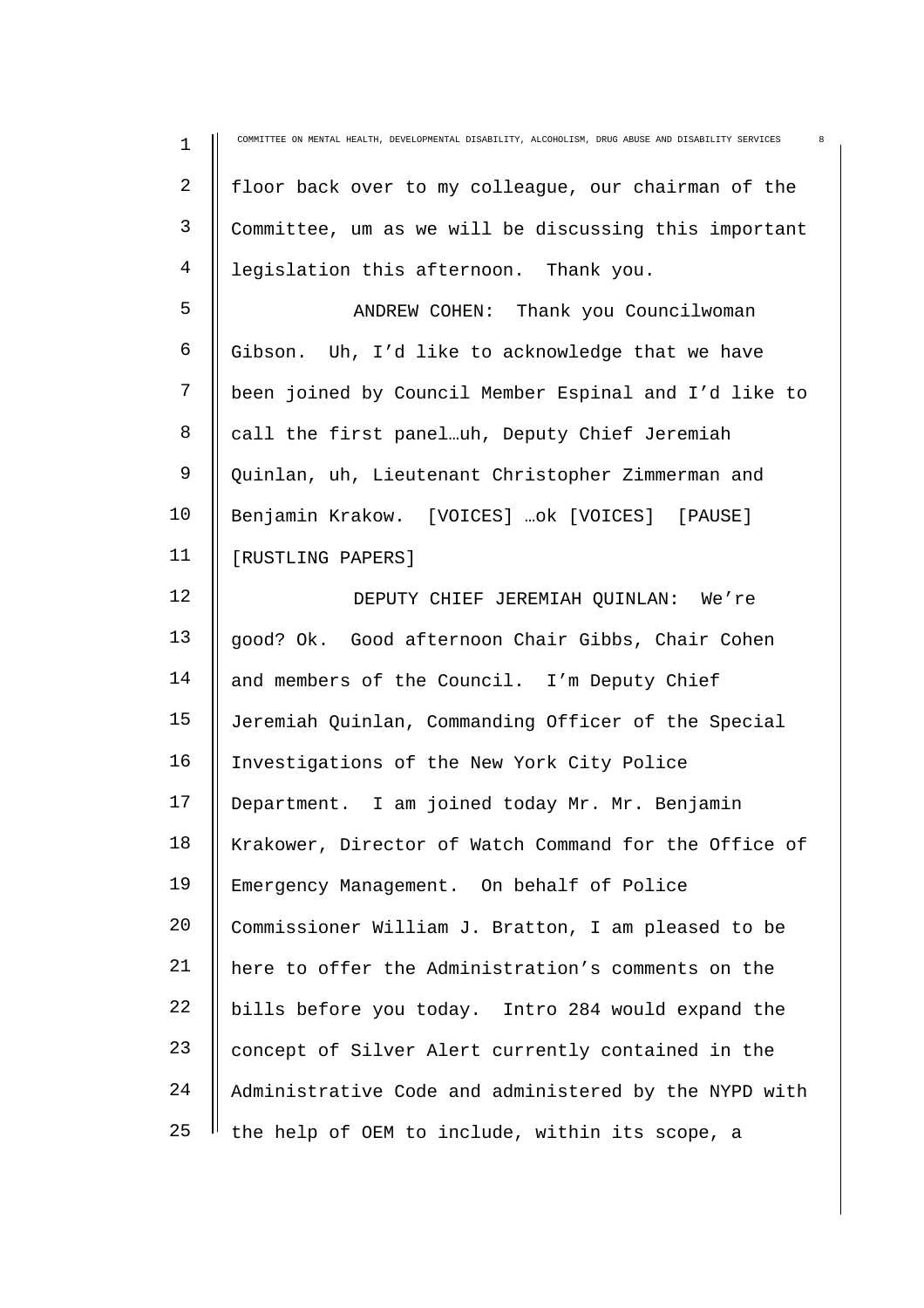| 1              | COMMITTEE ON MENTAL HEALTH, DEVELOPMENTAL DISABILITY, ALCOHOLISM, DRUG ABUSE AND DISABILITY SERVICES |
|----------------|------------------------------------------------------------------------------------------------------|
| $\overline{2}$ | person of any age with the developmental disability.                                                 |
| 3              | Intro 286 would create a new voluntary special needs                                                 |
| 4              | registry for individuals with special medical needs,                                                 |
| 5              | who would be provided with a GPS tracking device that                                                |
| 6              | would be utilized if the person were to be reported                                                  |
| 7              | missing. Both bills are founded on the medical                                                       |
| 8              | desire to enhance the protection of volatile                                                         |
| $\mathsf 9$    | individuals and we applaud their intent. The City in                                                 |
| 10             | general and the New York City Police Department, in                                                  |
| 11             | particular, devotes substantial resources in locating                                                |
| 12             | missing persons, especially if they fall within, what                                                |
| 13             | we call a "special category". A child under 16,                                                      |
| 14             | someone mentally or physically impaired to the extent                                                |
| 15             | that hospitalization may be required, someone not                                                    |
| 16             | capable of self-care or clear communication, a person                                                |
| 17             | 65 years or older, possible drowning victim, someone                                                 |
| 18             | missing under circumstances indicating unaccountable                                                 |
| 19             | or involuntary disappearance or filing a unique or                                                   |
| 20             | unusual case which merits an enhanced response.<br>As                                                |
| 21             | you know, the individuals sought to be assisted by                                                   |
| 22             | both bills would likely already fall within New York                                                 |
| 23             | City Police Department's Special Category for Missing                                                |
| 24             | Persons and depending on the circumstances immediate                                                 |
| 25             | investigation and/or search, utilizing all possible                                                  |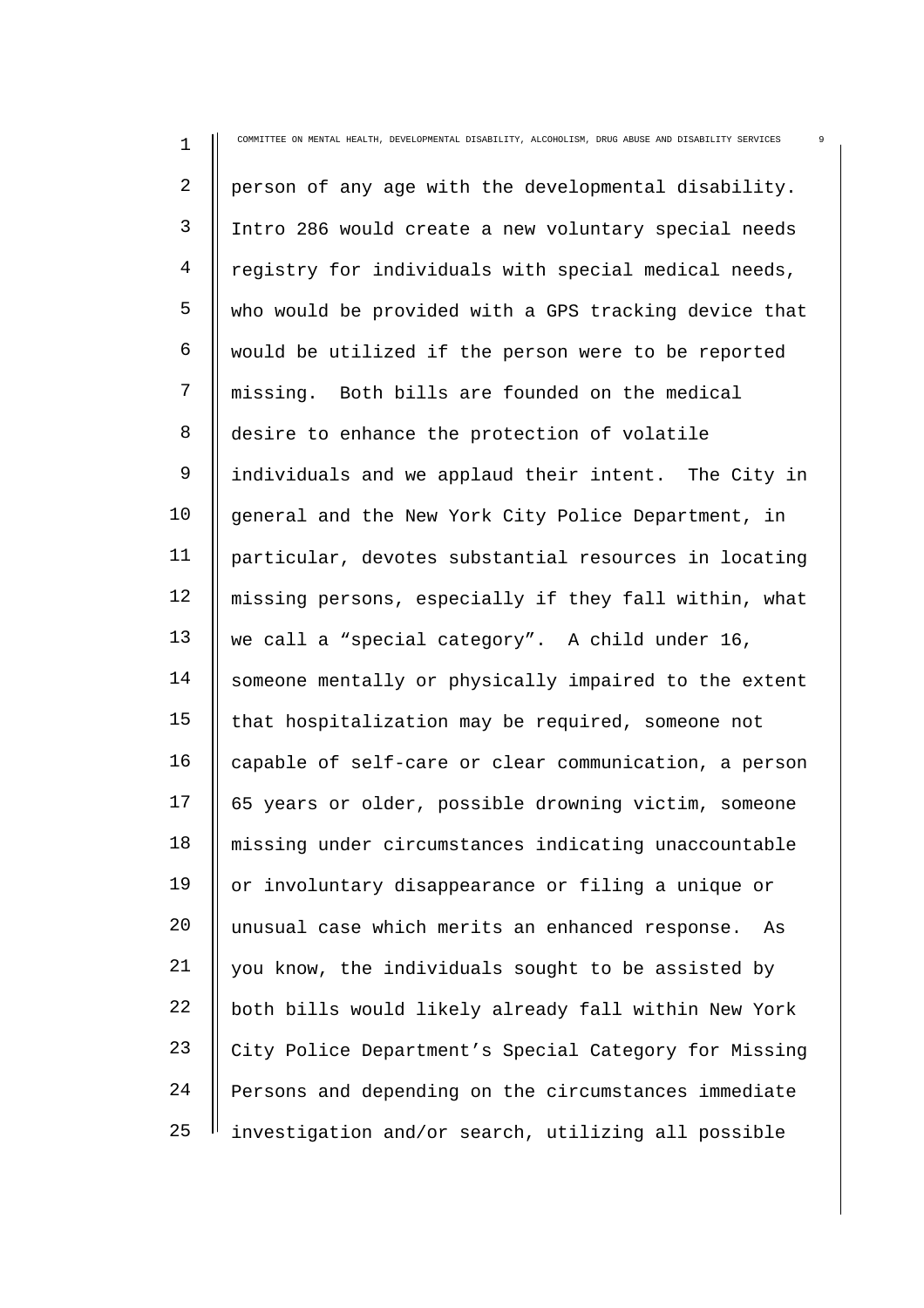| $\mathbf 1$  | COMMITTEE ON MENTAL HEALTH, DEVELOPMENTAL DISABILITY, ALCOHOLISM, DRUG ABUSE AND DISABILITY SERVICES<br>10 |
|--------------|------------------------------------------------------------------------------------------------------------|
| 2            | resources of the Police Department, as well as                                                             |
| $\mathsf{3}$ | requests for the Public's assistance in locating                                                           |
| 4            | One of the ways in which the public is<br>them.                                                            |
| 5            | notified is through the Silver Alert System, where a                                                       |
| 6            | person missing is 65 or older and has dementia, as a                                                       |
| 7            | result of alzheimer's disease or a similar condition                                                       |
| 8            | that is reported missing under circumstances                                                               |
| 9            | indicated he or she is in imminent danger of serious                                                       |
| 10           | bodily harm or death. The Silver Alert is issued by                                                        |
| 11           | both the Police Department's Deputy Commissioner of                                                        |
| 12           | Public Information and by OEM's Notify NYC System in                                                       |
| 13           | order to include the public in the search for a                                                            |
| 14           | person at risk. In 2013, the City issued 63 Silver                                                         |
| 15           | Alerts. When a missing senior is not determined to                                                         |
| 16           | be in imminent danger or serious bodily harm or death                                                      |
| 17           | the Police Department and Notify NYC may issue an                                                          |
| 18           | alternative message. A Missing Senior notification                                                         |
| 19           | to mobilize the public as well. In 2013 the City                                                           |
| 20           | issued 57 such notifications. Turning to Intro 284                                                         |
| 21           | the bill would add a new category of individuals to                                                        |
| 22           | the Silver Alert Protocol, mainly a person of any age                                                      |
| 23           | with a developmental disability. Because the term                                                          |
| 24           | "developmental disability" is not further defined, it                                                      |
| 25           | would be difficult to predict the scope of this                                                            |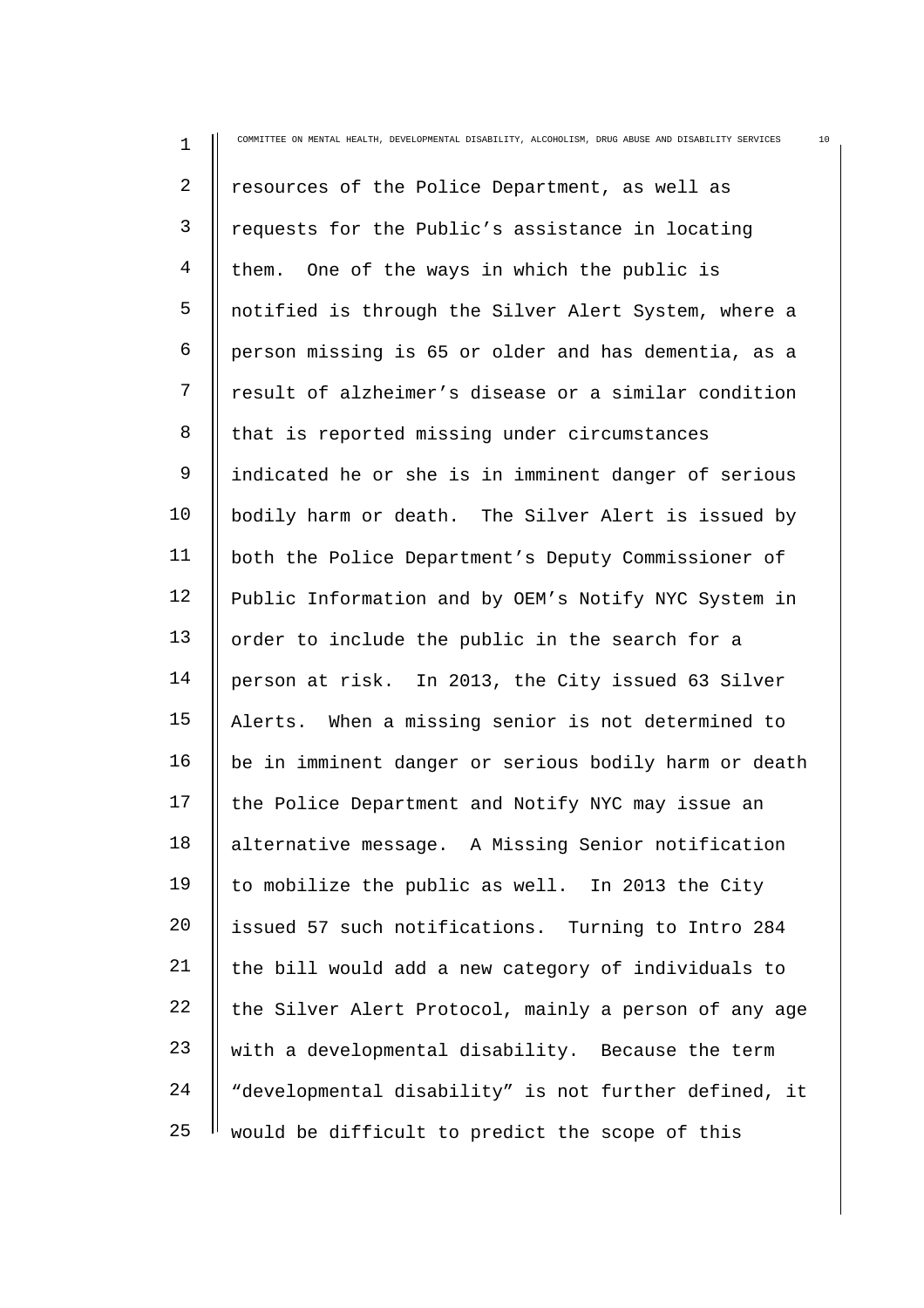| $\mathbf 1$    | COMMITTEE ON MENTAL HEALTH, DEVELOPMENTAL DISABILITY, ALCOHOLISM, DRUG ABUSE AND DISABILITY SERVICES<br>11 |
|----------------|------------------------------------------------------------------------------------------------------------|
| $\overline{2}$ | change given the potential universal developmentally                                                       |
| $\mathsf{3}$   | disabled individuals residing in New York City.<br>In                                                      |
| 4              | any event, the addition to this bill would seem to                                                         |
| 5              | replicate two systems which already exists. One is                                                         |
| 6              | the well-know Amber Alert System for children under                                                        |
| 7              | 18. Perhaps the less well-known is the other                                                               |
| 8              | emergency notification system maintained by the                                                            |
| 9              | State's Missing Vulnerable Adult Clearing House                                                            |
| 10             | established in New York State's Executive Law Section                                                      |
| 11             | 837F-1. A vulnerable adult is defined as an                                                                |
| 12             | individual 18 or older, who has a cognitive                                                                |
| 13             | impairment, mental disability or brain disorder, and                                                       |
| 14             | whose disappearance had been determined by law                                                             |
| 15             | enforcement to impose a credible threat of harm to                                                         |
| 16             | such missing individual. If a vulnerable adult is                                                          |
| 17             | reported as missing to the local law enforcement                                                           |
| 18             | agency, the law enforcement agency and the law                                                             |
| 19             | enforcement agency determines that there is a                                                              |
| 20             | credible threat of harm to the person the agency will                                                      |
| 21             | contact the Clearing House and request that emergency                                                      |
| 22             | notification be issued. The Clearing House will then                                                       |
| 23             | determine which regions of the State should receive                                                        |
| 24             | the message and issue the notification to the                                                              |
| 25             | region's media, law enforcement agencies and                                                               |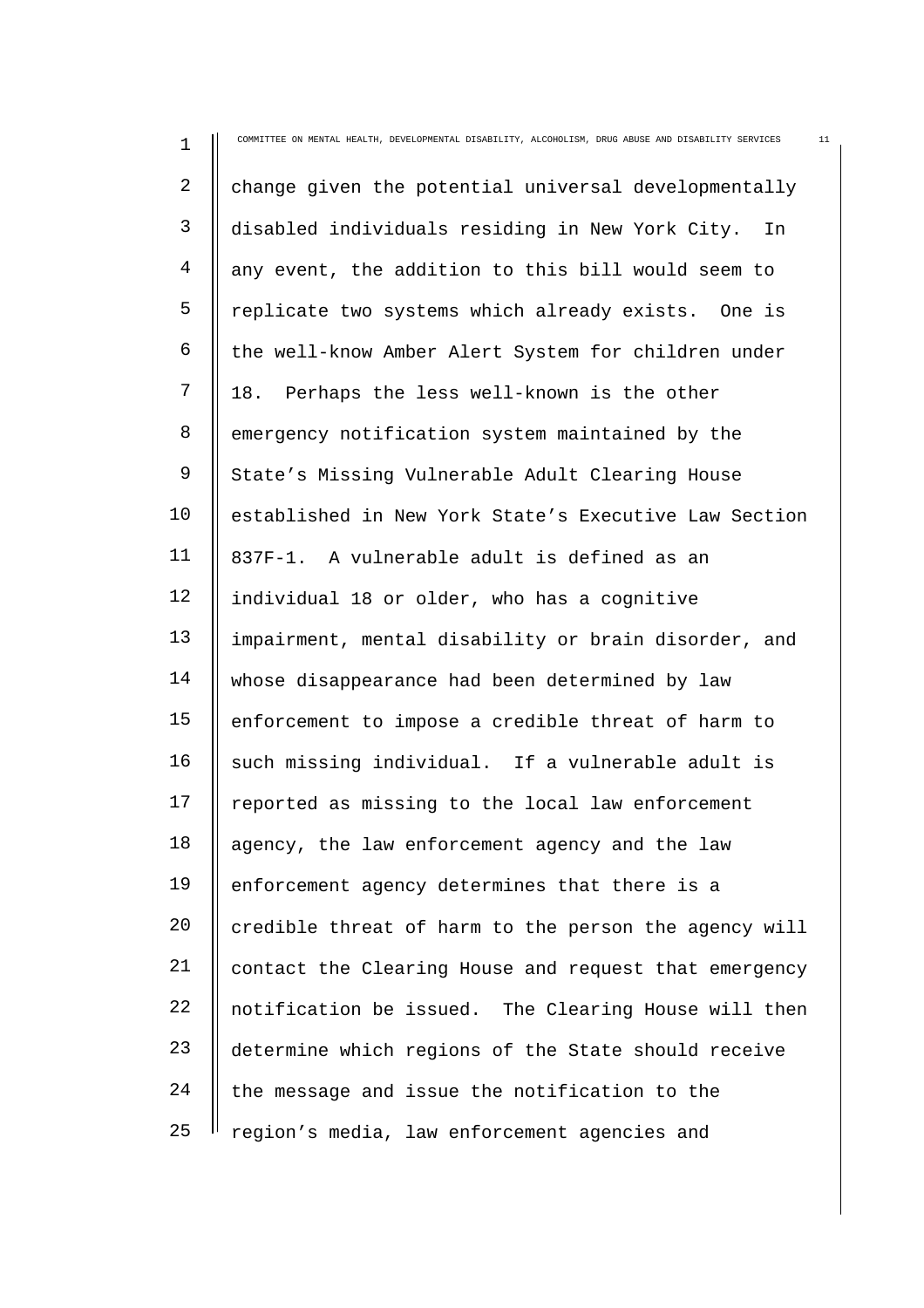| $\mathbf 1$ | 12<br>COMMITTEE ON MENTAL HEALTH, DEVELOPMENTAL DISABILITY, ALCOHOLISM, DRUG ABUSE AND DISABILITY SERVICES |
|-------------|------------------------------------------------------------------------------------------------------------|
| 2           | emergency notification systems such as Notify NYC.                                                         |
| 3           | We suggest, therefore, that there is no need to                                                            |
| 4           | expand the concept of Silver Alert in the matter                                                           |
| 5           | suggested by the bill. In light of the parallel                                                            |
| 6           | systems that already exist and which are in active                                                         |
| 7           | In 2013 there were three Amber Alerts and 12<br>use.                                                       |
| 8           | missing Vulnerable Adult messages issued by the City.                                                      |
| 9           | We should remember that a key element of all these                                                         |
| 10          | types of alert systems are that they be used                                                               |
| 11          | sparingly so that they retain their character's true                                                       |
| 12          | emergencies in the public mind. The need to provide                                                        |
| 13          | public notice in individual cases must be balanced                                                         |
| 14          | against the potential that the public becomes                                                              |
| 15          | overwhelmed with information or complacent and                                                             |
| 16          | literally, tunes out of the emergency notification                                                         |
| 17          | messages, or in this case, potentially ops out of the                                                      |
| 18          | Notify NYC entirely. We believe that the present                                                           |
| 19          | alert systems strikes that balance well and we would                                                       |
| 20          | recommend that they continue to operate in the                                                             |
| 21          | current matter. In respect to Intro 286, a different                                                       |
| 22          | set of concerns arises. The creation of a voluntary                                                        |
| 23          | special medical needs directory is an appealing                                                            |
| 24          | concept since it establishes an expectation of                                                             |
| 25          | protection for the most vulnerable among us.<br>We                                                         |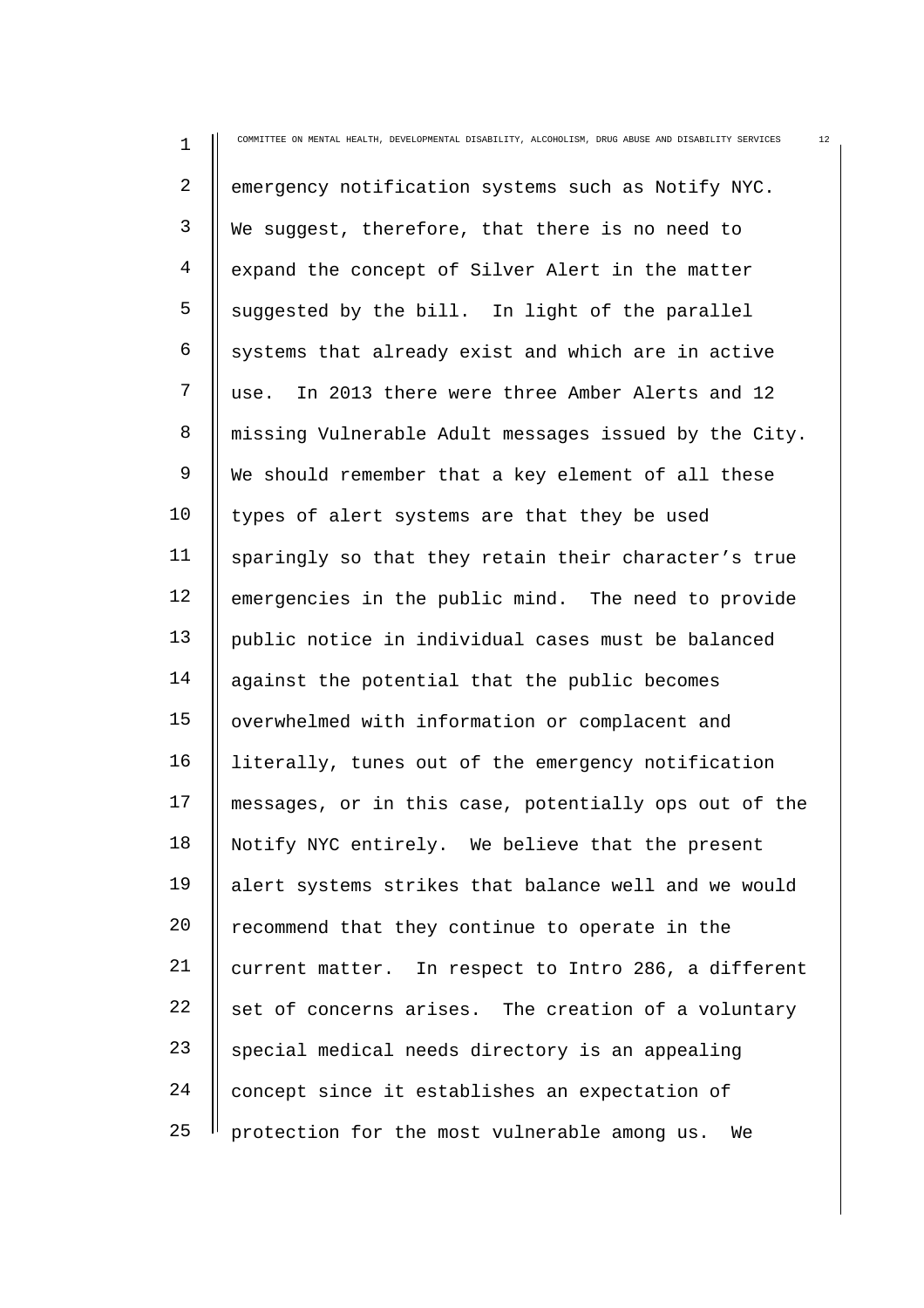| $\mathbf 1$    | COMMITTEE ON MENTAL HEALTH, DEVELOPMENTAL DISABILITY, ALCOHOLISM, DRUG ABUSE AND DISABILITY SERVICES<br>13 |
|----------------|------------------------------------------------------------------------------------------------------------|
| $\overline{a}$ | would like to suggest an alternative since we believe                                                      |
| 3              | that expectation may be unrealistic. One serious                                                           |
| $\overline{4}$ | problem associated with such registries is that they                                                       |
| 5              | are generally outdated almost from the time they are                                                       |
| 6              | created and require extensive resources to maintain                                                        |
| 7              | accuracy. Beyond establishing a registry the bill                                                          |
| 8              | contemplates a procedure in which the police                                                               |
| $\mathsf 9$    | department would issue a GPS tracking device to a                                                          |
| 10             | person with special needs whose location would be                                                          |
| 11             | tracked if the person was reported missing.<br>We                                                          |
| 12             | suggest that creating a duty for the Police                                                                |
| 13             | Department issue and monitor GPS devices in this way                                                       |
| 14             | is not practical for many reasons - privacy concerns                                                       |
| 15             | regarding the medical information for which would                                                          |
| 16             | have to be shared about the registry, the potential                                                        |
| 17             | unreliable use of GPS devices in a dense urban                                                             |
| 18             | environment, including inside buildings and subways,                                                       |
| 19             | the potential liability concern if the GPS                                                                 |
| 20             | malfunctions and the fact that the registrant may or                                                       |
| 21             | may not be wearing the device at any given time and a                                                      |
| 22             | significant resources that would have to be expended                                                       |
| 23             | by the Police Department in maintaining the registry,                                                      |
| 24             | as well as the overall program, in the hope that it                                                        |
| 25             | would prove useful in an individual case.<br>Instead we                                                    |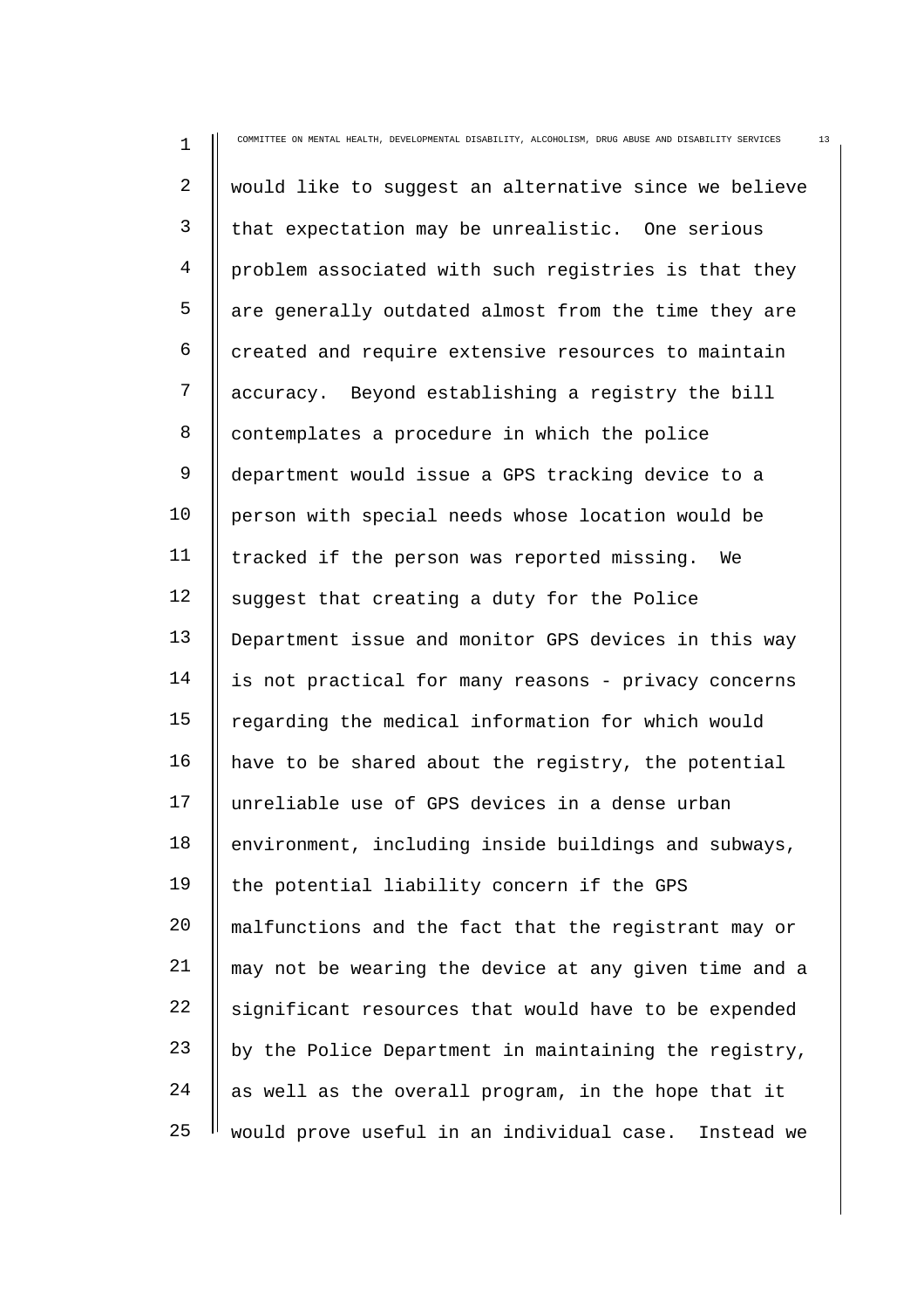1 2 3 4 5 6 7 8 9 10 11 12 13 14 15 16 17 18 19 20 21 22 23 COMMITTEE ON MENTAL HEALTH, DEVELOPMENTAL DISABILITY, ALCOHOLISM, DRUG ABUSE AND DISABILITY SERVICES 14 believe that a better course is to support effort to provide families with GPS or other tracking devices, which they would use on a voluntary basis in the manner that they choose. Families would then be able to provide the GPS tracking information to the Police Department when they report their loved one missing. In order to facilitate an immediate investigation and search, resolutions No. 151 and 174 before you today are good examples of these efforts the administration has committed to work with the Council to enhance opportunities for New Yorker's to take advantage of effective technologies which can help locate missing persons in need, perhaps to include developing the program to test the technology on a PILOT basis. We appreciate the opportunity to offer our thoughts and the bills before you and we are pleased to answer any questions you may have. Thank you. ANDREW COHEN: Thank you very much. Uh, I would like to [INAUDIBLE]…who are to be joined by Council Member Wills and I think she has a statement she would like to make. COUNCIL MEMBER VANESSA GIBSON: Before

24 25 Council Member Wills, uh, provides his testimony I would like to just remind anyone here if you want to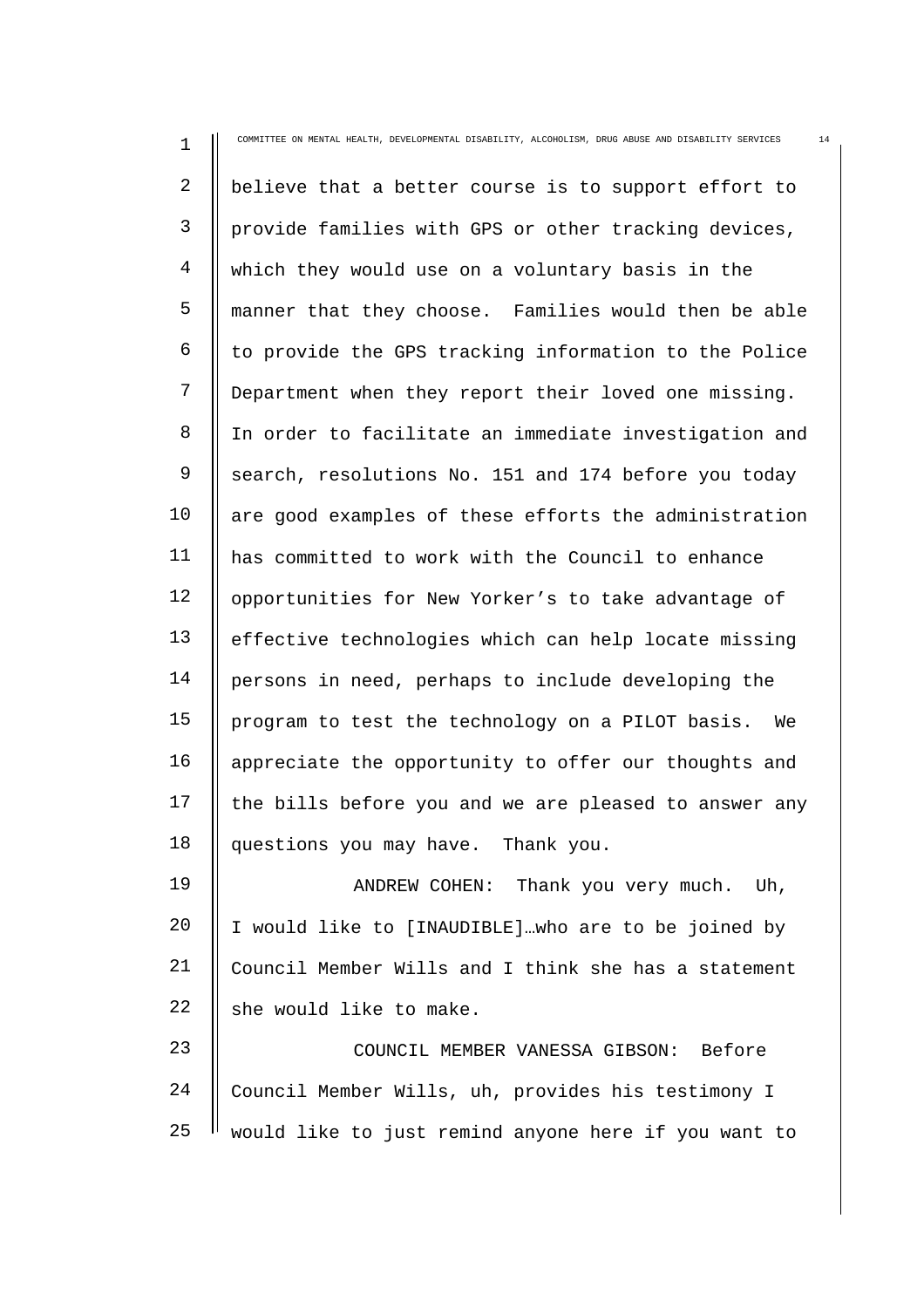| $\mathbf 1$ | 15<br>COMMITTEE ON MENTAL HEALTH, DEVELOPMENTAL DISABILITY, ALCOHOLISM, DRUG ABUSE AND DISABILITY SERVICES |
|-------------|------------------------------------------------------------------------------------------------------------|
| 2           | submit testimony to us please sign up to your right                                                        |
| 3           | um so that we have your information and we are able                                                        |
| 4           | to call you, uh, once we are done with our presenters                                                      |
| 5           | today. So again if anyone wants to sign up please do                                                       |
| 6           | so at this time. Thank you.                                                                                |
| 7           | COUNCIL MEMBER RUBEN WILLS: Good                                                                           |
| 8           | afternoon I am Council Member Ruben Wills and I                                                            |
| 9           | represent the 28 <sup>th</sup> Council District of Queens. I                                               |
| 10          | would like to thank Council Member Cohen, Chair                                                            |
| 11          | Committee on Mental Health and Developmental                                                               |
| 12          | Disabilities Alcoholism and Drug Abuse and Council                                                         |
| 13          | Member Gibson, Chair of the Public Safety Committee                                                        |
| 14          | for agreeing to hold this hearing today. I would                                                           |
| 15          | also like to thank all of you for attending,                                                               |
| 16          | especially the NYPD representative [INAUDIBLE] all of                                                      |
| 17          | you who will be testifying today. I especially would                                                       |
| 18          | like to thank Ms. Vanessa Fontaine, mother of the                                                          |
| 19          | late Ovante Oquendo, as well as her attorney David                                                         |
| 20          | Perecman, for being here today. Today's hearing will                                                       |
| 21          | serve to educate and create a bigger dynamic of                                                            |
| 22          | awareness of the developmental disorder Autism                                                             |
| 23          | Spectrum Disorder. We will hear testimony from                                                             |
| 24          | parents of children who are living with the disorder                                                       |
| 25          | and how this condition has impacted their lives.<br>We                                                     |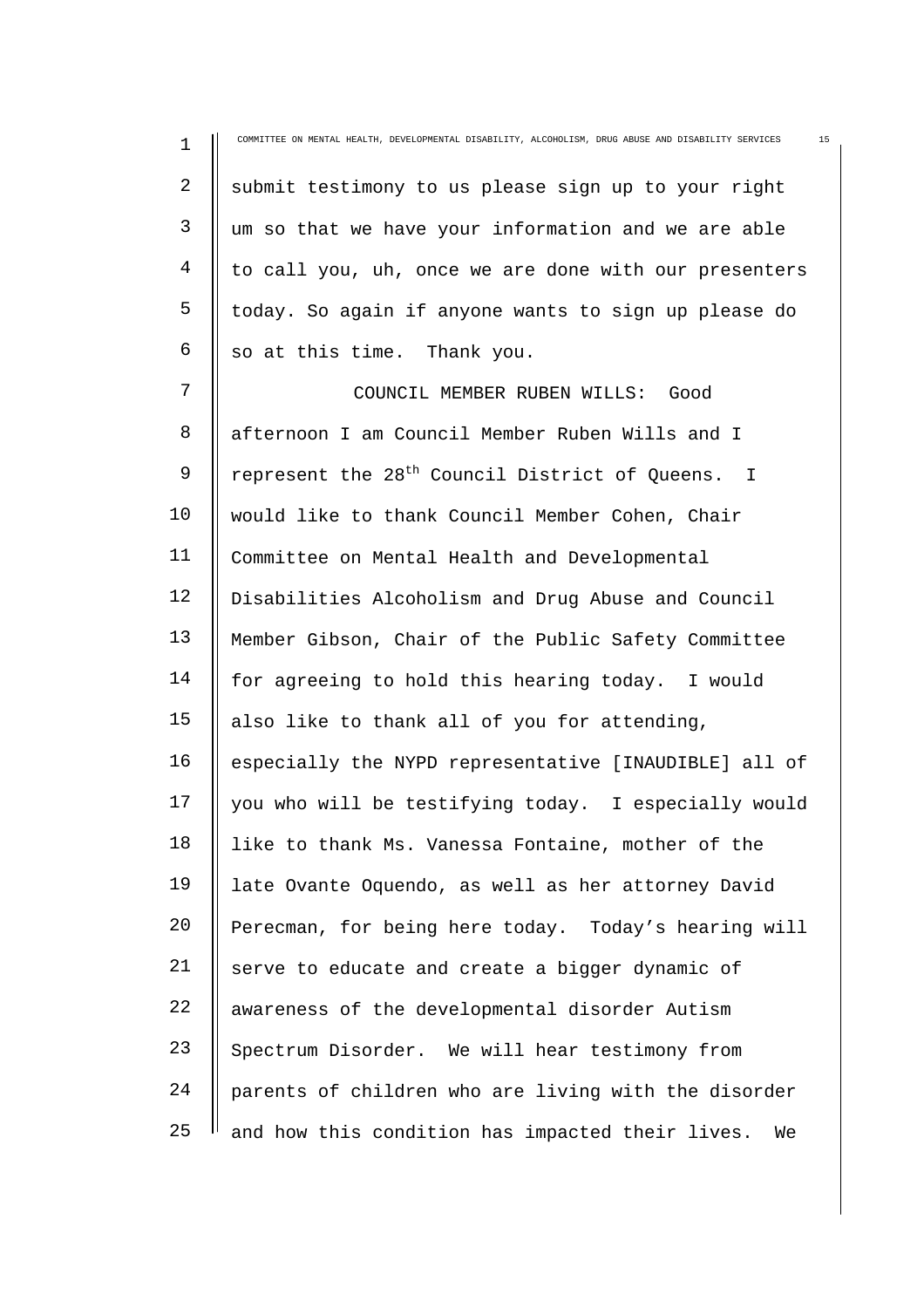| $\mathbf 1$    | COMMITTEE ON MENTAL HEALTH, DEVELOPMENTAL DISABILITY, ALCOHOLISM, DRUG ABUSE AND DISABILITY SERVICES<br>16 |
|----------------|------------------------------------------------------------------------------------------------------------|
| 2              | will hear testimonies from members of various                                                              |
| 3              | committees, committed organizations from our district                                                      |
| $\overline{4}$ | and throughout New York City, whose main focus is to                                                       |
| 5              | bring attention to educate, assist and continue to                                                         |
| 6              | spread the awareness of Autism. It was with great                                                          |
| 7              | sadness and some dreaded feeling of force reaction                                                         |
| 8              | that we had to respond to the death of Ovante with a                                                       |
| 9              | drafting of a suite of legislation. The four pieces                                                        |
| 10             | of legislation that we introduced to the New York                                                          |
| 11             | City Council, as one main goal in which to focus,                                                          |
| 12             | that is to prevent the unpreparedness of caregivers                                                        |
| 13             | and authorities which will ultimately prevent any                                                          |
| 14             | unfortunate death of any other child with Autism                                                           |
| 15             | forever occurring in this city again. These                                                                |
| 16             | preventative pieces of legislation, coupled with                                                           |
| 17             | measures already in place, will safe guard children                                                        |
| 18             | with a sense of comfort and security to the families                                                       |
| 19             | of those living with Autism forever having to endure                                                       |
| 20             | the feeling of helplessness as did Ms. Fonaine and                                                         |
| 21             | her family. These pieces of legislation will serve                                                         |
| 22             | to educate on the facts of Autism as well as nuances                                                       |
| 23             | that many of us whose lives may not directly be                                                            |
| 24             | affected by this disorder would ever know or assist                                                        |
| 25             | parents and law enforcement in locating children with                                                      |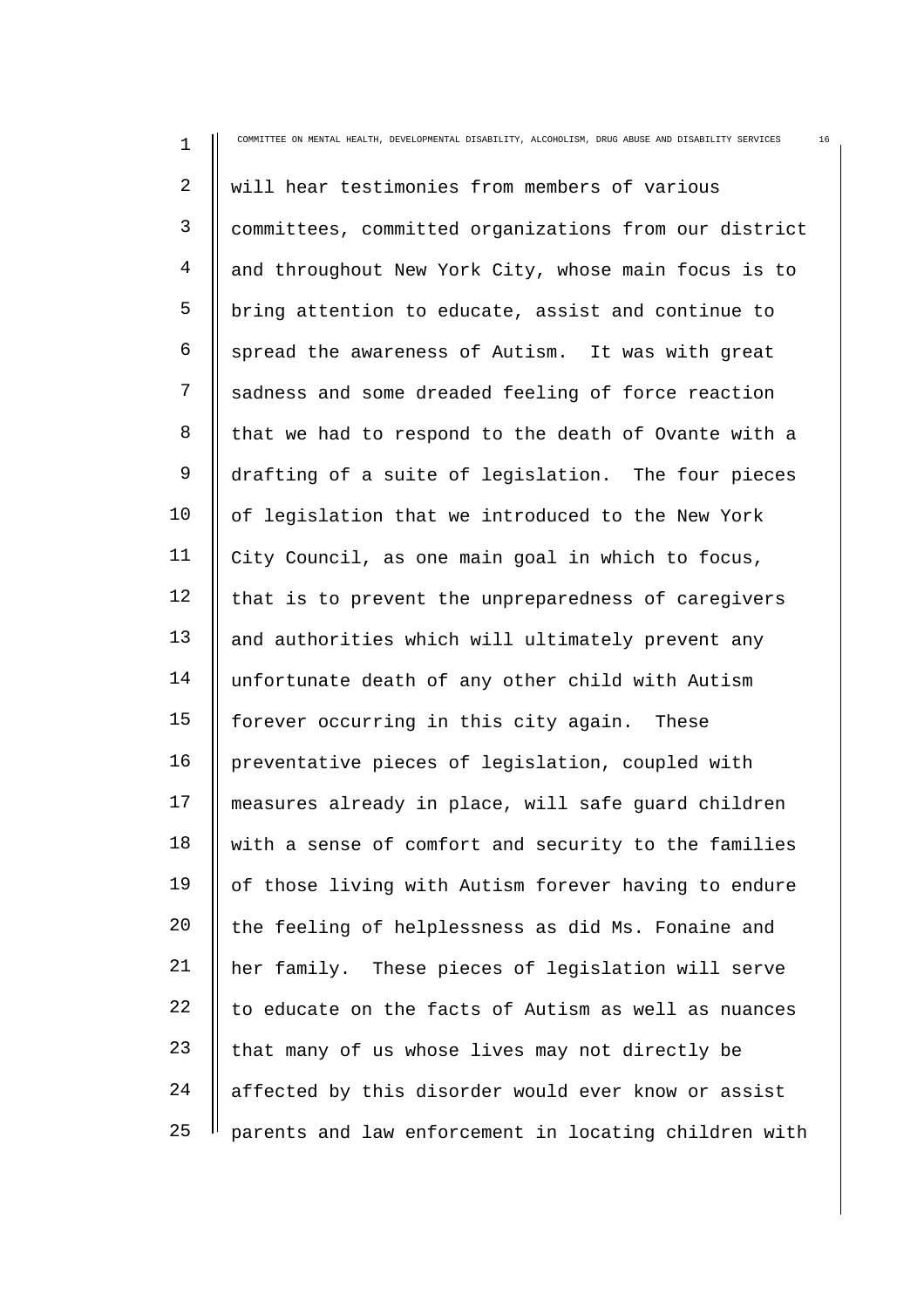| $\mathbf 1$ | 17<br>COMMITTEE ON MENTAL HEALTH, DEVELOPMENTAL DISABILITY, ALCOHOLISM, DRUG ABUSE AND DISABILITY SERVICES |
|-------------|------------------------------------------------------------------------------------------------------------|
| 2           | Autism. As was tragically demonstrated by the                                                              |
| 3           | instances of missing non-verbal and autistic 14 year                                                       |
| 4           | old Daniel Ghabra of Brooklyn and missing seven year                                                       |
| 5           | old Michael Kingsbury, who was found dead in a car in                                                      |
| 6           | Washington, D.C., young people with Autism often run                                                       |
| 7           | away or look for safe supervised spaces. In fact the                                                       |
| 8           | recent studies found that nearly half of all children                                                      |
| $\mathsf 9$ | with Autism will wander, or run away at least once.                                                        |
| 10          | Although all children are known to wander away,                                                            |
| 11          | children with Autism are nearly four times more                                                            |
| 12          | likely to do so. In addition, approximately one-                                                           |
| 13          | third of the children with Autism will wander away                                                         |
| 14          | are unable to communicate their name, address of                                                           |
| 15          | phone number. In response to these startling                                                               |
| 16          | statistics I have partnered with Council Members                                                           |
| 17          | Cohen, Gibson, Cumbo, Vallone, Palma, Cornegy,                                                             |
| 18          | Torres, Barron, Constantinides, Gentile, Levine and                                                        |
| 19          | Mendez to introduce these four pieces of legislation                                                       |
| 20          | which we will be discussing today. Thank you very                                                          |
| 21          | much.                                                                                                      |
| 22          | COUNCIL MEMBER ANDREW COHEN[?]: Thank                                                                      |
| 23          | you, um I just have a couple of questions,                                                                 |
| 24          | particularly with, uh, Intro 286, uh, I I understand                                                       |
| 25          | that you know you raise the the issue that the                                                             |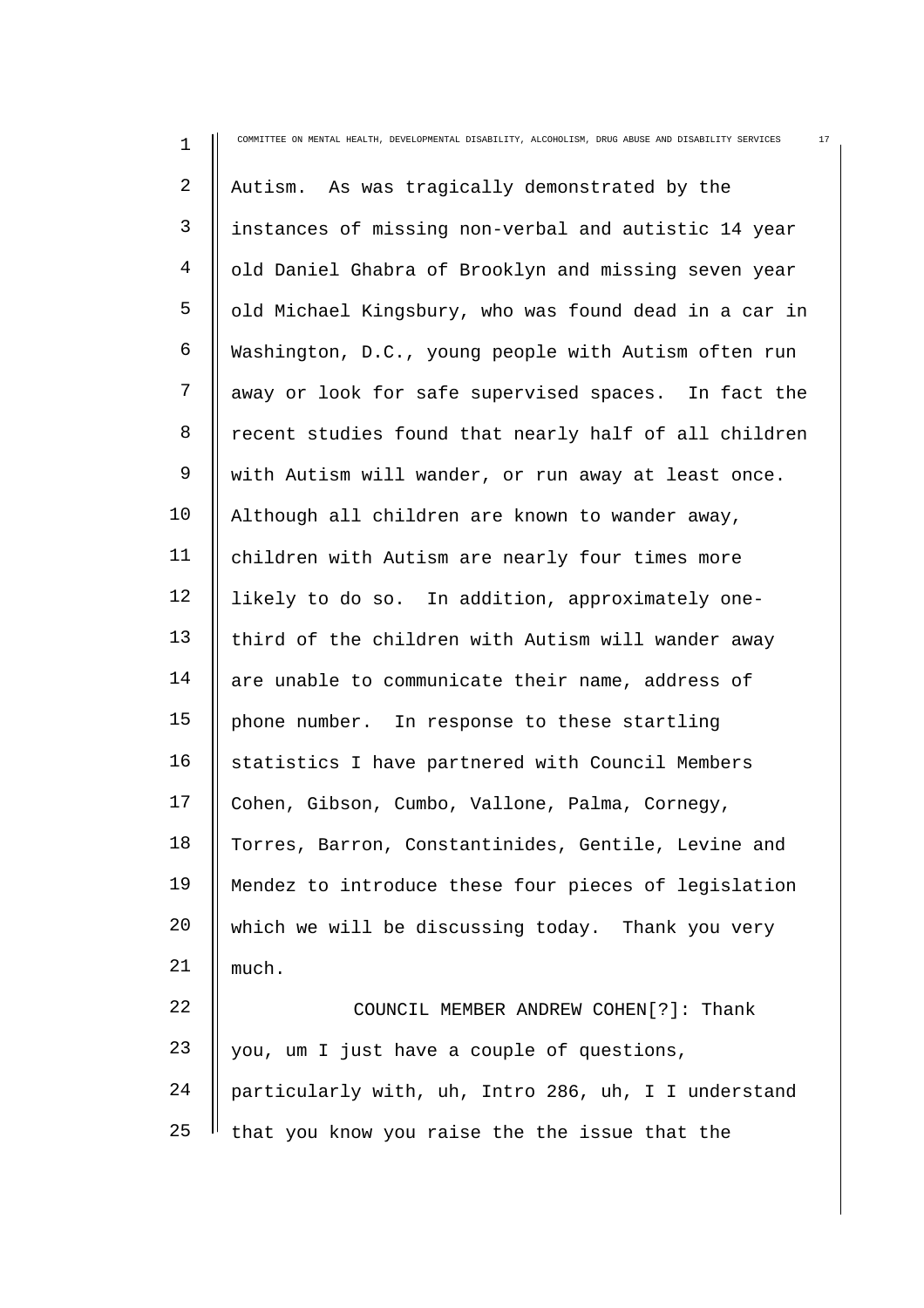1 2 3 4 5 COMMITTEE ON MENTAL HEALTH, DEVELOPMENTAL DISABILITY, ALCOHOLISM, DRUG ABUSE AND DISABILITY SERVICES 18 registry will you know have it will be challenged to be kept up to date but I I wonder as a resource like wouldn't it be better to have this registry than not have it? Uh…

6 7 8  $\mathsf{Q}$ 10 11 12 13 14 15 16 17 18 19 20 21 22 23 24 25 DEPUTY CHIEF JEREMIAH QUINLAN: You know the position we put it is that if you give the GPS devices to the families when the person…it's, uh, a web-based, uh, um, way to track so we don't need the registry as long as the person when they report them missing they come to us with the information and we can assist them in tracking with the device and finding them missing. Maintaining a registry would just add an administrative nightmare basically to the Police Department, uh, people you know based on the testimony we estimate that there's 30,000 I think that's a low-ball figure we probably have a higher amount. Roughly 30,000 individuals that reside in New York have some sort of Autism and that's just Autism, we are not talking about other developmental disabilities and based on the testimony I've heard we estimate that 15,000 of them are gonna run sometime during their course. So you talk about a registry a minimum of 15,000 if you just deal with Autism and not talk about dementia and not talk about other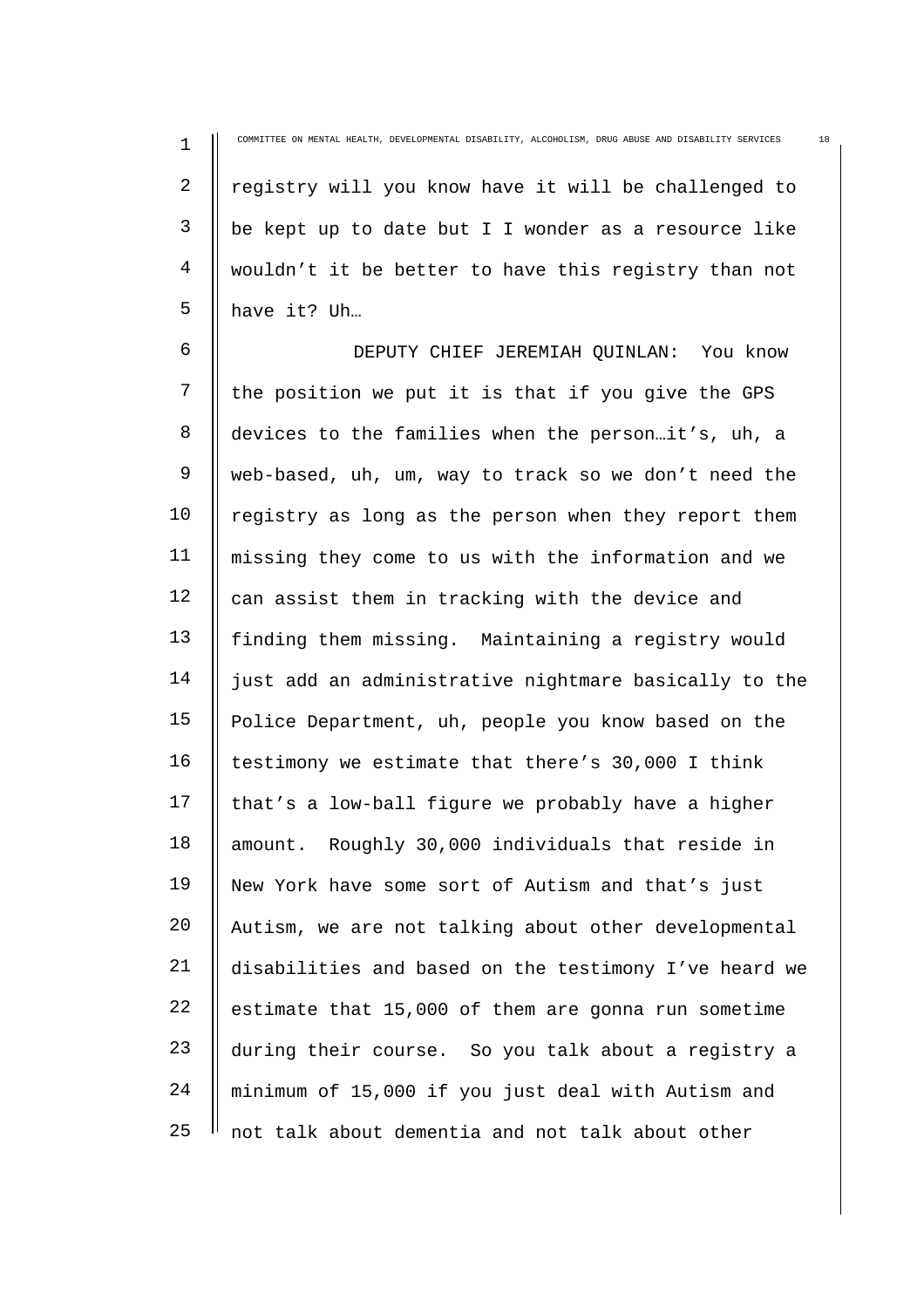| 1              | 19<br>COMMITTEE ON MENTAL HEALTH, DEVELOPMENTAL DISABILITY, ALCOHOLISM, DRUG ABUSE AND DISABILITY SERVICES |
|----------------|------------------------------------------------------------------------------------------------------------|
| $\overline{2}$ | cognitive development disabilities so you know how                                                         |
| 3              | how I don't know what the list would look like but it                                                      |
| $\overline{4}$ | would exceed 20,000 people and would have to be                                                            |
| 5              | maintained on a basicbasically at least on a monthly                                                       |
| 6              | basis to make sure it is accurate. We track banks in                                                       |
| 7              | New York City, uh, we maintain a list of those banks                                                       |
| 8              | and that's got to be conconstantly updated and those                                                       |
| 9              | are financial institutions that are basically a brick                                                      |
| 10             | and mortar. You know why we deal with people that                                                          |
| 11             | move, we have to keep on updating, get new addresses                                                       |
| 12             | if they change the device if the device malfunctions?                                                      |
| 13             | So we constantly haveto be of use it would have to                                                         |
| 14             | be updated. It would be much easier if the people                                                          |
| 15             | that have people that have dependents that have                                                            |
| 16             | cognitive disability that are issued the device to                                                         |
| 17             | maintain their old [SNEEZE], maintain their medical                                                        |
| 18             | records maintain the information we need that if we                                                        |
| 19             | did have to track 'em itthey could provide it with                                                         |
| 20             | us and we would immediately track 'em.                                                                     |
| $2\sqrt{1}$    | Uh, just so that I am<br>ANDREW COHEN:                                                                     |
| 22             | clear so as you're concerned more that itit that it                                                        |
| 23             | will present you know place a burden on the                                                                |
| 24             | department in terms of maintaining this list or do                                                         |
| 25             |                                                                                                            |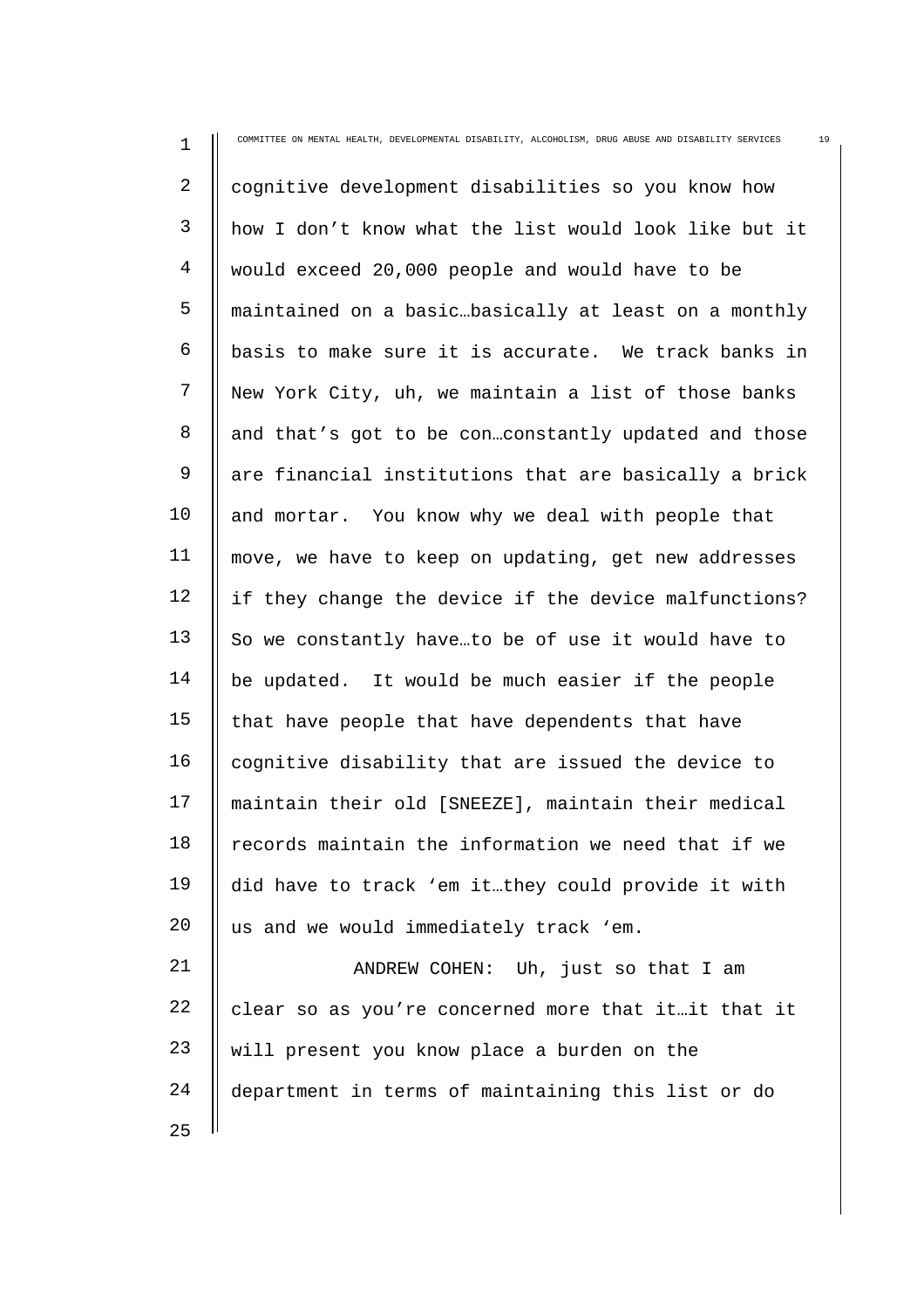| 1  | 20<br>COMMITTEE ON MENTAL HEALTH, DEVELOPMENTAL DISABILITY, ALCOHOLISM, DRUG ABUSE AND DISABILITY SERVICES |
|----|------------------------------------------------------------------------------------------------------------|
| 2  | you just don't think that list will be particularly                                                        |
| 3  | useful even if it if it could be maintained?                                                               |
| 4  | DEPUTY CHIEF JEREMIAH QUINLAN: It would                                                                    |
| 5  | be a burden and I'd rather see the Police resources                                                        |
| 6  | what we do have [INAUDIBLE MUMBLING] we have over                                                          |
| 7  | 13,000 missing person cases a year in New York City.                                                       |
| 8  | I'd rather devote the resources of the Police                                                              |
| 9  | Department to actually finding those people as                                                             |
| 10 | opposed to maintaining a list that may or may not be                                                       |
| 11 | beneficial.                                                                                                |
| 12 | ANDREW COHEN: Thank you.                                                                                   |
| 13 | DEPUTY CHIEF JEREMIAH QUINLAN: Thank                                                                       |
| 14 | you.                                                                                                       |
| 15 | COUNCIL MEMBER VANESSA GIBSON: Thank you                                                                   |
| 16 | very much for your presence and testimony today. Uh,                                                       |
| 17 | I just have one quick question and it's also about                                                         |
| 18 | the same Intro, um being that you indicated that                                                           |
| 19 | there could be some challenges in terms of                                                                 |
| 20 | implementation and obviously accuracy of the data, um                                                      |
| 21 | how best would we try to approach this as a Council                                                        |
| 22 | if we put the [UNCLEAR] on parents to make it a                                                            |
| 23 | voluntary GPS for parents to buy into as you                                                               |
| 24 | suggested and do we know of any localities that may                                                        |
| 25 |                                                                                                            |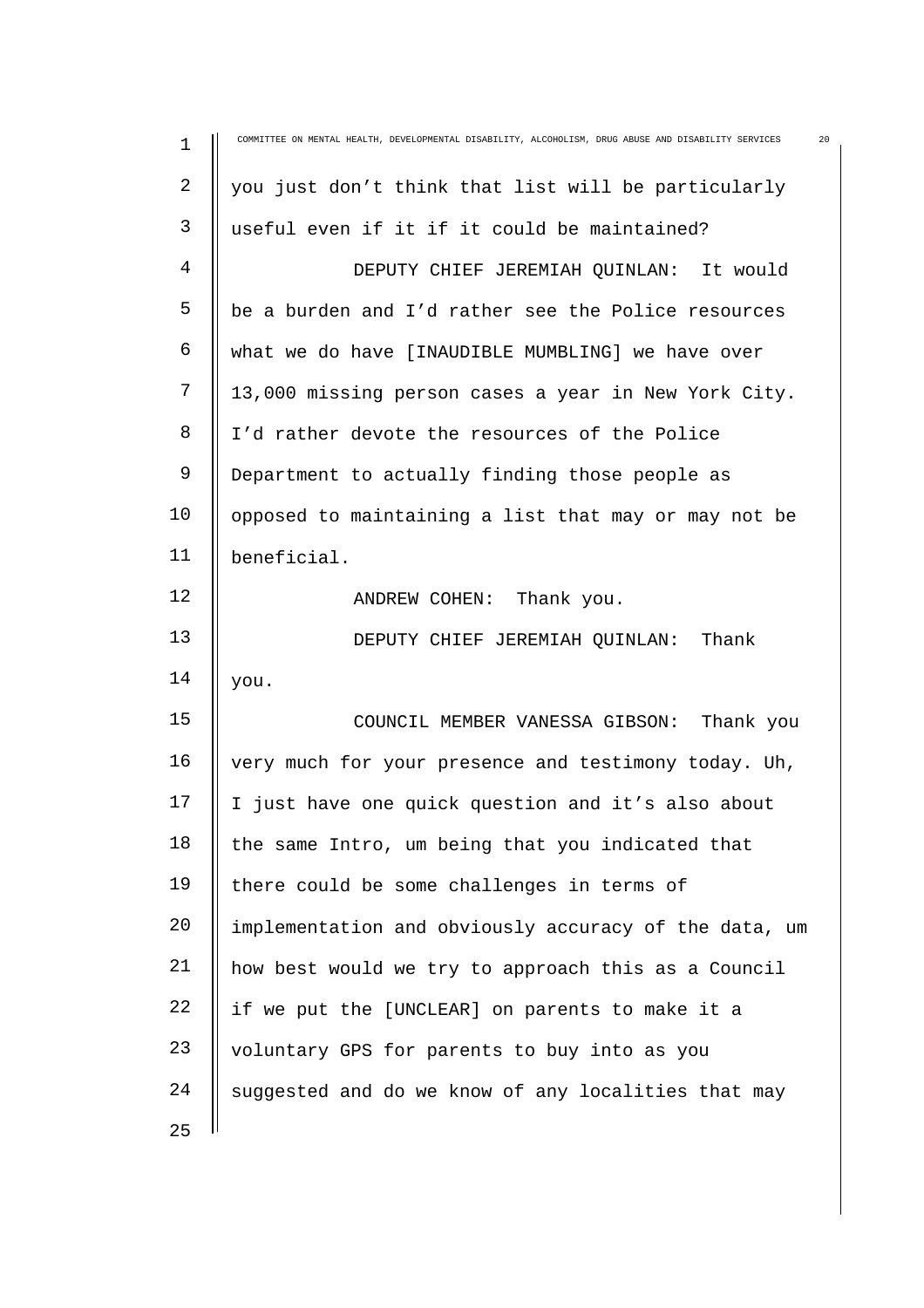| $\mathbf 1$    | COMMITTEE ON MENTAL HEALTH, DEVELOPMENTAL DISABILITY, ALCOHOLISM, DRUG ABUSE AND DISABILITY SERVICES<br>21 |
|----------------|------------------------------------------------------------------------------------------------------------|
| $\overline{a}$ | have already implemented this program we could use as                                                      |
| 3              | a possible model?                                                                                          |
| 4              | DEPUTY CHIEF JEREMIAH QUINLAN: Alright                                                                     |
| 5              | well first of all I'd like to commend the families                                                         |
| 6              | of, the, uh, anybody with the, uh, child or adult                                                          |
| 7              | with dementia or Autism you know their life isn't                                                          |
| 8              | their own for lack of a better way of phrasing it,                                                         |
| 9              | uh, the vigils we have a we have a small number now                                                        |
| 10             | any number missing is a is a high number                                                                   |
| 11             | of[UNCLEAR]that missing but luckily in New York                                                            |
| 12             | City because of the vigilance of the caretakers, uh,                                                       |
| 13             | missing autistic kids we don't have a large number                                                         |
| 14             | and that's a and that's a credit to the family.                                                            |
| 15             | Anything that would help us to find them is a                                                              |
| 16             | benefit. If a GPS device is used it's a great                                                              |
| 17             | benefit for us. It's another tool that we could use                                                        |
| 18             | in our [UNCLEAR] when we are looking for these                                                             |
| 19             | people. As far as publicizing it, we could publicize                                                       |
| 20             | it though our community affairs, we could work with                                                        |
| 21             | the various agencies, uh, health and hospitals and                                                         |
| 22             | also the advocates of these groups. Lieutenant                                                             |
| 23             | Zimmerman he's the CO of Missing Persons he's                                                              |
| 24             | familiar with the locality that does use these                                                             |
| 25             | devices but the problem they have is the problem that                                                      |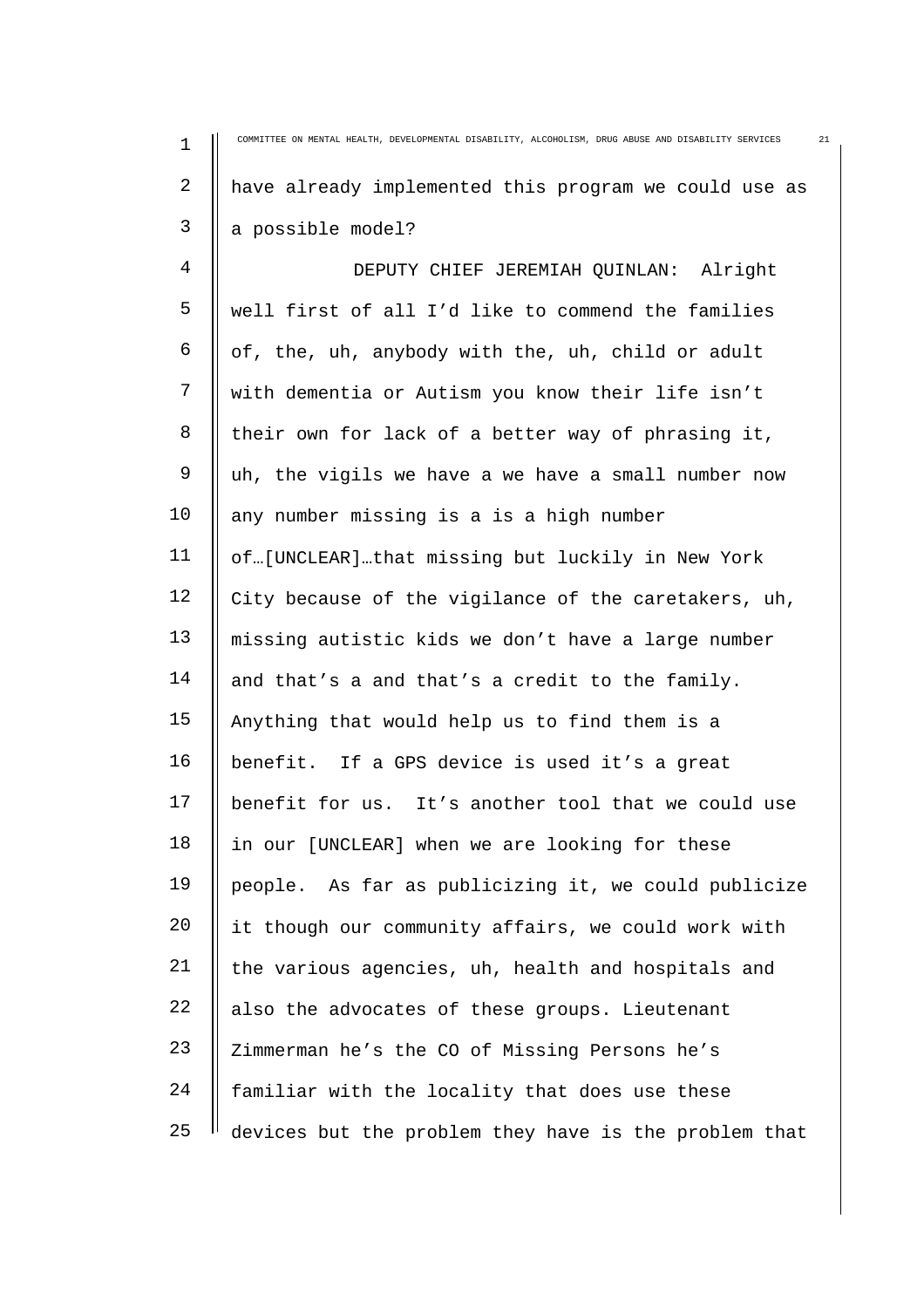| $\mathbf 1$    | 22<br>COMMITTEE ON MENTAL HEALTH, DEVELOPMENTAL DISABILITY, ALCOHOLISM, DRUG ABUSE AND DISABILITY SERVICES |
|----------------|------------------------------------------------------------------------------------------------------------|
| 2              | problem we are going to issue what type of device to                                                       |
| 3              | you use? You know these, uh, these devices are                                                             |
| $\overline{4}$ | battery charged they have to be maintained, uh, they                                                       |
| 5              | have a life span with the battery and they also we                                                         |
| 6              | looked at those GPS devices in the in the New York                                                         |
| 7              | City for banks as far as like bait money, die packs,                                                       |
| 8              | uh, GPS they're not that great when, uh, in an urban                                                       |
| 9              | environment they have difficulty getting signals and                                                       |
| 10             | once you go into the subway system now they have a                                                         |
| 11             | major problem but in a rural area, anything out of                                                         |
| 12             | boroughs, I live in Queens so Queens, Brooklyn, Bronx                                                      |
| 13             | you have a lot areas that it would be extremely                                                            |
| 14             | beneficial. [cross talk]                                                                                   |
| 15             | LIEUTENANT CHRISTOPHER ZIMMERMAN:<br>Uh, I                                                                 |
| 16             | had a meeting with the Suffolk County Sherriff's                                                           |
| 17             | Department and they maintain something similar to                                                          |
| 18             | this. They have a they use I believe the term used                                                         |
| 19             | is "Project Lifesaver". They have 30 something                                                             |
| 20             | clients that they track with cogniuh, cognitive                                                            |
| 21             | limitations. Some of  now the sheriffs came in and                                                         |
| 22             | just gave us a very very brief overview what they do.                                                      |
| 23             | Some of the problems they have had is maintaining                                                          |
| 24             | current information they have clients moving, uh,                                                          |
| 25             | they do not provide batteries to the families.<br>The                                                      |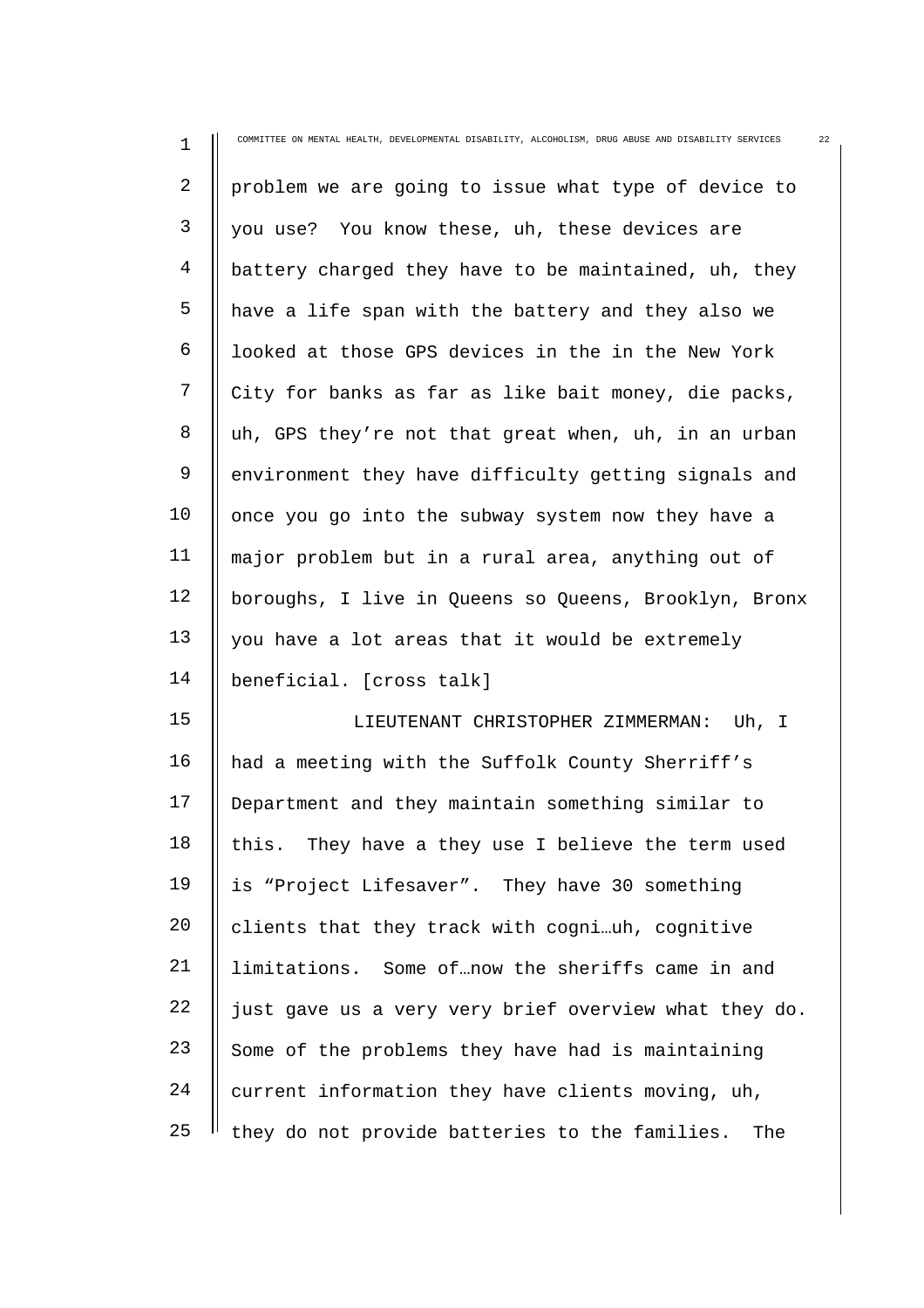| $\mathbf 1$    | COMMITTEE ON MENTAL HEALTH, DEVELOPMENTAL DISABILITY, ALCOHOLISM, DRUG ABUSE AND DISABILITY SERVICES<br>23 |
|----------------|------------------------------------------------------------------------------------------------------------|
| $\overline{2}$ | batteries have to be changed and they do it every 30                                                       |
| 3              | days, uh, also some of the obstacles they run in some                                                      |
| $\overline{4}$ | of the clients will not wear the device they remove                                                        |
| 5              | the device but they have had success with utilizing                                                        |
| 6              | GPS tracking devices. Some of the limitations some                                                         |
| 7              | of the things they said they when they get an                                                              |
| 8              | activation on one of their GPS devices when they are                                                       |
| 9              | activated they respond with three cars, triangularly                                                       |
| 10             | positioned, but they said maintaining 30 something                                                         |
| 11             | clients is quite a bit of work and they actually have                                                      |
| 12             | a checks and balances systems they are using, uh,                                                          |
| 13             | intermittently they will drive by they will actually                                                       |
| 14             | drive by a client's house with their tracking device                                                       |
| 15             | to see if it is actually operable when in the middle                                                       |
| 16             | of the night they do it. They don't do it to intrude                                                       |
| 17             | on the family. They are very concerned about police                                                        |
| 18             | intrusion in the family's life you know, they don't                                                        |
| 19             | want to be overbearingly but they also want to make                                                        |
| 20             | sure that the client's are maintaining their end of                                                        |
| 21             | the bargain. Their end of the bargain meaning                                                              |
| 22             | changing the batteries, they give almost like a sign-                                                      |
| 23             | off list to the parent or caretaker, that every day                                                        |
| 24             | they check the battery. The device that they showed                                                        |
| 25             | me, uh, is a little bigger than this watch, or                                                             |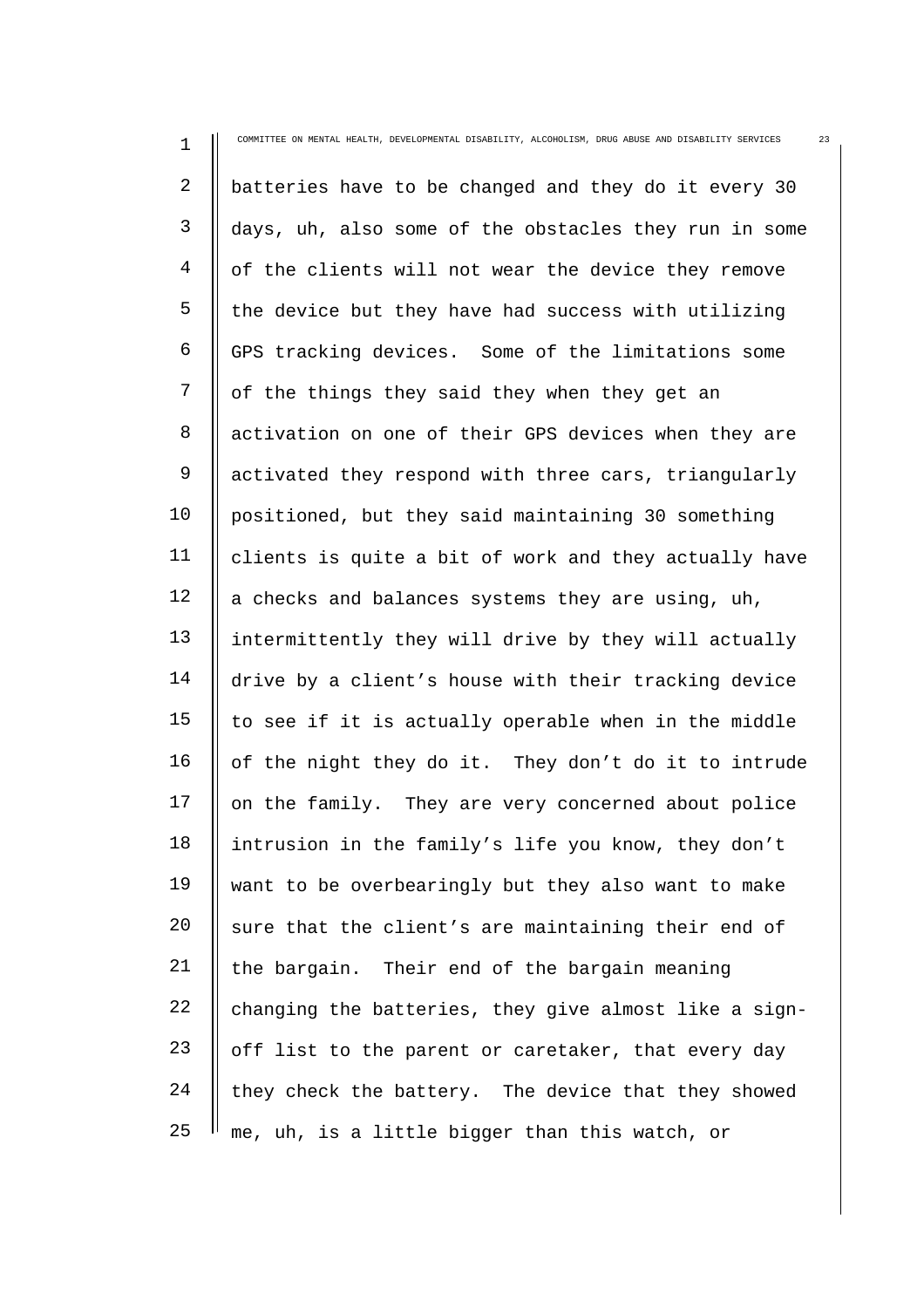| $\mathbf 1$    | 24<br>COMMITTEE ON MENTAL HEALTH, DEVELOPMENTAL DISABILITY, ALCOHOLISM, DRUG ABUSE AND DISABILITY SERVICES |
|----------------|------------------------------------------------------------------------------------------------------------|
| $\overline{2}$ | actually probably around the same size as this watch                                                       |
| 3              | and they told me the good things and they told me                                                          |
| 4              | some of the difficulties they've had and that the                                                          |
| 5              | resources they have to deliver to do it. And like I                                                        |
| 6              | said it is a very brief overview I don't have the                                                          |
| 7              | finite information but we were just looking at it                                                          |
| 8              | with them just trying to see where they were going                                                         |
| 9              | with it and how they handled it.                                                                           |
| 10             | COUNCIL MEMBER VANESSA GIBSON:<br>0k                                                                       |
| 11             | Lieutenant can you please just identify yourself for                                                       |
| 12             | the record.                                                                                                |
| 13             | LIEUTENANT CHRISTOPHER ZIMMERMAN:<br>Oh I                                                                  |
| 14             | apologize, I am Lieutenant Christopher Zimmerman. I                                                        |
| 15             | am the Commanding Officer of Missing Persons Squad                                                         |
| 16             | for the NYPD.                                                                                              |
| 17             | COUNCIL MEMBER VANESSA GIBSON: Ok and                                                                      |
| 18             | just one follow-up because you mentioned, uh, HAC                                                          |
| 19             | DOHMH, um being that we have so many advocacy groups                                                       |
| 20             | across the city that work with many parents of                                                             |
| 21             | children with Autism, um are there any thoughts or                                                         |
| 22             | discussions at PD about putting together almost a                                                          |
| 23             | partnership, because we as a council obviously want                                                        |
| 24             | this type of system to work and we are trying our                                                          |
| 25             | best to find some balance and what I think is great                                                        |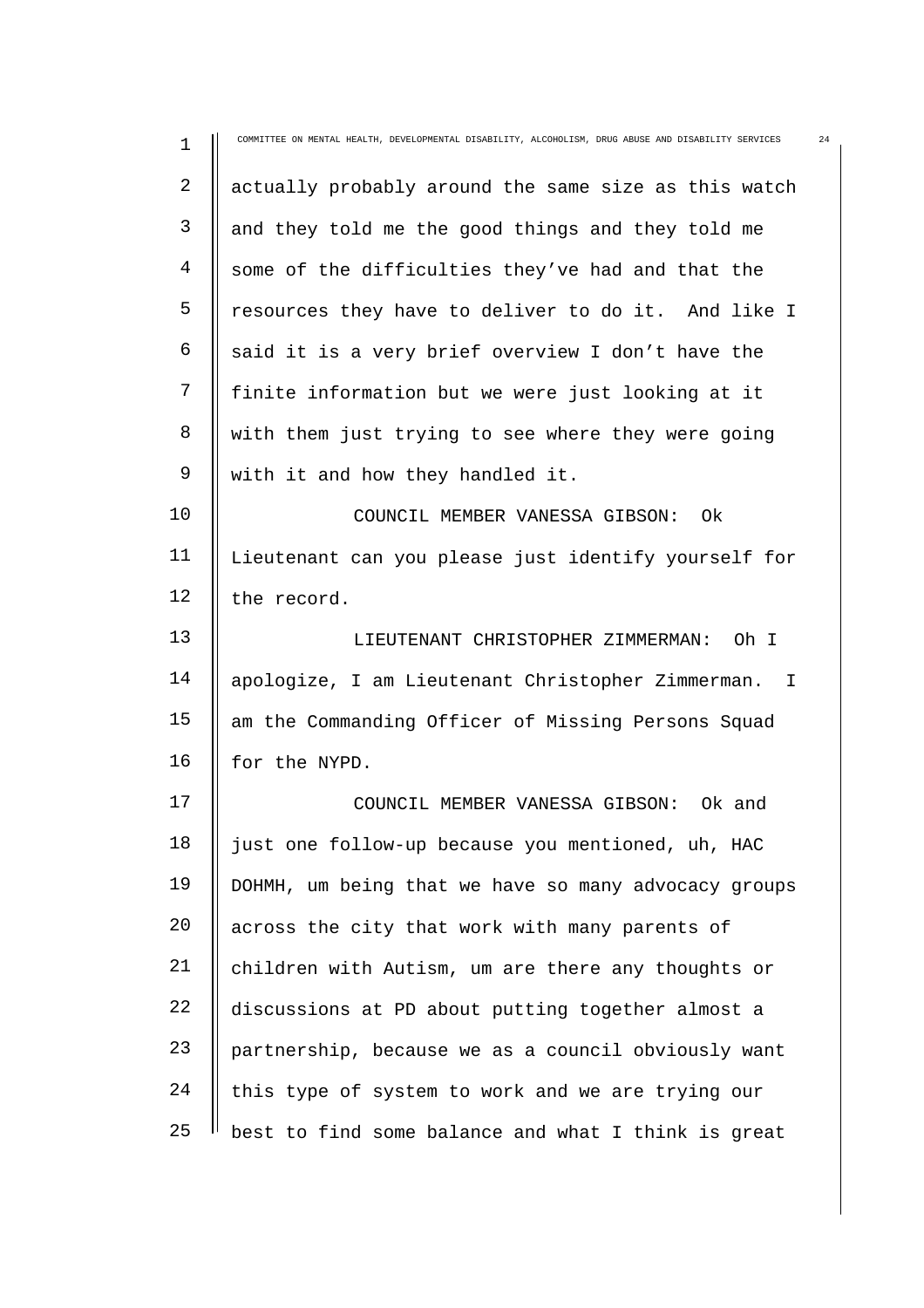| $\mathbf 1$    | 25<br>COMMITTEE ON MENTAL HEALTH, DEVELOPMENTAL DISABILITY, ALCOHOLISM, DRUG ABUSE AND DISABILITY SERVICES |
|----------------|------------------------------------------------------------------------------------------------------------|
| $\overline{2}$ | I'm very big on partnerships because I recognize that                                                      |
| $\mathsf{3}$   | you know, medical professionals at the Department of                                                       |
| $\overline{4}$ | Health at HHC are sometimes very uniquely equipped                                                         |
| 5              | with working with this population and in terms of                                                          |
| 6              | developing partnerships so you can address a lot of                                                        |
| 7              | those in accuracy in terms of location, phone number,                                                      |
| 8              | address. Things that sometimes tend to change while                                                        |
| 9              | you may not get that information as quick DOH may get                                                      |
| 10             | it or an advocacy group so has there been any talk                                                         |
| 11             | about working with the Mental Health Community to see                                                      |
| 12             | if this registry will work in that way?                                                                    |
| 13             | LIEUTENANT CHRISTOPHER ZIMMERMAN:<br>We                                                                    |
| 14             | work with the ALTOS[sp?] Association currently, we'll                                                      |
| 15             | expand we are looking to expand our outreach because                                                       |
| 16             | there are a lot of advocacy groups out there that                                                          |
| 17             | have that are very helpful so it's under                                                                   |
| 18             | consideration now it is gonna expand but we do                                                             |
| 19             | currently work with a couple of the groups.                                                                |
| 20             | COUNCIL MEMBER VANESSA GIBSON:<br>Ok. I                                                                    |
| 21             | would like to acknowledge that we have been joined by                                                      |
| 22             | Council Member Paul Vallone and we do have one                                                             |
| 23             | question, or a couple of questions or comments from                                                        |
| 24             | Ruben Wills.                                                                                               |
| 25             |                                                                                                            |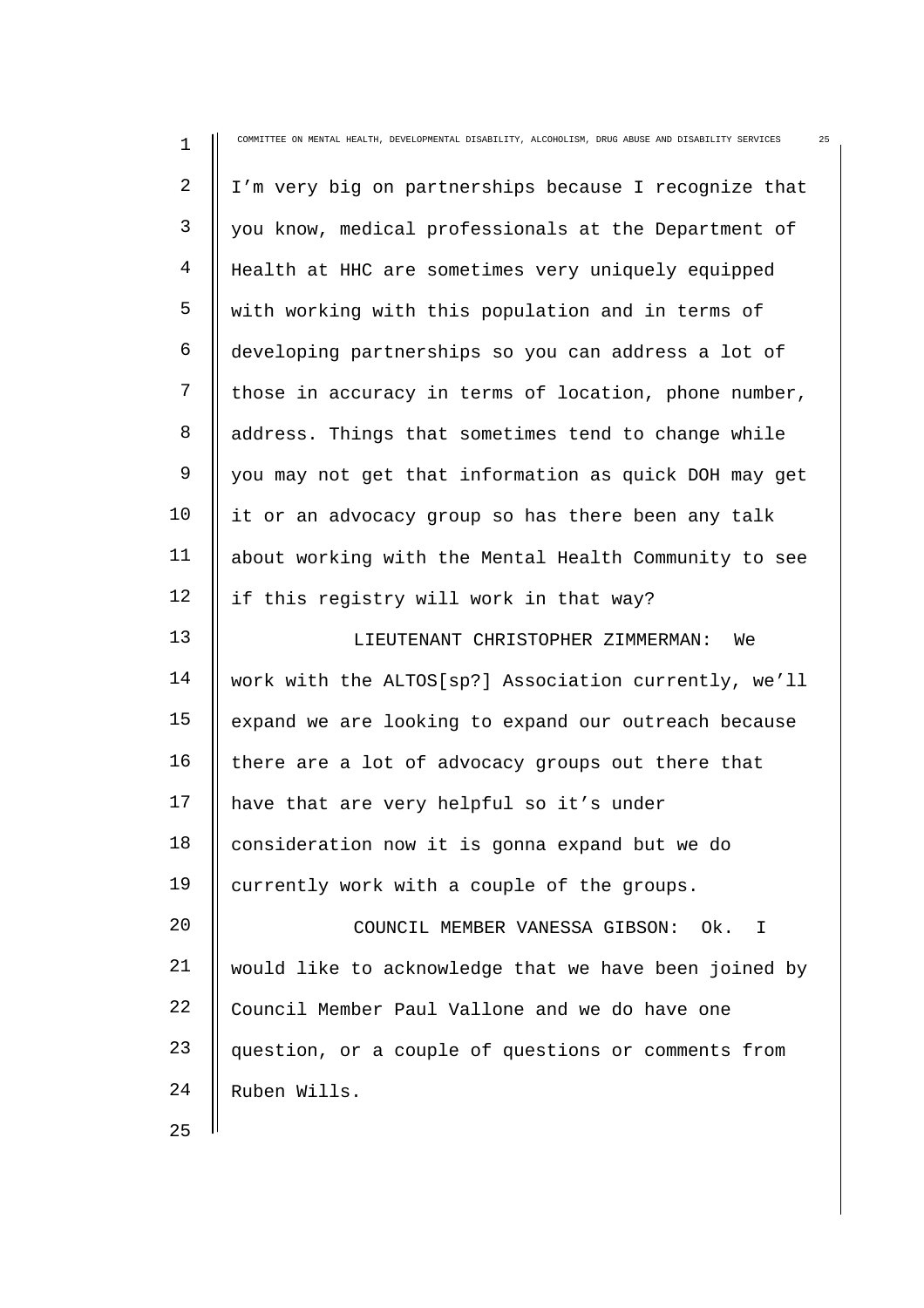| 1           | COMMITTEE ON MENTAL HEALTH, DEVELOPMENTAL DISABILITY, ALCOHOLISM, DRUG ABUSE AND DISABILITY SERVICES<br>26 |
|-------------|------------------------------------------------------------------------------------------------------------|
| 2           | COUNCIL MEMBER RUBEN WILLS: Yes good                                                                       |
| 3           | afternoon, uh, again thank you for coming out I just                                                       |
| 4           | have a few questions. Um, you deal with missing                                                            |
| 5           | persons? Could you give us the cost of how much it                                                         |
| 6           | would cost um to do a Missing Person's search or how                                                       |
| 7           | much it costs the department when we actually had to                                                       |
| 8           | deal with the search for Ovante?                                                                           |
| $\mathsf 9$ | DEPUTY CHIEF JEREMIAH QUINLAN: It's a                                                                      |
| 10          | tremendous amount of resources we pull from                                                                |
| 11          | throughout the city it went on for a couple of                                                             |
| 12          | months. I don't break it down to a cost factor but                                                         |
| 13          | COUNCIL MEMBER RUBEN WILLS: ok but                                                                         |
| 14          | DEPUTY CHIEF JEREMIAH QUINLAN: always                                                                      |
| 15          | personnel and hours it's tremendous, we shift people                                                       |
| 16          | from all over the City to help in that search.                                                             |
| 17          | COUNCIL MEMBER RUBEN WILLS: Ok so what                                                                     |
| 18          | I'm asking or what I'm wondering is how can we have                                                        |
| 19          | gone through a tragedy like this and that's just one                                                       |
| 20          | of them, we've had multiples and say that the costs                                                        |
| 21          | to maintain a data base would be so overwhelming that                                                      |
| 22          | it would out shadow the cost.                                                                              |
| 23          | [TALKING OVER EACH OTHER]                                                                                  |
| 24          | DEPUTY CHIEF JEREMIAH QUINLAN: I never                                                                     |
| 25          | said that councilorexcuse me.                                                                              |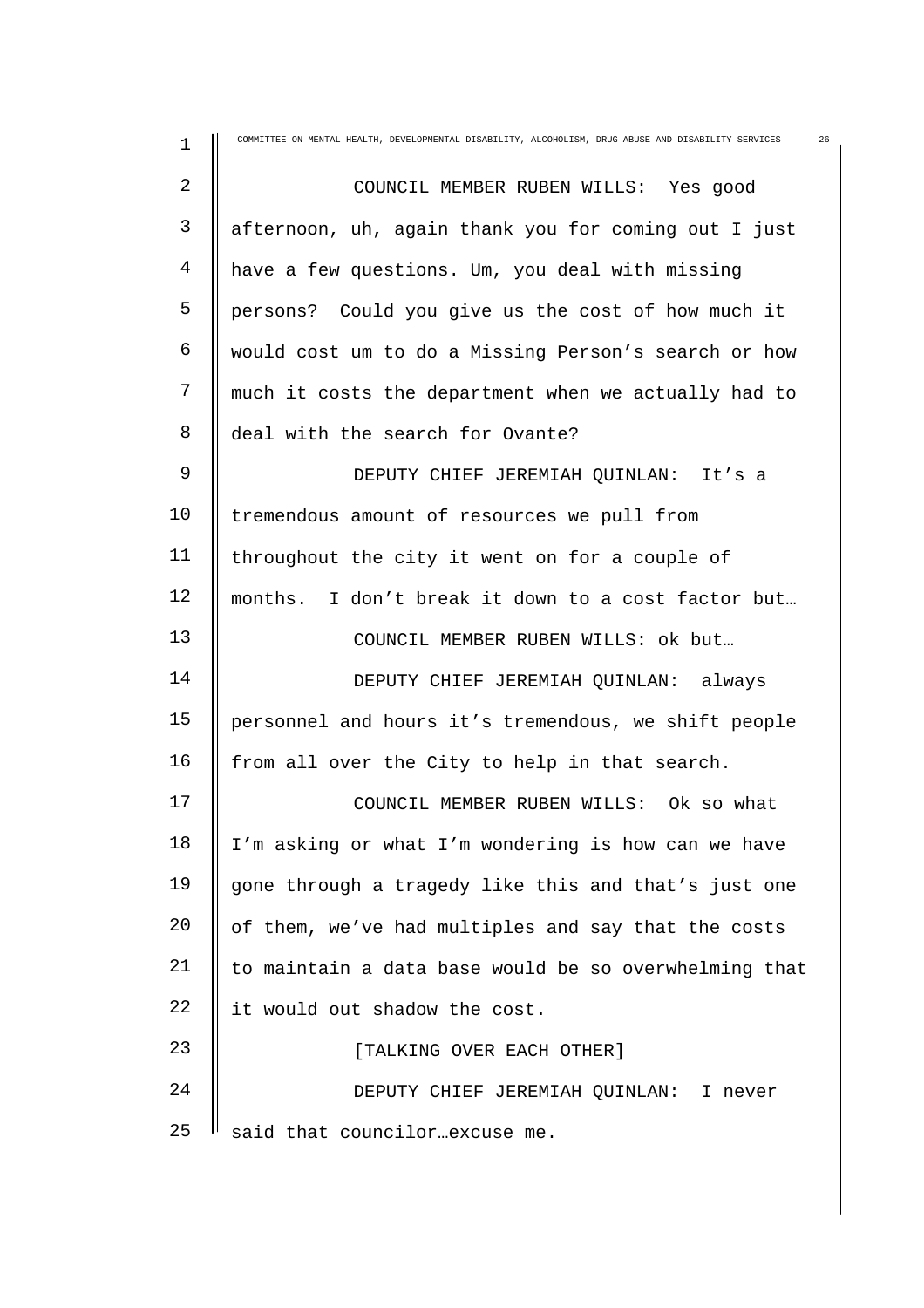| $\mathbf 1$ | COMMITTEE ON MENTAL HEALTH, DEVELOPMENTAL DISABILITY, ALCOHOLISM, DRUG ABUSE AND DISABILITY SERVICES<br>27 |
|-------------|------------------------------------------------------------------------------------------------------------|
| 2           | COUNCIL MEMBER RUBEN WILLS: Well ok so I                                                                   |
| 3           | willclarify it                                                                                             |
| 4           | DEPUTY CHIEF JEREMIAH QUINLAN: I never                                                                     |
| 5           | brought up a cost factor.                                                                                  |
| 6           | COUNCIL MEMBER RUBEN WILLS: Ok well I'm                                                                    |
| 7           | bringing it up. You did                                                                                    |
| 8           | DEPUTY CHIEF JEREMIAH QUINLAN: I just                                                                      |
| 9           | brought up a resource factor.                                                                              |
| 10          | COUNCIL MEMBER RUBEN WILLS: Resources is                                                                   |
| 11          | cost.                                                                                                      |
| 12          | [SPEAKING AT SAME TIME]                                                                                    |
| 13          | DEPUTY CHIEF JEREMIAH QUINLAN: Resources                                                                   |
| 14          | is personnelnah                                                                                            |
| 15          | COUNCIL MEMBER RUBEN WILLS: Resources                                                                      |
| 16          | you brought up is manpower, personnel.                                                                     |
| 17          | DEPUTY CHIEF JEREMIAH QUINLAN:                                                                             |
| 18          | Resourcesresources is personnel. Personnel that can                                                        |
| 19          | be used in the street to help look for the child as                                                        |
| 20          | opposed to doing data entry and maintaining a list.                                                        |
| 21          | COUNCIL MEMBER RUBEN WILLS: No if we                                                                       |
| 22          | DEPUTY CHIEF JEREMIAH QUINLAN: I didn't                                                                    |
| 23          | bring up cost                                                                                              |
| 24          | COUNCIL MEMBER RUBEN WILLS: Ok so if we                                                                    |
| 25          | used um civilian, I'm sorry                                                                                |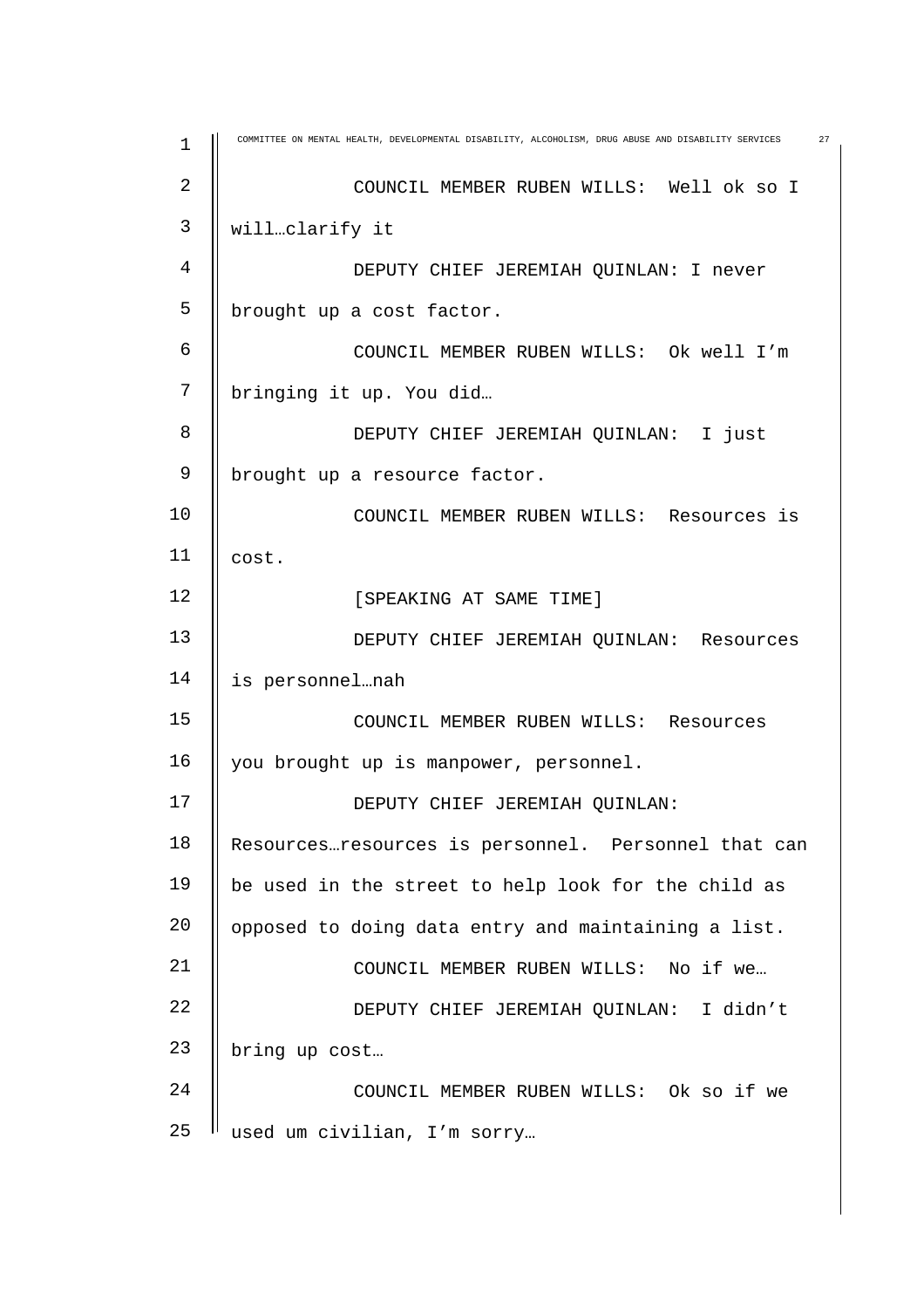| $\mathbf 1$ | COMMITTEE ON MENTAL HEALTH, DEVELOPMENTAL DISABILITY, ALCOHOLISM, DRUG ABUSE AND DISABILITY SERVICES<br>28 |
|-------------|------------------------------------------------------------------------------------------------------------|
| 2           | DEPUTY CHIEF JEREMIAH QUINLAN: You can't                                                                   |
| 3           | put a cost to a human life.                                                                                |
| 4           | COUNCIL MEMBER RUBEN WILLS: Nah I'm not                                                                    |
| 5           | I'm not trying                                                                                             |
| 6           | DEPUTY CHIEF JEREMIAH QUINLAN:                                                                             |
| 7           | [INAUDIBLE]                                                                                                |
| 8           | COUNCIL MEMBER RUBEN WILLS: "to say you                                                                    |
| 9           | did that." I don't want to turn you into a bad guy.                                                        |
| 10          | I'm not saying you did that. I'm trying to do is                                                           |
| 11          | meet you where that I think we're at in this                                                               |
| 12          | particular conversation so if we're talking about                                                          |
| 13          | personnel and putting people on the street wouldn't                                                        |
| 14          | it be more effective to have something where we can                                                        |
| 15          | start from the data base? If you are sayingwait a                                                          |
| 16          | minute if the premise of the conversation your                                                             |
| 17          | testimony says that the department would issue a GPS                                                       |
| 18          | tracking device to a person with special medical                                                           |
| 19          | needs but legislation does not say that and if you                                                         |
| 20          | have a copy of the legislation that says it in the                                                         |
| 21          | earlier version I apologize myself. The legislation                                                        |
| 22          | at this point should state that the NYPD would have                                                        |
| 23          | discretion over stating which GPS device was                                                               |
| 24          | acceptable to you and then you would develop you                                                           |
| 25          | would have total discretion to develop the metrics                                                         |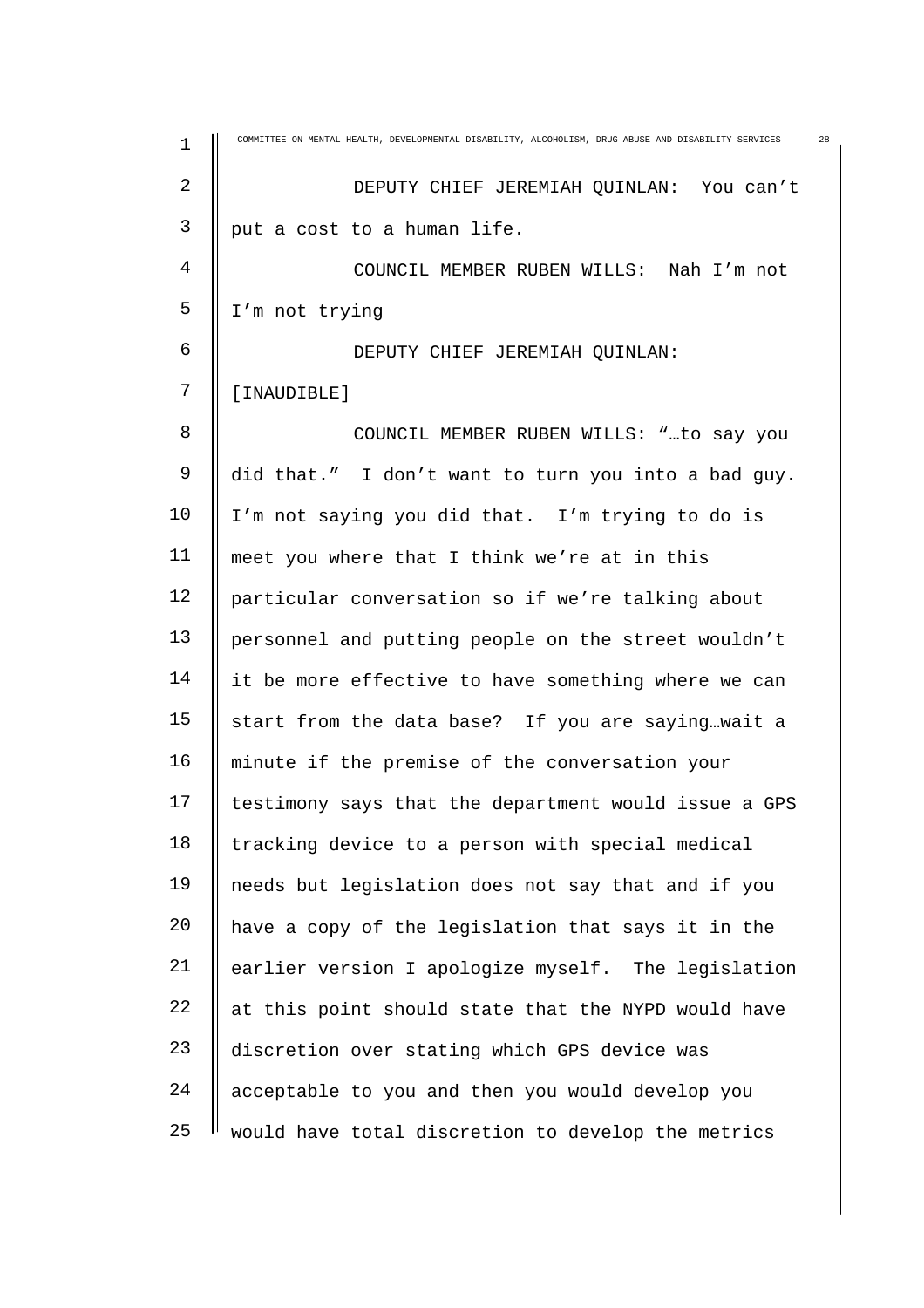| $\mathbf 1$    | COMMITTEE ON MENTAL HEALTH, DEVELOPMENTAL DISABILITY, ALCOHOLISM, DRUG ABUSE AND DISABILITY SERVICES<br>29 |
|----------------|------------------------------------------------------------------------------------------------------------|
| $\overline{2}$ | for which ones would be more successful and I do                                                           |
| 3              | appreciate in your testimony that you spoke about the                                                      |
| 4              | less-dense out of boroughs and how the GPS is more                                                         |
| 5              | effective than in the city but if you had discretion                                                       |
| 6              | over it and you already said that the two other                                                            |
| 7              | Intros 151 and 174, which called on the costs or the                                                       |
| 8              | allocation of the resources to be from the State and                                                       |
| 9              | Federal Government, if they paid for it, if they paid                                                      |
| 10             | for the actual GPS devices then we wouldn't have to                                                        |
| 11             | worry about the parents purchasing them. We wouldn't                                                       |
| 12             | have to worry about the parents um life and shelf                                                          |
| 13             | life of them. Uh, we have devices that have already                                                        |
| 14             | proven to work, but again the NYPD would have                                                              |
| 15             | discretion over which devices the State okayed for                                                         |
| 16             | these things. Would that take some of the owners off                                                       |
| 17             | some of the resources that are needed for these to be                                                      |
| 18             | successful?                                                                                                |
| 19             | DEPUTY CHIEF JEREMIAH QUINLAN: Well you                                                                    |
| 20             | know I'm for anything that would help make the                                                             |
| 21             | families lives a lot easier and to assist in, uh,                                                          |
| 22             | expeditiously locating these people if they do go                                                          |
| 23             | missing these individuals.                                                                                 |
| 24             | COUNCIL MEMBER RUBEN WILLS: I think that                                                                   |
| 25             | we do need to get you updated [INTERRUPTED]                                                                |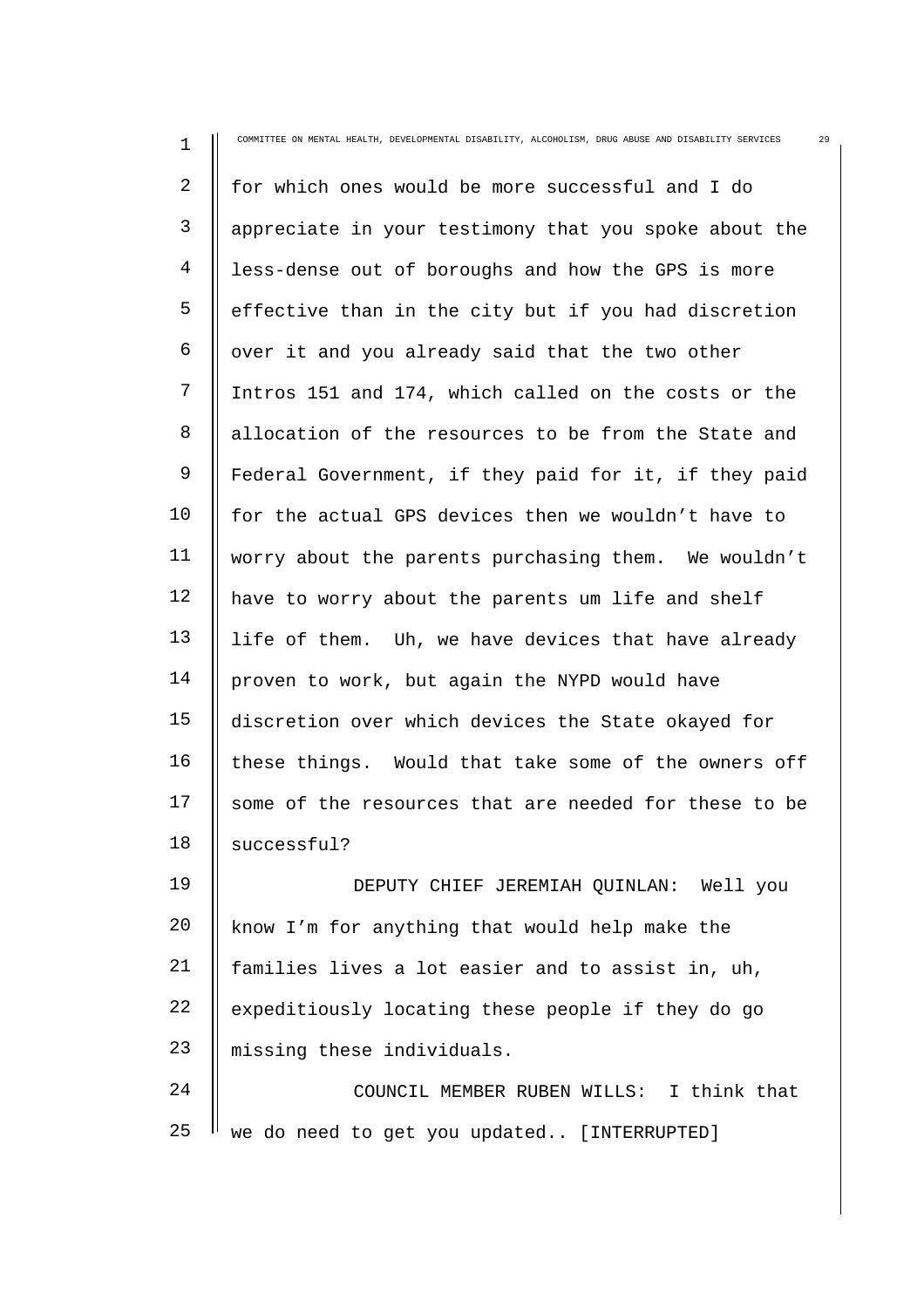| 1              | COMMITTEE ON MENTAL HEALTH, DEVELOPMENTAL DISABILITY, ALCOHOLISM, DRUG ABUSE AND DISABILITY SERVICES<br>30 |
|----------------|------------------------------------------------------------------------------------------------------------|
| 2              | DEPUTY CHIEF JEREMIAH QUINLAN: And we're                                                                   |
| 3              | all on a common voice. I have the old copy.                                                                |
| $\overline{4}$ | COUNCIL MEMBER RUBEN WILLS: I think                                                                        |
| 5              | yeah, I think that's where a lot of the misconception                                                      |
| 6              | came from. We would never want to put that kind of                                                         |
| 7              | owners on an already strained department. Right? We                                                        |
| 8              | are already trying to give you a thousand more                                                             |
| 9              | officers so we don't want to say we give you a                                                             |
| 10             | thousand, you gotta take 50 to do this. What we're                                                         |
| 11             | saying is this um if the state paid for it do the                                                          |
| 12             | Medicaid, uh, the people first waver um which they                                                         |
| 13             | already using for environmental modifications this                                                         |
| 14             | would actually save the state money. It would save                                                         |
| 15             | us not on just the physical costs but on the                                                               |
| 16             | emotional costs of having a parent go through                                                              |
| 17             | multiple weeks of a search when we may be able to do                                                       |
| 18             | the GPS device, uh, the types of GPS devices again                                                         |
| 19             | you would have discretion over is one that has                                                             |
| 20             | actually been developed um a young lady, one of the                                                        |
| 21             | people who have it has a company that would provide                                                        |
| 22             | it if she was okayed by the State actually has                                                             |
| 23             | developed clothing so it deals with the sensory issue                                                      |
| 24             | that the Autism community has to deal with when a                                                          |
| 25             | tracking device goes into the hem of the clothing so                                                       |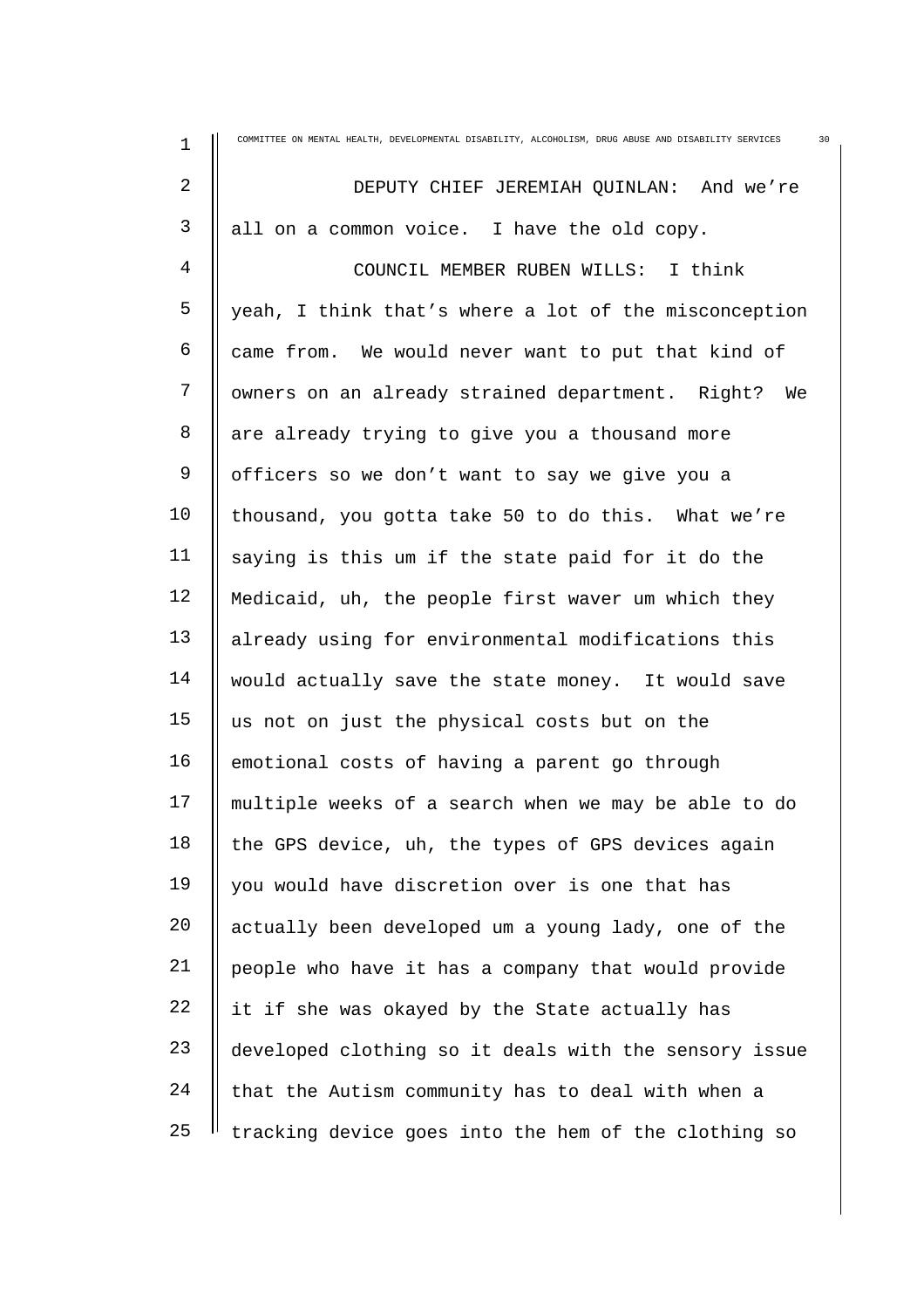| $\mathbf 1$    | COMMITTEE ON MENTAL HEALTH, DEVELOPMENTAL DISABILITY, ALCOHOLISM, DRUG ABUSE AND DISABILITY SERVICES<br>31 |
|----------------|------------------------------------------------------------------------------------------------------------|
| $\overline{2}$ | it's not visible to a predator that would take these                                                       |
| $\mathsf{3}$   | children and is not something that they would take                                                         |
| 4              | off a chain or a watch and it fits into fashionable                                                        |
| 5              | forward, I think that's the word we are using,                                                             |
| 6              | clothing also. Um so the the legislation actually                                                          |
| 7              | combines with each other so that the Federal                                                               |
| 8              | Government and the State pays for the devices.<br>They                                                     |
| 9              | pay for the private company tracking. The data base                                                        |
| 10             | that we're talking about a d-Tap, uh, d-Tap right?                                                         |
| 11             | D-Tap would actually only deal with those who                                                              |
| 12             | voluntarily opted into it. The out dating of the                                                           |
| 13             | data base wouldn't happen because they would, they                                                         |
| 14             | would be responsible for updating if they moved or                                                         |
| 15             | something like that but them moving their physical                                                         |
| 16             | residence would have nothing to do with the data base                                                      |
| 17             | being having a higher functionality because when they                                                      |
| 18             | opt into it they will be giving you the code so if                                                         |
| 19             | Person A has an autistic spectrum disorder child they                                                      |
| 20             | would give you a code that goes into their tracking                                                        |
| 21             | and when that code is registered if I'm if I can't be                                                      |
| 22             | reached or if I am on the subway or if I am about or                                                       |
| 23             | if anything happens and I can't be reached and my                                                          |
| 24             | child bolts from school the school can then call                                                           |
| 25             | The voluntary information is in the data base<br>NYPD.                                                     |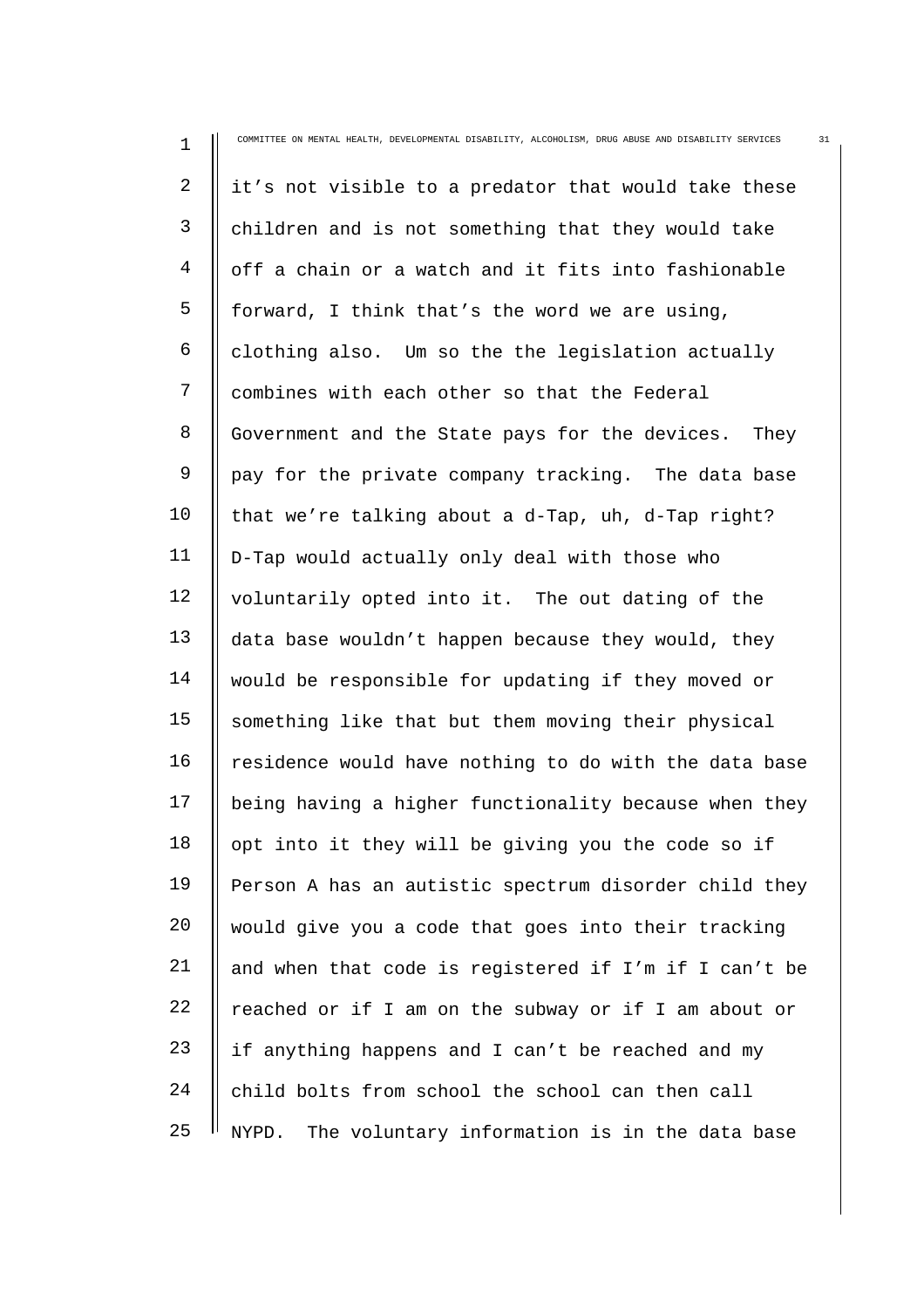| $\mathbf 1$    | COMMITTEE ON MENTAL HEALTH, DEVELOPMENTAL DISABILITY, ALCOHOLISM, DRUG ABUSE AND DISABILITY SERVICES<br>32 |
|----------------|------------------------------------------------------------------------------------------------------------|
| $\overline{2}$ | and you can activate that tracking device for that                                                         |
| 3              | amount of time. So it is not having a tremendous                                                           |
| $\overline{4}$ | amount of officers sitting in a place and again, we                                                        |
| 5              | can use civilian officers trained I mean civilian                                                          |
| 6              | personnel trained to do this if NYPD does use.<br>We                                                       |
| 7              | can do that so that cuts down on a lot of resources                                                        |
| 8              | also. And the privacy issues will be dealt with                                                            |
| $\mathsf 9$    | HIPAA legislation because we have Federal um                                                               |
| 10             | representatives on board with this also. I know I I                                                        |
| 11             | I apologize because it doesn't seem like you guys                                                          |
| 12             | received all of the information and when I asked my                                                        |
| 13             | opening question I didn'tI I see that I saw that                                                           |
| 14             | this stance. I never want you to think that I was                                                          |
| 15             | trying to say that the NYPD was sitting here trying                                                        |
| 16             | to put a cost value on life. Um, we're just saying                                                         |
| 17             | that these suite, uh, this suite of legislation and                                                        |
| 18             | one of the things that you did bring up we didn't                                                          |
| 19             | know about, about the vulnerable adults and that I                                                         |
| 20             | think is part of poor uh promotion? Is that the right                                                      |
| 21             | Is that the word that I should use here? Poor<br>word?                                                     |
| 22             | promotion uh for people to really understand what                                                          |
| 23             | that was about so that being aside the other two                                                           |
| 24             | pieces, the uh, I think which still be effective if                                                        |
| 25             | we had you guys on board to navigate it all the way                                                        |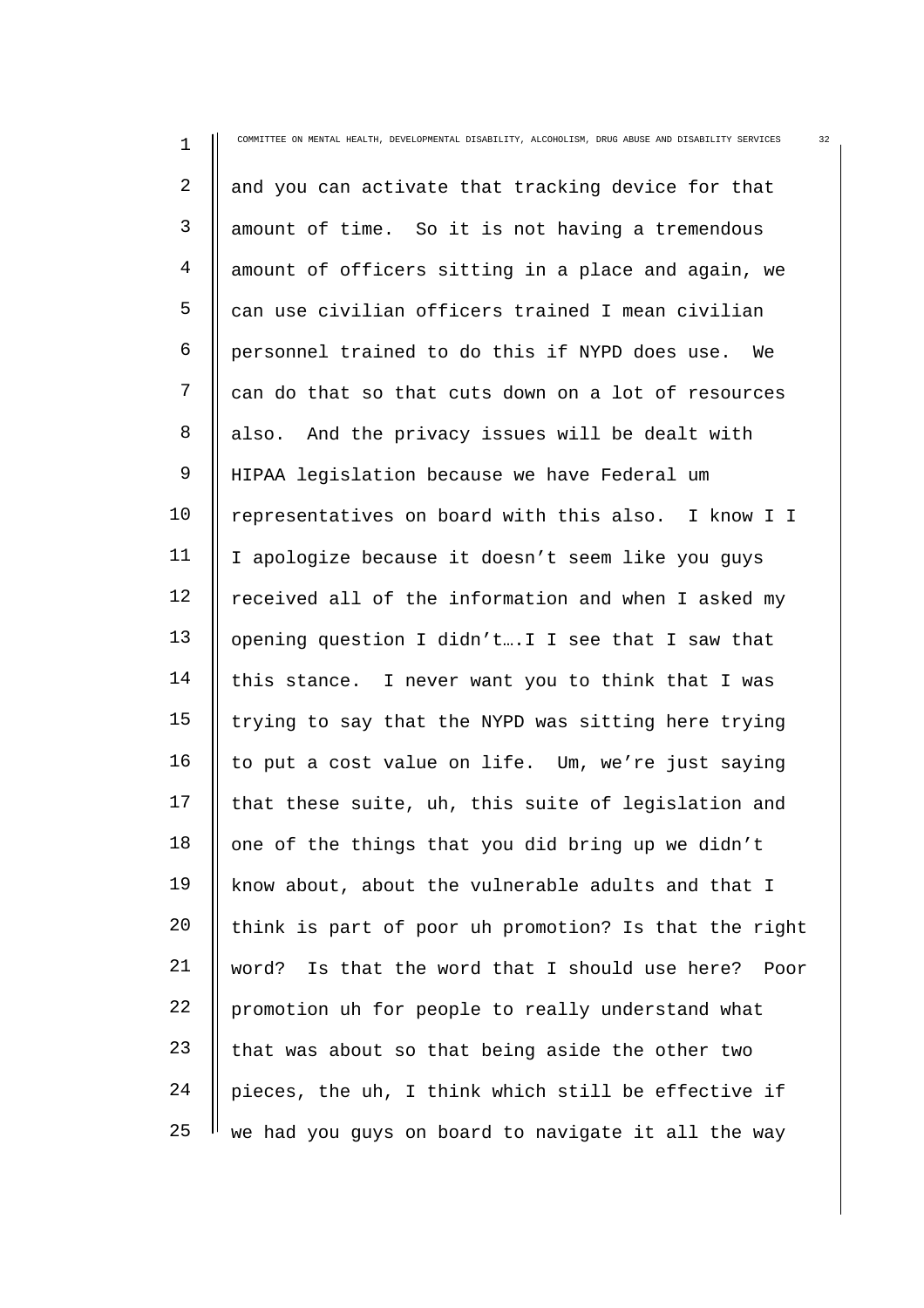| $\mathbf 1$ | 33<br>COMMITTEE ON MENTAL HEALTH, DEVELOPMENTAL DISABILITY, ALCOHOLISM, DRUG ABUSE AND DISABILITY SERVICES |
|-------------|------------------------------------------------------------------------------------------------------------|
| 2           | through. That's all that's all the questions I have                                                        |
| 3           | the statements last question.                                                                              |
| 4           | [LOW TALKKING GOING ON]                                                                                    |
| 5           | COUNCIL MEMBER VANESSA GIBSON: Thank you                                                                   |
| 6           | very much Council Member Wills and now we hear from                                                        |
| 7           | Council Member Paul Vallone.                                                                               |
| 8           | COUNCIL MEMBER PAUL VALLONE: So other                                                                      |
| 9           | than the Suffolk County model, is there any other                                                          |
| 10          | model that you have looked at or found that could be                                                       |
| 11          | useful? Because what we're saying I'm not a big a                                                          |
| 12          | fan of "it's too difficult". I'm a big fan of trying                                                       |
| 13          | to work out. We can't ignore what happened so our                                                          |
| 14          | responsibility here is to not so much as to ignore it                                                      |
| 15          | but try to come up with an additional plan to give                                                         |
| 16          | parents somewhere, and I like your last paragraph                                                          |
| 17          | where you are saying that to work in conjunction with                                                      |
| 18          | the families with the GPS maybe we could even expand                                                       |
| 19          | on what you mean by that and if there is any other                                                         |
| 20          | municipality that has something in the light that we                                                       |
| 21          | can model or make better?                                                                                  |
| 22          | LIEUTENANT CHRISTOPHER ZIMMERMAN:<br>I know                                                                |
| 23          | Suffolk CountyThe only program I am aware of is the                                                        |
| 24          | one that Suffolk County Sherriff's Department uses                                                         |
| 25          | and that is Project Lifesaver and I believe is a                                                           |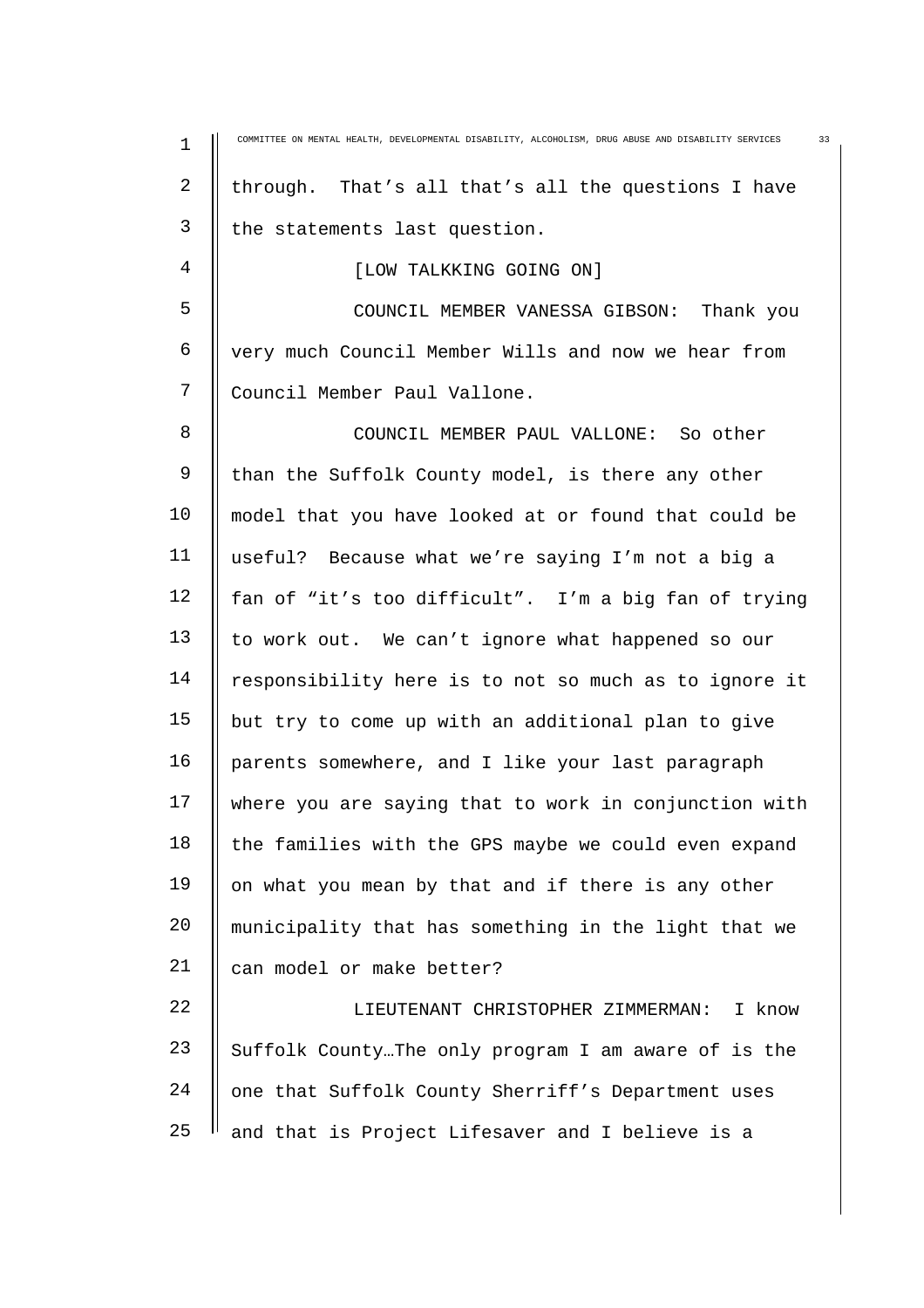| $\mathbf 1$    | COMMITTEE ON MENTAL HEALTH, DEVELOPMENTAL DISABILITY, ALCOHOLISM, DRUG ABUSE AND DISABILITY SERVICES<br>34 |
|----------------|------------------------------------------------------------------------------------------------------------|
| $\overline{2}$ | private entity involved with that and there is some                                                        |
| 3              | costs involved with it and it may, they came in to                                                         |
| $\overline{4}$ | give us a very weak overview of how it worked.<br>It                                                       |
| 5              | was, they showed us the operablethe operation the                                                          |
| 6              | operable abilities of it and how they track it and I                                                       |
| 7              | asked questions regarding, you know uh, how do they                                                        |
| 8              | [PERSON COUGHING] maintain it, how do they how do                                                          |
| 9              | they keep the information current and they started                                                         |
| 10             | going into the problems that they incurred and some                                                        |
| 11             | of it was people moving, uh kids moving the device,                                                        |
| 12             | uh batteries having to be purchased by the family and                                                      |
| 13             | as uh Mr. Will said there is an identifier, each kid                                                       |
| 14             | has a unique number assigned to him so if he does go                                                       |
| 15             | missing they can activate the device so that is true                                                       |
| 16             | that that number is uniquely identified to that                                                            |
| 17             | child. I didn't know of any other program. That's                                                          |
| 18             | the only program I knew about.                                                                             |
| 19             | COUNCIL MEMBER PAUL VALLONE: But if even                                                                   |
| 20             | if that program has managed to protect one child I                                                         |
| 21             | still think it's not something we can dismiss or say                                                       |
| 22             | it's too overburdening for the department to do. I I                                                       |
| 23             | don't think our goal is to overburden                                                                      |
| 24             | DEPUTY CHIEF JEREMIAH QUINLAN: You know                                                                    |
| 25             | I never said there were overburdened                                                                       |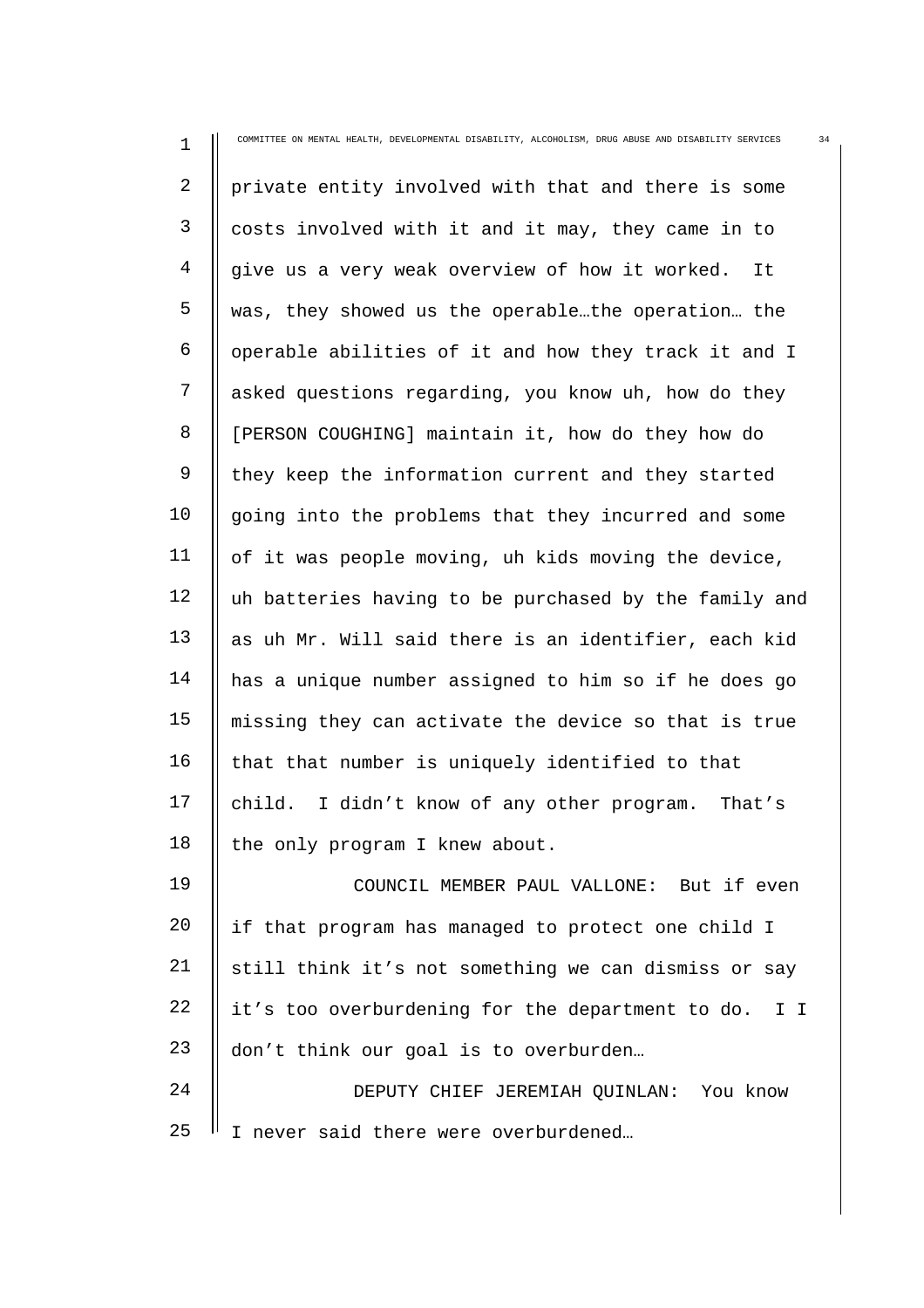| 1  | 35<br>COMMITTEE ON MENTAL HEALTH, DEVELOPMENTAL DISABILITY, ALCOHOLISM, DRUG ABUSE AND DISABILITY SERVICES |
|----|------------------------------------------------------------------------------------------------------------|
| 2  | [TALKING OVER EACH OTHER]                                                                                  |
| 3  | ANDREW COHEN[?]: He's coming across in a                                                                   |
| 4  | testimony that's here that it's not a wise suggestion                                                      |
| 5  | to go forward with this                                                                                    |
| 6  | DEPUTY CHIEF JEREMIAH QUINLAN: No, we're                                                                   |
| 7  | a whole week behind. Anything that could help locate                                                       |
| 8  | these children, you know we're for it, it's simple as                                                      |
| 9  | that. The only question is how large of a database                                                         |
| 10 | and howwe'd have to research that to see how large                                                         |
| 11 | of a data base it is and how effective it is to                                                            |
| 12 | maintain a data base of over 20,000 names based on                                                         |
| 13 | the estimate of 15,000 people with Autism are gonna                                                        |
| 14 | bolt so until we know what the population of people                                                        |
| 15 | voluntarily coming up I mean if the program is                                                             |
| 16 | successful it's successful. I'm not doubting the                                                           |
| 17 | fact that a GPS device can limit the amount of time a                                                      |
| 18 | person's missing.                                                                                          |
| 19 | COUNCIL MEMBER PAUL VALLONE: Is there a                                                                    |
| 20 | way to take your suggestion where, say it's not a                                                          |
| 21 | data base that the police department maintains but                                                         |
| 22 | it's personal between the parent, the company and the                                                      |
| 23 | child to successfully transmit that information to                                                         |
| 24 | you at the time of the occurrence that you could                                                           |
| 25 | then                                                                                                       |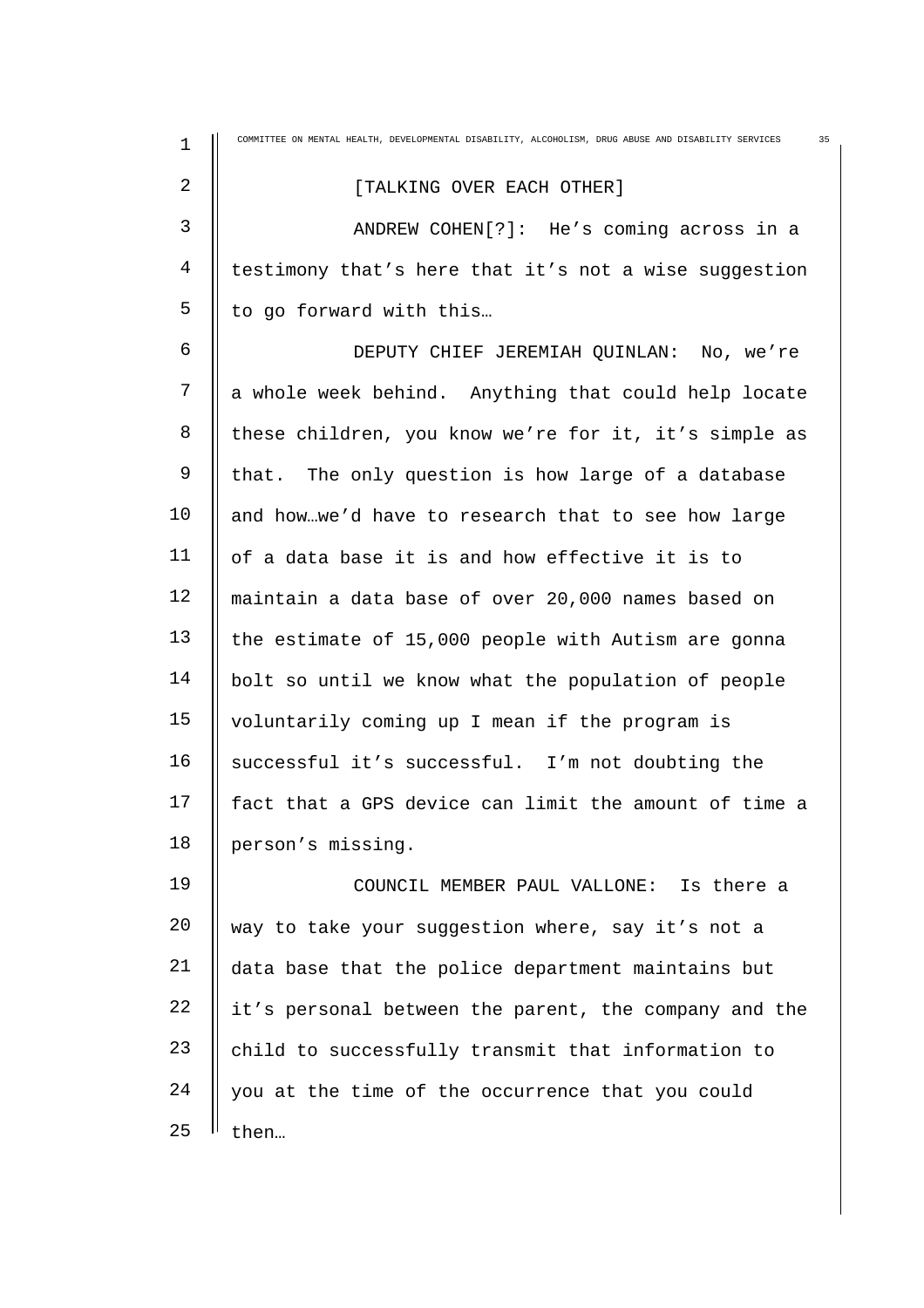| $\mathbf 1$    | COMMITTEE ON MENTAL HEALTH, DEVELOPMENTAL DISABILITY, ALCOHOLISM, DRUG ABUSE AND DISABILITY SERVICES<br>36 |
|----------------|------------------------------------------------------------------------------------------------------------|
| $\overline{2}$ | DEPUTY CHIEF JEREMIAH QUINLAN: Yes when                                                                    |
| 3              | the parent or the guardian                                                                                 |
| $\overline{4}$ | COUNCIL MEMBER PAUL VALLONE: and I think                                                                   |
| 5              | that's something we might have to do.                                                                      |
| 6              | DEPUTY CHIEF JEREMIAH QUINLAN: You know,                                                                   |
| 7              | the parent the guardian. We take missing persons not                                                       |
| 8              | only from the [INAUDIBLE - CROSS TALKING]                                                                  |
| 9              | COUNCIL MEMBER PAUL VALLONE: It might                                                                      |
| 10             | also just providing that information                                                                       |
| 11             | DEPUTY CHIEF JEREMIAH QUINLAN: Exactly.                                                                    |
| 12             | COUNCIL MEMBER PAUL VALLONEupon the                                                                        |
| 13             | emergency occurrence these are the steps to take and                                                       |
| 14             | I think that might be more realistic uh approach as                                                        |
| 15             | opposed to your data base.                                                                                 |
| 16             | DEPUTY CHIEF JEREMIAH QUINLAN: And we                                                                      |
| 17             | wouldn't have to constantly be updating it when                                                            |
| 18             | people moved into the area, we wouldn't have to                                                            |
| 19             | update it constantly when they move from one location                                                      |
| 20             | to another so it's an excellent suggestion.                                                                |
| 21             | COUNCIL MEMBER PAUL VALLONE: Alright.                                                                      |
| 22             | Thank<br>DEPUTY CHIEF JEREMIAH QUINLAN:                                                                    |
| 23             | you.                                                                                                       |
| 24             | Thank you.<br>COUNCIL MEMBER PAUL VALLONE:                                                                 |
| 25             | Do you have something else to add on?                                                                      |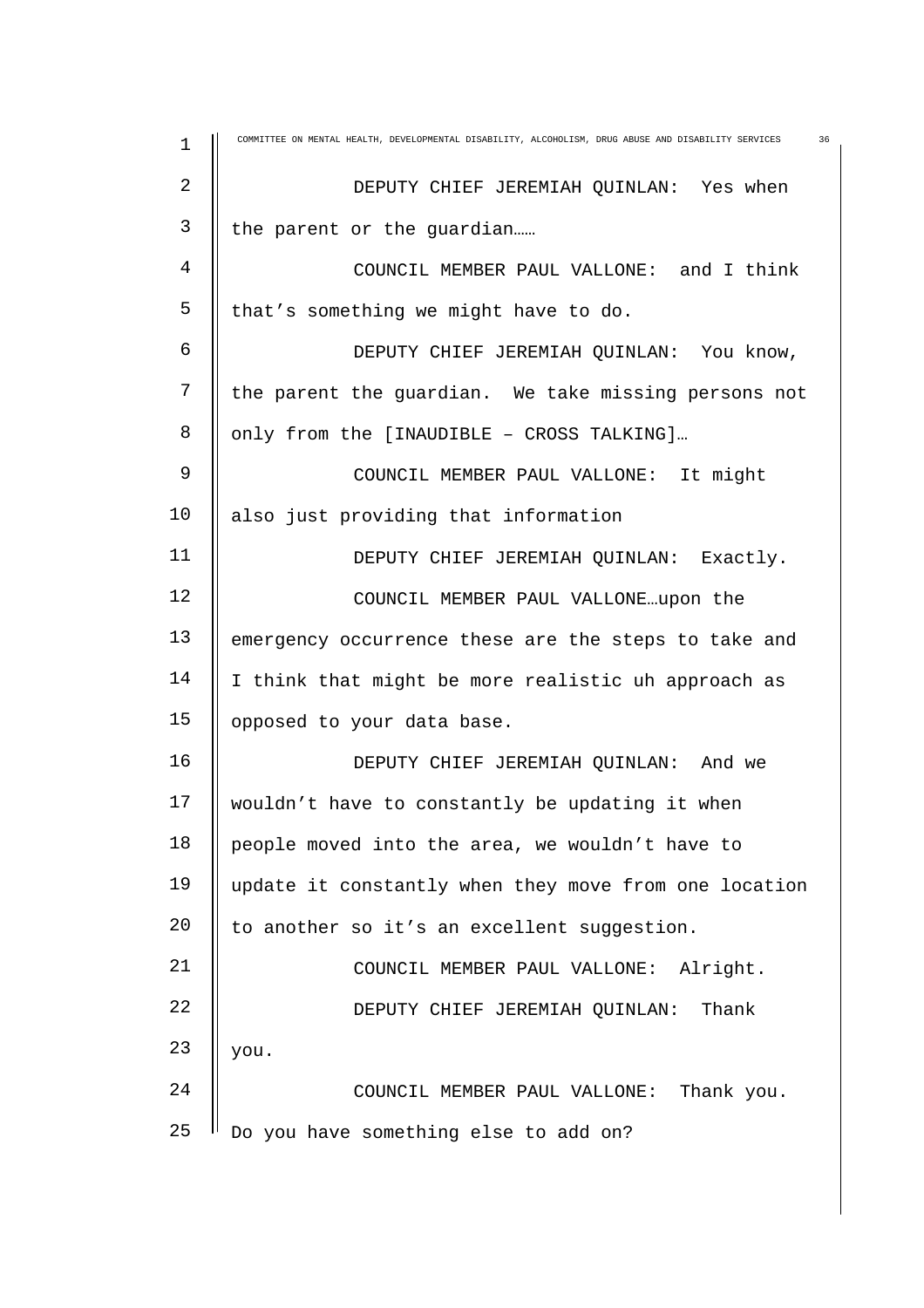| 1  | COMMITTEE ON MENTAL HEALTH, DEVELOPMENTAL DISABILITY, ALCOHOLISM, DRUG ABUSE AND DISABILITY SERVICES<br>37 |
|----|------------------------------------------------------------------------------------------------------------|
| 2  | LIEUTENANT CHRISTOPHER ZIMMERMAN:<br>No,                                                                   |
| 3  | just from Suffolk County uh we keep seeing parental                                                        |
| 4  | they have certain clients that had a had care givers                                                       |
| 5  | that work certain shifts that take care of that                                                            |
| 6  | person so it wasn't always just a family member.                                                           |
| 7  | COUNCIL MEMBER RUBEN WILLS: I like that                                                                    |
| 8  | so it we're discussing, I just want to be clear as an                                                      |
| 9  | alternative where instead of maintaining just a                                                            |
| 10 | physical data base we would put a mechanism in place                                                       |
| 11 | so that when the family has a provider for GPS                                                             |
| 12 | there's a way that as soon as something happens the                                                        |
| 13 | NYPD                                                                                                       |
| 14 | DEPUTY CHIEF JEREMIAH QUINLAN: together                                                                    |
| 15 | COUNCIL MEMBER RUBEN WILLS:  has access                                                                    |
| 16 | to that data, that navigation.                                                                             |
| 17 | DEPUTY CHIEF JEREMIAH QUINLAN: Exactly!                                                                    |
| 18 | COUNCIL MEMBER RUBEN WILLS: That works.                                                                    |
| 19 | I mean                                                                                                     |
| 20 | [INAUDIBLE - CROSS TALK]                                                                                   |
| 21 | DEPUTY CHIEF JEREMIAH QUINLAN: Exactly!                                                                    |
| 22 | It is an excellent way, there is no reason for us to                                                       |
| 23 | maintain                                                                                                   |
| 24 | COUNCIL MEMBER RUBEN WILLS: But you                                                                        |
| 25 | would still                                                                                                |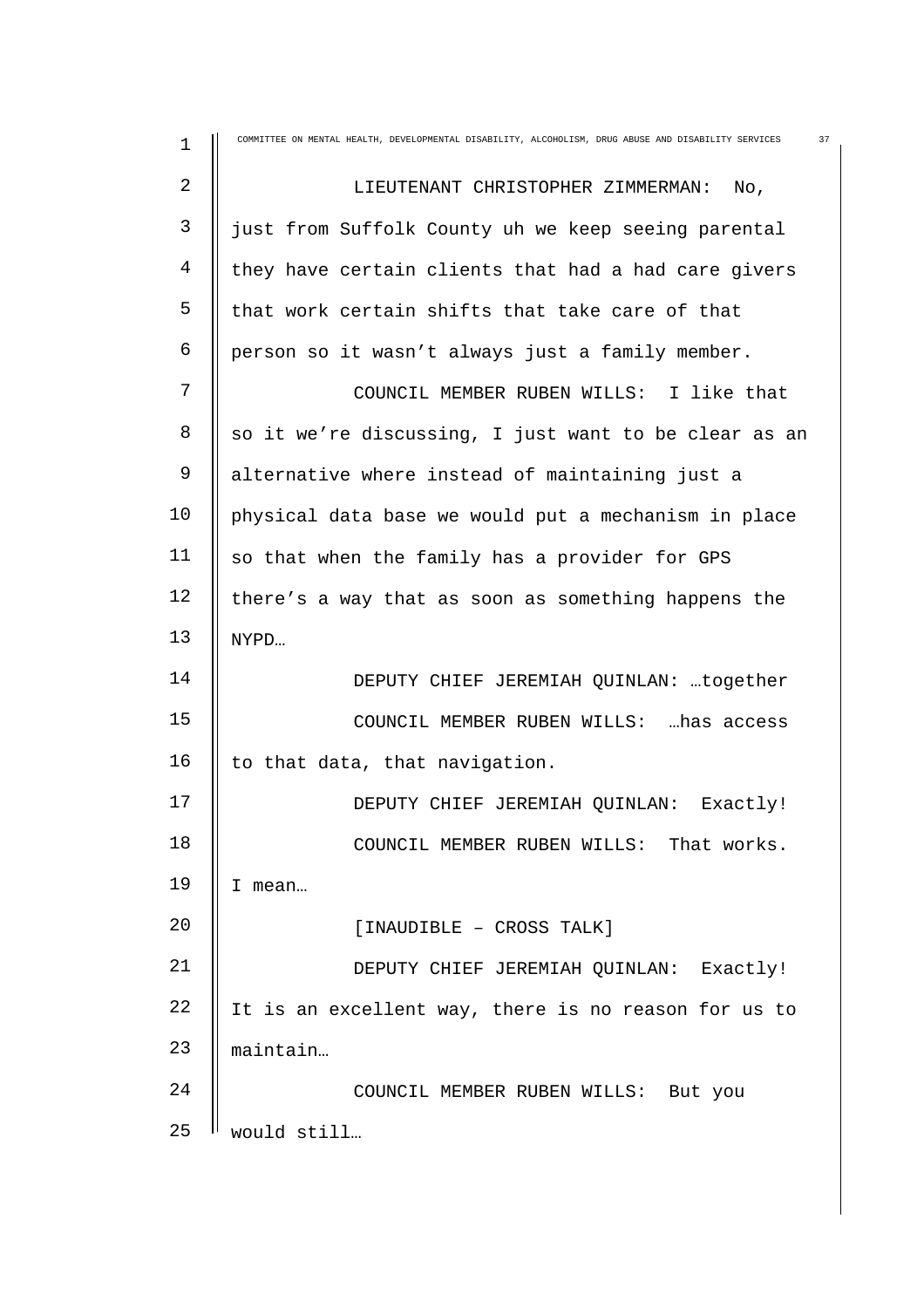| $\mathbf 1$    | COMMITTEE ON MENTAL HEALTH, DEVELOPMENTAL DISABILITY, ALCOHOLISM, DRUG ABUSE AND DISABILITY SERVICES<br>38 |
|----------------|------------------------------------------------------------------------------------------------------------|
| $\overline{2}$ | DEPUTY CHIEF JEREMIAH QUINLAN: It would                                                                    |
| 3              | be seemless.                                                                                               |
| $\overline{4}$ | COUNCIL MEMBER RUBEN WILLS: But we would                                                                   |
| 5              | still need the NYPD to okay the actual devices in                                                          |
| 6              | that will be used. You would have discretion over                                                          |
| 7              | saying "we think these devices are better as other                                                         |
| 8              | devices". We just don't want it to be a "free for                                                          |
| 9              | all" where people start having devices [INAUDIBLE -                                                        |
| 10             | CROSS TALK]                                                                                                |
| 11             | DEPUTY CHIEF JEREMIAH QUINLAN: Like you                                                                    |
| 12             | mentioned,                                                                                                 |
| 13             | COUNCIL MEMBER RUBEN WILLS: [INAUDIBLE]                                                                    |
| 14             | DEPUTY CHIEF JEREMIAH QUINLAN: excuse                                                                      |
| 15             | me councilor, you know a lot of these people have                                                          |
| 16             | [INAUDIBLE]                                                                                                |
| 17             | COUNCIL MEMBER RUBEN WILLS: Right.                                                                         |
| 18             | DEPUTY CHIEF JEREMIAH QUINLAN:<br>So a                                                                     |
| 19             | wrist watch we have uh, Chris mentioned Suffolk, they                                                      |
| 20             | had to put it in the kid's shoe. A favorite pair of                                                        |
| 21             | shoes because they are gonna take, what my son, he                                                         |
| 22             | can't have tags on his shirts, I have to cut                                                               |
| 23             | COUNCIL MEMBER RUBEN WILLS: Right.                                                                         |
| 24             |                                                                                                            |
| 25             |                                                                                                            |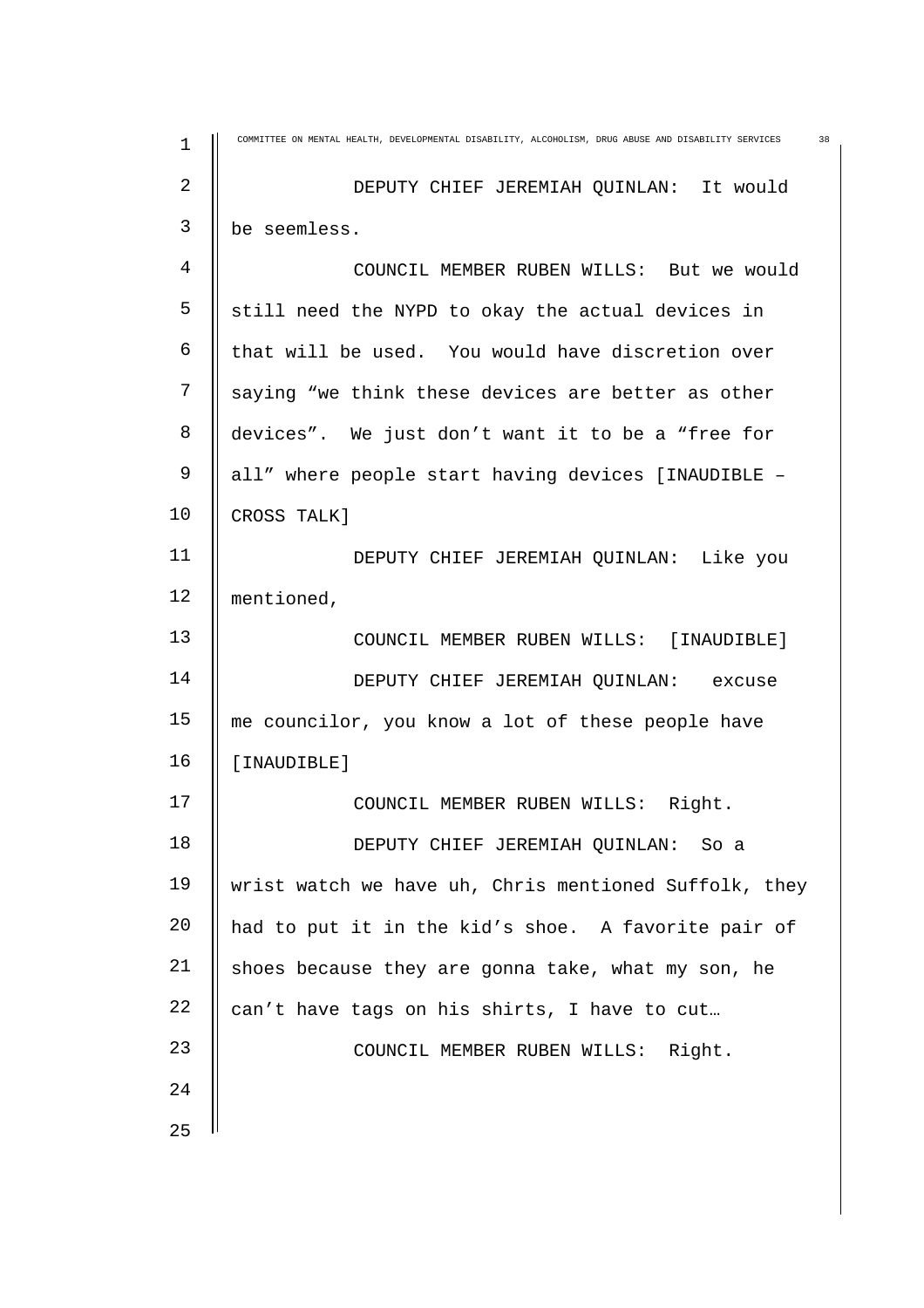| $\mathbf 1$ | COMMITTEE ON MENTAL HEALTH, DEVELOPMENTAL DISABILITY, ALCOHOLISM, DRUG ABUSE AND DISABILITY SERVICES<br>39 |
|-------------|------------------------------------------------------------------------------------------------------------|
| 2           | DEPUTY CHIEF JEREMIAH QUINLAN: the tags                                                                    |
| 3           | off his shirt. Uh it bothers him so a watch, he's                                                          |
| 4           | not gonna wear a watch.                                                                                    |
| 5           | COUNCIL MEMBER RUBEN WILLS: But I hope                                                                     |
| 6           | DEPUTY CHIEF JEREMIAH QUINLAN: My                                                                          |
| 7           | daughter's a teenager, you can't get the apple                                                             |
| 8           | falling away from her so that's not a problem.                                                             |
| $\mathsf 9$ | COUNCIL MEMBER RUBEN WILLS: Right.                                                                         |
| 10          | Right. Well I hope that um, you hang around for a                                                          |
| 11          | few minutes, um and hear the presentation from the                                                         |
| 12          | young lady who actually is one of the people who have                                                      |
| 13          | developed something that answers all of those                                                              |
| 14          | questions. Uh yeah if she can't [INAUDIBLE] it was                                                         |
| 15          | incredible right? That's all FOX5, that's how we                                                           |
| 16          | brought her and I think that when she makes her                                                            |
| 17          | presentation um, it answers a lot of questions that a                                                      |
| 18          | lot of people have had. You know something her name                                                        |
| 19          | is Lauren. I think it was something that was well                                                          |
| 20          | thought out and she has an autistic child herself.                                                         |
| 21          | DEPUTY CHIEF JEREMIAH QUINLAN: I want to                                                                   |
| 22          | thank the Council for bringing up the issue to use                                                         |
| 23          | GPS devices. It is a great idea it is just a matter                                                        |
| 24          | of maintaining it and using it. But then you know,                                                         |
| 25          | again, any parent of an autistic child knows you stil                                                      |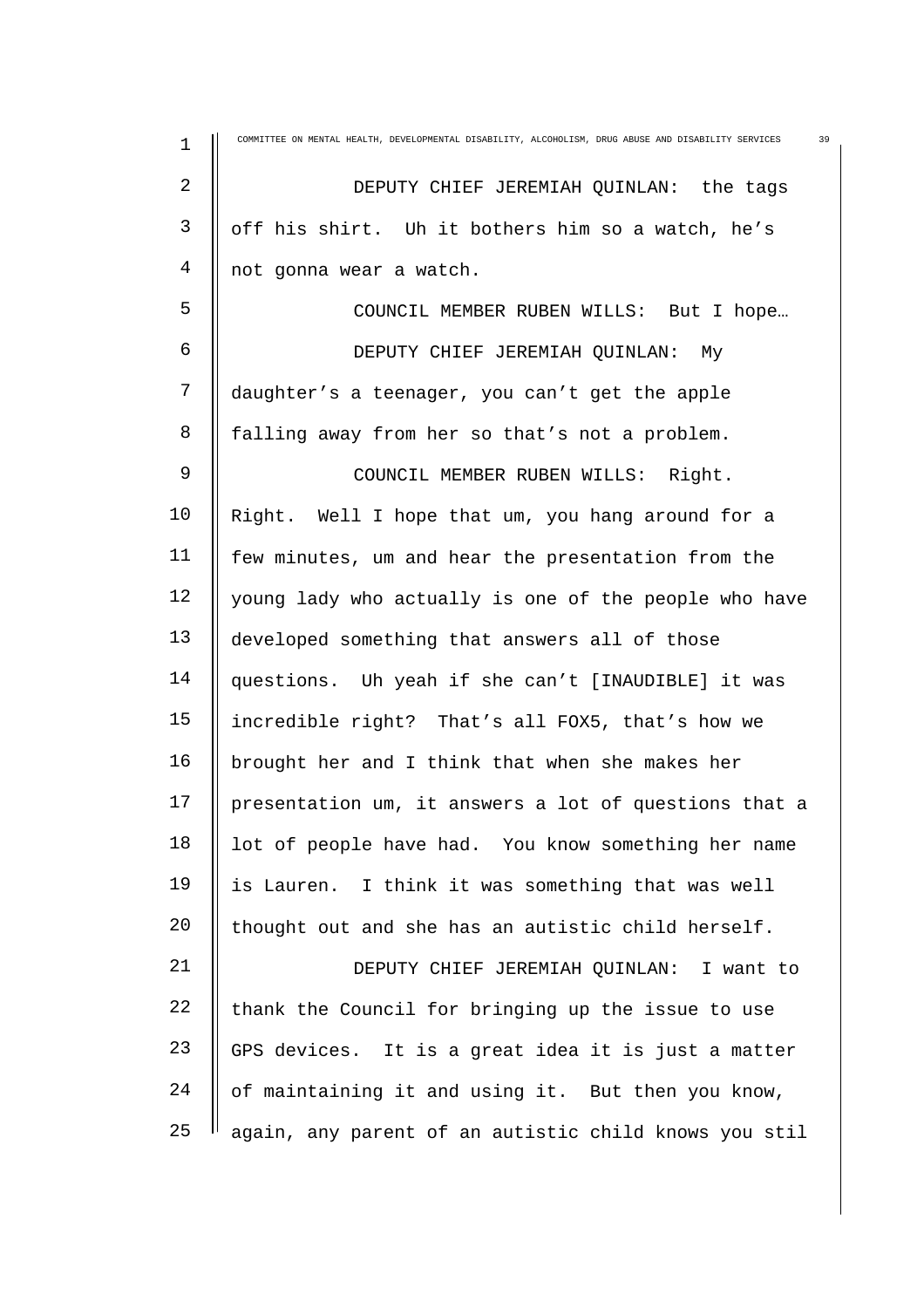| $\mathbf 1$ | COMMITTEE ON MENTAL HEALTH, DEVELOPMENTAL DISABILITY, ALCOHOLISM, DRUG ABUSE AND DISABILITY SERVICES<br>40 |
|-------------|------------------------------------------------------------------------------------------------------------|
| $\mathbf 2$ | have to be vigilant. The kid could take off the                                                            |
| 3           | jacket. They could take it even if you sew it in a                                                         |
| 4           | pair of pants, changes pants so it's not, you know                                                         |
| 5           | we're still gonna have to do a full-blown search that                                                      |
| 6           | just helps locate the child.                                                                               |
| 7           | COUNCIL MEMBER MARGARET S. CHIN: Ok.                                                                       |
| 8           | DEPUTY CHIEF JEREMIAH QUINLAN: Thank you                                                                   |
| 9           | Councilor.                                                                                                 |
| 10          | COUNCIL MEMBER MARGARET S. CHIN:<br>Thank                                                                  |
| 11          | you, we have been joined by two council members.                                                           |
| 12          | Council Member Robert Cornegy and Council Member                                                           |
| 13          | Steve Matteo and now we will have questions, comments                                                      |
| 14          | from Council Member Deutsch.                                                                               |
| 15          | COUNCIL MEMBER CHAIM M. DEUTSCH:<br>Thank                                                                  |
| 16          | you very much Chin. First of all Chief I just want                                                         |
| 17          | to congratulate you on your new position and I go way                                                      |
| 18          | back, I think of 2022 years that I know you back                                                           |
| 19          | when 19901994, back in the 70, so I commend you for                                                        |
| 20          | your expertise and your knowledge in the New York                                                          |
| 21          | City Police Department and you have been a great                                                           |
| 22          | asset to the people of the City of New York. So                                                            |
| 23          | thank you. I also, I want to uh, I just want to like                                                       |
| 24          | what Council Member Wills uh mentioned and Council                                                         |
| 25          | Member Vallone uh are having. The State just gave                                                          |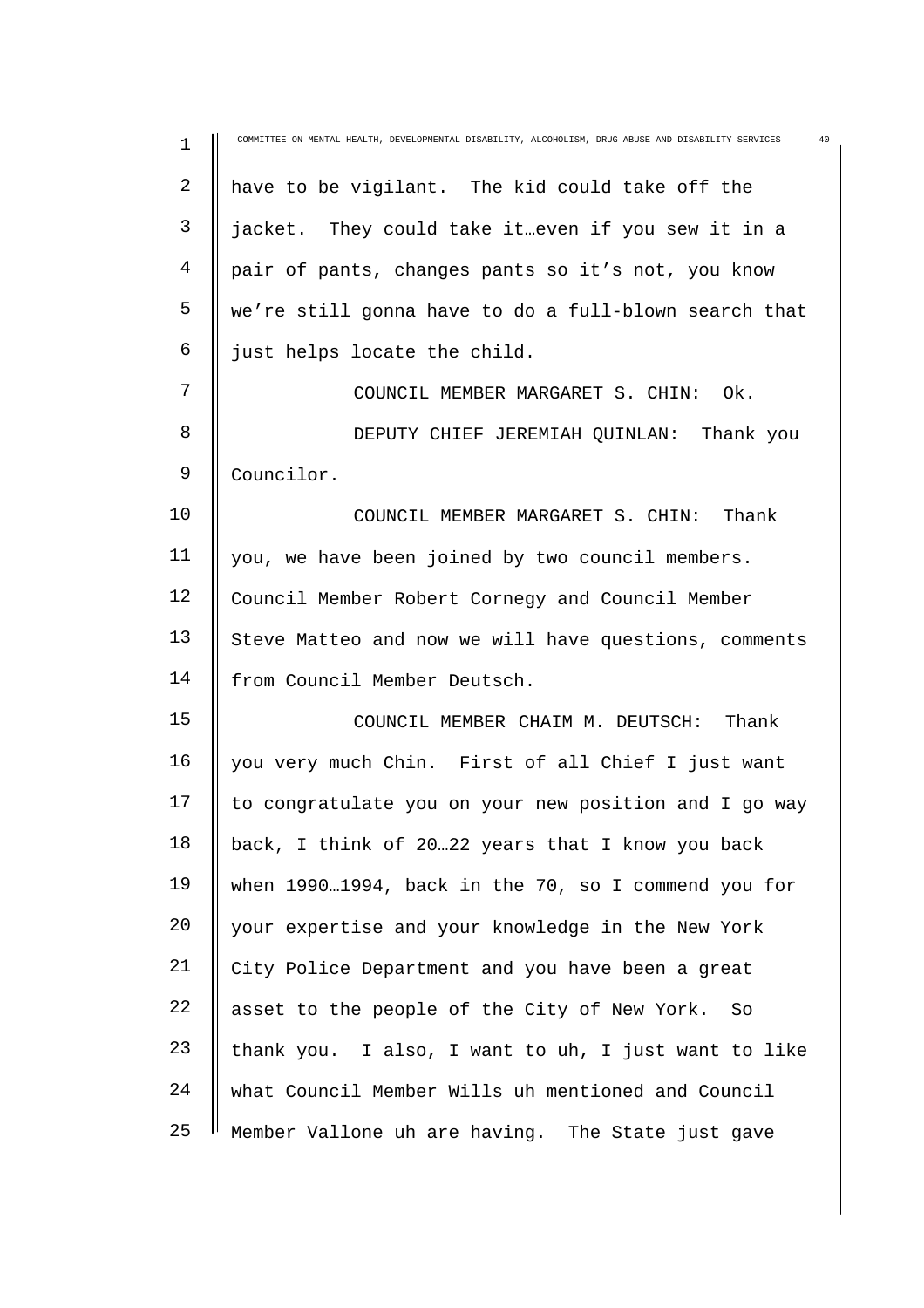| $\mathbf 1$    | COMMITTEE ON MENTAL HEALTH, DEVELOPMENTAL DISABILITY, ALCOHOLISM, DRUG ABUSE AND DISABILITY SERVICES<br>41 |
|----------------|------------------------------------------------------------------------------------------------------------|
| $\overline{a}$ | money of over a million dollars on a video system                                                          |
| 3              | that records outdoor activity which was just                                                               |
| 4              | implemented in the Brooklyn area with an independent                                                       |
| 5              | company that monitors the cameras where the NYPD                                                           |
| 6              | would have access in case there's some type of                                                             |
| 7              | criminal activity in that vicinity, so I want to                                                           |
| 8              | second that with the Council Members you just                                                              |
| 9              | mentioned about having that independent company be                                                         |
| 10             | monitoring the GPS system and then access should be                                                        |
| 11             | given to the NYPD at any time necessary so I agree                                                         |
| 12             | with what was just said. That's all I want to say,                                                         |
| 13             | thank you so much.                                                                                         |
| 14             | COUNCIL MEMBER MARGARET S. CHIN: Thank                                                                     |
| 15             | you very much Council Member Deutsch and we have also                                                      |
| 16             | just been joined by Council Member Jumaane Williams.                                                       |
| 17             | Thank you for being here. Anyone else? Any other                                                           |
| 18             | questions, comments? Oh and we will get you the                                                            |
| 19             | updated legislation so you will have it                                                                    |
| 20             | DEPUTY CHIEF JEREMIAH QUINLAN: I                                                                           |
| 21             | appreciate it.                                                                                             |
| 22             | COUNCIL MEMBER MARGARET S. CHIN: Ok, so                                                                    |
| 23             | I want to thank all of you, thank you so much Chief                                                        |
| 24             | and Lieutenant, thank you to OAM for your presence                                                         |
| 25             | here today and we will continue to have conversations                                                      |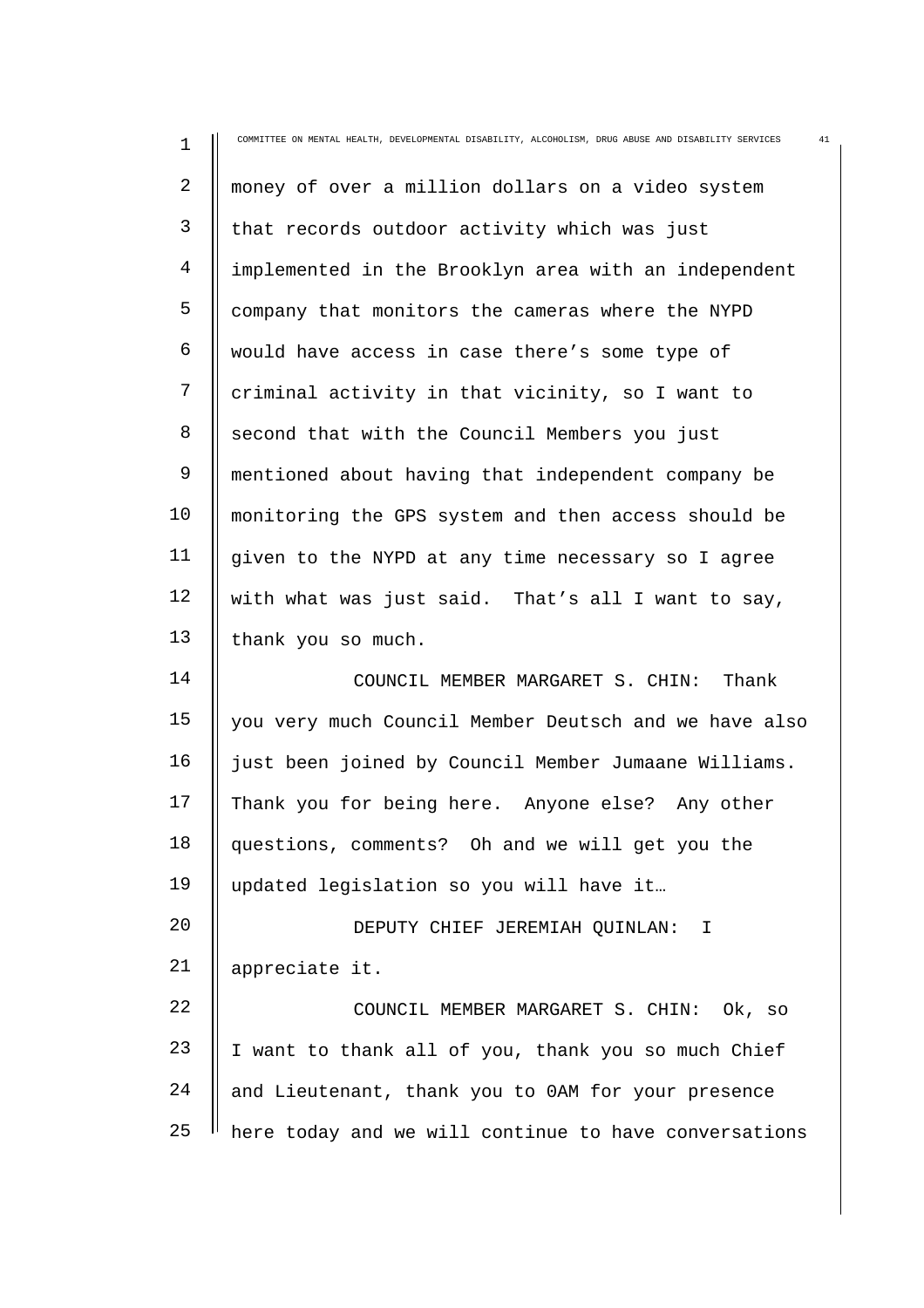| $1\,$      | 42<br>COMMITTEE ON MENTAL HEALTH, DEVELOPMENTAL DISABILITY, ALCOHOLISM, DRUG ABUSE AND DISABILITY SERVICES |
|------------|------------------------------------------------------------------------------------------------------------|
| $\sqrt{2}$ | with you as soon as we continue to put together these                                                      |
| 3          | legislations and we thank you for your tremendous                                                          |
| 4          | support and the work that you are already doing.                                                           |
| 5          | Thank you very much for being here.                                                                        |
| 6          | DEPUTY CHIEF JEREMIAH QUINLAN: I thank                                                                     |
| 7          | the Council for having me, thank you very much.                                                            |
| 8          | COUNCIL MEMBER MARGARET S. CHIN:<br>Thank                                                                  |
| 9          | you thank you.                                                                                             |
| 10         | [TALKING]                                                                                                  |
| 11         | [WOMAN - UNSURE]: I'd like to call our                                                                     |
| 12         | next panel up forward Kim Mack Rosenberg from the                                                          |
| 13         | National Autism Association, the New York Metro                                                            |
| 14         | Chapter and The Elisabeth Birth Center for Autism and                                                      |
| 15         | Advocacy; Pat Barrientos from QSAC Quality Services                                                        |
| 16         | for the Autism Community; Susan Williams and                                                               |
| 17         | Christine Austin from the School for Language and                                                          |
| 18         | Communication Development please come forward.                                                             |
| 19         | [TALKING]                                                                                                  |
| 20         | [WOMAN - UNSURE]: Colleagues are we all                                                                    |
| 21         | ready? Ok, thank you for being here and we'll start                                                        |
| 22         | with Kim Rosenberg? Kim? Ok there you go.                                                                  |
| 23         | KIM ROSENBERG: Hi good afternoon thank                                                                     |
| 24         | you my name is Kim Mack Rosenberg and I am the                                                             |
| 25         | president of the New York Metro Chapter of the                                                             |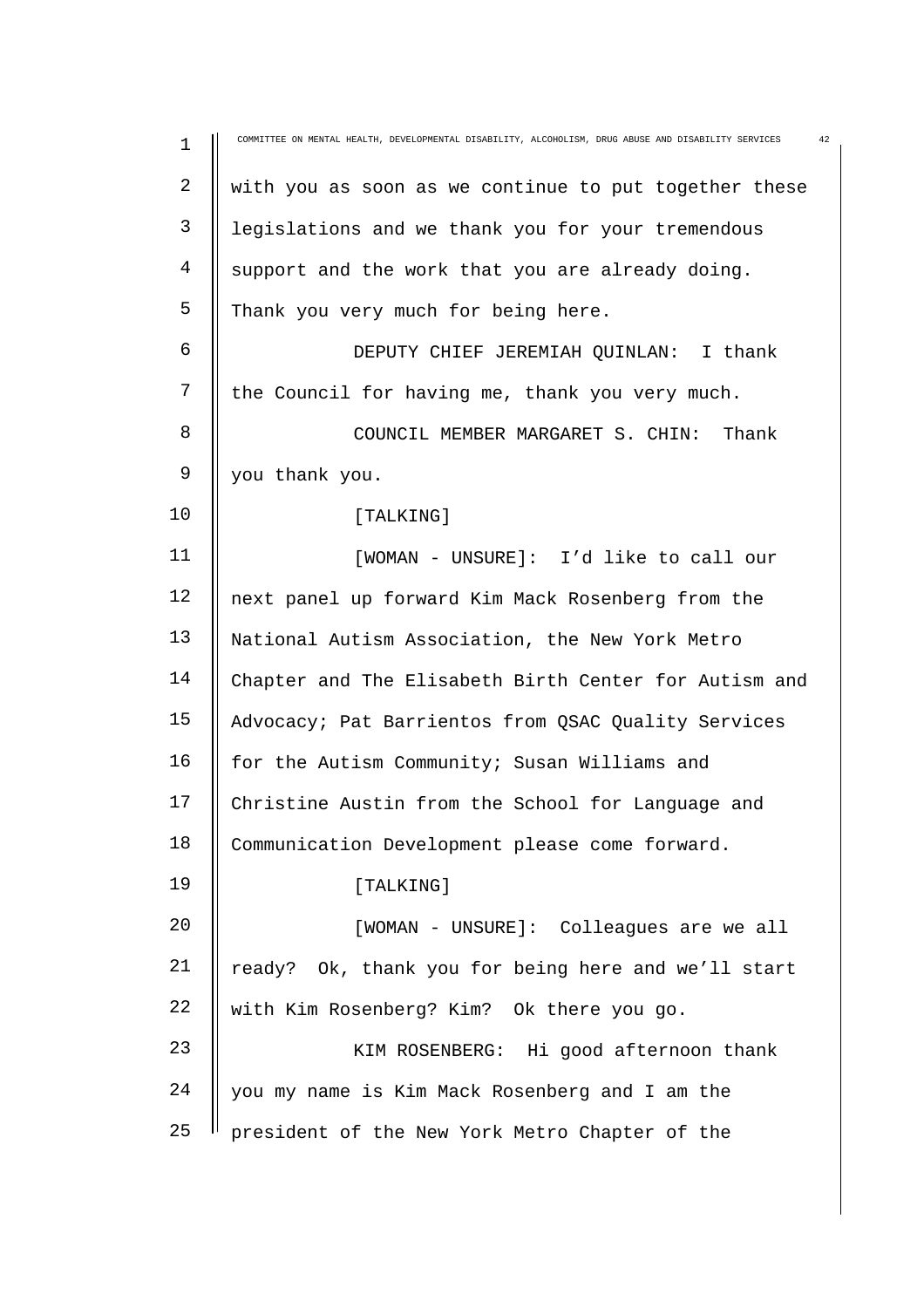| 1              | COMMITTEE ON MENTAL HEALTH, DEVELOPMENTAL DISABILITY, ALCOHOLISM, DRUG ABUSE AND DISABILITY SERVICES<br>43 |
|----------------|------------------------------------------------------------------------------------------------------------|
| $\overline{2}$ | National Autism Association and a Board Member of the                                                      |
| $\mathsf{3}$   | Elisabeth Birth Center for Autism One Advocacy, which                                                      |
| 4              | is a national advocacy group. I am also, most                                                              |
| 5              | importantly, a parent of a 14 year son on the Autism                                                       |
| 6              | Spectrum, Henry. Thank you very much for holding                                                           |
| 7              | today's hearing and for inviting me to participate.                                                        |
| 8              | It's extremely heartening to see the City Council                                                          |
| 9              | paying attention to critical issues relating to                                                            |
| 10             | Autism and wandering. I think that even for parents                                                        |
| 11             | who don't have children who wander or have wandered                                                        |
| 12             | or at risk of wandering we all know someone whose                                                          |
| 13             | child has wandered. No one is untouched by this                                                            |
| 14             | issue and as the number of people being identified                                                         |
| 15             | with Autism increases wandering is going to become a                                                       |
| 16             | bigger and bigger issue. Studies have shown that                                                           |
| 17             | approximately half the children with Autism wander                                                         |
| 18             | and it's something that everyone who lives with cares                                                      |
| 19             | for works for children or adults needs to be aware                                                         |
| 20             | of.<br>Wandering related factors including drowning,                                                       |
| 21             | prolonged exposure to outdoor conditions remain among                                                      |
| 22             | the top causes of death for people with Autism.<br>It's                                                    |
| 23             | a very dangerous situation when a child or an adult                                                        |
| 24             | with Autism tries to leave a safe situation for                                                            |
| 25             | whatever reason. They may try to leave their school,                                                       |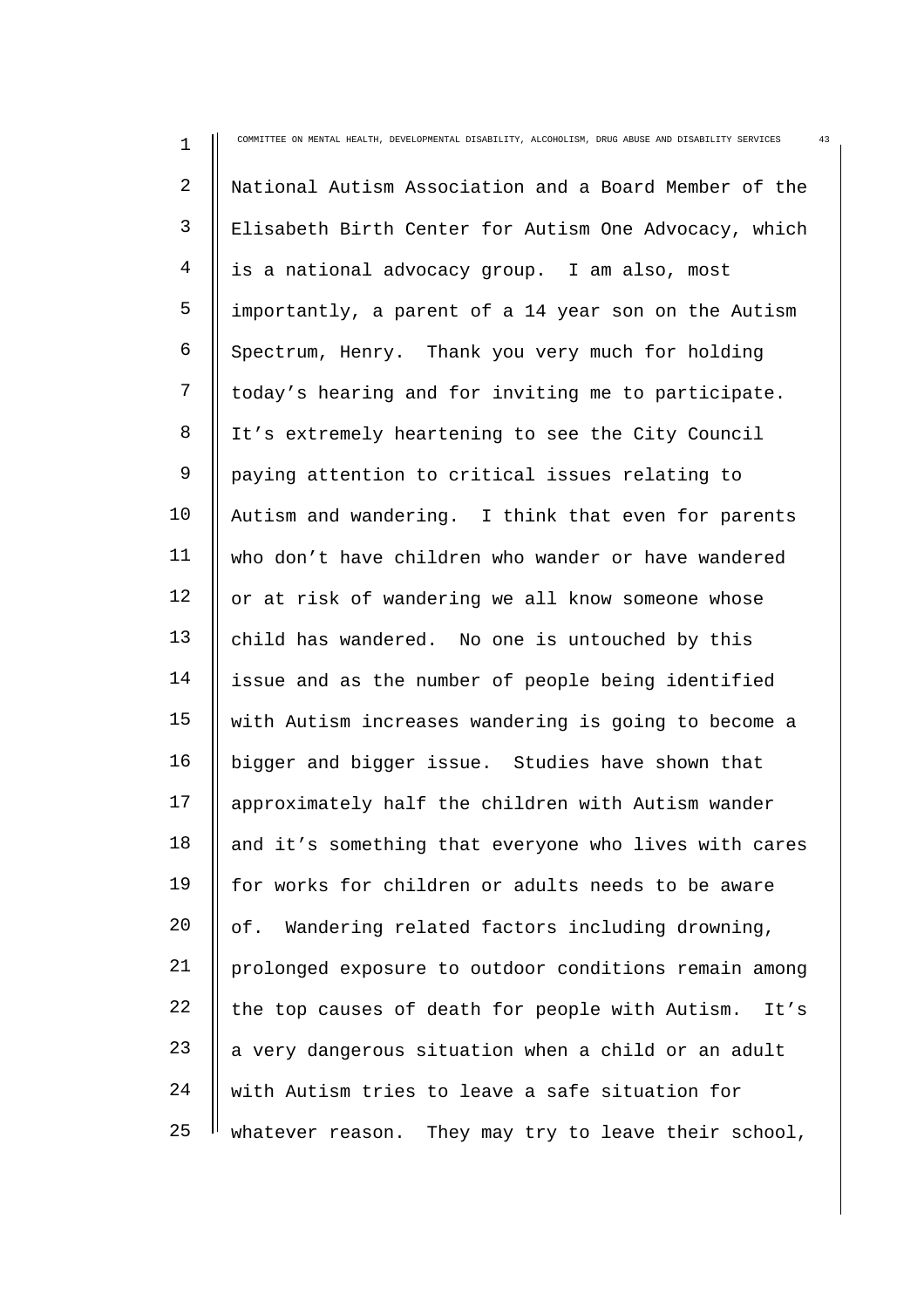| 1              | COMMITTEE ON MENTAL HEALTH, DEVELOPMENTAL DISABILITY, ALCOHOLISM, DRUG ABUSE AND DISABILITY SERVICES<br>44 |
|----------------|------------------------------------------------------------------------------------------------------------|
| $\overline{2}$ | to leave an adult care giver within the community or                                                       |
| 3              | even try to escape their home or apartment. Because                                                        |
| $\overline{4}$ | people with Autism face significant challenges with                                                        |
| 5              | respect to social and communication skills and safety                                                      |
| 6              | awareness wandering is potentially dangerous and                                                           |
| 7              | sometimes deadly behavior. As we've seen too often                                                         |
| 8              | and most recently in the case of Ovante Oquendo the                                                        |
| $\mathsf 9$    | results of wandering can be tragic. The reasons that                                                       |
| 10             | people wander are numerous. They may wander to                                                             |
| 11             | escape a situation or to try to get to something he                                                        |
| 12             | or she desires. Many people with Autism have a deep                                                        |
| 13             | interest in things, specific things and may gravitate                                                      |
| 14             | toward those items of interest such as trains, pools                                                       |
| 15             | or other water sources, a particular store, a                                                              |
| 16             | particular person. The options are endless. People                                                         |
| 17             | may also try to escape an environment, again there                                                         |
| 18             | can be many reasons. There can be a sensory overload                                                       |
| 19             | situation or a fear or anxiety in an unfamiliar                                                            |
| 20             | situation. There are many things that can and should                                                       |
| 21             | be done to prevent wandering and to help those who do                                                      |
| 22             | wander to return home safely. I am so pleased to see                                                       |
| 23             | the Council taking measures to address the critical                                                        |
| 24             | issue of finding and returning wandering children or                                                       |
| 25             | adults safely home. We very much support creating a                                                        |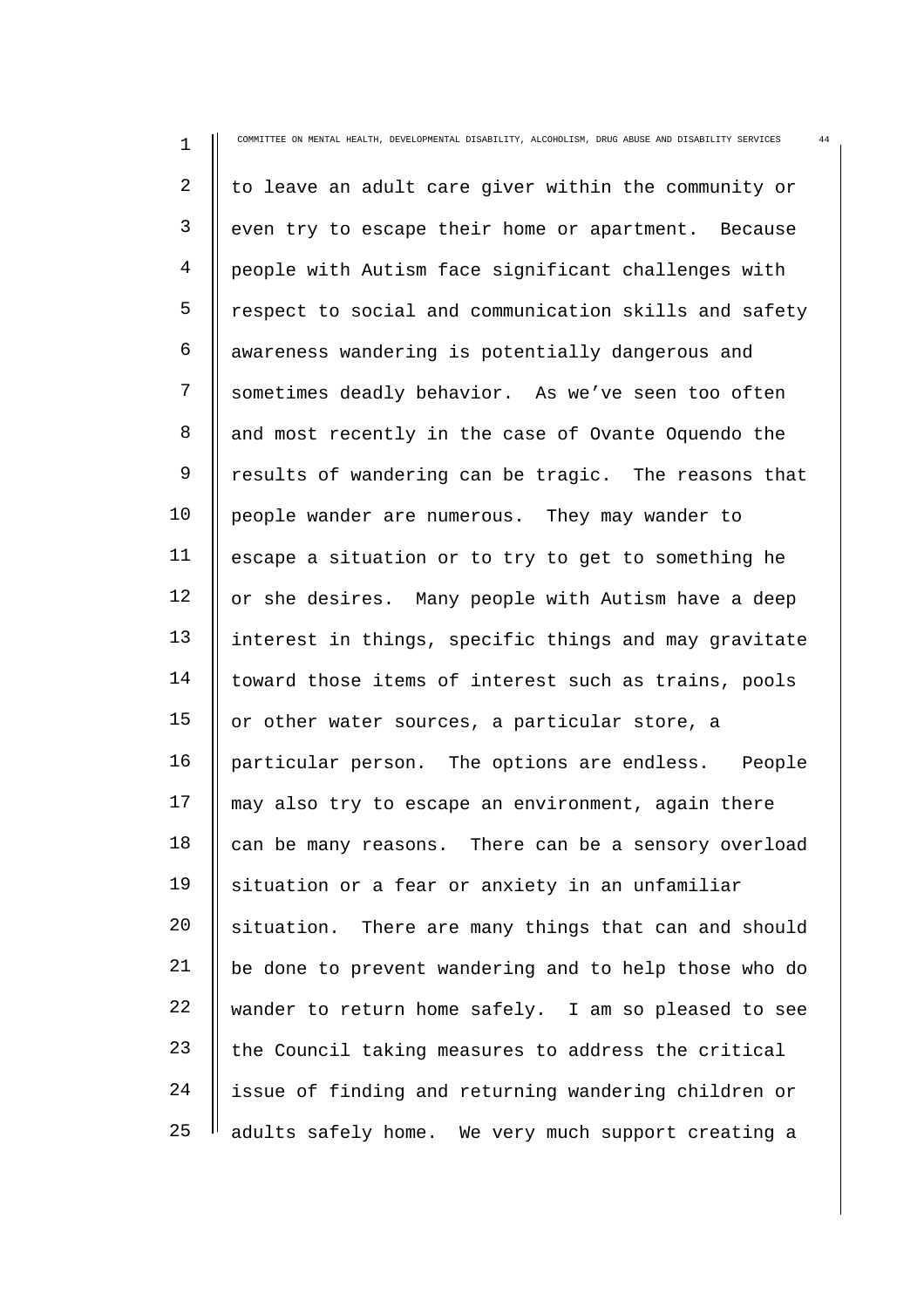| $\mathbf 1$ | 45<br>COMMITTEE ON MENTAL HEALTH, DEVELOPMENTAL DISABILITY, ALCOHOLISM, DRUG ABUSE AND DISABILITY SERVICES |
|-------------|------------------------------------------------------------------------------------------------------------|
| 2           | registry, a voluntary registry in supporting using                                                         |
| 3           | the GPS tracking devices in order to help these                                                            |
| 4           | people return safely home. The sooner someone can be                                                       |
| 5           | alerted that a person is missing the better chance of                                                      |
| 6           | a better outcome that we have and using alert systems                                                      |
| 7           | create a means to add additional or vulnerable people                                                      |
| 8           | to these alerts like the Silver Alerts are really a                                                        |
| 9           | critical piece as well. And it's very important to                                                         |
| 10          | us as an organization, as the National Autism                                                              |
| 11          | Association as an organization representing families                                                       |
| 12          | and largely run by volunteers that people of all                                                           |
| 13          | financial means be able to avail themselves of these                                                       |
| 14          | devices. This shouldn't be an economically-based                                                           |
| 15          | solution. Everyone should be able to have their                                                            |
| 16          | child returned safe to them if their child leaves.                                                         |
| 17          | It's a valuable way of preventing wandering-related                                                        |
| 18          | tragedies. I also wanted to add that we must                                                               |
| 19          | continue to educate everyone in the community about                                                        |
| 20          | Autism and wandering. Any in New York Metro has for                                                        |
| 21          | the past 2 years provided profession training to desk                                                      |
| 22          | sergeants of the NYPD on Autism-related issues.<br>We                                                      |
| 23          | funded that, and provided a professional, who does                                                         |
| 24          | training with respect to those issues and his name is                                                      |
| 25          | Dennis DeBolt. He's come spoken both last year and                                                         |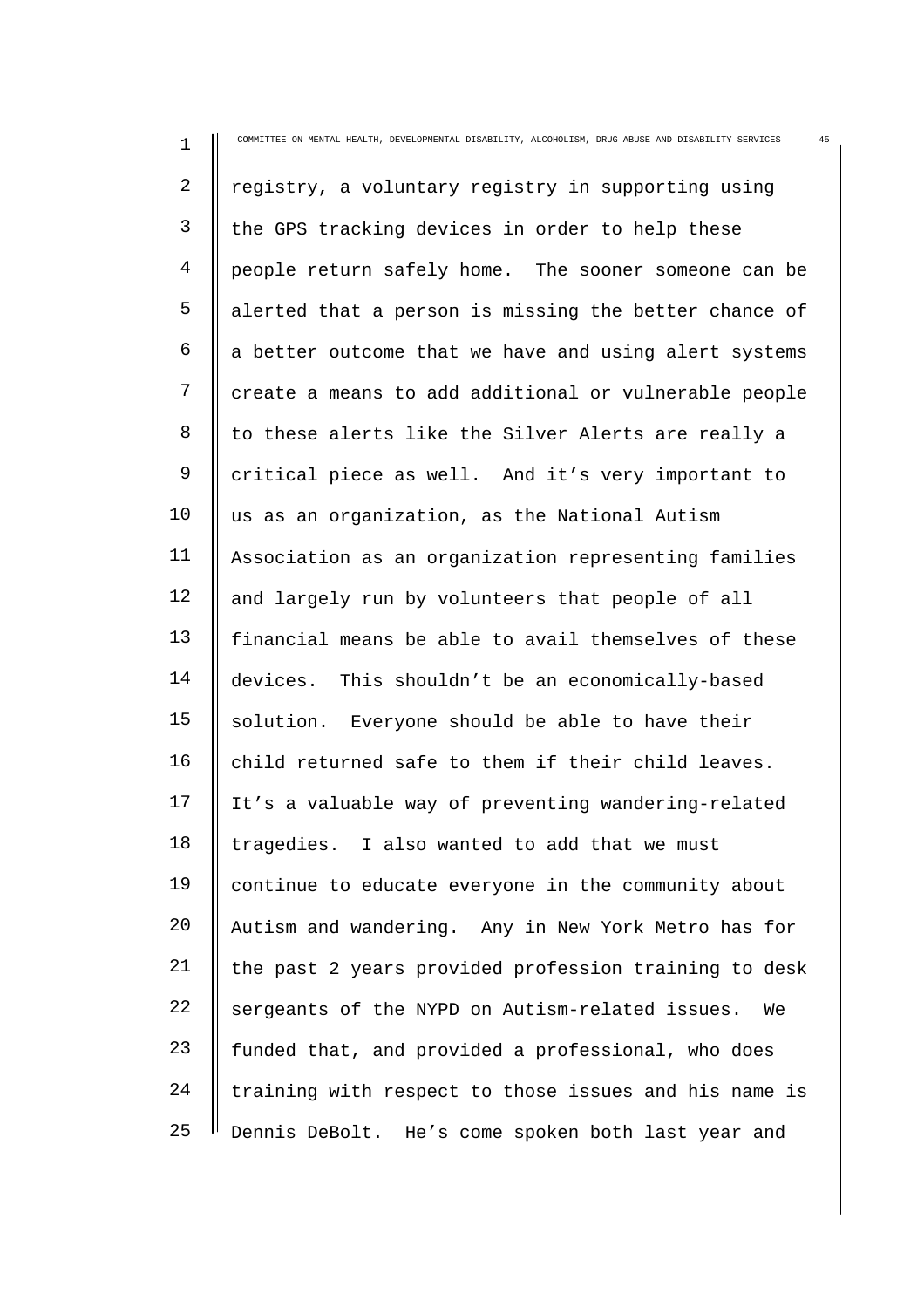| 1              | COMMITTEE ON MENTAL HEALTH, DEVELOPMENTAL DISABILITY, ALCOHOLISM, DRUG ABUSE AND DISABILITY SERVICES<br>46 |
|----------------|------------------------------------------------------------------------------------------------------------|
| $\overline{a}$ | the year before at the police academy and we are very                                                      |
| 3              | pleased to have been able to provide that. I think                                                         |
| 4              | this, along with the NYPD own initiatives helps the                                                        |
| 5              | NYPD and other first responders to better recognize                                                        |
| 6              | Autism and to have the knowledge of how best to work                                                       |
| 7              | with an individual on the spectrum in any law                                                              |
| 8              | enforcement related situation. We also must make                                                           |
| 9              | sure that those in schools, therapeutic environments,                                                      |
| 10             | day-hab programs, assisted and residential living                                                          |
| 11             | environments, as well as parents and caregivers are                                                        |
| 12             | educated about wandering and wandering prevention.                                                         |
| 13             | Our national parent organization has, for the last                                                         |
| 14             | several years, taken a leading role on this issue in                                                       |
| 15             | bringing awareness and education on a nation-wide                                                          |
| 16             | level and with respect to tracking devices for when                                                        |
| 17             | children or adults do wander. Among its initiatives                                                        |
| 18             | is a program called AWAARE.org - Autism Wandering                                                          |
| 19             | Awareness Alert Response and Education. We provide a                                                       |
| 20             | website that has valuable tools about prevention and                                                       |
| 21             | ways to increase chances that a person with Autism                                                         |
| 22             | that does wander is found safe. There is information                                                       |
| 23             | for both parents and professionals there, as well as                                                       |
| 24             | first responders. And among the most valuable tools,                                                       |
| 25             | with respect to wandering does put in place to                                                             |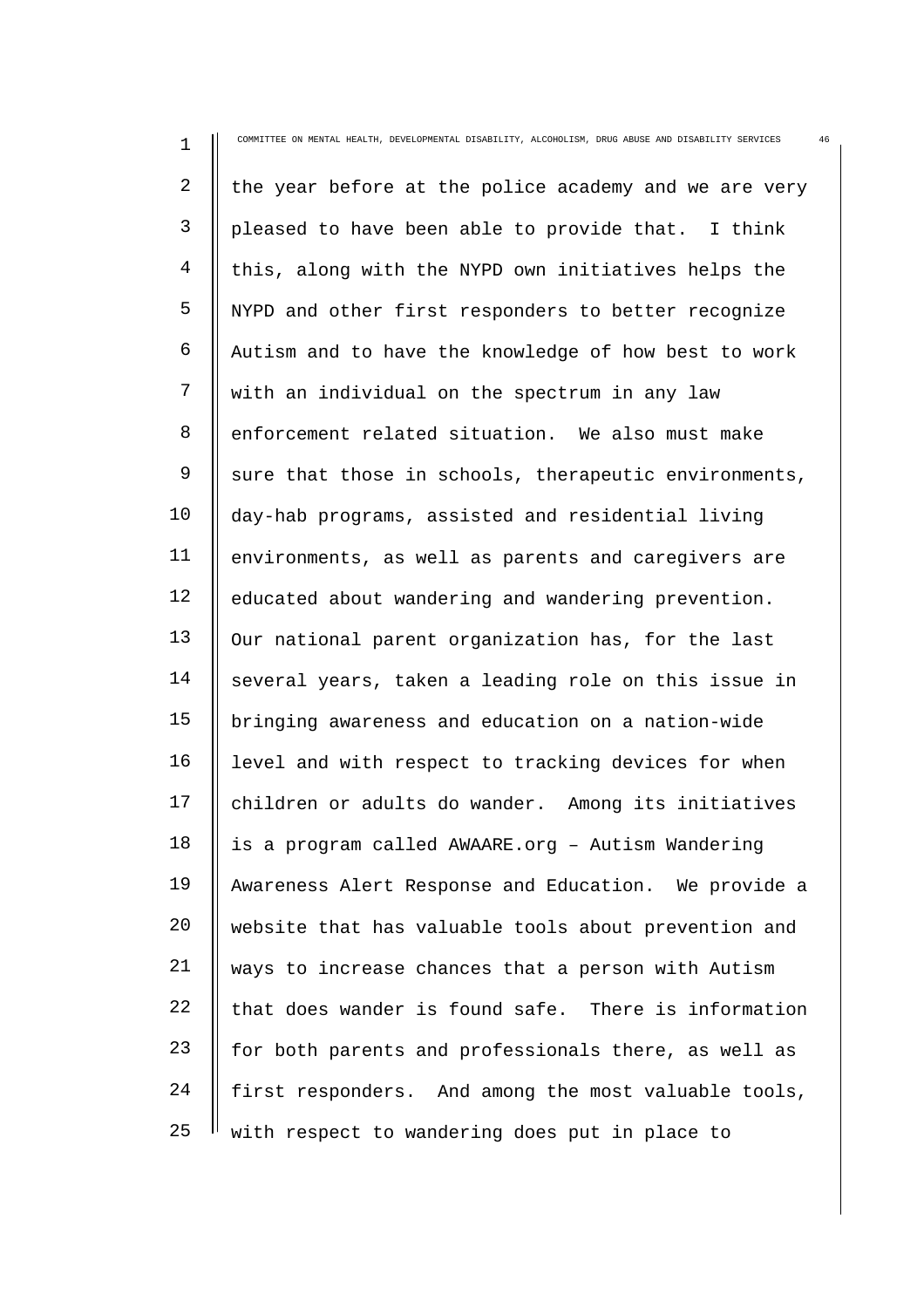| $\mathbf 1$    | COMMITTEE ON MENTAL HEALTH, DEVELOPMENTAL DISABILITY, ALCOHOLISM, DRUG ABUSE AND DISABILITY SERVICES<br>47 |
|----------------|------------------------------------------------------------------------------------------------------------|
| $\overline{2}$ | prevent or minimize wandering as we tragically                                                             |
| 3              | learned often professionals with whom we trust our                                                         |
| 4              | child's care may not be adequately trained to prevent                                                      |
| 5              | our child from wandering or there may be inadequate                                                        |
| 6              | supervision in place. We may never be able to                                                              |
| 7              | eradicate wandering entirely, but we can and should                                                        |
| 8              | take measures to train professionals and parents to                                                        |
| 9              | minimize the chances of wandering. I and our                                                               |
| 10             | organization's look forward to partnering with the                                                         |
| 11             | City Council further to implement measures proposed                                                        |
| 12             | by the Council here now, as well as exploring further                                                      |
| 13             | ways in which New York City can take a lead and in                                                         |
| 14             | taking measures to protect among our most vulnerable                                                       |
| 15             | citizens. Thank you very much.                                                                             |
| 16             | PAT BARRIENTOS: Good afternoon                                                                             |
| 17             | Chairwoman Gibson, Chairman Cohen, Members of the                                                          |
| 18             | Community on Mental Health and the Committee on                                                            |
| 19             | Public Safety [INAUDIBLE]. Uh my name is Pat                                                               |
| 20             | Barrientos I serve as the external affairs                                                                 |
| 21             | coordinator for Quality Services to the Autism                                                             |
| 22             | Community, otherwise known as QSAC. Uh first let me                                                        |
| 23             | take the opportunity to thank Council Member Wills                                                         |
| 24             | for drafting and introducing legislation that is                                                           |
| 25             | crucially important. Um to supporting the safety and                                                       |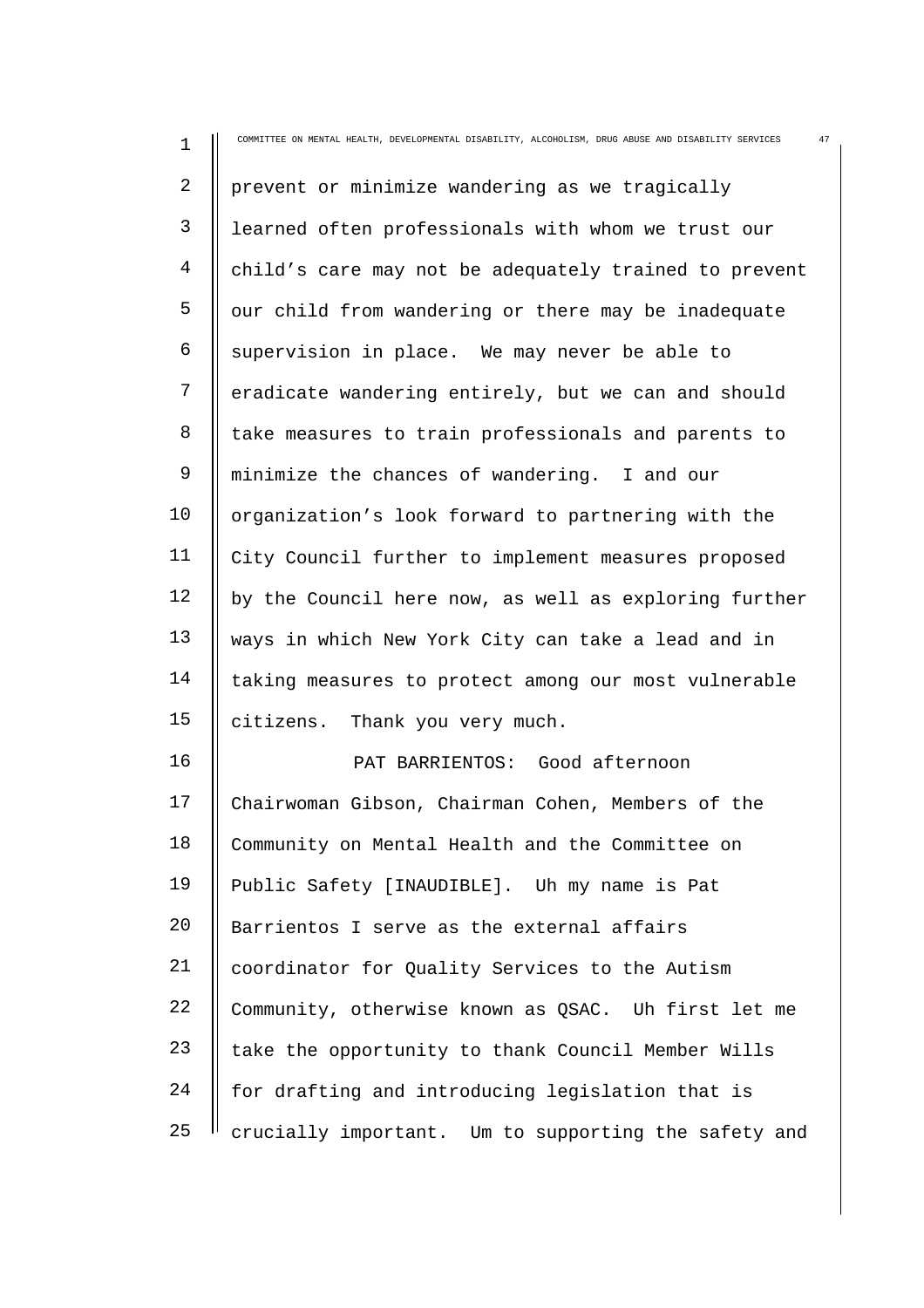| $\mathbf 1$  | COMMITTEE ON MENTAL HEALTH, DEVELOPMENTAL DISABILITY, ALCOHOLISM, DRUG ABUSE AND DISABILITY SERVICES<br>48 |
|--------------|------------------------------------------------------------------------------------------------------------|
| 2            | well-being of people with Autism. For those before                                                         |
| $\mathsf{3}$ | this committee addressed specific programs that                                                            |
| 4            | revolve around the use of technolmGPS technology that                                                      |
| 5            | many families are starting to explore um as a way to                                                       |
| 6            | mediate some of their anxieties and fears. In the                                                          |
| 7            | recent case of Ovante Oquendo brought to life the                                                          |
| 8            | fear of many parents of a child or adult with Autism                                                       |
| 9            | who has on a daily basis, whether at home, school, a                                                       |
| 10           | neighborhood store or family outing the fear of their                                                      |
| 11           | child eloping, otherwise known as wandering, bolting                                                       |
| 12           | or running, is very real. According to a recent                                                            |
| 13           | study conducted by the interactive Autism network                                                          |
| 14           | through the Kennedy Krieger Institute 49% of children                                                      |
| 15           | with an Autism Spectrum ah disorder, tried to run off                                                      |
| 16           | at least once before they reach the age of once                                                            |
| 17           | after they reach by the age of four. In the same                                                           |
| 18           | study 58% of parents stated eloping is the most                                                            |
| 19           | stressful behavior they encounter. Furthermore, the                                                        |
| 20           | study also highlighted said children between the ages                                                      |
| 21           | of four and seven with Autism were four times as more                                                      |
| 22           | likely to wander away than children with the same age                                                      |
| 23           | without Autism. That number doubles to eight times                                                         |
| 24           | between the ages of seven and ten. When it comes to                                                        |
| 25           | children with Autism and especially those who are                                                          |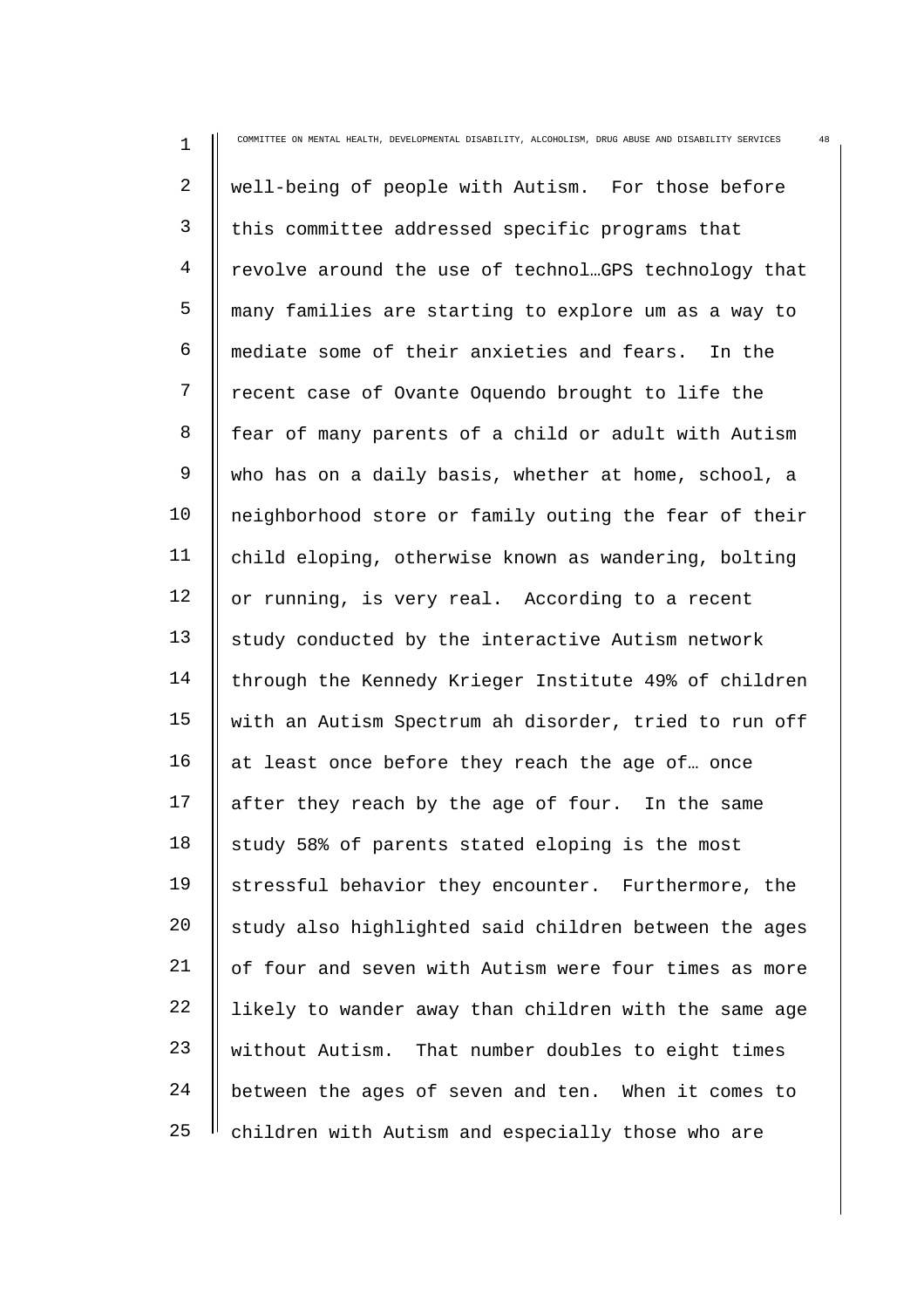| $\mathbf 1$ | 49<br>COMMITTEE ON MENTAL HEALTH, DEVELOPMENTAL DISABILITY, ALCOHOLISM, DRUG ABUSE AND DISABILITY SERVICES |
|-------------|------------------------------------------------------------------------------------------------------------|
| 2           | unable to communicate GPS technology could be a time                                                       |
| 3           | and life saving tool. However, this technology, like                                                       |
| 4           | any other technology, has limitations, especially                                                          |
| 5           | with the regards due to costs. On average the device                                                       |
| 6           | can cost families \$500 a year but we have seen costs                                                      |
| 7           | as high as \$750 per year, which covers the costs of                                                       |
| 8           | the device and monitoring. To some this may not                                                            |
| 9           | sound expensive when it comes to providing a layer of                                                      |
| 10          | security for their child but for many families this                                                        |
| 11          | cost is a financial burden. To put it into                                                                 |
| 12          | perspective 60% of the 1,600 QSAC participants we                                                          |
| 13          | served each year um is participants who come from                                                          |
| 14          | low-income families. It is important that the                                                              |
| 15          | families with the child with Autism, such as the                                                           |
| 16          | families we serve, have access to a GPS tracking                                                           |
| 17          | device regardless of the ability to pay, especially                                                        |
| 18          | when it comes to the safety of their child. This is                                                        |
| 19          | why we hope New York State will cover the costs of                                                         |
| 20          | these devices under the People's First Waver, thereby                                                      |
| 21          | allowing families to add another layer of protection                                                       |
| 22          | for their child, regardless of affordability. Of                                                           |
| 23          | course, these devices are not a guarantee, as a                                                            |
| 24          | parent should not be given a false sense of security                                                       |
| 25          | that the GPS technology is the ultimate answer to                                                          |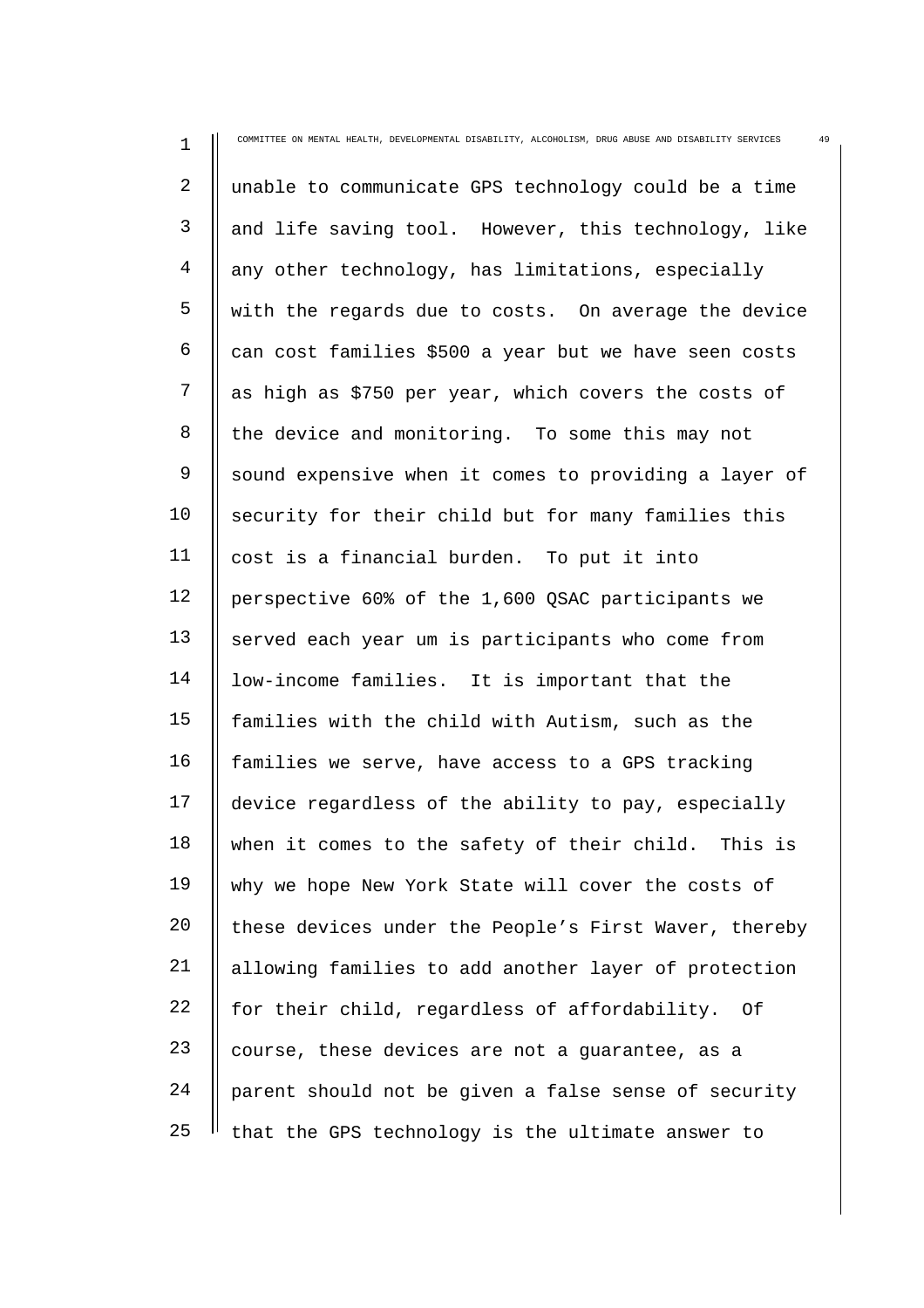| $\mathbf 1$    | 50<br>COMMITTEE ON MENTAL HEALTH, DEVELOPMENTAL DISABILITY, ALCOHOLISM, DRUG ABUSE AND DISABILITY SERVICES |
|----------------|------------------------------------------------------------------------------------------------------------|
| $\overline{2}$ | ensuring their child's safety. We must also be                                                             |
| $\mathsf{3}$   | cognizant that GPS technology has its limitations.                                                         |
| 4              | It can't prevent accidents that involve crossing the                                                       |
| 5              | street, walking within a cross walk, strangers, who                                                        |
| 6              | with intent is to cause harm. For this reason GPS                                                          |
| 7              | technology should be used in coordination with other                                                       |
| 8              | precautionary measures that parents and service                                                            |
| 9              | providers have in place, coupled with valuable                                                             |
| 10             | community-based trainings for parents and caregivers.                                                      |
| 11             | When it comes to children and adults with Autism, we                                                       |
| 12             | must ensure a full wrap around response that sees                                                          |
| 13             | technology as an aspect of ensuring a child's safety                                                       |
| 14             | while also continuing to support trainings and other                                                       |
| 15             | initiatives that support families in ensuring the                                                          |
| 16             | safety of their children. Another limitation that                                                          |
| 17             | was touched upon earlier, um, another limitation                                                           |
| 18             | needs to be considered is coverage area and                                                                |
| 19             | reliability for these devices and the research that I                                                      |
| 20             | have done, some devices either have little or no                                                           |
| 21             | coverage in the New York City area. To this end we                                                         |
| 22             | need to be engaged with network providers to                                                               |
| 23             | encourage them to expand access, ensure that coverage                                                      |
| 24             | is not a barrier to access service devices. I cannot                                                       |
| 25             | emphasize how important to, how it is for families to                                                      |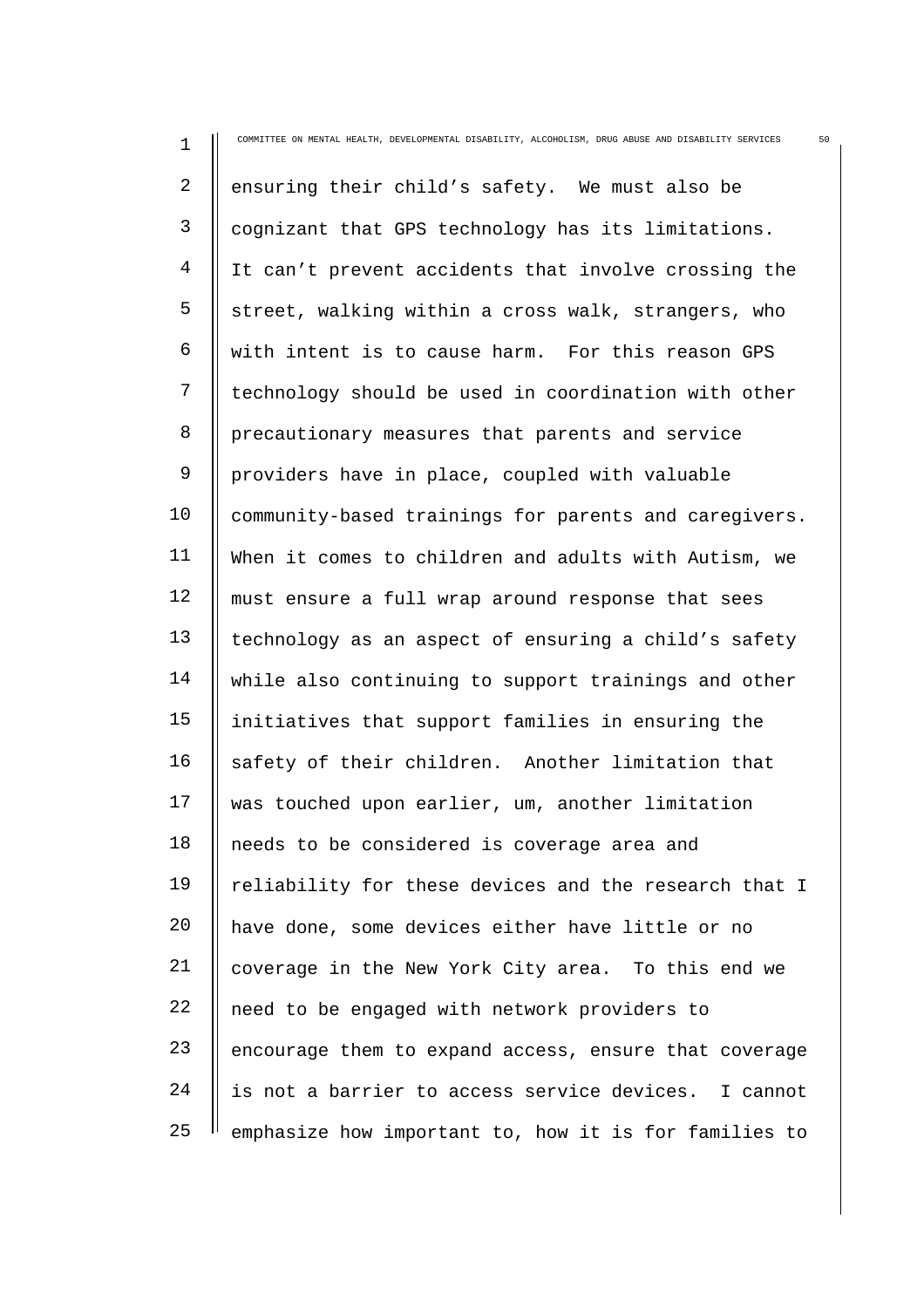| 1  | COMMITTEE ON MENTAL HEALTH, DEVELOPMENTAL DISABILITY, ALCOHOLISM, DRUG ABUSE AND DISABILITY SERVICES<br>51 |
|----|------------------------------------------------------------------------------------------------------------|
| 2  | have the flexibility of choosing a device that is                                                          |
| 3  | appropriate for their child. For example, a child                                                          |
| 4  | who is able to wear a bracelet or necklace, with a                                                         |
| 5  | tracking device, isn't necessarily appropriate for                                                         |
| 6  | another child. Families should have access to a list                                                       |
| 7  | of devices to choose from, so as to select a device                                                        |
| 8  | that is most appropriate for them. As an                                                                   |
| 9  | organization that has served the Autism community for                                                      |
| 10 | the last 36 years, the resolutions here and                                                                |
| 11 | introductions, mean a great deal to the families we                                                        |
| 12 | serve around New York City and Long Island. Since                                                          |
| 13 | 1978 QSAC has been trusted by families on a daily                                                          |
| 14 | basis, not only to provide the best quality of                                                             |
| 15 | service for their loved one but also trusted to keep                                                       |
| 16 | their children safe. Community based organizations                                                         |
| 17 | like QSAC can provide valuable insight and guidance                                                        |
| 18 | to ensure the success of new programs and assist                                                           |
| 19 | families of protecting their loved ones. We look                                                           |
| 20 | forward to working with Council Member Wills, members                                                      |
| 21 | of the committee, OPWDD, and the NYPD as partners.                                                         |
| 22 | Together, we can create a network that can be a model                                                      |
| 23 | to the city and other cities to provide another layer                                                      |
| 24 | of safety to the Autism community. Thank you.                                                              |
| 25 |                                                                                                            |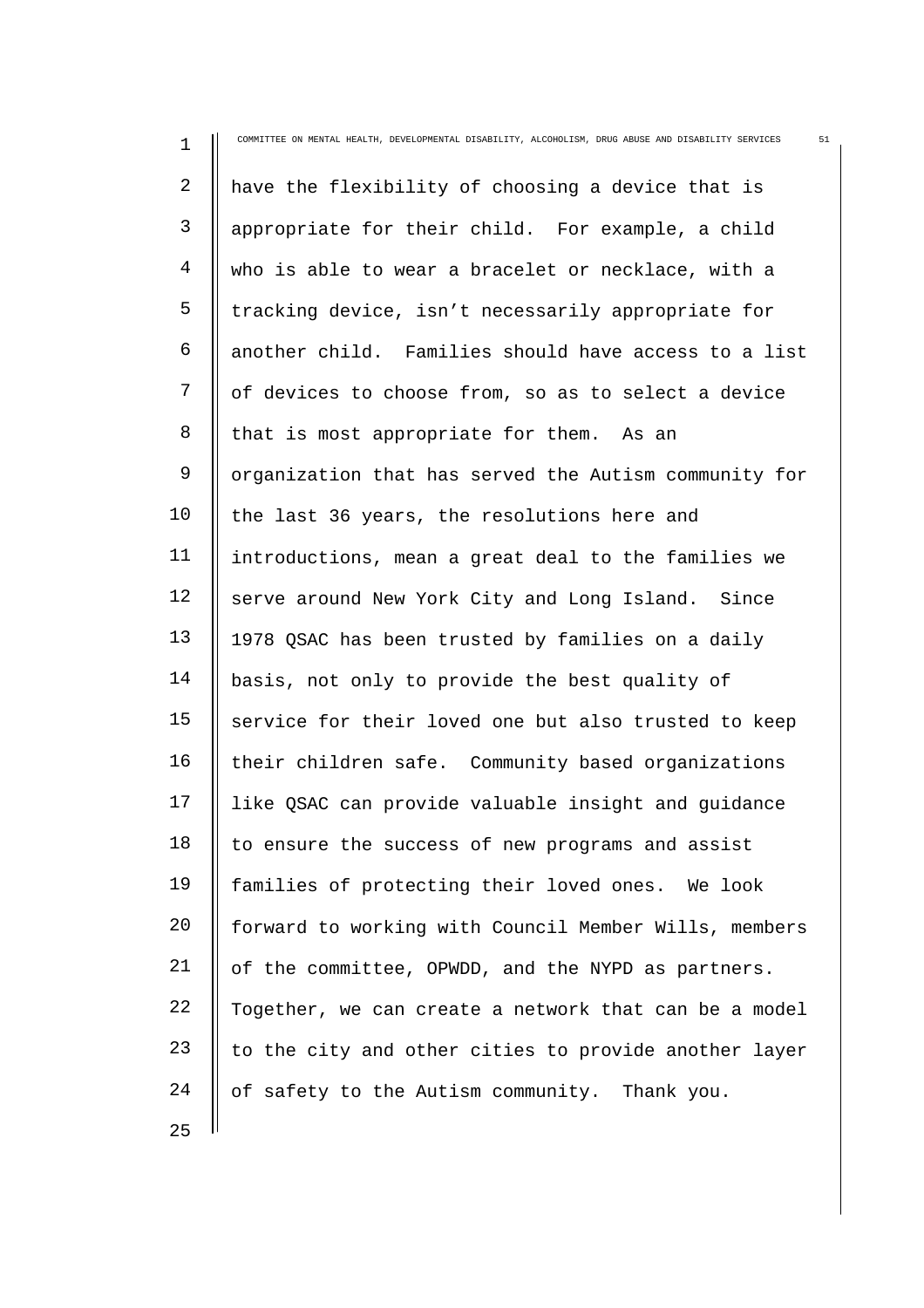| $\mathbf 1$    | COMMITTEE ON MENTAL HEALTH, DEVELOPMENTAL DISABILITY, ALCOHOLISM, DRUG ABUSE AND DISABILITY SERVICES<br>52 |
|----------------|------------------------------------------------------------------------------------------------------------|
| $\overline{2}$ | KIM ROSENBERG: Thank you very much. And                                                                    |
| 3              | Susan Williams?                                                                                            |
| 4              | SUSAN WILLIAMS: Good afternoon.                                                                            |
| 5              | KIM ROSENBERG: Thank you.                                                                                  |
| 6              | SUSAN WILLIAMS: It is an honor to be                                                                       |
| 7              | here. I'm here um, thank you, on behalf of Marco                                                           |
| 8              | Domiani, who I believe uh, you spoke with, um,                                                             |
| 9              | earlier this week, or perhaps last week. Um, I am                                                          |
| 10             | Susan Williams. I am a parent vice-chair of the                                                            |
| 11             | Manhattan Developmental Disabilities Council and uh,                                                       |
| 12             | unfortunately or fortunately, the parent of a young                                                        |
| 13             | autistic non-verbal adult with Autism. The Manhattan                                                       |
| 14             | Developmental Disabilities Council is an official                                                          |
| 15             | advisory body to the New York City Department of                                                           |
| 16             | Health and Mental Hygiene to the New York State                                                            |
| 17             | Office of People with Developmental Disabilities and                                                       |
| 18             | [SPEAKING TO SOMEONE ON THE SIDE, LAUGHS] to the                                                           |
| 19             | Manhattan Developmental Disabilities Regional Office.                                                      |
| 20             | We meet monthly to assess, identify the needs of the                                                       |
| 21             | Manhattan community. We address all areas of concern                                                       |
| 22             | in relation to existing services and needed support                                                        |
| 23             | for people with intellectual developmental                                                                 |
| 24             | disabilities which includes Autism and their                                                               |
| 25             | families. I am here today to provide testimony to                                                          |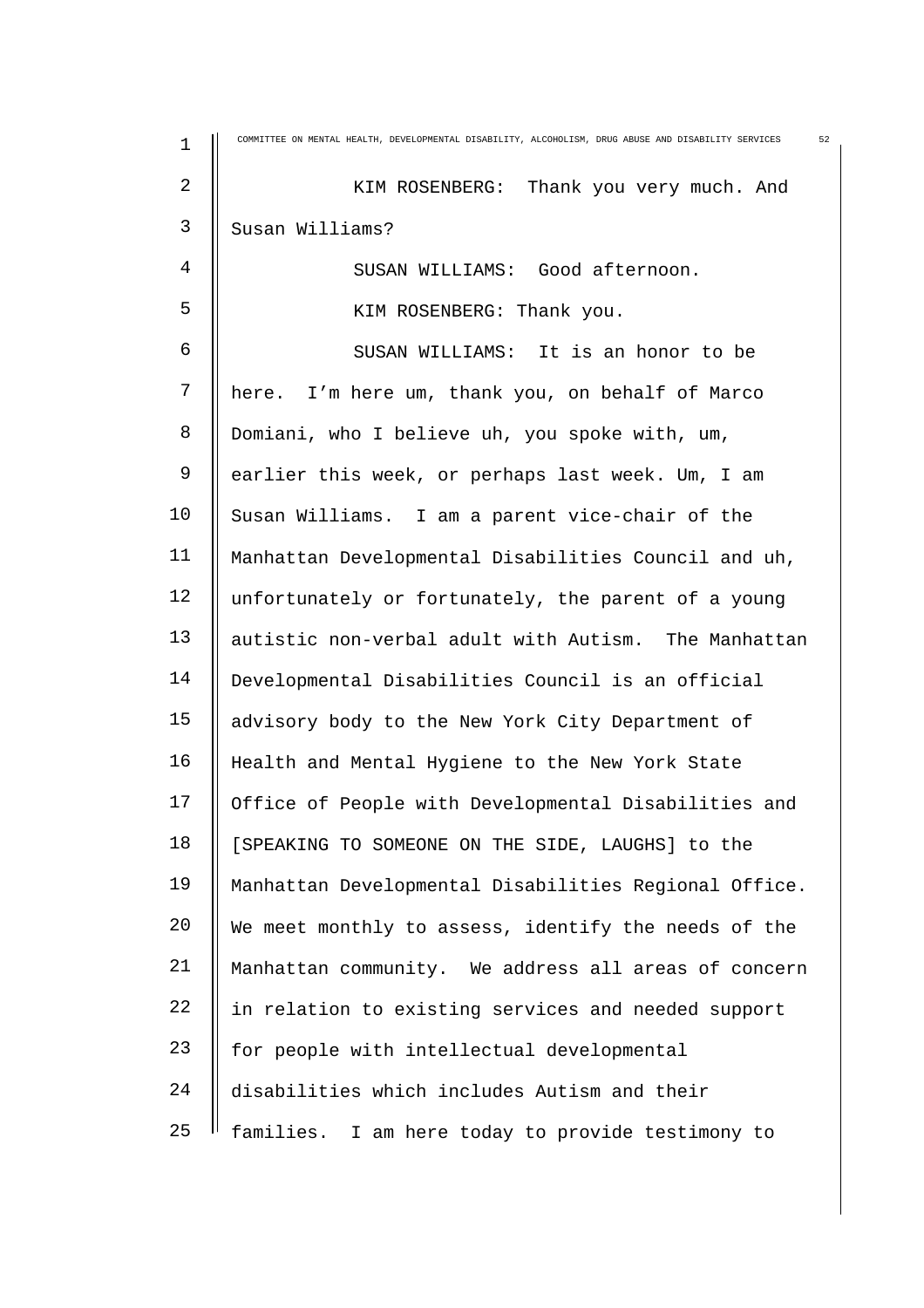| $\mathbf 1$ | COMMITTEE ON MENTAL HEALTH, DEVELOPMENTAL DISABILITY, ALCOHOLISM, DRUG ABUSE AND DISABILITY SERVICES<br>53 |
|-------------|------------------------------------------------------------------------------------------------------------|
| 2           | the City Council on the above-referenced topics on                                                         |
| 3           | behalf of Marco Domiani[SP], the Chair of the DD                                                           |
| 4           | Council could not be here today and he is the                                                              |
| 5           | Executive Vice President also of YAI Network. We                                                           |
| 6           | were all shocked and saddened at the loss of Ovante                                                        |
| 7           | Oquendo. Our hearts go out to his family and all who                                                       |
| 8           | knew him. Unfortunately, the tragic events                                                                 |
| 9           | surrounding Ovante could happen again. Children and                                                        |
| 10          | adults with intellectual disabilities are at an                                                            |
| 11          | increased risk of becoming lost and harmed.                                                                |
| 12          | Thankfully, due to the vigilance of the Developmental                                                      |
| 13          | Disabilities Community, along with the New York                                                            |
| 14          | Police Department and caring New Yorkers, most                                                             |
| 15          | individuals who are lost are quickly found in good                                                         |
| 16          | health. This is not always the case, however, so we                                                        |
| 17          | applaud the City Council's efforts in strengthening                                                        |
| 18          | provisions to further protect vulnerable persons                                                           |
| 19          | through a registry promoting the use of tracking                                                           |
| 20          | devices, as appropriate, to aid in the effort to                                                           |
| 21          | quickly locate a missing person with intellectual                                                          |
| 22          | developmental disabilities. We offer a few                                                                 |
| 23          | recommendations and this is just simply a change in                                                        |
| 24          | the wording of some of these things.<br>Intro 286                                                          |
| 25          | Chapter Nine Section F, "We propose that special                                                           |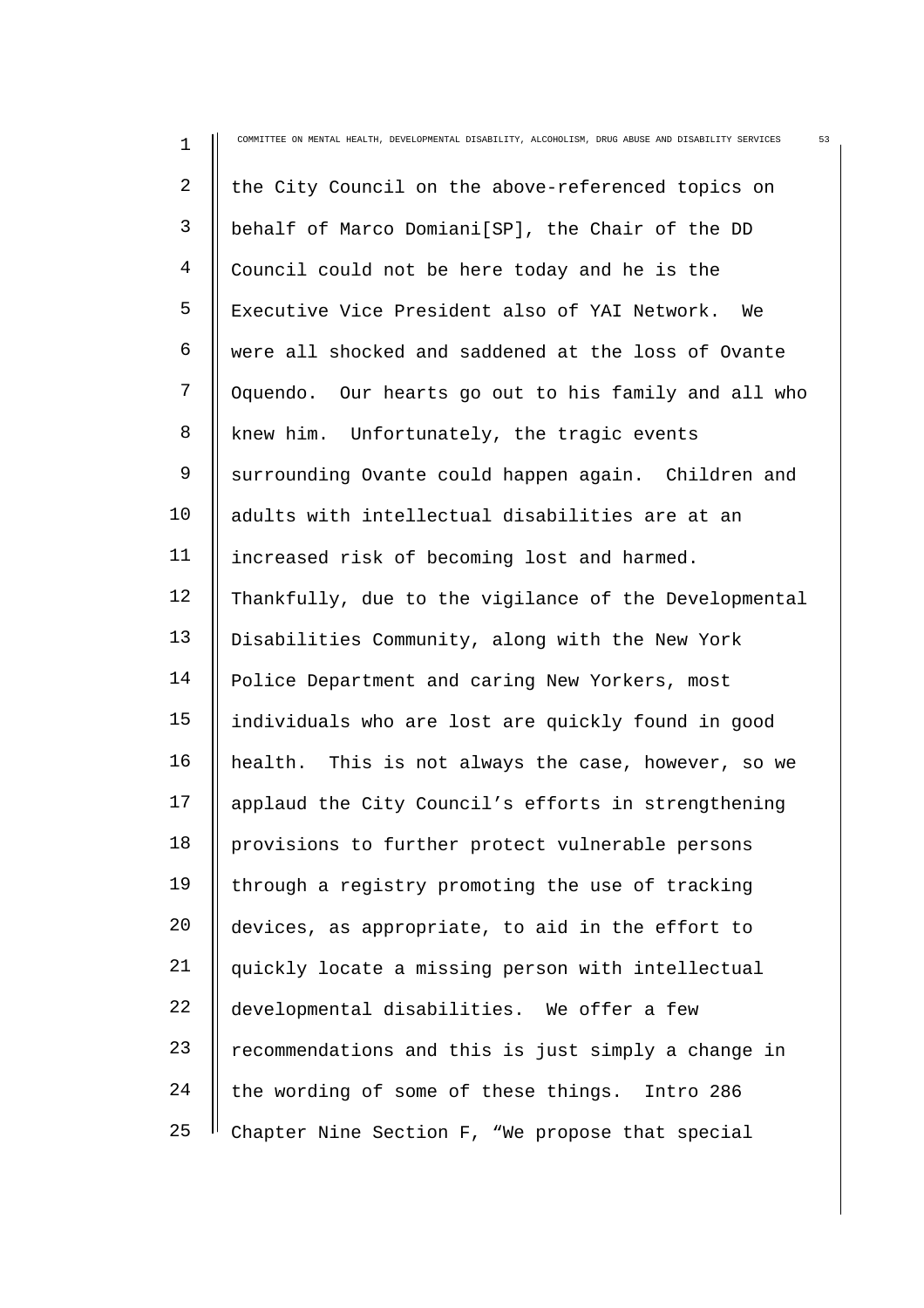| $\mathbf 1$ | 54<br>COMMITTEE ON MENTAL HEALTH, DEVELOPMENTAL DISABILITY, ALCOHOLISM, DRUG ABUSE AND DISABILITY SERVICES |
|-------------|------------------------------------------------------------------------------------------------------------|
| 2           | medical needs be changed to read Autism Spectrum                                                           |
| 3           | disorder, or another intellectual developmental                                                            |
| 4           | disability and that the word <i>illness</i> be stricken and                                                |
| 5           | be replaced with condition. You are not really                                                             |
| 6           | talking about sick people here, we are talking about                                                       |
| 7           | a disability. Um, in resolution Number 174, and in                                                         |
| 8           | all other sections, as appropriate, we also ask that                                                       |
| 9           | provisions not be limited to people simply with                                                            |
| 10          | Autism, but to include all people with intellectual                                                        |
| 11          | developmental disabilities. In Resolution Number                                                           |
| 12          | 174, it may already be the case that tracking devices                                                      |
| 13          | are eligible for reimbursement under the OPWDD, um,                                                        |
| 14          | People First Waver, um, we recommend that the City                                                         |
| 15          | Council confirm the available funding of assisted                                                          |
| 16          | technology device, whatever it might be, and I agree                                                       |
| 17          | with the gentleman from QSAC that all devices are not                                                      |
| 18          | appropriate for all people. Um, and then work                                                              |
| 19          | collaboratively to pursue an education and outreach                                                        |
| 20          | campaign. If it is not an allowable support then                                                           |
| 21          | OPWDD will have to find an alternate funding stream                                                        |
| 22          | or possibly modify its lists of services with the                                                          |
| 23          | Federal Government. On behalf of the Manhattan DD                                                          |
| 24          | Council, its many parents and I have been involved                                                         |
| 25          | with this council for uh, I think 25 years, uh self                                                        |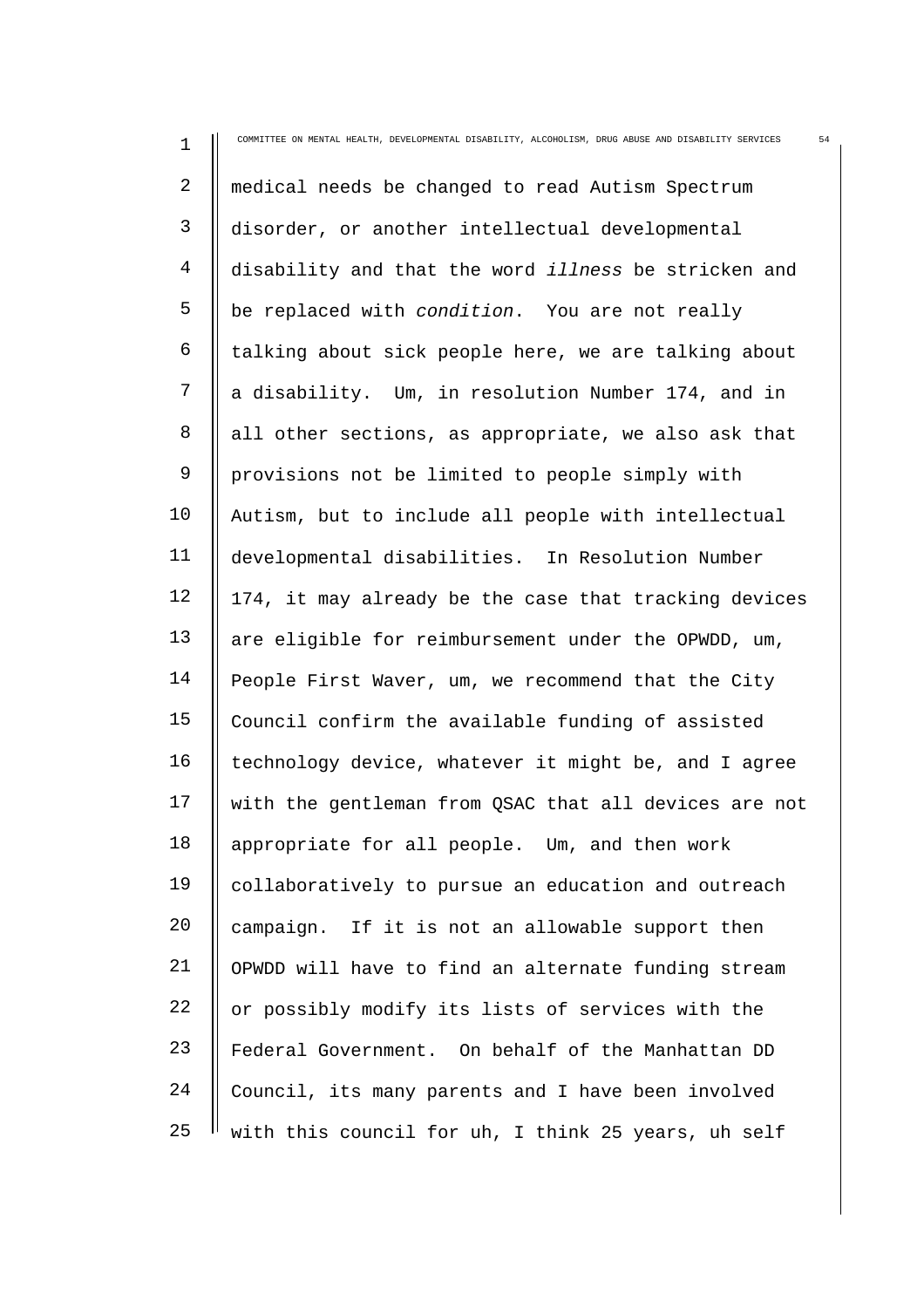| $\mathbf 1$ | 55<br>COMMITTEE ON MENTAL HEALTH, DEVELOPMENTAL DISABILITY, ALCOHOLISM, DRUG ABUSE AND DISABILITY SERVICES |
|-------------|------------------------------------------------------------------------------------------------------------|
| 2           | advocates, which uh, they're marvelous participants                                                        |
| 3           | and the many providers, QSAC among them, we again                                                          |
| 4           | thank the New York City Council for taking the                                                             |
| 5           | leadership role in ensuring greater protection for                                                         |
| 6           | our most vulnerable New Yorkers. Thank you.                                                                |
| 7           | KIM ROSENBERG: Thank you very much and                                                                     |
| 8           | Christine Austin.                                                                                          |
| 9           | CHRISTINE AUSTIN: Good afternoon, my                                                                       |
| 10          | name is Christine Austin and I am honored to be here                                                       |
| 11          | today and to be given the opportunity as the director                                                      |
| 12          | of Adult Services Program on Long Island and Queens,                                                       |
| 13          | as well as a special education teacher that works                                                          |
| 14          | with individuals, young adults, um children with                                                           |
| 15          | Autism and their families within their homes. Um, I                                                        |
| 16          | am here to speak on behalf of the School for Language                                                      |
| 17          | and Communication Development "SLCD" an able                                                               |
| 18          | community adult services to voice our support for                                                          |
| 19          | amending the Silver Alert Program to include missing                                                       |
| 20          | persons with developmental disabilities and to make                                                        |
| 21          | available GPS tracking device to those persons who                                                         |
| 22          | are at great risk for wandering, elopement, injury                                                         |
| 23          | and death. We believe that all children and adults                                                         |
| 24          | of all abilities have a right to realize their full                                                        |
| 25          | potential while living and learning in a caring and                                                        |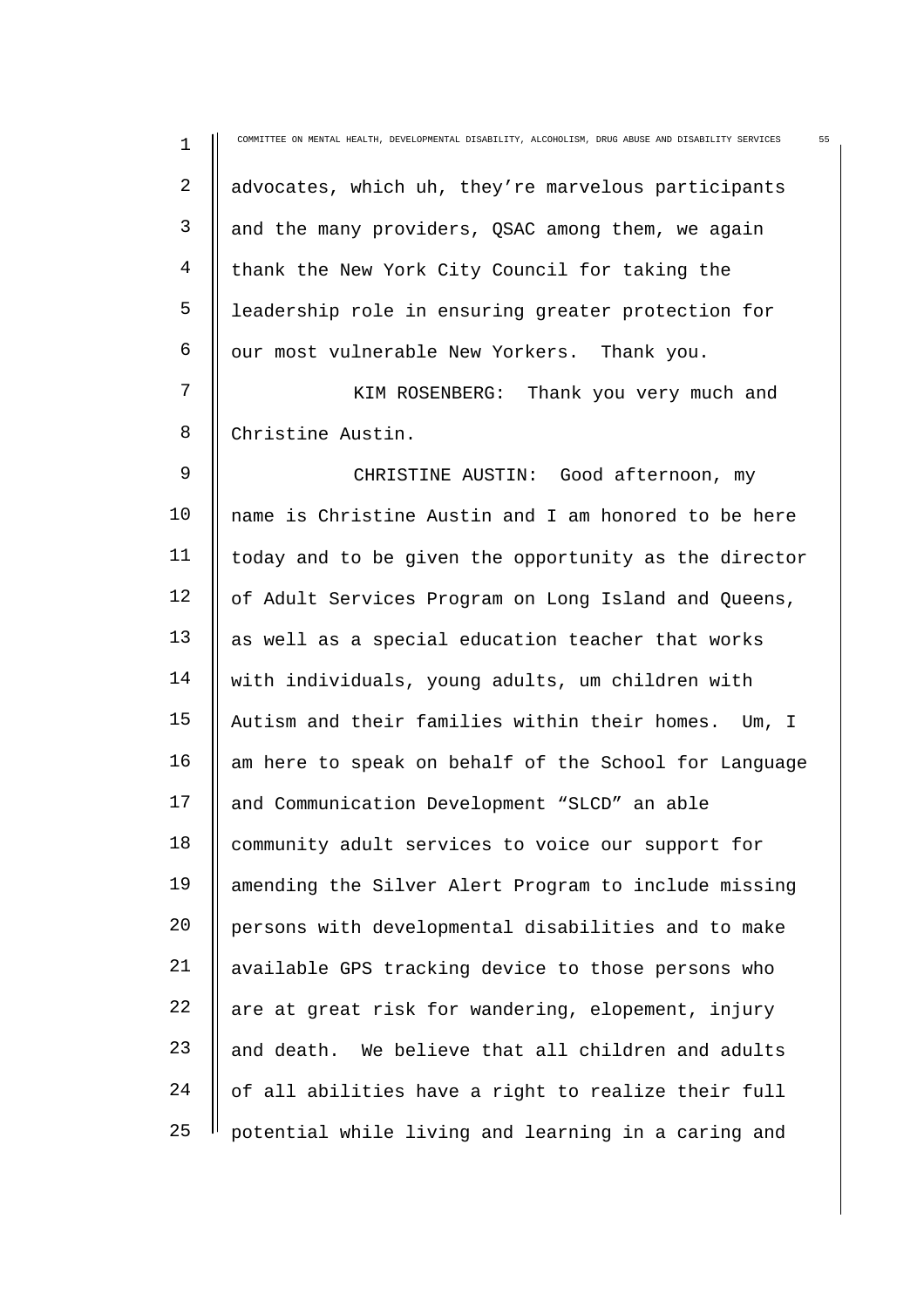| $\mathbf 1$ | 56<br>COMMITTEE ON MENTAL HEALTH, DEVELOPMENTAL DISABILITY, ALCOHOLISM, DRUG ABUSE AND DISABILITY SERVICES |
|-------------|------------------------------------------------------------------------------------------------------------|
| 2           | safe environment. We have the privilege of working                                                         |
| 3           | with developmentally disabled children and adults and                                                      |
| 4           | are familiar with the challenging behaviors of                                                             |
| 5           | elopement. Today, 1 in 68 persons are diagnosed with                                                       |
| 6           | Autism and are at risk for wandering related                                                               |
| 7           | incidents and death. In California, it was found                                                           |
| 8           | that elevated death rates among those with Autism                                                          |
| 9           | Spectrum disorder were in large part due to drowning,                                                      |
| 10          | which was a result of wandering. Awareness of the                                                          |
| 11          | incidents of Autism and its risks is not enough.                                                           |
| 12          | Awareness of the tragic results of wandering is not                                                        |
| 13          | enough. It is our responsibility to utilize                                                                |
| 14          | prevention materials to decrease the risks for those                                                       |
| 15          | persons most vulnerable. Prevention includes the                                                           |
| 16          | expansion of an alert program and the use of GPS                                                           |
| 17          | tracking devices to ensure the safety of our most                                                          |
| 18          | vulnerable, susceptible and our most loved citizens.                                                       |
| 19          | We applaud the recent resolution calling for the                                                           |
| 20          | Silver Alert Program to include persons with                                                               |
| 21          | developmental disabilities. We applaud the New York                                                        |
| 22          | City Council for putting forth this amendment.<br>We                                                       |
| 23          | urge the United States Department of Justice to fund                                                       |
| 24          | this project. We urge the Committee on Mental Health                                                       |
| 25          | Developmental Disability Alcoholism Drug Abuse and                                                         |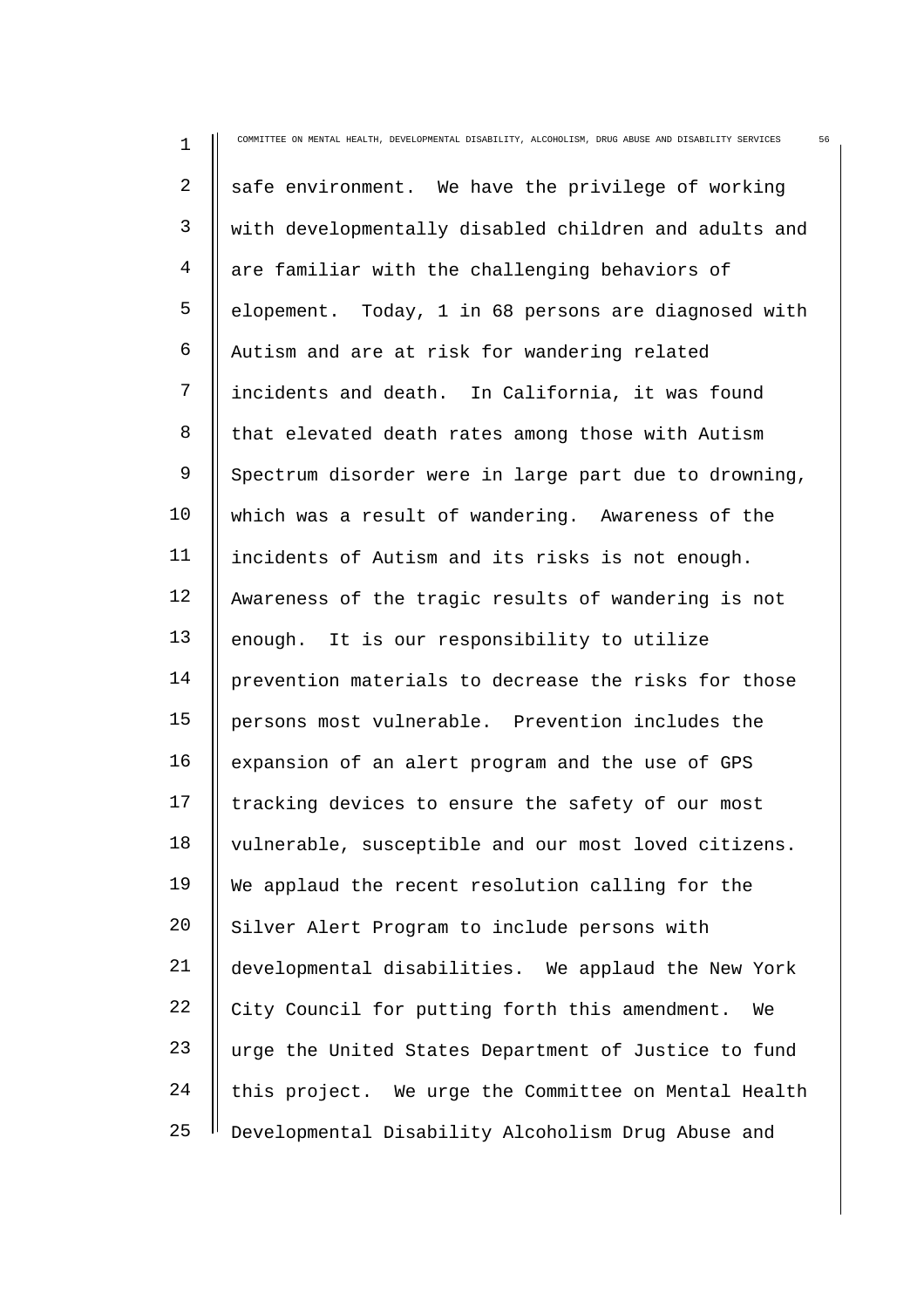| $\mathbf 1$  | 57<br>COMMITTEE ON MENTAL HEALTH, DEVELOPMENTAL DISABILITY, ALCOHOLISM, DRUG ABUSE AND DISABILITY SERVICES |
|--------------|------------------------------------------------------------------------------------------------------------|
| 2            | Disability Services to amend the administrative code                                                       |
| $\mathsf{3}$ | of the City of New York, to amend the Silver Alert                                                         |
| 4            | Program. We urge the New York State Office for                                                             |
| 5            | People with Developmental Disabilities to include the                                                      |
| 6            | use of GPS tracking devices and the covered service                                                        |
| 7            | available under the People First Waver. Thank you.                                                         |
| 8            | ANDREW COHEN: Uh thank you for your                                                                        |
| 9            | testimony, I was just wondering sort of, uh, taking a                                                      |
| 10           | step back sort of, uh, in terms of interfacing with                                                        |
| 11           | the law enforcement when there is a wandering or an                                                        |
| 12           | elopement event, I don't know if your members of your                                                      |
| 13           | organization or anecdotally, if there is a feeling                                                         |
| 14           | about what the level of response is. Is the current                                                        |
| 15           | level of response adequate, what is the reaction of                                                        |
| 16           | parents you know who, or caregivers who, when one of                                                       |
| 17           | these events takes place that they have to                                                                 |
| 18           | inter.interface with law enforcement, is that process                                                      |
| 19           | you know, getting the results generally speaking,                                                          |
| 20           | that we're looking for or not?                                                                             |
| 21           | SUSAN WILLIAMS[?]: I believe that the                                                                      |
| 22           | police are terrifically responsible. My child went                                                         |
| 23           | to public school here in New York with the most                                                            |
| 24           | severely disabled children, not only autistic um, but                                                      |
| 25           | they would elope and the New York Police Department                                                        |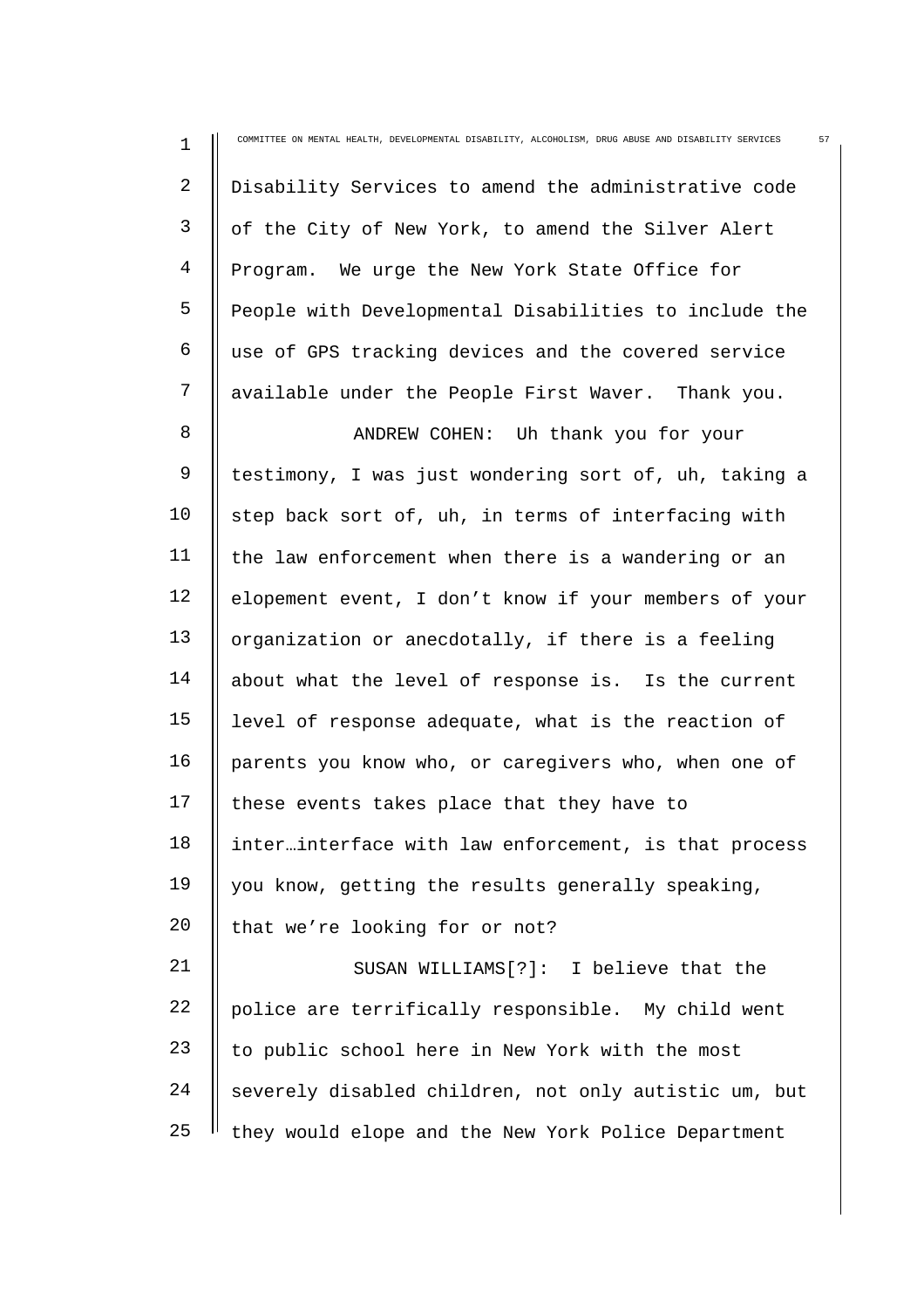| $1\,$          | 58<br>COMMITTEE ON MENTAL HEALTH, DEVELOPMENTAL DISABILITY, ALCOHOLISM, DRUG ABUSE AND DISABILITY SERVICES |
|----------------|------------------------------------------------------------------------------------------------------------|
| $\overline{c}$ | was incredible at responding, and um, when adult                                                           |
| 3              | people go missing I'm member of a, a, a, an                                                                |
| $\overline{4}$ | organization called the Interagency Council, uh                                                            |
| 5              | through a parent advocacy network that I run and um,                                                       |
| 6              | if someone goes missing the alert goes out to every                                                        |
| 7              | single member of IAC and it also goes out to the                                                           |
| 8              | police and I must say the responses that I've heard                                                        |
| 9              | and the solutions have been you know, good, they                                                           |
| 10             | found the people.                                                                                          |
| 11             | CHRISTINE AUSTIN: I also agree, um. I                                                                      |
| 12             | feel that the response time of the, the New York City                                                      |
| 13             | Police Department is, is definitely key and it is                                                          |
| 14             | there. I do believe though that we need to continue                                                        |
| 15             | the education and the training amongst the agencies                                                        |
| 16             | and the individuals who are most familiar with                                                             |
| 17             | individuals with disabilities and Autism Spectrum                                                          |
| 18             | disaorders um, for the members of the police                                                               |
| 19             | department as well.                                                                                        |
| 20             | PAT BARRIENTOS: I just want to add that                                                                    |
| 21             | I joined QSAC just about a month or so after the                                                           |
| 22             | disappearance of Ovante, um, but I have to say                                                             |
| 23             | visually, the response was amazing. Uh, I do live                                                          |
| 24             | out on Long Island now and there were posters all                                                          |
| 25             | over the place. I have to say that it was an amazing                                                       |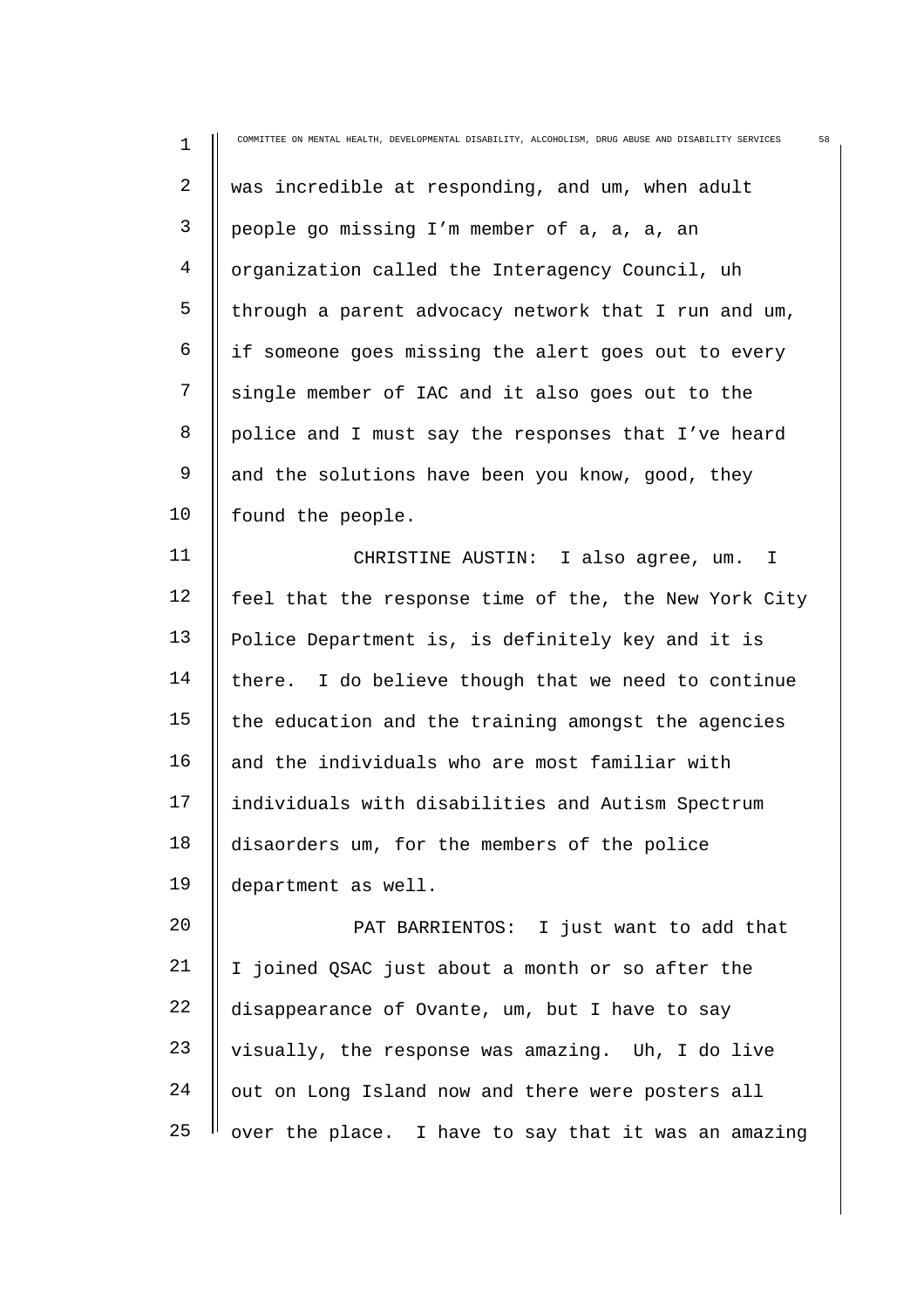| $\mathbf 1$    | 59<br>COMMITTEE ON MENTAL HEALTH, DEVELOPMENTAL DISABILITY, ALCOHOLISM, DRUG ABUSE AND DISABILITY SERVICES |
|----------------|------------------------------------------------------------------------------------------------------------|
| 2              | response, um but what I think what made it a great                                                         |
| 3              | response was a collective coordinated effort, not                                                          |
| $\overline{4}$ | just lead by the NYPD, but various organizations. I                                                        |
| 5              | know that QSAC volunteers to help in the search and I                                                      |
| 6              | think that, as I said in my testimony, that community                                                      |
| 7              | based organizations do need to be part of the                                                              |
| 8              | conversation and collectively work together all                                                            |
| 9              | across the board, uh, from local, state and federal                                                        |
| 10             | government and across organizations so that we have a                                                      |
| 11             | program in place and have an amazing response we saw                                                       |
| 12             | with the Ovante case.                                                                                      |
| 13             | COUNCIL MEMBER RUBEN WILLS: [INAUDIBLE]                                                                    |
| 14             | We know that this is not something that is a one-day                                                       |
| 15             | event. Um, that we know it's not something that's                                                          |
| 16             | just a national Autism, you know, month event. This                                                        |
| 17             | something that people are living with every single                                                         |
| 18             | day and there is a lot of stresses to it. Um, with                                                         |
| 19             | that being said, we would ask additional support from                                                      |
| 20             | you to making sure that one of the things you stated                                                       |
| 21             | was making sure that this be included into the                                                             |
| 22             | People's First Waver with Medicaid but make sure that                                                      |
| 23             | everyone has this and if you stick around we have a                                                        |
| 24             | presentation of a young lady who actually show us how                                                      |
| 25             | the costs can be no longer a barrier to any income,                                                        |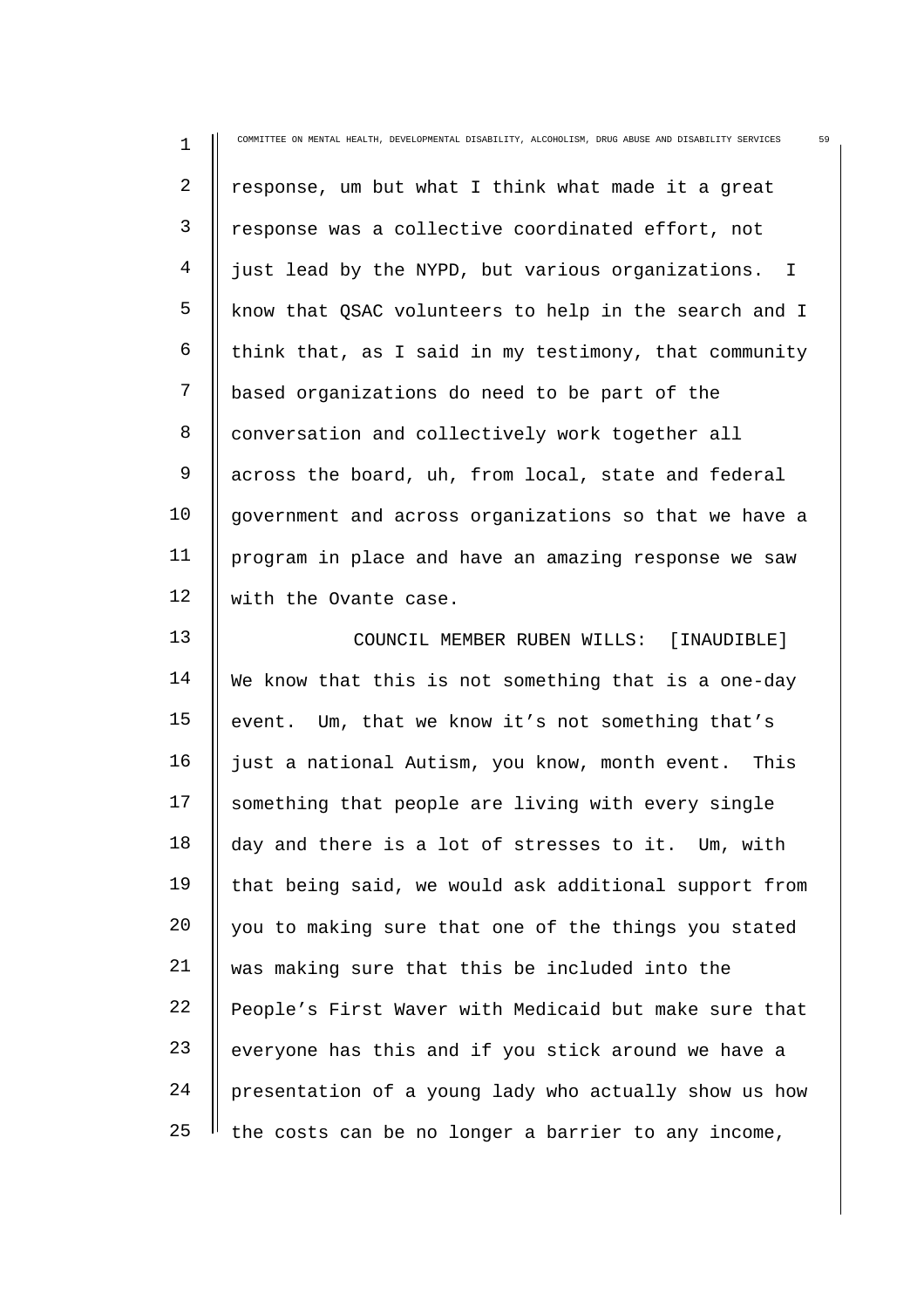| $\mathbf 1$ | COMMITTEE ON MENTAL HEALTH, DEVELOPMENTAL DISABILITY, ALCOHOLISM, DRUG ABUSE AND DISABILITY SERVICES<br>60 |
|-------------|------------------------------------------------------------------------------------------------------------|
| 2           | low income, especially. Um, and it, it displays that                                                       |
| 3           | the costs is prohibitive also to middle income                                                             |
| 4           | families when you have to deal with the modifications                                                      |
| 5           | to the fencing outside your home, inside your home,                                                        |
| 6           | your automobiles, uh, the clothing expenses. All of                                                        |
| 7           | these things come into play so we want to thank you                                                        |
| 8           | guys for that.                                                                                             |
| 9           | ANDREW COHEN: Councilor you have a                                                                         |
| 10          | point?                                                                                                     |
| 11          | UNKNOWN COUNCILOR'S VOICE: I just had a                                                                    |
| 12          | kind of a brief statement, um, before I became a                                                           |
| 13          | council member, I was a legislative policy analyst on                                                      |
| 14          | the Committee on Aging and when we looked at seniors                                                       |
| 15          | who were dealing with disabilities, Autism, dementia,                                                      |
| 16          | uh the facilities that they were housed in usually,                                                        |
| 17          | um, accommodated, uh, elopement by having alarms on                                                        |
| 18          | the doors so I have a companion bill introduced to                                                         |
| 19          | alarm, uh uh, Department of Education, or buildings                                                        |
| 20          | that house Pre-K into fifth grade but also District                                                        |
| 21          | 75 schools. Um, really to mirror what's done for the                                                       |
| 22          | adults so [laugh] it doesn't make sense to me that                                                         |
| 23          | you would have adults who have uh, safeguards in                                                           |
| 24          | place of alarming doors and it really wouldn't be                                                          |
| 25          | present in our most vulnerable, which is our children                                                      |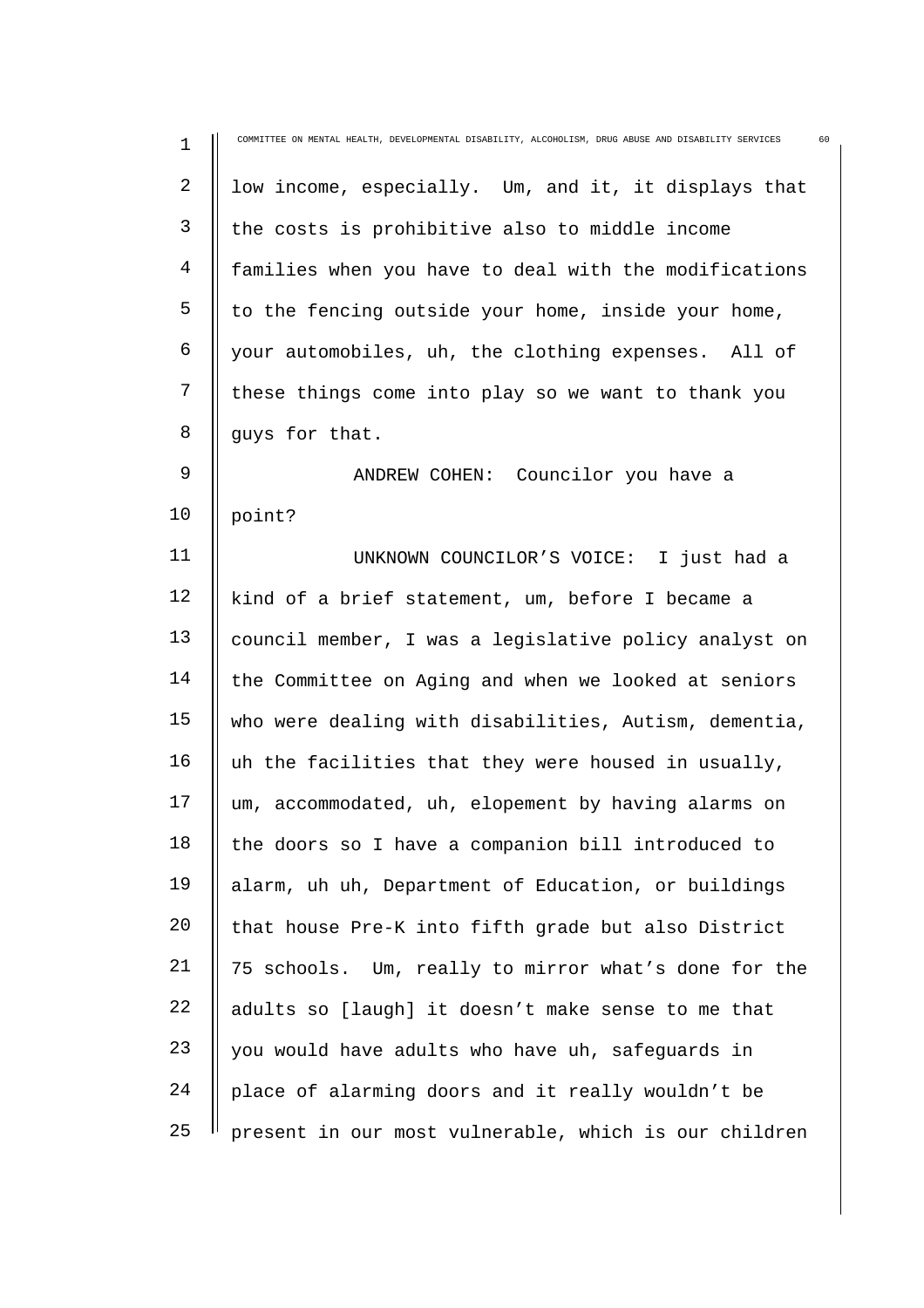| $\mathbf 1$    | 61<br>COMMITTEE ON MENTAL HEALTH, DEVELOPMENTAL DISABILITY, ALCOHOLISM, DRUG ABUSE AND DISABILITY SERVICES |
|----------------|------------------------------------------------------------------------------------------------------------|
| $\overline{a}$ | and I just wanted to know if you guys had any                                                              |
| 3              | thoughts on that? You know, in watching what's done                                                        |
| 4              | for adults uh, dealing with the the entire spectrum,                                                       |
| 5              | whether it's from uh, uh, Autism to dementia to any                                                        |
| 6              | of those things a long time ago we recognized that                                                         |
| 7              | there needed to be safeguards in place to protect                                                          |
| 8              | them from themselves to some degree. Um, and you                                                           |
| 9              | kinda would like to see the same thing in place for                                                        |
| 10             | children. I was just wondering as advocates what you                                                       |
| 11             | thought of that?                                                                                           |
| 12             | SUSAN WILLIAMS [?]: Um, I think that                                                                       |
| 13             | it's an important measure and an important piece of                                                        |
| 14             | this whole package of legislation and education that                                                       |
| 15             | needs to go along with the legislation because you're                                                      |
| 16             | right an alarm is a simple thing and it can send out                                                       |
| 17             | an immediate alert and can stop someone from                                                               |
| 18             | wandering very far and I know that there might be                                                          |
| 19             | some concern about children with Autism having                                                             |
| 20             | sensory sensitivities and I think it is a balancing                                                        |
| 21             | act. I think you have to balance the safety of a                                                           |
| 22             | child against that and I think safety, safety wins                                                         |
| 23             | out because the other things can be, uh, you know if                                                       |
| 24             | a child has a melt down or something like that it can                                                      |
| 25             |                                                                                                            |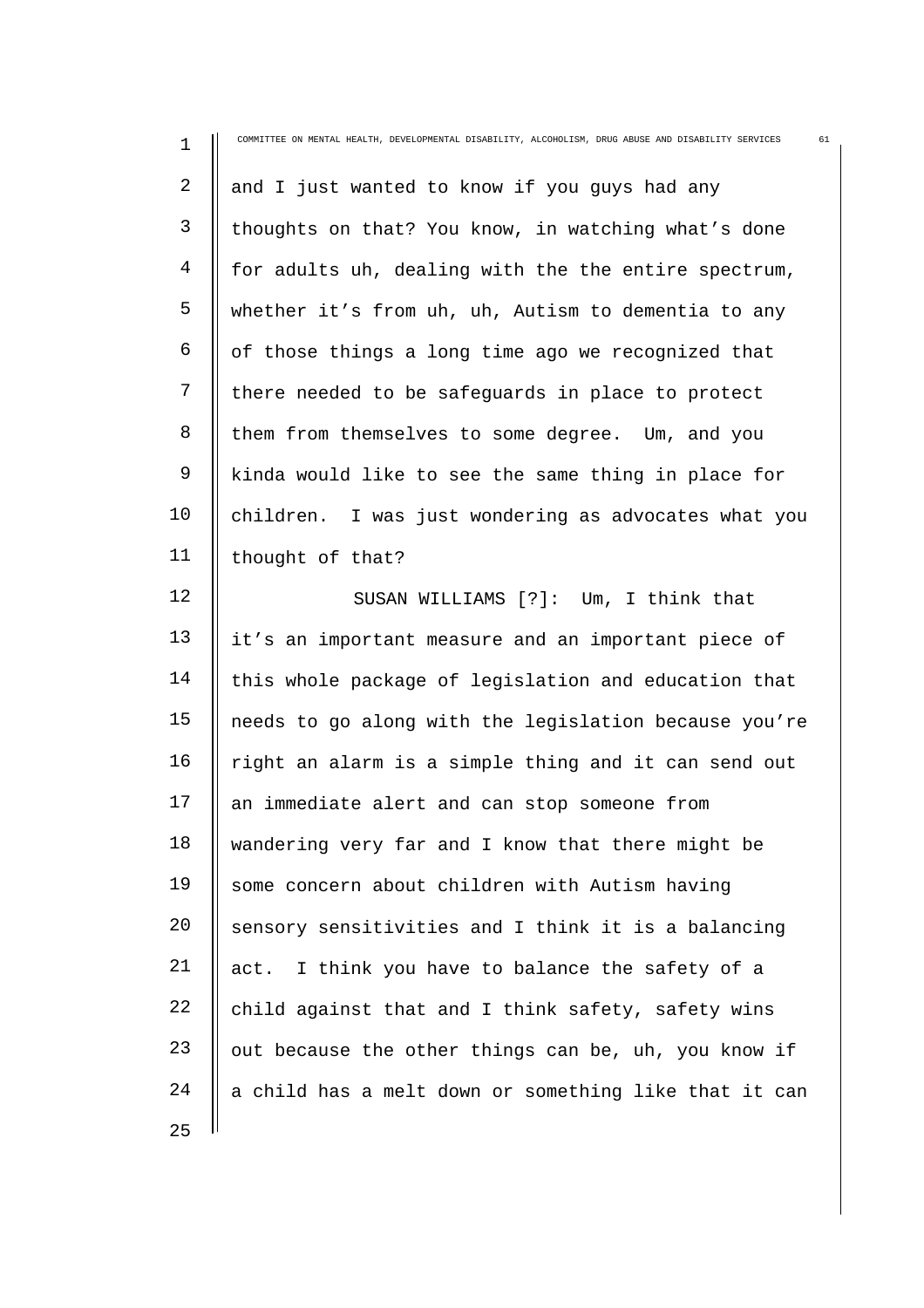| $\mathbf 1$ | 62<br>COMMITTEE ON MENTAL HEALTH, DEVELOPMENTAL DISABILITY, ALCOHOLISM, DRUG ABUSE AND DISABILITY SERVICES |
|-------------|------------------------------------------------------------------------------------------------------------|
| 2           | be addressed but safety should be the paramount                                                            |
| 3           | concern so I'm very supportive of that measure.                                                            |
| 4           | PAT BARRIENTOS: QSAC uh, we have 17                                                                        |
| 5           | residential homes within our program, uh it's                                                              |
| 6           | actually looking to open two more uh, sometime this                                                        |
| 7           | year, uh, that's in the process, uh, I will share                                                          |
| 8           | with the Committee our procedures uh, in terms of                                                          |
| 9           | what we do to ensure elopement doesn't happen, or you                                                      |
| 10          | know, what the protocols are and uh, you know, I                                                           |
| 11          | would share that with you and would love to work with                                                      |
| 12          | you, uh, on that legislation.                                                                              |
| 13          | UNKNOWN MAN'S VOICE: Can you give me a                                                                     |
| 14          | brief description or are you gonna share it with me                                                        |
| 15          | probably in its                                                                                            |
| 16          | PAT BARRIENTOS: I probably couldn't do                                                                     |
| 17          | it any justice because I'm not too familiar with the                                                       |
| 18          | adult program, uh, on the residential side, uh, but                                                        |
| 19          | I, because I want to make sure I have the most                                                             |
| 20          | accurate information and I will do that.                                                                   |
| 21          | KIM ROSENBERG [?]: The agencies that I                                                                     |
| 22          | know that I work with and the agency where my son                                                          |
| 23          | lives are, um, they're very concerned with safety.                                                         |
| 24          | Health and safety first, and uh, they have put in                                                          |
| 25          | safeguards and they are very, um, aware of, um, of                                                         |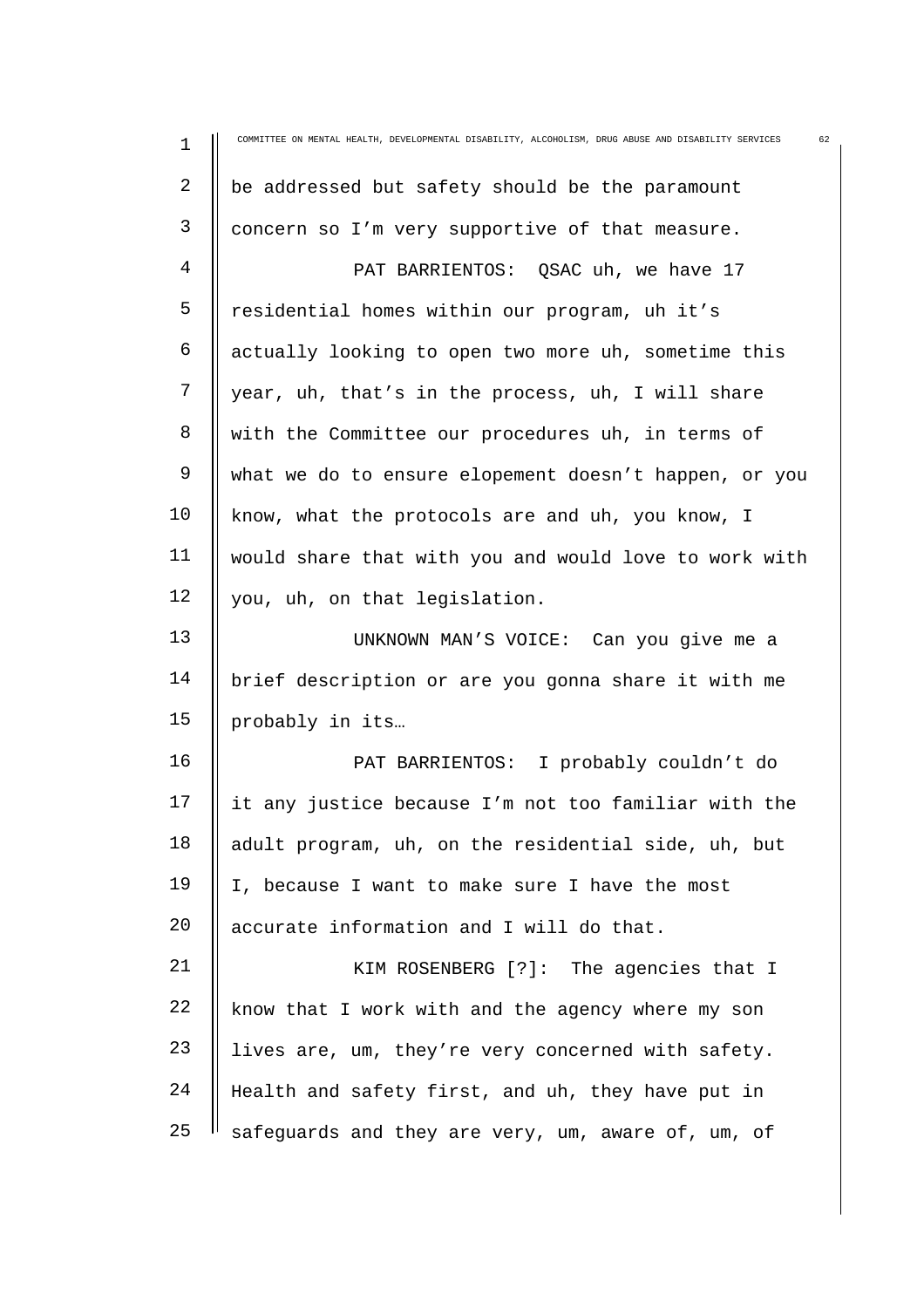| $\mathbf 1$    | COMMITTEE ON MENTAL HEALTH, DEVELOPMENTAL DISABILITY, ALCOHOLISM, DRUG ABUSE AND DISABILITY SERVICES<br>63 |
|----------------|------------------------------------------------------------------------------------------------------------|
| $\sqrt{2}$     | the need of protection of these individuals. Um, I                                                         |
| $\mathsf{3}$   | applaud your putting this legislation forward because                                                      |
| $\overline{4}$ | I think it is badly needed. We all need to work                                                            |
| 5              | together and continue to work together. Um, but I'm                                                        |
| 6              | not afraid of where my son lives that he's going to,                                                       |
| 7              | uh, run away, which is, um, wonderful. I'm not, I'm                                                        |
| 8              | not afraid of that.                                                                                        |
| 9              | ANDREW COHEN [?]: Thank you for your                                                                       |
| 10             | testimony.                                                                                                 |
| 11             | KIM ROSENBERG: You're welcome, thank                                                                       |
| 12             | you.                                                                                                       |
| 13             | ANDREW COHEN: I'm sorr, I'm sorry                                                                          |
| 14             | PAT BARRIENTOS: Just real quick. I just                                                                    |
| 15             | wanted to thank you on behalf of uh, if it wasn't for                                                      |
| 16             | your input DTAP and these other pieces of legislation                                                      |
| 17             | would not have, uh, come to arise so, um, we don't                                                         |
| 18             | like when other agencies in the City tell us they                                                          |
| 19             | can't do something because it's too hard.                                                                  |
| 20             | [LAUGHTER] good, good.                                                                                     |
| 21             | PAT BARRIENTOS: So be rest assured we're                                                                   |
| 22             | not going to end because someone tells us it's too                                                         |
| 23             | hard to do                                                                                                 |
| 24             | KIM ROSENBERG[?]: Thank you, thank you.                                                                    |
| 25             |                                                                                                            |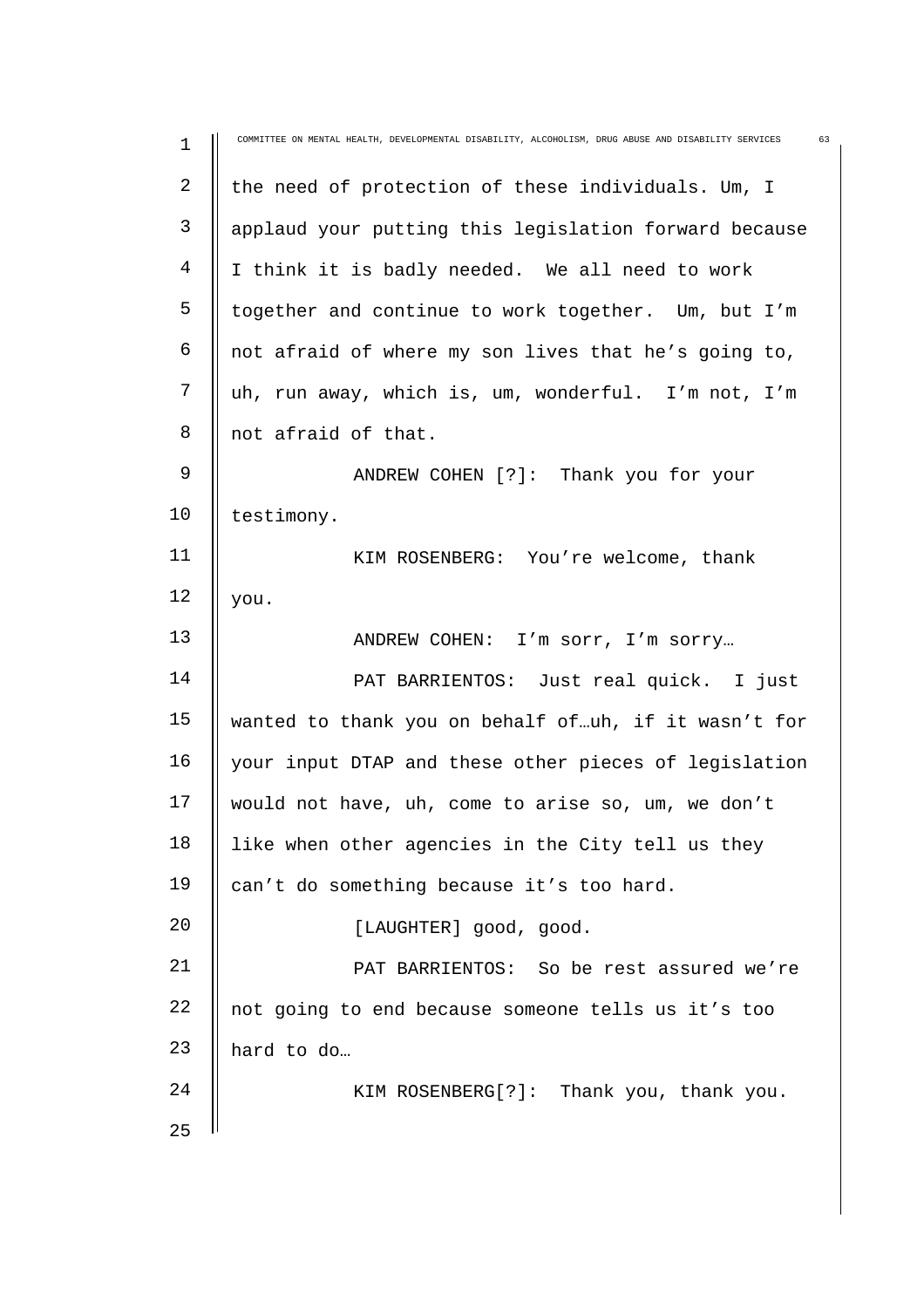| 1  | COMMITTEE ON MENTAL HEALTH, DEVELOPMENTAL DISABILITY, ALCOHOLISM, DRUG ABUSE AND DISABILITY SERVICES<br>64 |
|----|------------------------------------------------------------------------------------------------------------|
| 2  | PAT BARRIENTOS: It's not an answer we                                                                      |
| 3  | want to hear                                                                                               |
| 4  | KIM ROSENBERG: Thank you, thank you.                                                                       |
| 5  | PAT BARRIENTOS: so I think you found                                                                       |
| 6  | that out very quickly from all of us up here we                                                            |
| 7  | weren't happy with it but we will continue to work                                                         |
| 8  | with you.                                                                                                  |
| 9  | KIM ROSENBERG: Thank you for your offer.                                                                   |
| 10 | [WOMAN - UNSURE]: Thank you                                                                                |
| 11 | [GROUP TALKING]                                                                                            |
| 12 | COUNCIL MEMBER VANESSA GIBSON: Our next                                                                    |
| 13 | panel is Lauren Watkins, Jessie Mohica and David                                                           |
| 14 | Perecman.                                                                                                  |
| 15 | [GROUP TALKING]                                                                                            |
| 16 | COUNCIL MEMBER VANESSA GIBSON: And if                                                                      |
| 17 | there is anyone else here is interested in testifying                                                      |
| 18 | or speaking please make sure you see our Sergeant and                                                      |
| 19 | sign up. Thank you.                                                                                        |
| 20 | DAVID PERECMAN: Is it alright if I keep                                                                    |
| 21 | this up here:                                                                                              |
| 22 | COUNCIL MEMBER VANESSA GIBSON: You can't                                                                   |
| 23 | take it on an airplane that much, that much I                                                              |
| 24 | can[INAUDIBLE]                                                                                             |
| 25 | DAVID PERECMAN: I got mine.                                                                                |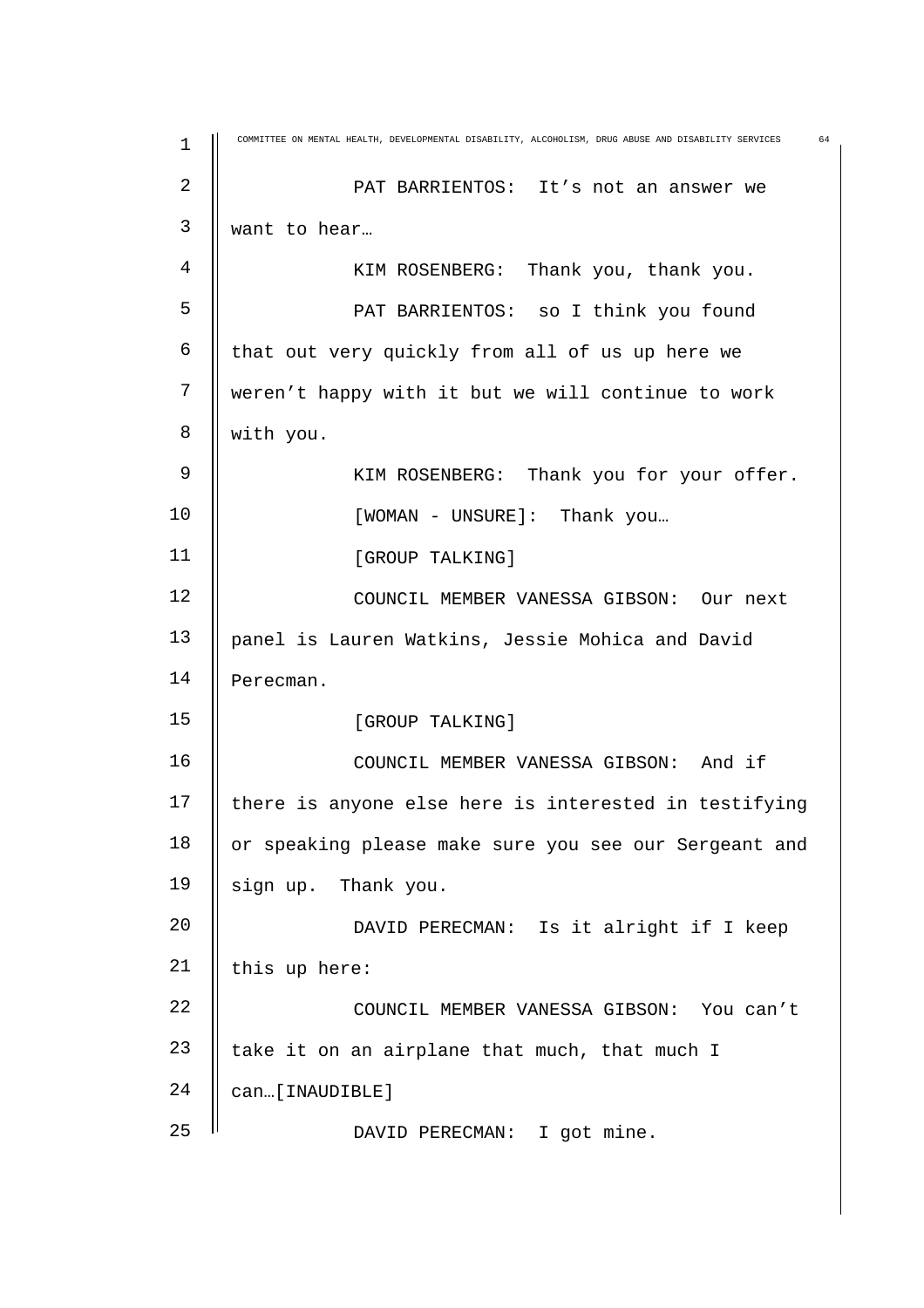| $\mathbf 1$    | COMMITTEE ON MENTAL HEALTH, DEVELOPMENTAL DISABILITY, ALCOHOLISM, DRUG ABUSE AND DISABILITY SERVICES<br>65 |
|----------------|------------------------------------------------------------------------------------------------------------|
| $\overline{2}$ | COUNCIL MEMBER VANESSA GIBSON: Ok,                                                                         |
| 3              | before we start Council Member Cornegy.                                                                    |
| 4              | COUNCIL MEMBER CORNEGY: Um, I, I just                                                                      |
| 5              | want to say that, um, I know that the, uh, family of                                                       |
| 6              | Ovante is present and I wanna, uh, congrayou know,                                                         |
| 7              | just wanna say that um, we've been very sensitive and                                                      |
| 8              | knowing that they're here is a testament and to hear                                                       |
| $\mathsf 9$    | them listen to all the testimonies is a testament                                                          |
| 10             | wanting this not to happen to another child or                                                             |
| 11             | another family. I just wanted to acknowledge their                                                         |
| 12             | presence.                                                                                                  |
| 13             | DAVID PERECMAN: They're in the back of                                                                     |
| 14             | the room and, on their behalf, thank you very much.                                                        |
| 15             | COUNCIL MEMBER VANESSA GIBSON: Thank you                                                                   |
| 16             | very much Council Member Cornegy and I guess all of                                                        |
| 17             | us together we share that and we continue to offer                                                         |
| 18             | our prayers to Ovante's family. I'm certainly I I                                                          |
| 19             | appreciate that through pain and through struggle                                                          |
| 20             | that the family has taken their pain and turned it                                                         |
| 21             | really into a plan and a purpose, um, because                                                              |
| 22             | advocacy is truly the way to go. We certainly, these                                                       |
| 23             | unspeakable tragedies, we want to prevent as much as                                                       |
| 24             | we can so I applaud, um, his mom for being here and                                                        |
| 25             | family and thank you so much for the work you're                                                           |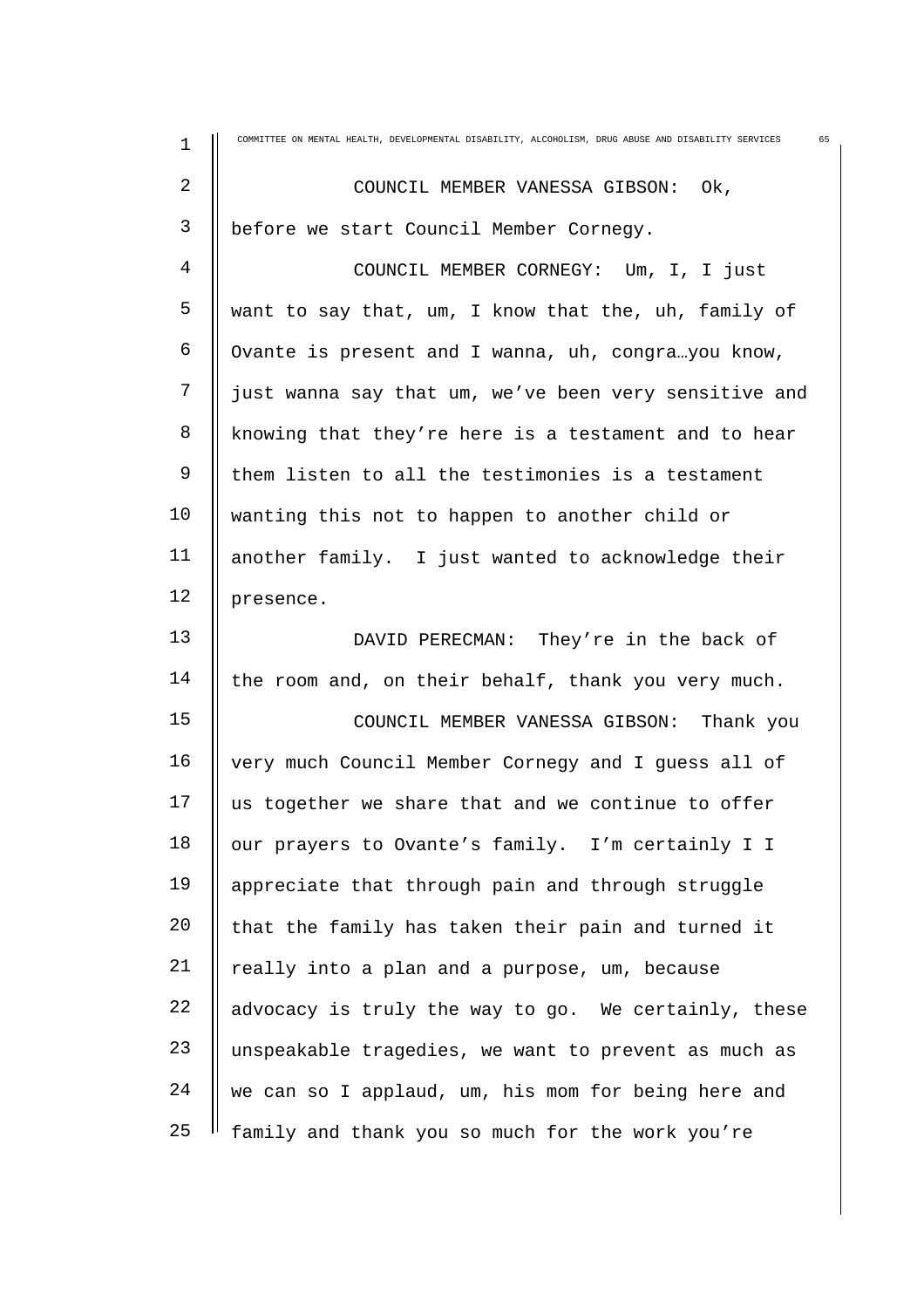| $\mathbf 1$ | COMMITTEE ON MENTAL HEALTH, DEVELOPMENTAL DISABILITY, ALCOHOLISM, DRUG ABUSE AND DISABILITY SERVICES<br>66 |
|-------------|------------------------------------------------------------------------------------------------------------|
| 2           | doing and we will begin. Thanks. Lauren, you can go                                                        |
| 3           | first.                                                                                                     |
| 4           | LAUREN TERRY WATKINS: Oh I go first?                                                                       |
| 5           | [MAN'S VOICE]: You wanna go first?                                                                         |
| 6           | COUNCIL MEMBER VANESSA GIBSON: Yes                                                                         |
| 7           | Lauren, you may go first. Ladies first [LAUGHTER]                                                          |
| 8           | Yes. Yes. Thank you, thank you so much. Um,                                                                |
| 9           | [MAN'S VOICE]: We're just offering a                                                                       |
| 10          | segway.                                                                                                    |
| 11          | LAUREN TERRY WATKINS: [LAUGHS] The                                                                         |
| 12          | entertainment has arrived. Ok, hi, um, and I, before                                                       |
| 13          | I even start I echo your sentiments, sir. Um, when I                                                       |
| 14          | was writing this testimony I didn't know that                                                              |
| 15          | Ovante's would be in the room, but I thought about it                                                      |
| 16          | all the time and when Councilman Wills' office                                                             |
| 17          | informed me that she would I thought well I'm just                                                         |
| 18          | gonna cross out every single reference to Ovante and                                                       |
| 19          | the I said "you know what, these are brave people,                                                         |
| 20          | and they deserve to be recognized." So I rethought it                                                      |
| 21          | but I totally understand what you mean, and a, with                                                        |
| 22          | that I will introduce myself. Good afternoon ladies                                                        |
| 23          | and gentlemen and thank you for having me. My name                                                         |
| 24          | is Lauren Terry Watkins. I'm the president of                                                              |
| 25          | Independent State Clothing and Wearable Tech Company.                                                      |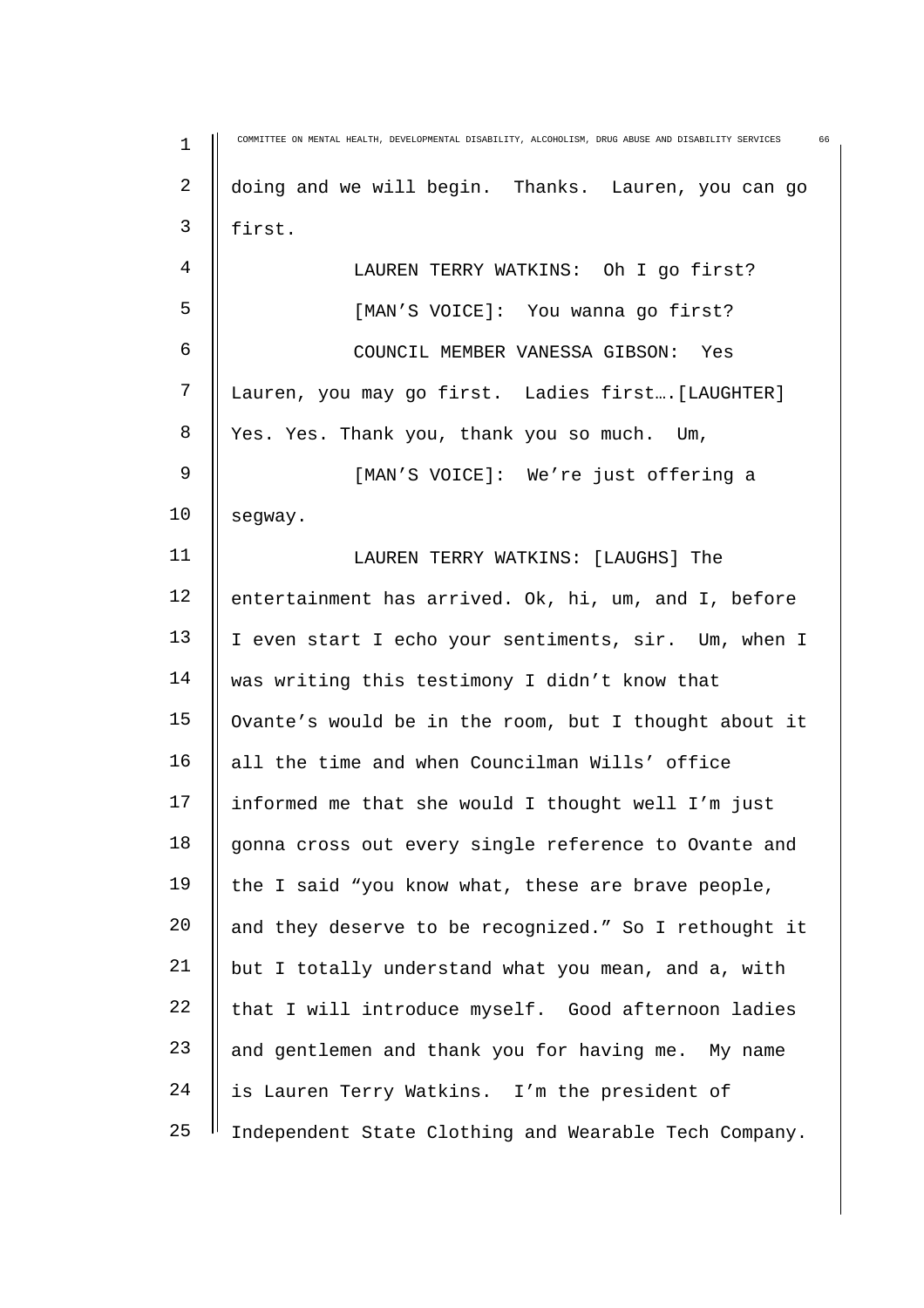| $\mathbf 1$ | COMMITTEE ON MENTAL HEALTH, DEVELOPMENTAL DISABILITY, ALCOHOLISM, DRUG ABUSE AND DISABILITY SERVICES<br>67 |
|-------------|------------------------------------------------------------------------------------------------------------|
| 2           | But more importantly, I am the mother of Liam, Liam                                                        |
| 3           | who has Autism. He goes to school in College Point,                                                        |
| 4           | Queens and I am here to support Councilman Ruben                                                           |
| 5           | Wills in his efforts to establish a voluntary                                                              |
| 6           | registry for those with disabilities that might cause                                                      |
| 7           | them to wander, the Alert System and, in particular,                                                       |
| 8           | the Councilman's motion to ask the New York State                                                          |
| 9           | Office of People with Disabilities to include GPS                                                          |
| 10          | tracking devices as covered services available under                                                       |
| 11          | the People First Waver. Ovante Oquendo's body washed                                                       |
| 12          | up on the rocks of the East River in College Point,                                                        |
| 13          | Queens. My son Liam, who lives with Autism, attends                                                        |
| 14          | a special ed school right there in College Point. A                                                        |
| 15          | stone's throw away from where Ovante was found. Liam                                                       |
| 16          | and Ovante are and were about the same age. Ovante                                                         |
| 17          | is gone because no one could find him and when he                                                          |
| 18          | wandered out of school. Clearly, we all need a way                                                         |
| 19          | to find the Ovante's out there, all 48% of the Autism                                                      |
| 20          | population that is at risk for wandering every day.                                                        |
| 21          | That takes not just a village but an entire citizenry                                                      |
| 22          | to be aware and educated of what to look for and how                                                       |
| 23          | to prevent the "Ovante Human Tragedies", but I am                                                          |
| 24          | also willing to avail my son, and anyone with Autism,                                                      |
| 25          | the best of technology that is out there as well,                                                          |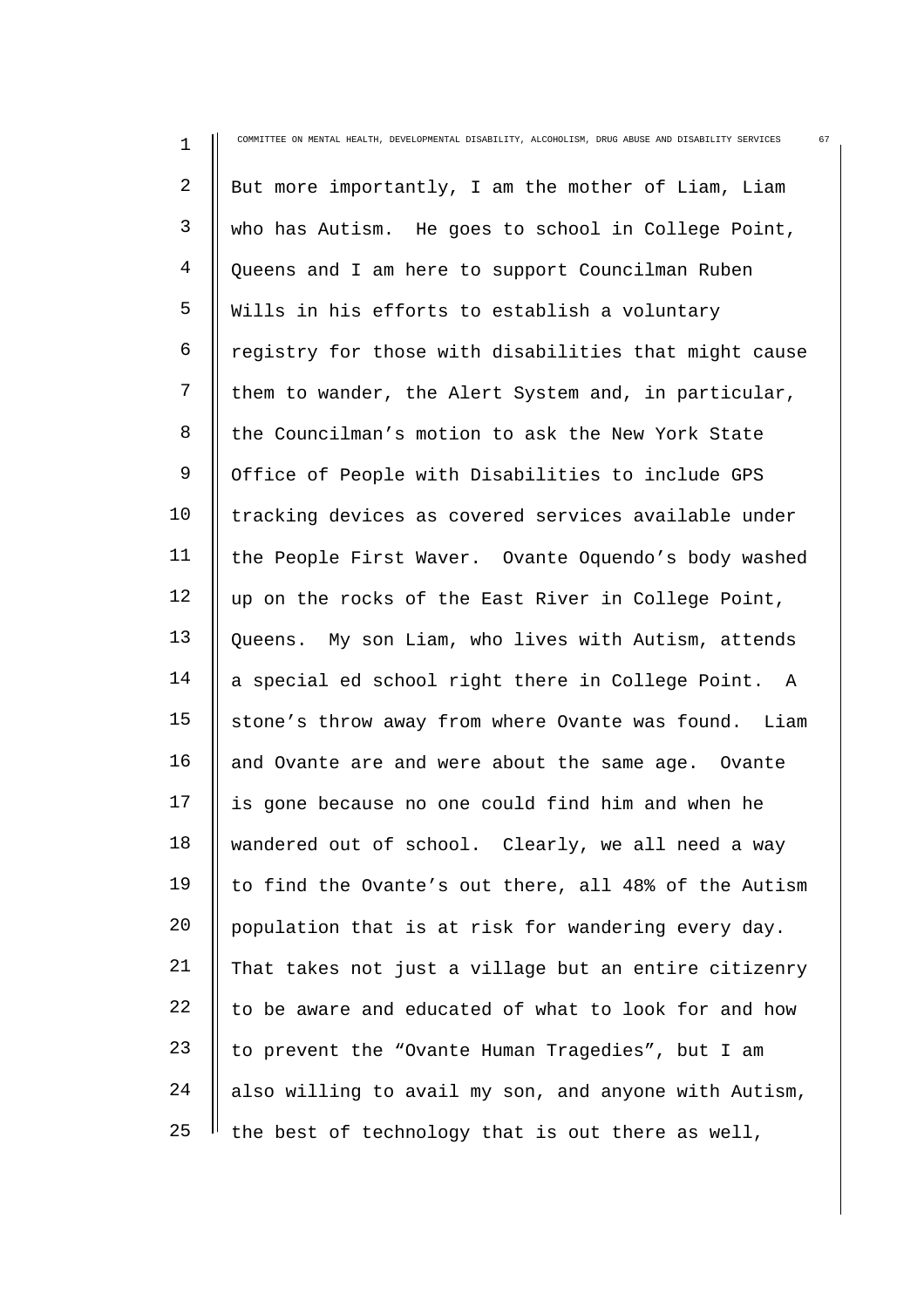| $\mathbf 1$ | COMMITTEE ON MENTAL HEALTH, DEVELOPMENTAL DISABILITY, ALCOHOLISM, DRUG ABUSE AND DISABILITY SERVICES<br>68 |
|-------------|------------------------------------------------------------------------------------------------------------|
| 2           | technology to help electronically locate these kids                                                        |
| 3           | and adults, who lose their bearings, and then could                                                        |
| 4           | sometimes lose their lives. I was a TV news anchor                                                         |
| 5           | for ten years before I quit my job to care for my                                                          |
| 6           | son. I used to interview a guy named Peter Vallone                                                         |
| 7           | all the time. [LAUGHTER] All the time and argue with                                                       |
| 8           | him, and run him, ah Tony LoBianco's apartment every                                                       |
| 9           | Christmas Eve, yeah, so, good greetings and good to                                                        |
| 10          | see you, but um, he was one of my favorite interviews                                                      |
| 11          | when I used to have to track down city council                                                             |
| 12          | members and now I come to you as a mother. Uh, I'm                                                         |
| 13          | not longer in that role, but I put my journalistic                                                         |
| 14          | roles to work and I researched the GPS market and I                                                        |
| 15          | found some very promising things but I also found                                                          |
| 16          | some very distressing things, which you've already                                                         |
| 17          | heard a little bit about so I won't go into it too                                                         |
| 18          | But I did learn to sum up, that when it comes<br>much.                                                     |
| 19          | to Autism and locating devices, that there are these                                                       |
| 20          | tiny cheap GPS's, but they don't work in urban                                                             |
| 21          | environments. They just don't work, and I learn that                                                       |
| 22          | you slapping this GPS on this population any which                                                         |
| 23          | way that was not going to work either. So I beta-                                                          |
| 24          | tested 11 different GPS devices at Autism school here                                                      |
| 25          | in the New York area, urban areas, so that we could                                                        |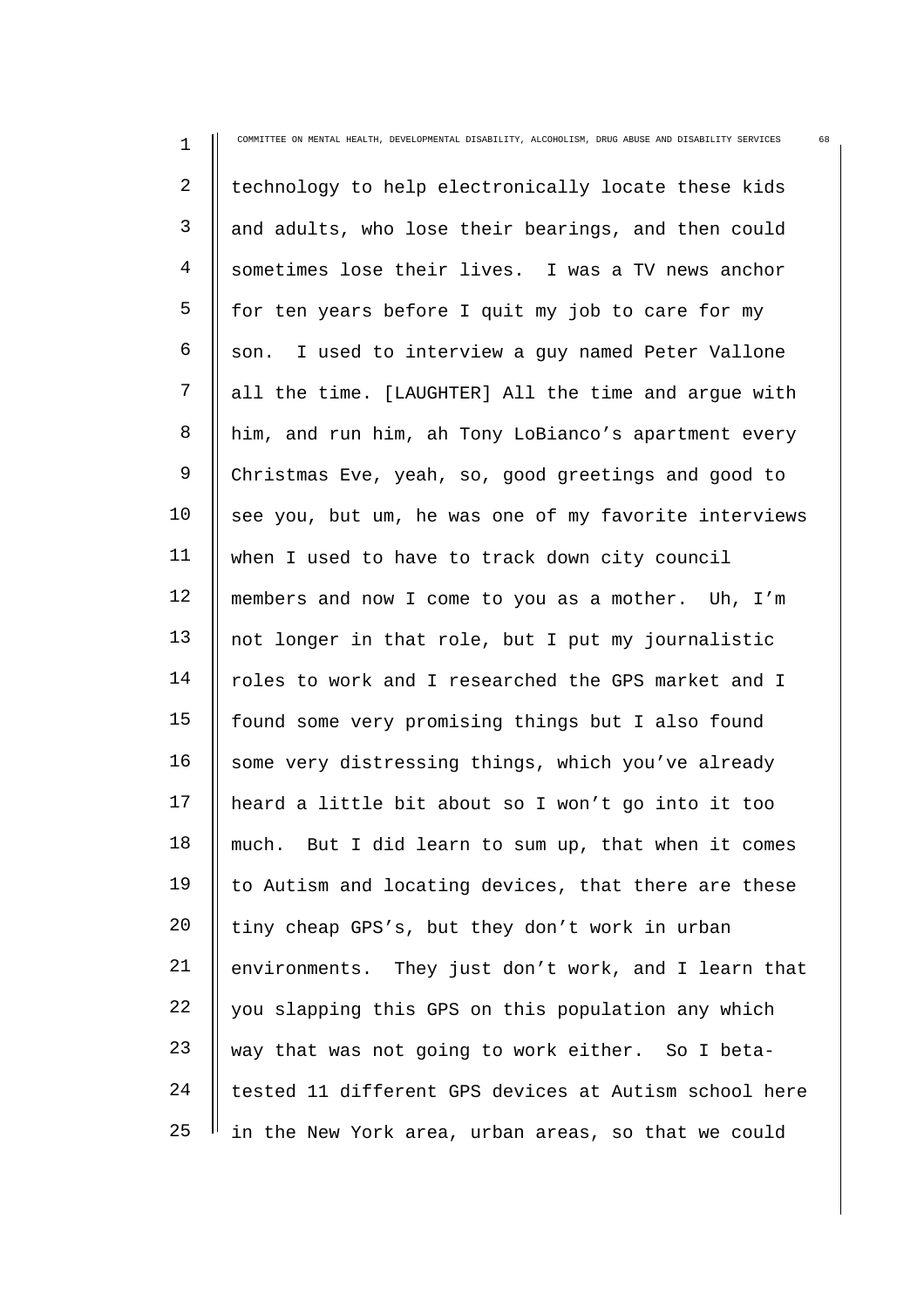| $\mathbf 1$    | COMMITTEE ON MENTAL HEALTH, DEVELOPMENTAL DISABILITY, ALCOHOLISM, DRUG ABUSE AND DISABILITY SERVICES<br>69 |
|----------------|------------------------------------------------------------------------------------------------------------|
| $\overline{2}$ | really figure out what's going on. Because what I                                                          |
| 3              | learned is that trees and buildings, clouds and all                                                        |
| 4              | this stuff, it interferes with it. It interferes                                                           |
| 5              | with it. You know, we have this sci-fi version of                                                          |
| 6              | it, that these GPS trackers are all the size of your                                                       |
| 7              | thumb-nail and that you could just implant a chip in                                                       |
| 8              | your neck and you're fine, like a dog, no, that thing                                                      |
| 9              | just is a reader if your dog gets lost you could scan                                                      |
| 10             | it and find out who it belongs to, but it's not going                                                      |
| 11             | to find the dog while he's running away. There are                                                         |
| 12             | so many misconceptions about what GPS's can and                                                            |
| 13             | cannot do. Um, and, uh, I will tell you in a minute                                                        |
| 14             | why I became such an expert in them, but I jusI                                                            |
| 15             | just wanted to say that, you know, we learn that just                                                      |
| 16             | slapping these things on don't work and I beta-tested                                                      |
| 17             | 11 different GPS's and I can only confirm what just                                                        |
| 18             | about every Autism mom could tell you without having                                                       |
| 19             | to do focus groups and do beta-tests like I did.<br>An                                                     |
| 20             | Autism Mom is going to tell you this, that in                                                              |
| 21             | addition to the cognitive deficits our kids face                                                           |
| 22             | we've also got severe sensory issues and you've heard                                                      |
| 23             | a little bit about them. Let me tell you what a                                                            |
| 24             | sensor issue is. It's the stuff that most of us                                                            |
| 25             | don't really worry about. We don't worry about a                                                           |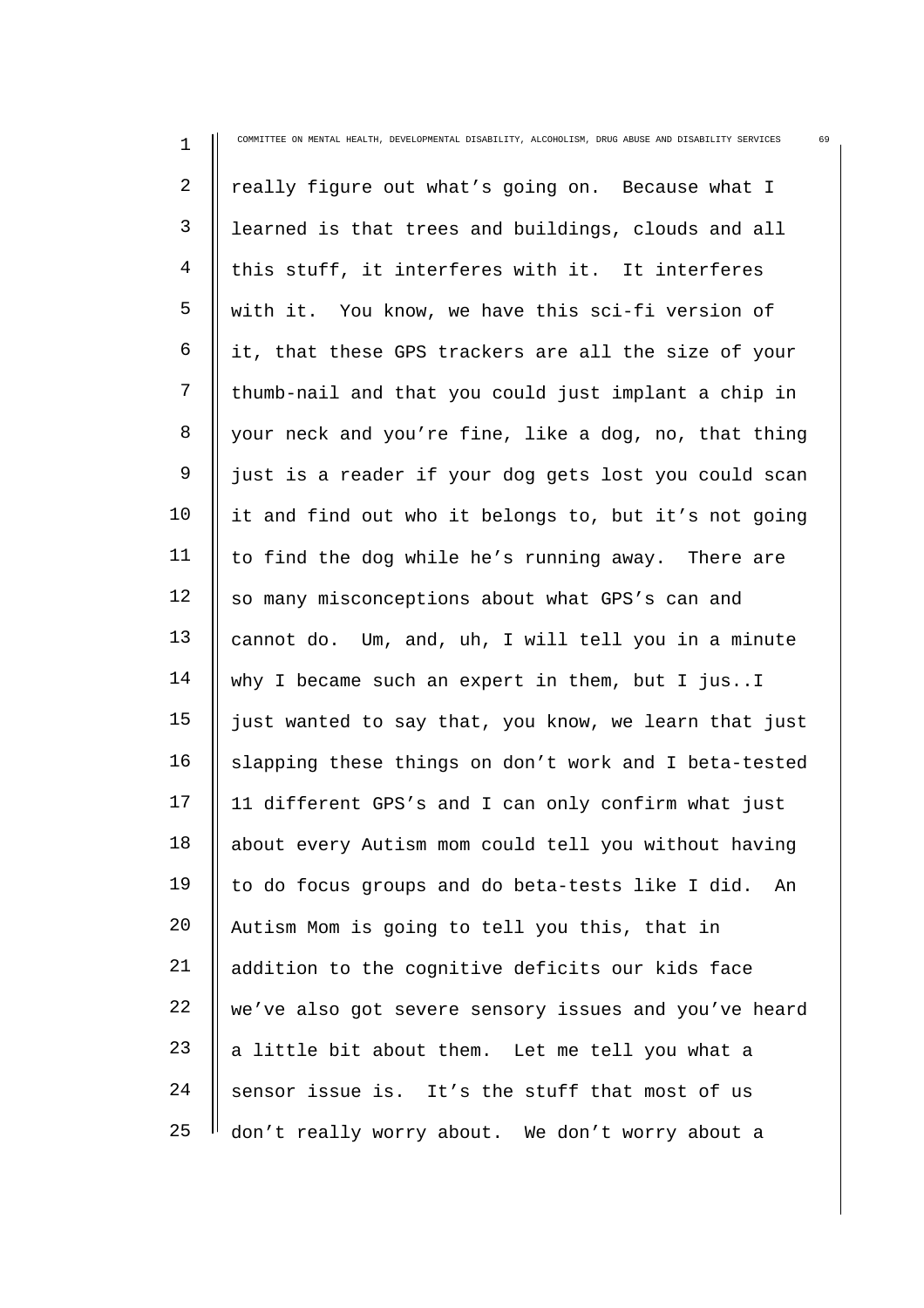1 2 3 4 5 6 7 8 9 10 11 12 13 14 15 16 17 18 19 20 21 22 23 24 25 COMMITTEE ON MENTAL HEALTH, DEVELOPMENTAL DISABILITY, ALCOHOLISM, DRUG ABUSE AND DISABILITY SERVICES 70 scratchy shirt tag, we don't worry about a twisted sock seam. We don't worry about an ordinary wrist watch, but that stuff can someone with Autism into tantrums. It can make them tear off a shirt in a, in a school bus and it can make them kick off a shoe in a shopping mall. You, you think you're seeing a tantrum, but you're really seeing some non-verbal kid saying "there's something I'm wearing and it's freaking killin' me!" so that's what we really need to figure out. So that, imagine if you will, getting someone like that to wear a GPS device. Wear it around their neck? What, so a predator can see it and rip it off and throw it in the East River? I don't think so. An ankle bracelet, like he's under house arrest? Not gonna happen. Even a wristlet, there's a kid in my kid's class, out in College Point, she chewed through a "Hello Kitty" watch in 10 minutes. I watched her, so clearly she wasn't having a very good day wearing a wrist device. So what are we gonna do to make them not ruin their whole day? Then answer is I came up with a sensory-soft clothing line that houses and hides GPS trackers in soft compartments, so that no one needs to know the tracker is there. Not the child, who might otherwise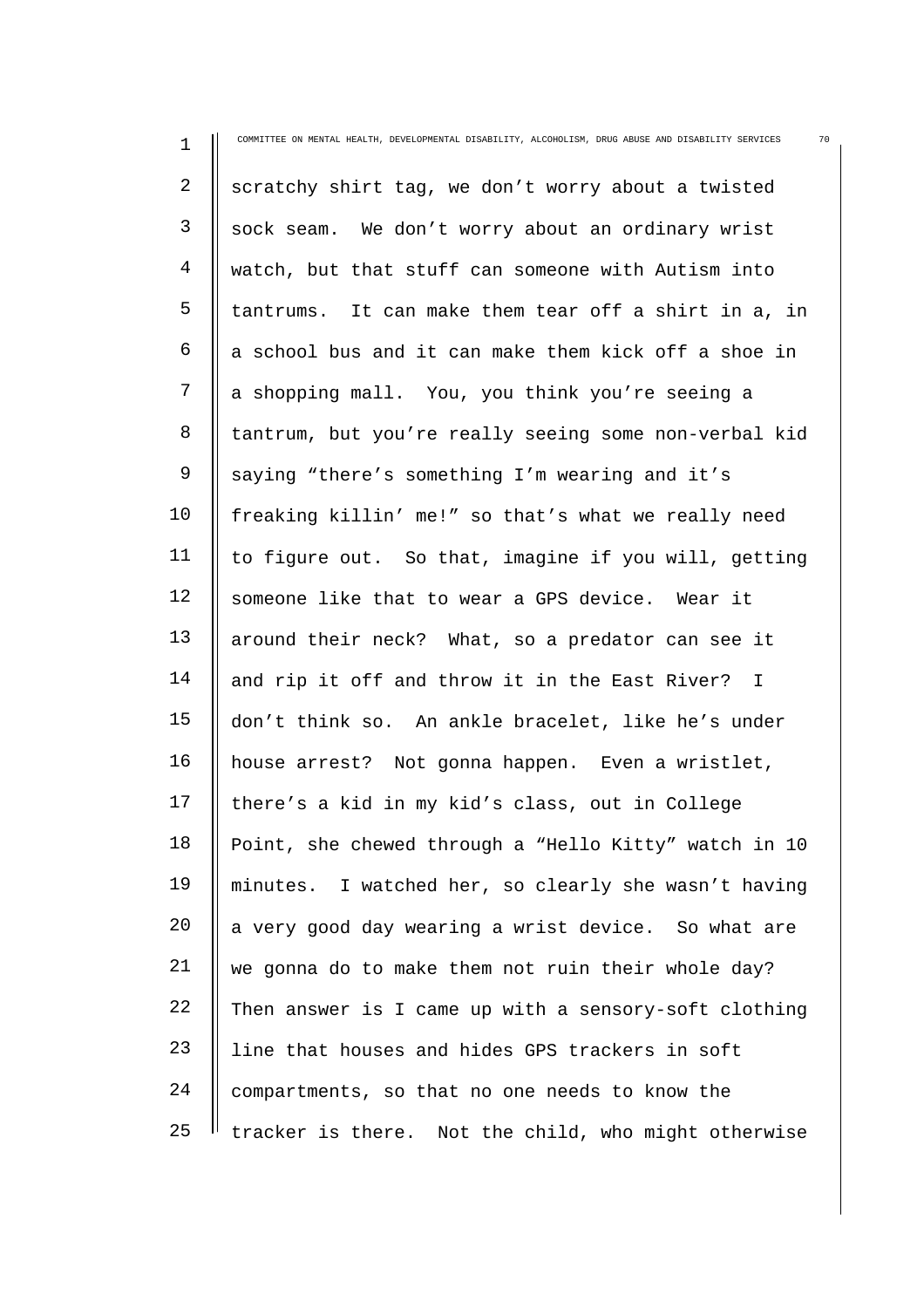| $\mathbf 1$  | COMMITTEE ON MENTAL HEALTH, DEVELOPMENTAL DISABILITY, ALCOHOLISM, DRUG ABUSE AND DISABILITY SERVICES<br>71 |
|--------------|------------------------------------------------------------------------------------------------------------|
| 2            | fuss and fidget with it, not a predator, only the                                                          |
| $\mathsf{3}$ | teacher, the caregiver, the parent, the bus driver.                                                        |
| 4            | Those are the people who need to know that they have                                                       |
| 5            | it. Nobody else and so many people have said, "Oh                                                          |
| 6            | this so Big Brother Lauren, this is really bad." And                                                       |
| 7            | I said, "You know what, the technology is here. It's                                                       |
| 8            | not going away. We are not gonna put the genie back                                                        |
| 9            | in the bottle. Let's use this technology for the                                                           |
| 10           | good. Let's let the good guys win for a change. Let                                                        |
| 11           | us have this technology. Let's make it available to                                                        |
| 12           | us. Let's stop giving the technology to the bad                                                            |
| 13           | guys." So I founded this company, it is a fledgling                                                        |
| 14           | company and Councilman Wills has real business savvy                                                       |
| 15           | because he basically told me how to start up my                                                            |
| 16           | company and that's why I am here today and I thank                                                         |
| 17           | him. The guy knows what he is talking about. Uh, my                                                        |
| 18           | company is called "Independence Day Wearable Tech"                                                         |
| 19           | because it gives the wearer a degree of independence,                                                      |
| 20           | but it also gives the parents and caregivers a moment                                                      |
| 21           | of independence, a moment normally spent worrying                                                          |
| 22           | about where the heck their kid is, so I just have                                                          |
| 23           | this shirt here, you may have seen it. It's a shirt,                                                       |
| 24           | it looks like any shirt, because [SPEAKING LOW TO THE                                                      |
| 25           | CROWD], we are in the dignity business here,                                                               |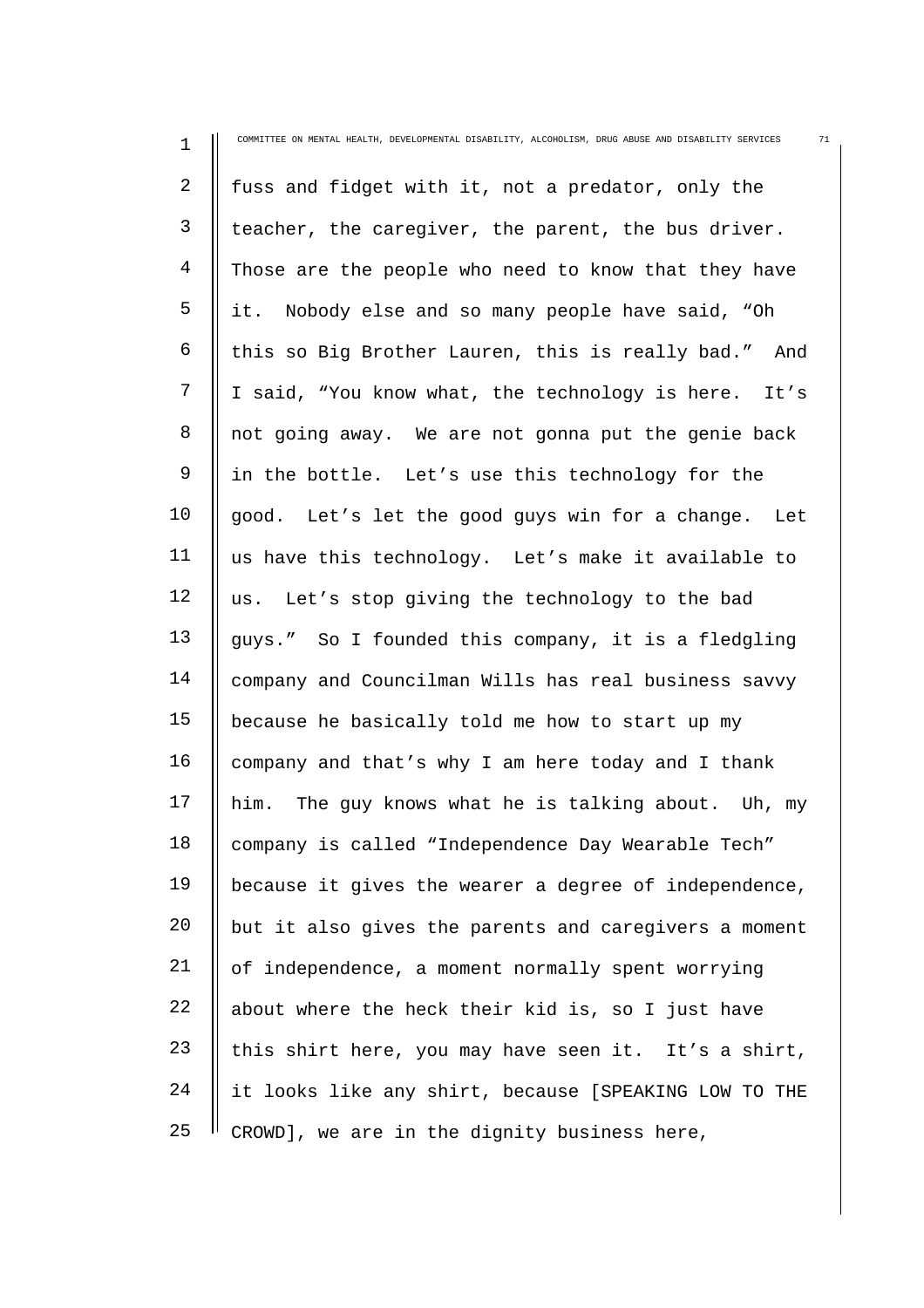| $\mathbf 1$    | COMMITTEE ON MENTAL HEALTH, DEVELOPMENTAL DISABILITY, ALCOHOLISM, DRUG ABUSE AND DISABILITY SERVICES<br>72 |
|----------------|------------------------------------------------------------------------------------------------------------|
| 2              | [VOICES]exactly. You can cover him for a second, uh                                                        |
| $\mathsf{3}$   | we're in the dignity business. These kids should not                                                       |
| $\overline{4}$ | be wearing sloppy hospital wear. They need to wear                                                         |
| 5              | shirts that look like any other preppy kid going to                                                        |
| 6              | school in Greenwich, Connecticut every day, so here                                                        |
| 7              | you go. But it's got this hidden compartment and                                                           |
| 8              | it's got a GPS tracker in it. Now a lot of you might                                                       |
| 9              | say, "That's notthat's pretty big." You know what                                                          |
| 10             | it is. But this is the most accurate one we have out                                                       |
| 11             | there. I'm not gonna go in to brand names because                                                          |
| 12             | I'm not advertising anybody, but trust me, in six                                                          |
| 13             | months, this technology will be half the size of                                                           |
| 14             | this. But until then, we have this very soft                                                               |
| 15             | compartment that nobody needs to know it's there.                                                          |
| 16             | It's "FCC approved", it's "Councilman Wills                                                                |
| 17             | approved", or at least he thought it was pretty cool.                                                      |
| 18             | [LAUGHTER] And so it's, it's not the entire solution                                                       |
| 19             | but for once we're not just part of the problem.<br>So                                                     |
| 20             | I'm grateful to the council, Councilman Ruben Wills                                                        |
| 21             | for hearing my concerns, to listening to my ideas and                                                      |
| 22             | for advising me to get a patent. Regrettably, Autism                                                       |
| 23             | is a growth industry. When my son was diagnosed in                                                         |
| 24             | the year 2000, the CDC said one in 500 children will                                                       |
| 25             | be diagnosed with an Autism Spectrum disorder.<br>That                                                     |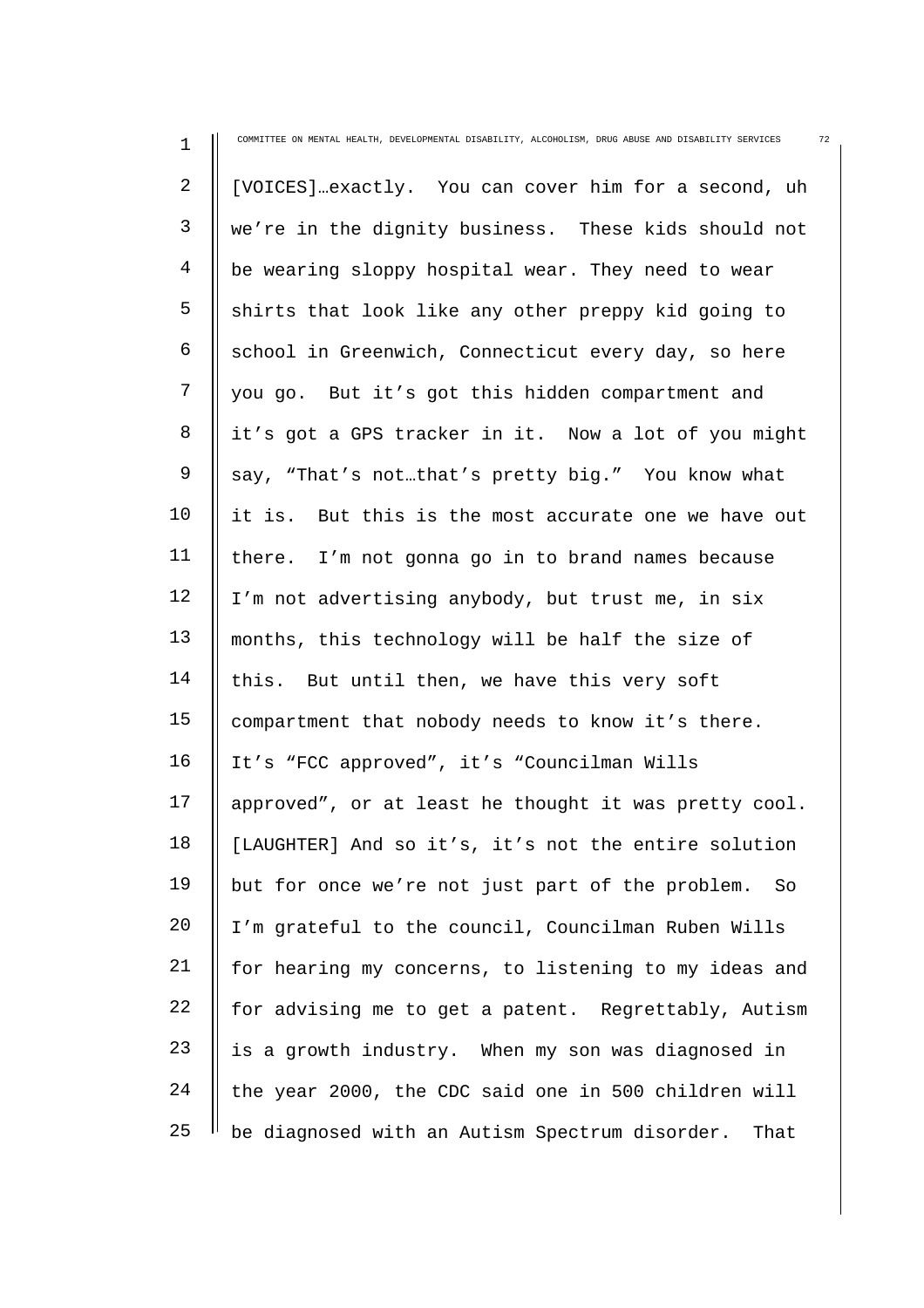| $\mathbf 1$    | 73<br>COMMITTEE ON MENTAL HEALTH, DEVELOPMENTAL DISABILITY, ALCOHOLISM, DRUG ABUSE AND DISABILITY SERVICES |
|----------------|------------------------------------------------------------------------------------------------------------|
| 2              | number today is one in 68. New York State Medicaid                                                         |
| $\mathsf{3}$   | will sometimes partially reimburse families with                                                           |
| $\overline{4}$ | Autism, to build a fence around their house.<br>In                                                         |
| 5              | fact, they did that for us. We built a fence that                                                          |
| 6              | cost \$4,000 and the State gave us \$3,000 back, and I                                                     |
| 7              | was enormously grateful that after a mound of paper                                                        |
| 8              | work, and a year's wait, I got a check for \$3,000,                                                        |
| 9              | I'm grateful. But you know what? A GPS tracker is a                                                        |
| 10             | fence or a perimeter that goes everywhere the child                                                        |
| 11             | goes. Ovante did not go missing from his front yard.                                                       |
| 12             | Ovante went missing from his school. So, I'm asking                                                        |
| 13             | the State of New York just to say a fence is great                                                         |
| 14             | but just update your information about what's out                                                          |
| 15             | there and what's available. The technology is out                                                          |
| 16             | there, let's use it. And like I said Ovante was in                                                         |
| 17             | school, no fence around his home could have saved                                                          |
| 18             | But a GPS tracker is a perimeter that follows a<br>him.                                                    |
| 19             | child everywhere he goes, and so as an Autism mom, I                                                       |
| 20             | would be really grateful if the State recognized that                                                      |
| 21             | and included the GPS technology in its                                                                     |
| 22             | reimbursements. In fact, what I have decided to do,                                                        |
| 23             | is when I starting taking bids out, I was out at                                                           |
| 24             | Venture Capital Conference in San Francisco, and all                                                       |
| 25             | these tech companies came up to me and said, "I want,                                                      |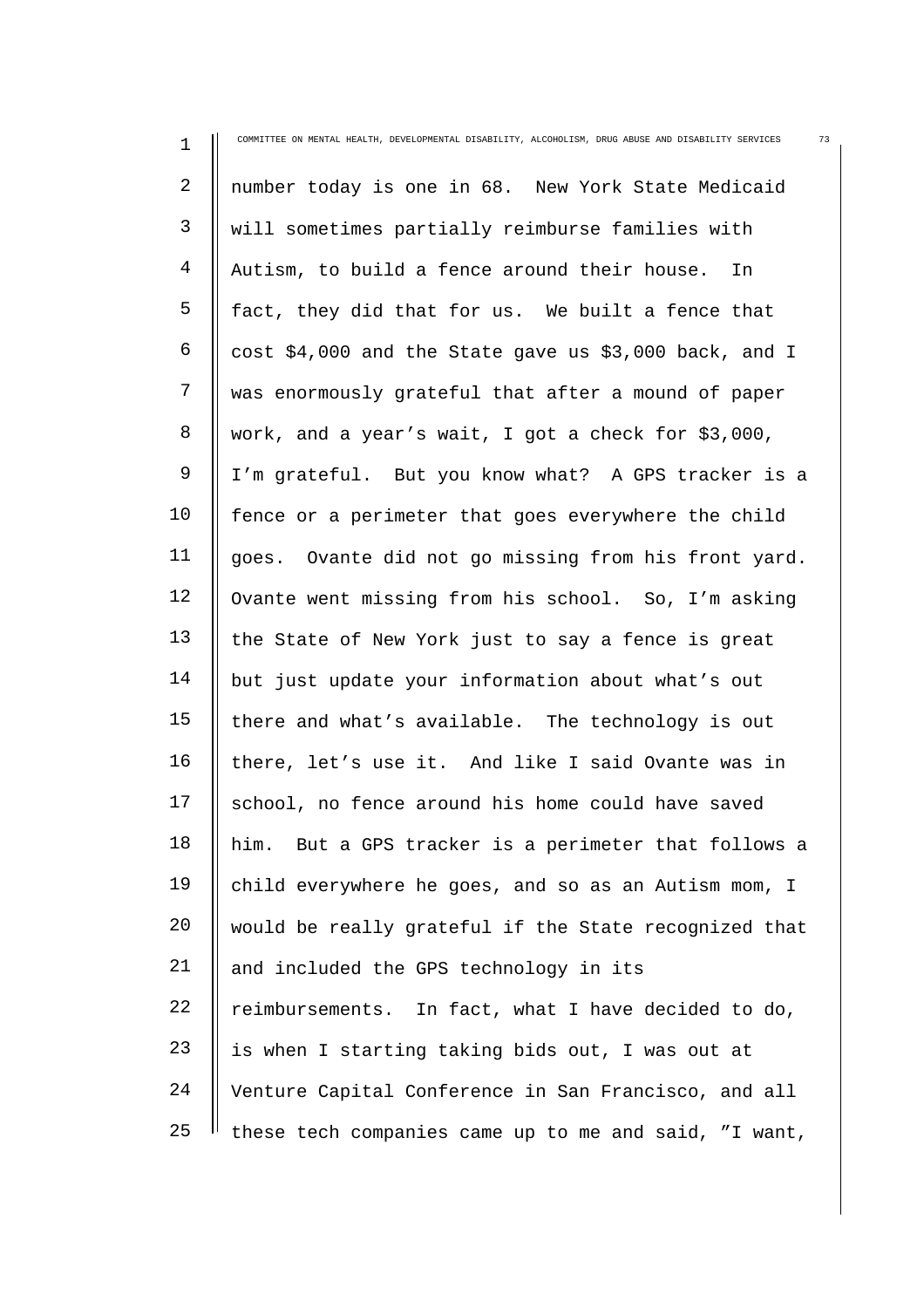| 1  | COMMITTEE ON MENTAL HEALTH, DEVELOPMENTAL DISABILITY, ALCOHOLISM, DRUG ABUSE AND DISABILITY SERVICES<br>74 |
|----|------------------------------------------------------------------------------------------------------------|
| 2  | I want, I want to be the technology in your shirts."                                                       |
| 3  | And I said, "Here's the deal. You give away that GPS                                                       |
| 4  | for free and I'll, and I'll partner with you." Um,                                                         |
| 5  | and I got, and I got a taker and then I tested it and                                                      |
| 6  | it worked great. So what I'm trying to do is if I                                                          |
| 7  | can get it in their hands, buy my shirt, get a free                                                        |
| 8  | GPS. Um, that was also a really good idea Councilman                                                       |
| 9  | Wills, thank you for that. And what it's really                                                            |
| 10 | gonna do it's going to bring this to low-income                                                            |
| 11 | families who are so afraid of technology. Our focus                                                        |
| 12 | groups found that GPS even, you know we even have it                                                       |
| 13 | in our car, that they are afraid when it comes to                                                          |
| 14 | their own kid. And so we've got a system where you                                                         |
| 15 | gonna get, gonna get, clothes, you're gonna get GPS,                                                       |
| 16 | you're gonna get tech support in Spanish or English.                                                       |
| 17 | Um, all of this is just for signing up and being with                                                      |
| 18 | So I would just like to say that the extra dose<br>us.                                                     |
| 19 | of safety that would bring to the children and the                                                         |
| 20 | security that it would bring to the parents would be                                                       |
| 21 | so appreciated. Thank you very much.                                                                       |
| 22 | Thank you<br>COUNCIL MEMBER VANESSA GIBSON:                                                                |
| 23 | very much and for your presence, your testimony and                                                        |
| 24 | all the great work you do, and all of the credits of                                                       |
| 25 |                                                                                                            |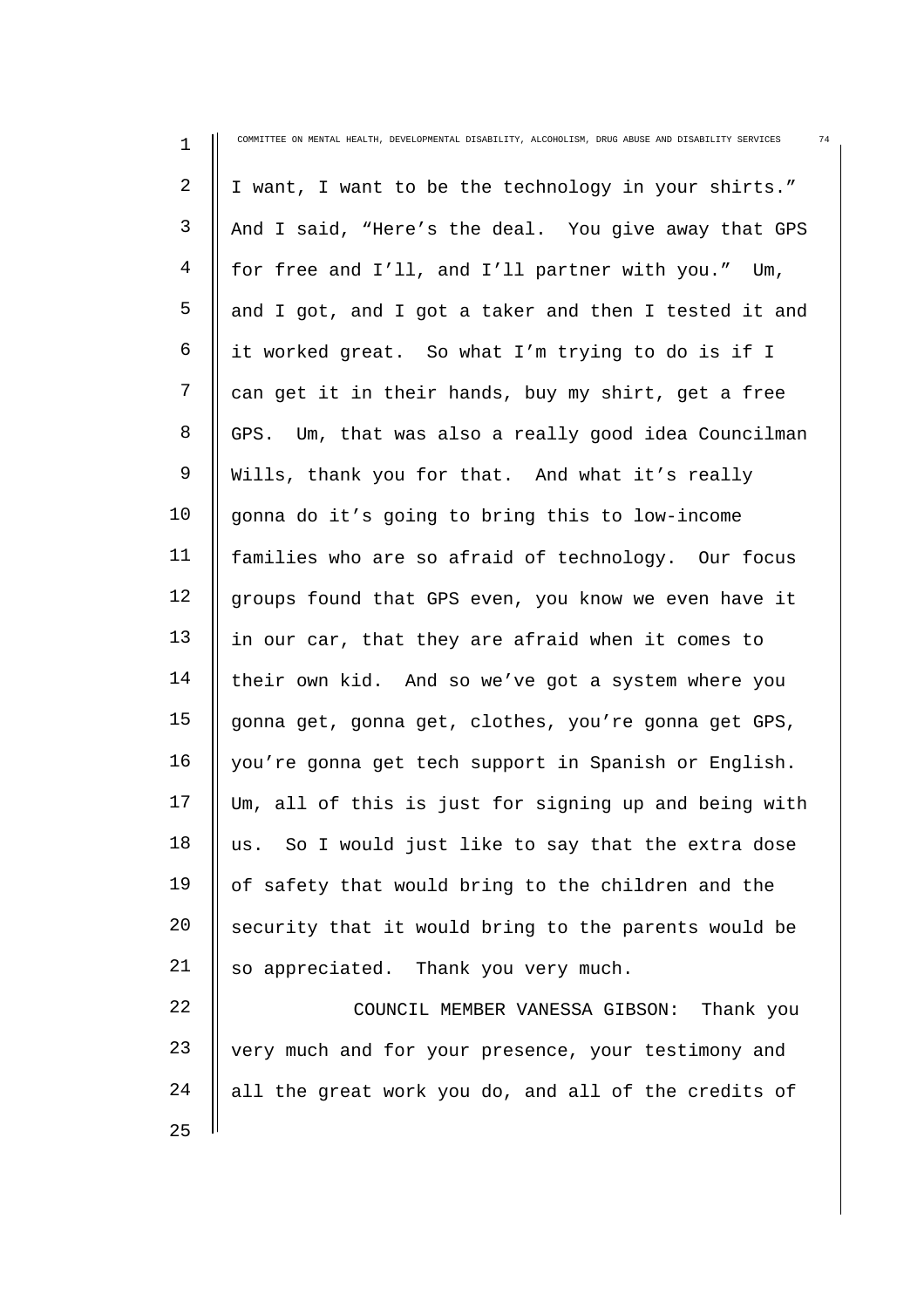1 2 3 4 5 6 7 8 9 10 11 12 13 14 15 16 17 18 19 20 21 22 23 24 25 COMMITTEE ON MENTAL HEALTH, DEVELOPMENTAL DISABILITY, ALCOHOLISM, DRUG ABUSE AND DISABILITY SERVICES 75 Council Member Wills, of course. [LAUGHTER] Next we will hear Jessie Mohica. JESSE MOHICA: Good afternoon everyone, um, before I start I just wanted to, uh, echo Council Man Cornegy's words to, um, to the Oquendo Family, uh, my thoughts and prayers, and the thought of my family are with you, and I just want to say as a father of uh, a son with Autism, that uh, how deeply I respect and appreciate, through unimaginable pain and tragedy your strength in advocating on behalf of the thousands of families, um, millions of families throughout the nation, that um, that have, uh, loved ones with Autism. Good afternoon Chair Gibson, Chair Cohen, and all the members of the City Council Committees on Mental Health and Public Safety, my name is Jesse Mohica, and I'm the proud father of two sons, one of which is a non-verbal 15 year old man with Autism named Adam. I thank you for this opportunity to provide testimony today to help educate the general public about Autism, as well as encourage the Council to pass the legislation and support the resolutions that are being introduced to provide supports and safe guards to those with Autism. Autism Spectrum Disorder and Autism are both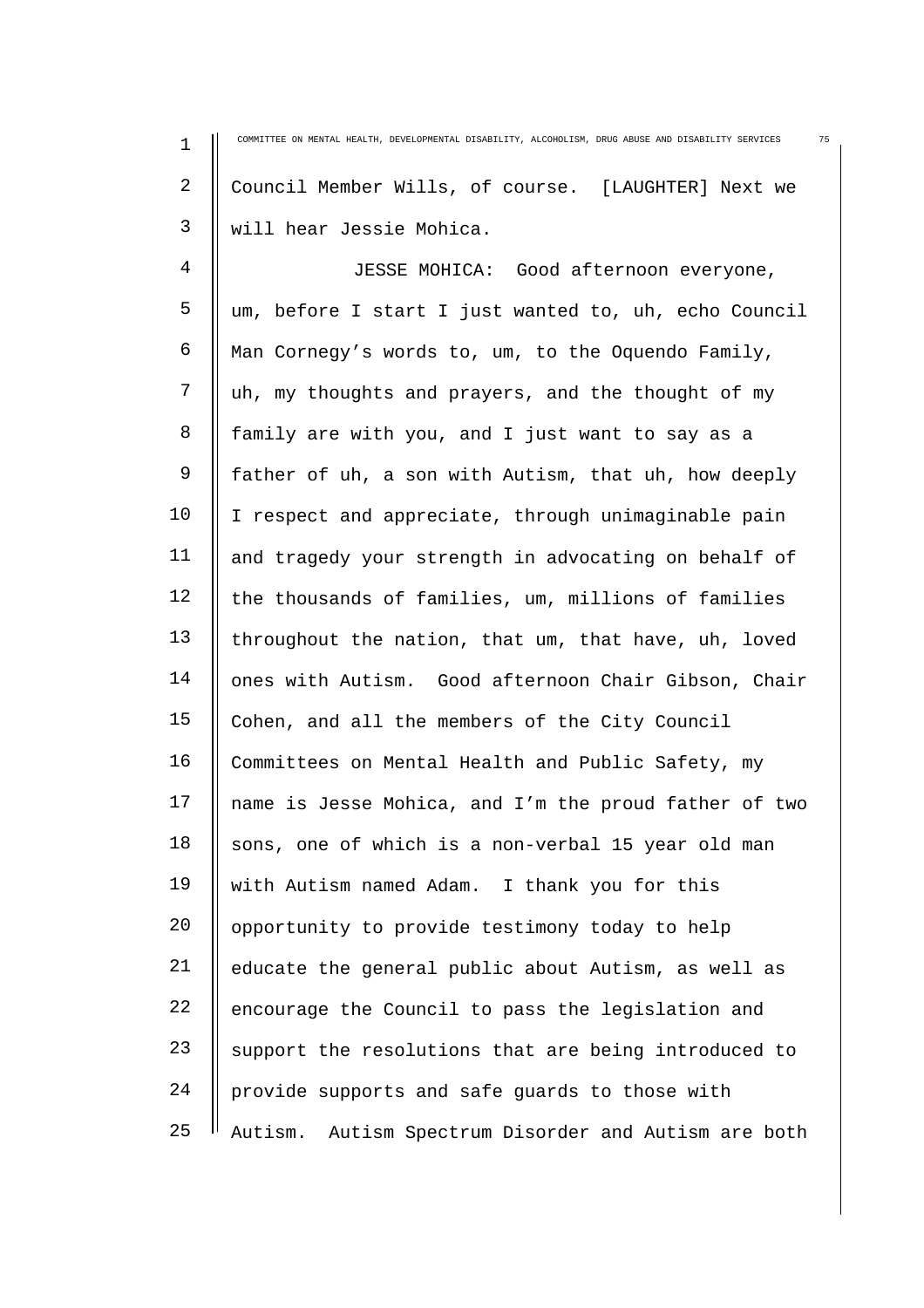| $\mathbf 1$    | COMMITTEE ON MENTAL HEALTH, DEVELOPMENTAL DISABILITY, ALCOHOLISM, DRUG ABUSE AND DISABILITY SERVICES<br>76 |
|----------------|------------------------------------------------------------------------------------------------------------|
| $\overline{a}$ | general terms for a group of complex disorders of                                                          |
| 3              | brain development. These disorders are characterized                                                       |
| 4              | in varying degrees by difficulties and social                                                              |
| 5              | interaction, verbal and non-verbal communication and                                                       |
| 6              | repetitive behaviors. Autism statistics from the                                                           |
| 7              | U.S. Centers for the Disease Control Prevention                                                            |
| 8              | identify one in 68 American children as on the Autism                                                      |
| $\mathsf 9$    | Spectrum. A ten-fold increase in prevalence in 40                                                          |
| 10             | years. Autism is four to five times more common                                                            |
| 11             | among boys than girls. An estimated one out of 42                                                          |
| 12             | boys and one in 189 girls are diagnosed with Autism                                                        |
| 13             | in the United States. When my son Adam was diagnosed                                                       |
| 14             | with Autism over 13 years ago, our lives were                                                              |
| 15             | dramatically changed. He was developing normally                                                           |
| 16             | until about 18 months, when he experienced rapid                                                           |
| 17             | regressions. He first lost his words, then his smile                                                       |
| 18             | and then he retreated to his own world. It is very                                                         |
| 19             | difficult for me to encapsulate in words how                                                               |
| 20             | difficult that was. My son has not said a word to me                                                       |
| 21             | in over 13 years but he speaks volumes to my spirit.                                                       |
| 22             | My son does not speak, he has very limited                                                                 |
| 23             | communication skills and is not aware of danger.<br>He                                                     |
| 24             | also has significant developmental delays and needs                                                        |
| 25             | assistance with all daily living tasks. When we are                                                        |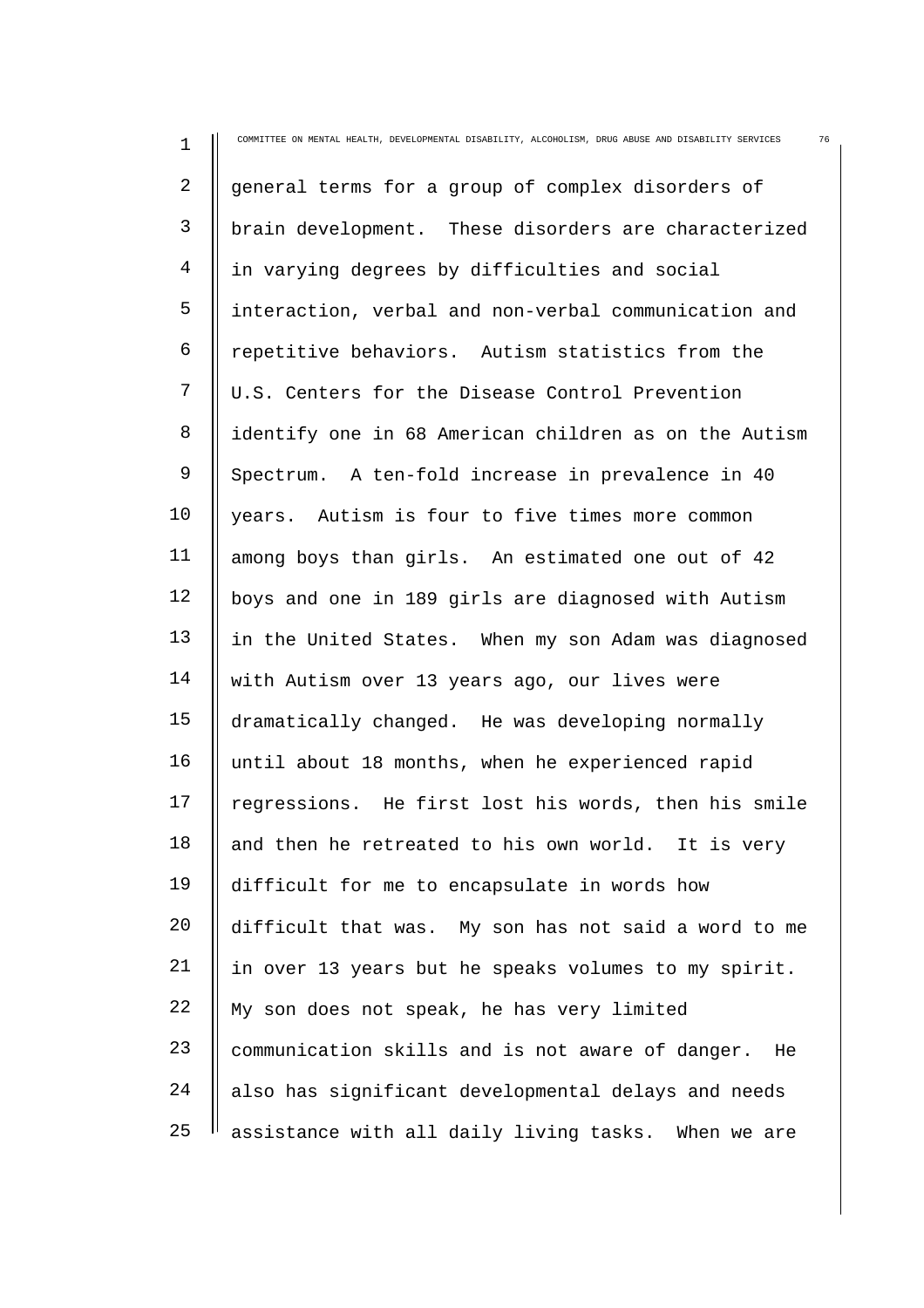| $\mathbf 1$    | 77<br>COMMITTEE ON MENTAL HEALTH, DEVELOPMENTAL DISABILITY, ALCOHOLISM, DRUG ABUSE AND DISABILITY SERVICES |
|----------------|------------------------------------------------------------------------------------------------------------|
| $\overline{2}$ | with him outside, we make sure we are arm in arm                                                           |
| 3              | because if we were to let him go he might run into to                                                      |
| 4              | traffic from us. If he were lost, he would be at the                                                       |
| 5              | mercy of our society, as he is unable to tell anyone                                                       |
| 6              | where he lives, or his needs or his wants. I sit h                                                         |
| 7              | ere today as a father to call upon the support of the                                                      |
| 8              | legislation in the resolutions being introduced here                                                       |
| $\mathsf 9$    | today. We must do all we can to protect all of our                                                         |
| 10             | loved ones with Autism. All of these measures will                                                         |
| 11             | go very far in helping to protect our most vulnerable                                                      |
| 12             | population, as well as sensitize, and equip our                                                            |
| 13             | society to better comprehend, care for, and respond                                                        |
| 14             | appropriately to the needs of those with Autism.<br>$\mathbb{I}$                                           |
| 15             | would also like to take this moment to thank Council                                                       |
| 16             | Member Wills for his leadership on this issue, and                                                         |
| 17             | all of the members of each committee for their                                                             |
| 18             | support of those with Autism and their families.                                                           |
| 19             | Thank you very much.                                                                                       |
| 20             | DEPUTY CHIEF JEREMIAH QUINLAN: Thank you                                                                   |
| 21             | very much. David?                                                                                          |
| 22             | DAVID PERECMAN: Good afternoon. Uh,                                                                        |
| 23             | Councilman Wills, Cornegy, Vallone and Chair Cohen,                                                        |
| 24             | Gibson, thank you for letting me come down. Um, I,                                                         |
| 25             | myself really, and nothing more, here than a conduit                                                       |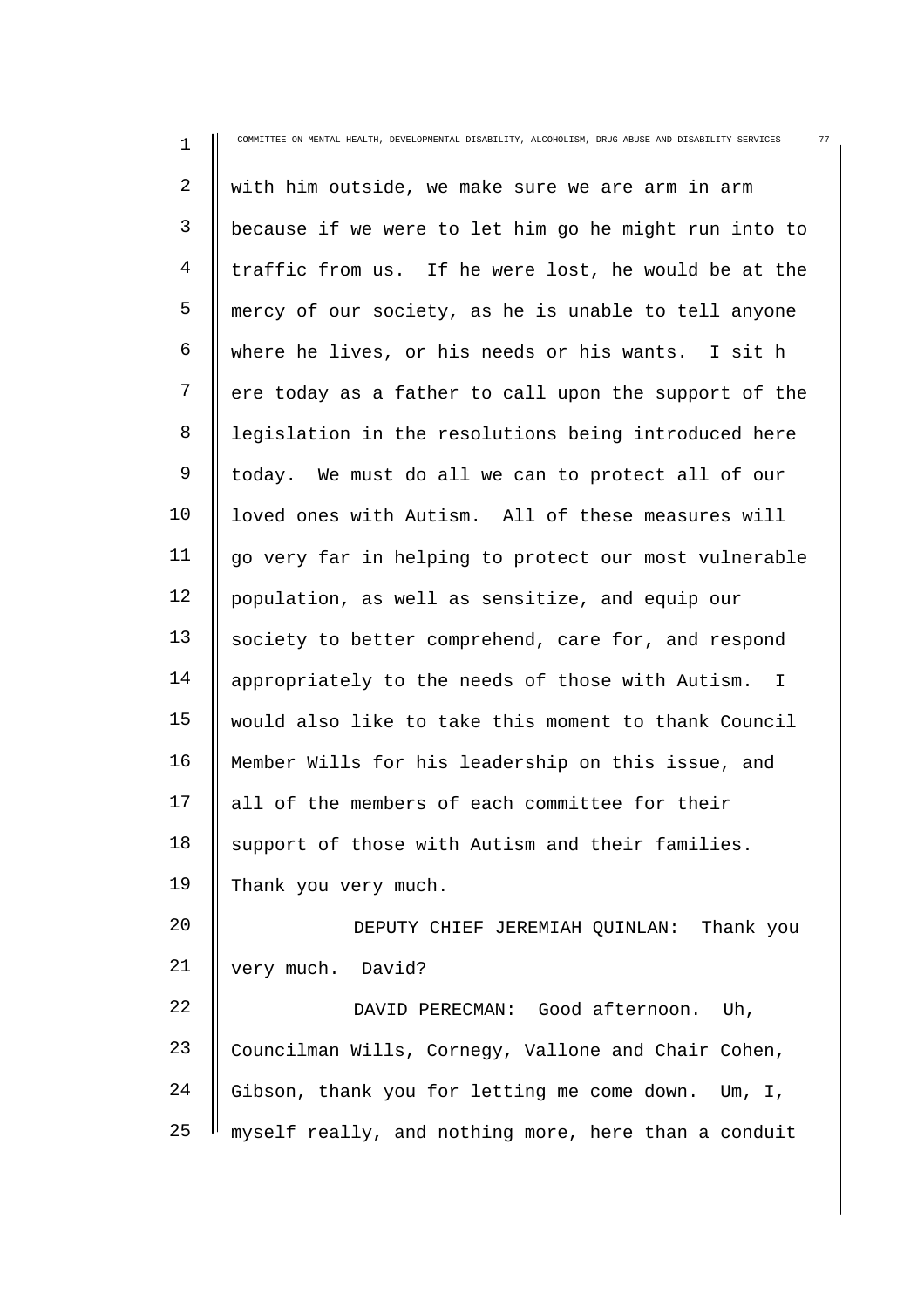| $\mathbf 1$ | COMMITTEE ON MENTAL HEALTH, DEVELOPMENTAL DISABILITY, ALCOHOLISM, DRUG ABUSE AND DISABILITY SERVICES<br>78 |
|-------------|------------------------------------------------------------------------------------------------------------|
| 2           | for my client, who, uh, in the back of the room, but                                                       |
| 3           | thank you for letting me be here. I am blessedly                                                           |
| 4           | lucky. I do not have an Autistic child, but over the                                                       |
| 5           | past six months I've been drawn into the lives of                                                          |
| 6           | people who do, who have become my clients, who I have                                                      |
| 7           | become close with. And I do have friends, uh, it,                                                          |
| 8           | it, it's so prevalent it's scary. I have so many                                                           |
| $\mathsf 9$ | friends with this situation but the friends who I                                                          |
| 10          | have live in the suburbs. They are people of means.                                                        |
| 11          | Significant means, and they have schools and nannies                                                       |
| 12          | and all sorts of things that they can do to make sure                                                      |
| 13          | that things like this don't happen. There's only one                                                       |
| 14          | thing that can be said to you and there is only one                                                        |
| 15          | thing that should have been said to you by the police                                                      |
| 16          | department, or anybody else and that is Bravo! Thank                                                       |
| 17          | you very much. The City, after Ovante went missing,                                                        |
| 18          | engaged in a search that I don't think that I've ever                                                      |
| 19          | seen the likes of, for anyone. Now, the City                                                               |
| 20          | Government, you here, the State, the Federal                                                               |
| 21          | Government, have all come together and are all                                                             |
| 22          | individually posing various items of legislation,                                                          |
| 23          | changes to make sure this doesn't happen again, and I                                                      |
| 24          | commend everyone. There are a few things I'd like to                                                       |
| 25          | add because the devil is going to be in the details.                                                       |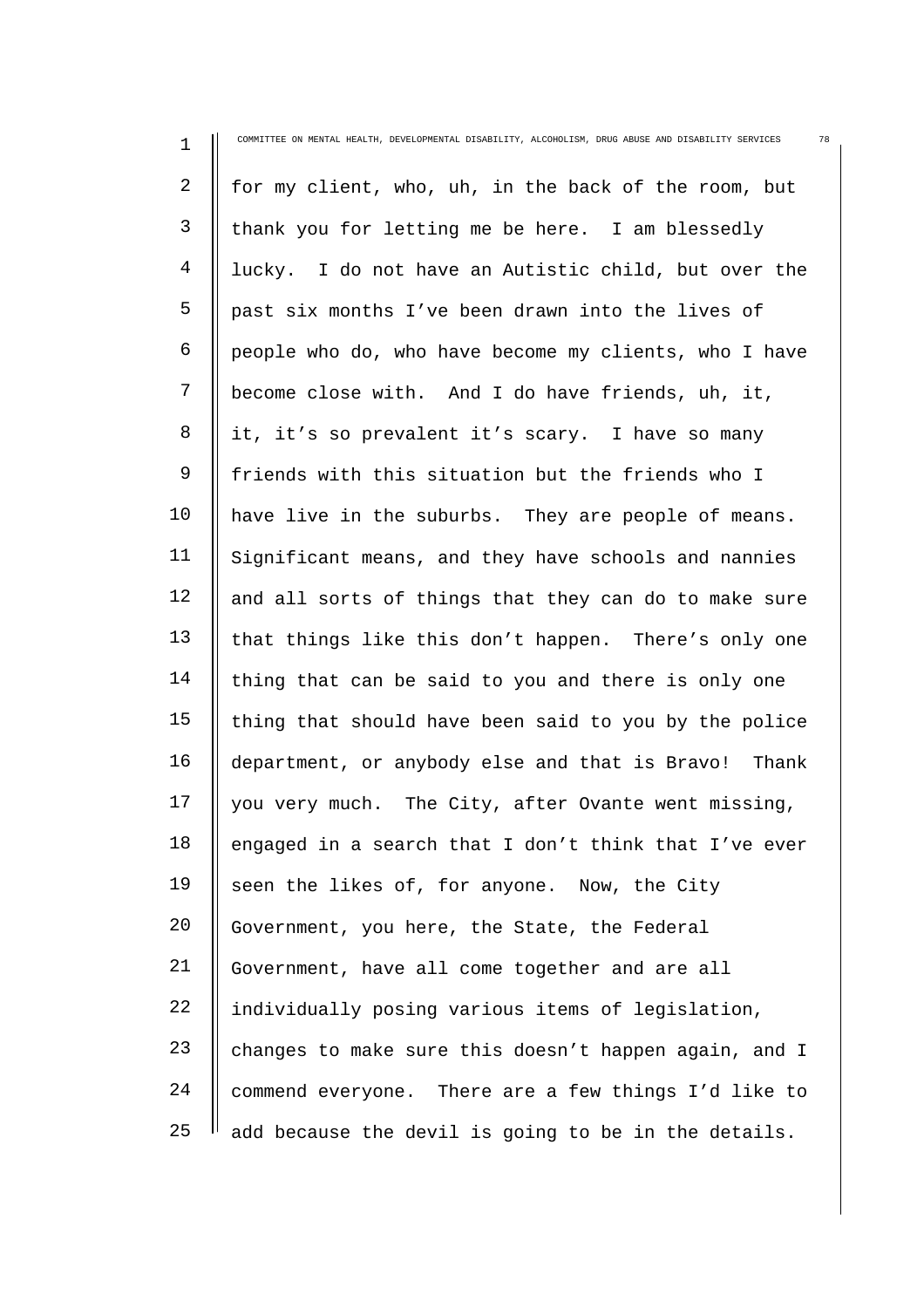| $\mathbf 1$ | COMMITTEE ON MENTAL HEALTH, DEVELOPMENTAL DISABILITY, ALCOHOLISM, DRUG ABUSE AND DISABILITY SERVICES<br>79 |
|-------------|------------------------------------------------------------------------------------------------------------|
| 2           | I don't know if we're ever going to be able to design                                                      |
| 3           | a system that can guarantee that this will never                                                           |
| 4           | happen again, but we can do many more things, which                                                        |
| 5           | this is one very good idea in that regard to help                                                          |
| 6           | prevent it. Um, Councilman Cornegy's idea about the                                                        |
| 7           | alarm on the door, you have no idea how many times                                                         |
| 8           | I've looked at that video tape and watched that door                                                       |
| 9           | lay there wide open for 30 minutes and not only was                                                        |
| 10          | the self-closing device not working on the door,                                                           |
| 11          | because it was a newly-built school, and somebody                                                          |
| 12          | obviously hadn't gone through the punch list, but                                                          |
| 13          | nobody went over and closed it, except a school                                                            |
| 14          | safety agent went over and closed it three minutes                                                         |
| 15          | after Ovante left the building and out that door.                                                          |
| 16          | There were a couple of things I want to ask first,                                                         |
| 17          | can you explain to me how this Silver Alert System                                                         |
| 18          | fits within this rule brick, because it calls for 24                                                       |
| 19          | hours. Can somebody help me with that? Because 24                                                          |
| 20          | hours is a really long time.                                                                               |
| 21          | COUNCIL MEMBER RUBEN WILLS: So that's                                                                      |
| 22          | why we have the hearing so that we can adapt, um, the                                                      |
| 23          | legislation, uh, as per input from the experts, which                                                      |
| 24          | would be you, uh, myself and the other members here                                                        |

25 who are sharing and co-sponsoring and they have full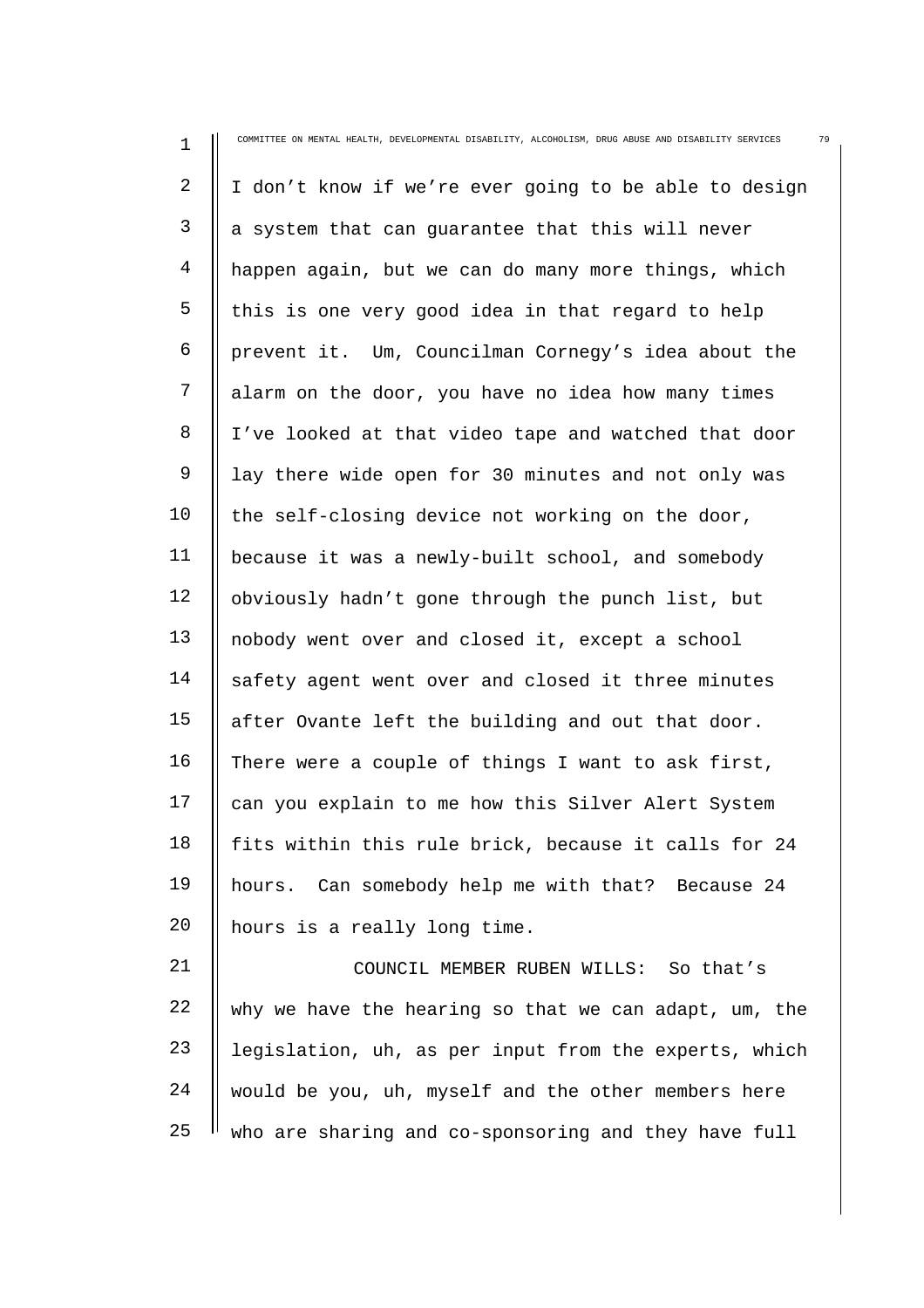| $\mathbf 1$    | COMMITTEE ON MENTAL HEALTH, DEVELOPMENTAL DISABILITY, ALCOHOLISM, DRUG ABUSE AND DISABILITY SERVICES<br>80 |
|----------------|------------------------------------------------------------------------------------------------------------|
| $\overline{2}$ | input. They actually helped author with the                                                                |
| 3              | legislation, um, we're here not as people just to                                                          |
| $\overline{4}$ | have a show, but we're here as people to bear                                                              |
| 5              | testimony that we don't know, and the only way that                                                        |
| 6              | we can find out is if you help us. So to me, a 24                                                          |
| 7              | hour window would be a long amount of time also, but                                                       |
| 8              | we're not the experts. That's why we have NYPD here.                                                       |
| $\mathsf 9$    | DAVID PERECMAN: Ok I was just asking.                                                                      |
| 10             | Uh, because, and forgive me Vanessa and Dorris,                                                            |
| 11             | because there are things that I have to say here that                                                      |
| 12             | are difficult for them to hear. Ovante's school,                                                           |
| 13             | despite being the school that housed District 75                                                           |
| 14             | children, children with Autism are known to be                                                             |
| 15             | attracted to water and many of whom who disappear end                                                      |
| 16             | up drowning, um, was located a couple hundred feet                                                         |
| 17             | away from the East River. We don't know yet, how he                                                        |
| 18             | ended up in that river. I don't know if we'll ever                                                         |
| 19             | figure that out. We do know that he ran across the                                                         |
| 20             | street into the part, we do know that he ran south,                                                        |
| 21             | and we do know that nobody ever saw him ever again,                                                        |
| 22             | and we do know that he ended up, indeed, on the same                                                       |
| 23             | side of the river, although north. Um, there is just                                                       |
| 24             | is, just isn't a side much evidence that I've                                                              |
| 25             | obtained and looked into with experts. Indeed there                                                        |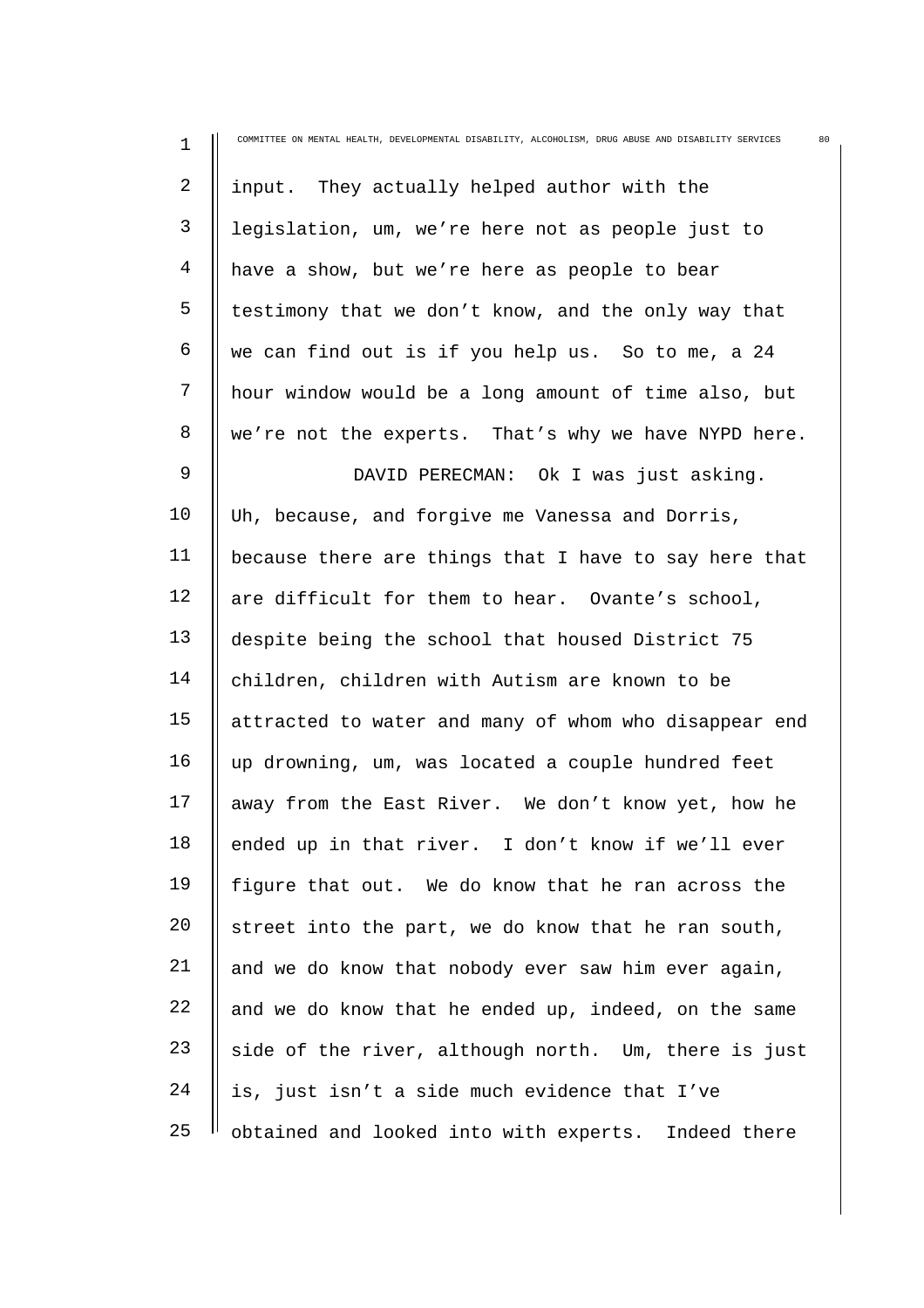| $\mathbf 1$    | COMMITTEE ON MENTAL HEALTH, DEVELOPMENTAL DISABILITY, ALCOHOLISM, DRUG ABUSE AND DISABILITY SERVICES<br>81 |
|----------------|------------------------------------------------------------------------------------------------------------|
| $\overline{a}$ | is a significant flow of water that pulls tides north                                                      |
| 3              | on the East River as well as south. You can end up                                                         |
| 4              | there. So, 24 hours is clearly an issue. Um, I just                                                        |
| 5              | wanted to mention that. There's something else that                                                        |
| 6              | I noticed. This calls this, I think would need to be                                                       |
| 7              | set up in such a way that the tracking device, not                                                         |
| 8              | the device on the child, but the device where you can                                                      |
| 9              | locate the child, cannot be in the hands of the                                                            |
| 10             | police. I think it has to be in the hands of the                                                           |
| 11             | school, if that child is in school, and it has to be                                                       |
| 12             | something, there has to be a way to set this up, that                                                      |
| 13             | you can put this through a cell phone and get this on                                                      |
| 14             | the internet and get this to mommy and daddy, or                                                           |
| 15             | older brother, a family member. And the reason for                                                         |
| 16             | that is, there is no question with what we have found                                                      |
| 17             | out, is there was a major gap in time until the                                                            |
| 18             | police were notified, as close to an hour, because                                                         |
| 19             | people go into CYA-Mode, and the people don't, and                                                         |
| 20             | any caregiver, who loses a child like this, may be                                                         |
| 21             | more fearful of saying, "Oh my, look what I've done."                                                      |
| 22             | Before they give that notification, so one of the                                                          |
| 23             | details that has to be looked into this "perimeter                                                         |
| 24             | concept". He walks out of the building and I know it                                                       |
| 25             | exists, walk out of the building - text goes to mom,                                                       |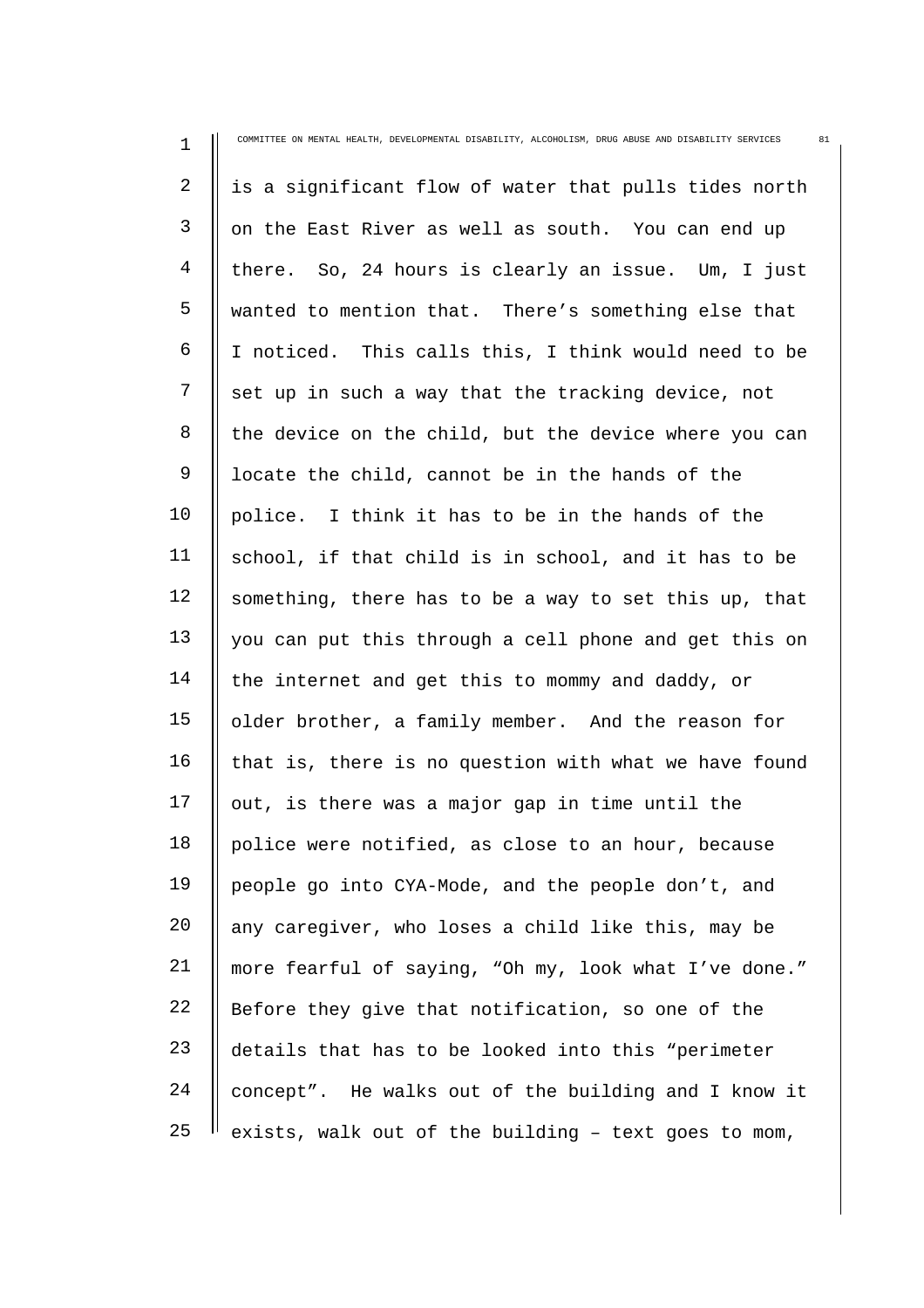| $\mathbf 1$    | COMMITTEE ON MENTAL HEALTH, DEVELOPMENTAL DISABILITY, ALCOHOLISM, DRUG ABUSE AND DISABILITY SERVICES<br>82 |
|----------------|------------------------------------------------------------------------------------------------------------|
| $\overline{2}$ | text goes to dad. There's no questions, nobody asks,                                                       |
| $\mathsf{3}$   | we can't wait for people, this system, I've learned                                                        |
| 4              | one thing from watching what happens with the                                                              |
| 5              | Department of Education and School Safety Division.                                                        |
| 6              | You have to "dummy proof" this system. You have to                                                         |
| 7              | make it so that no people are involved who can make a                                                      |
| 8              | mistake like what happened here. And the reason why                                                        |
| $\mathsf 9$    | is because with all of this happening and with all of                                                      |
| 10             | the press and I have said not nice things at times in                                                      |
| 11             | the press, nobody at the Department of Education, the                                                      |
| 12             | Police Department and the School Safety Division are                                                       |
| 13             | doing very much at all. My understanding is, Agent                                                         |
| 14             | Perez still works at the school. I may be wrong,                                                           |
| 15             | but, I haven't heard anything different. So things                                                         |
| 16             | like this have to be done and I only mention this                                                          |
| 17             | because I have a mic in front of me and you're here                                                        |
| 18             | that I ask each of you to the extent you can, to                                                           |
| 19             | reach out to those entities and ask them to actually                                                       |
| 20             | figure out why what happened, happened, instead of                                                         |
| 21             | defending their litigation against me. They're going                                                       |
| 22             | to lose anyway. What they did here was horrific.                                                           |
| 23             | There were so many mistakes made. They couldn't                                                            |
| 24             | possibly escape liability, but now they have to                                                            |
| 25             | figure out why they did it and they have to not write                                                      |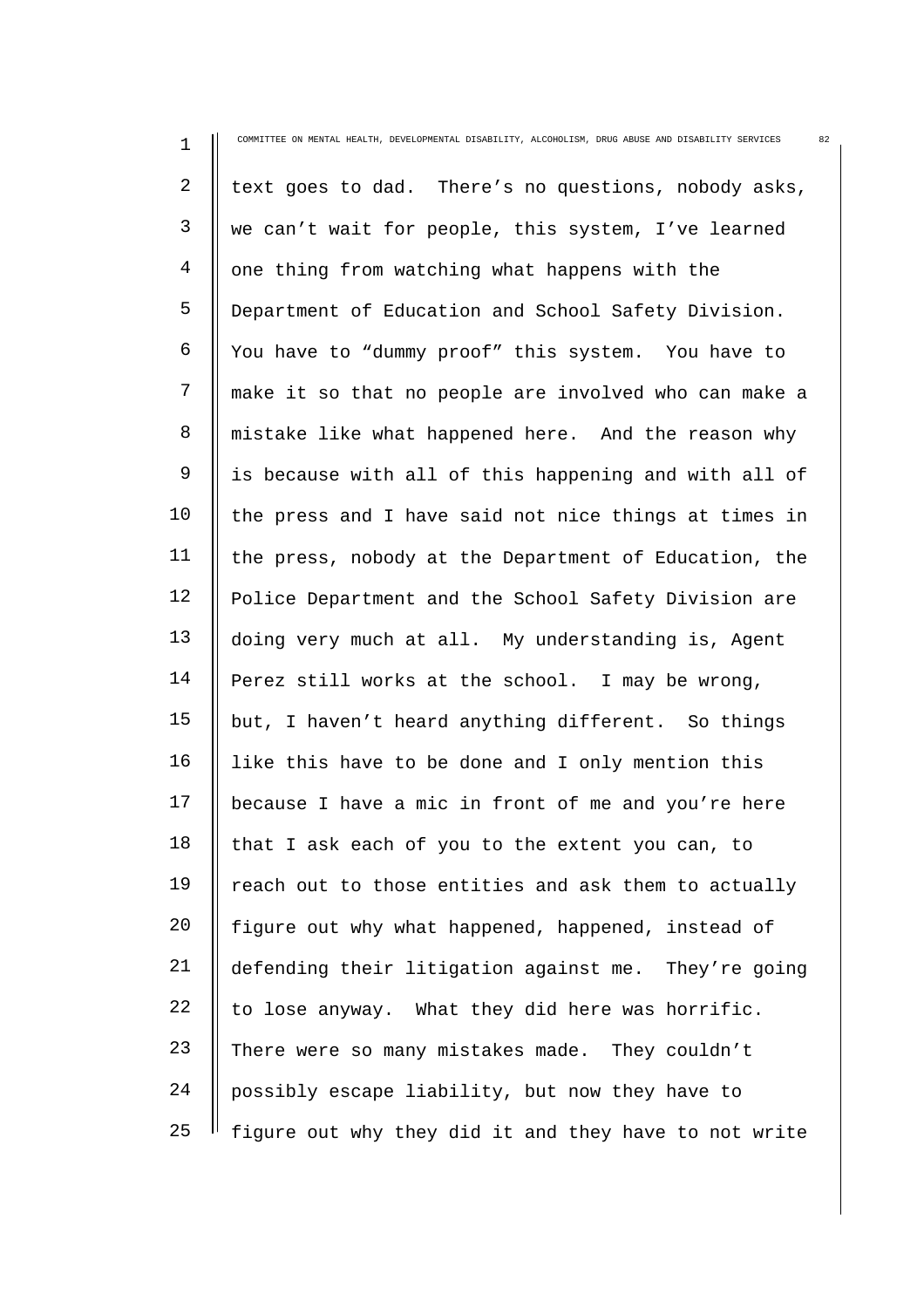| $\mathbf 1$    | 83<br>COMMITTEE ON MENTAL HEALTH, DEVELOPMENTAL DISABILITY, ALCOHOLISM, DRUG ABUSE AND DISABILITY SERVICES |
|----------------|------------------------------------------------------------------------------------------------------------|
| $\overline{2}$ | reports that make it look less bad and we had a chief                                                      |
| 3              | of the police department here and one of the things                                                        |
| 4              | they talk about in the reports is how the School                                                           |
| 5              | Safety Agent was engaged in a conversation with a                                                          |
| 6              | child and her father when Ovante came down the stairs                                                      |
| 7              | and that's why she was understandably distracted. I                                                        |
| 8              | have the video tape. She wasn't talking to anyone.                                                         |
| 9              | ANDREW COHEN [?]: If we could please                                                                       |
| 10             | keep the testimony of the case. That's that's not                                                          |
| 11             | what this series is here about. We're here for                                                             |
| 12             | respect for the family but I really getting into                                                           |
| 13             | uncomfortable ground with facts about evidence and                                                         |
| 14             | things that are there, the attorney side of the                                                            |
| 15             | DAVID PERECMAN: Ok I'm sorry.                                                                              |
| 16             | ANDREW COHEN[?: You have fathers here                                                                      |
| 17             | talking about their children and their parents                                                             |
| 18             | focusing on the bills. I don't want to get into the                                                        |
| 19             | condemning                                                                                                 |
| 20             | DAVID PERECMAN: I'm sorry. I'm just,                                                                       |
| 21             | I'm just asking that you, to the extent                                                                    |
| 22             | ANDREW COHEN[?]: I understand that                                                                         |
| 23             | DAVID PERECMAN:  get them to look into                                                                     |
| 24             | so we can fix the problem from the other side of it,                                                       |
| 25             | because it will help if the school safety agents and                                                       |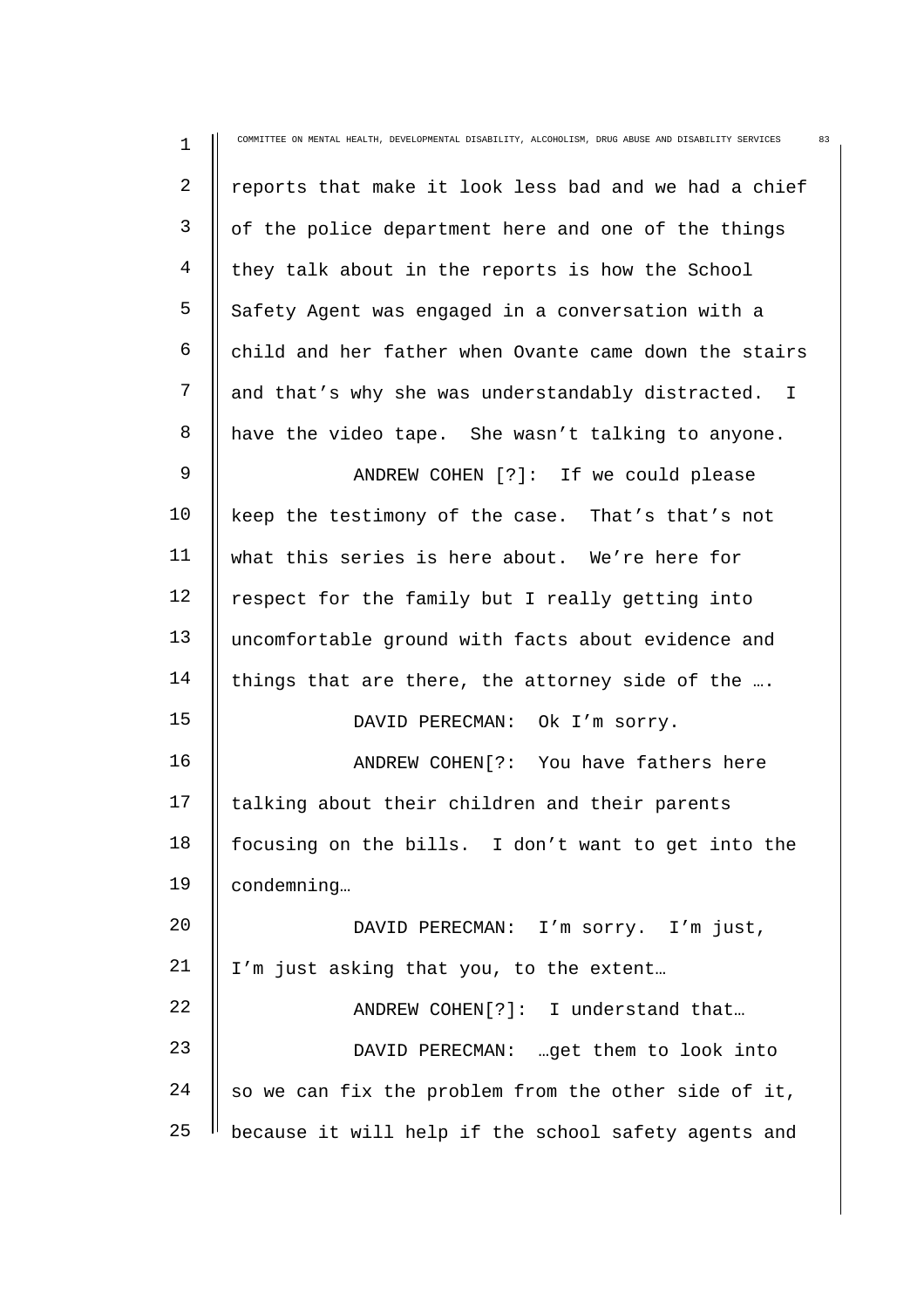| $\mathbf 1$     | COMMITTEE ON MENTAL HEALTH, DEVELOPMENTAL DISABILITY, ALCOHOLISM, DRUG ABUSE AND DISABILITY SERVICES | 84 |
|-----------------|------------------------------------------------------------------------------------------------------|----|
| $\overline{2}$  | the Department of Education are also more helpful,                                                   |    |
| 3               | along with these GPS devices because then the whole                                                  |    |
| 4               | system will work together and this won't happen                                                      |    |
| 5               | again. That's the only reason I brought it up.                                                       |    |
| 6               | That's why I ask for it. Um, other than that I only                                                  |    |
| 7               | say I think that this is great. I think um, I think                                                  |    |
| 8               | this is a marvelous thing you are all doing and I                                                    |    |
| 9               | appreciate it.                                                                                       |    |
| 10              | COUNCIL MEMBER VANESSA GIBSON: Thank                                                                 |    |
| 11              | you. Thank you all very much I appreciate your                                                       |    |
| 12              | presence and your testimony and if anyone has any                                                    |    |
| 13              | questions or comments. Thank you, thank you very                                                     |    |
| 14              | much for being here.                                                                                 |    |
| 15              | ANDREW COHEN: That concludes the                                                                     |    |
| 16              | committee. Thank you very much.                                                                      |    |
| 17              | [gavel]                                                                                              |    |
| 18              |                                                                                                      |    |
| 19              |                                                                                                      |    |
| 20              |                                                                                                      |    |
| 21              |                                                                                                      |    |
| $\overline{2}2$ |                                                                                                      |    |
| 23              |                                                                                                      |    |
| 24              |                                                                                                      |    |
| 25              |                                                                                                      |    |